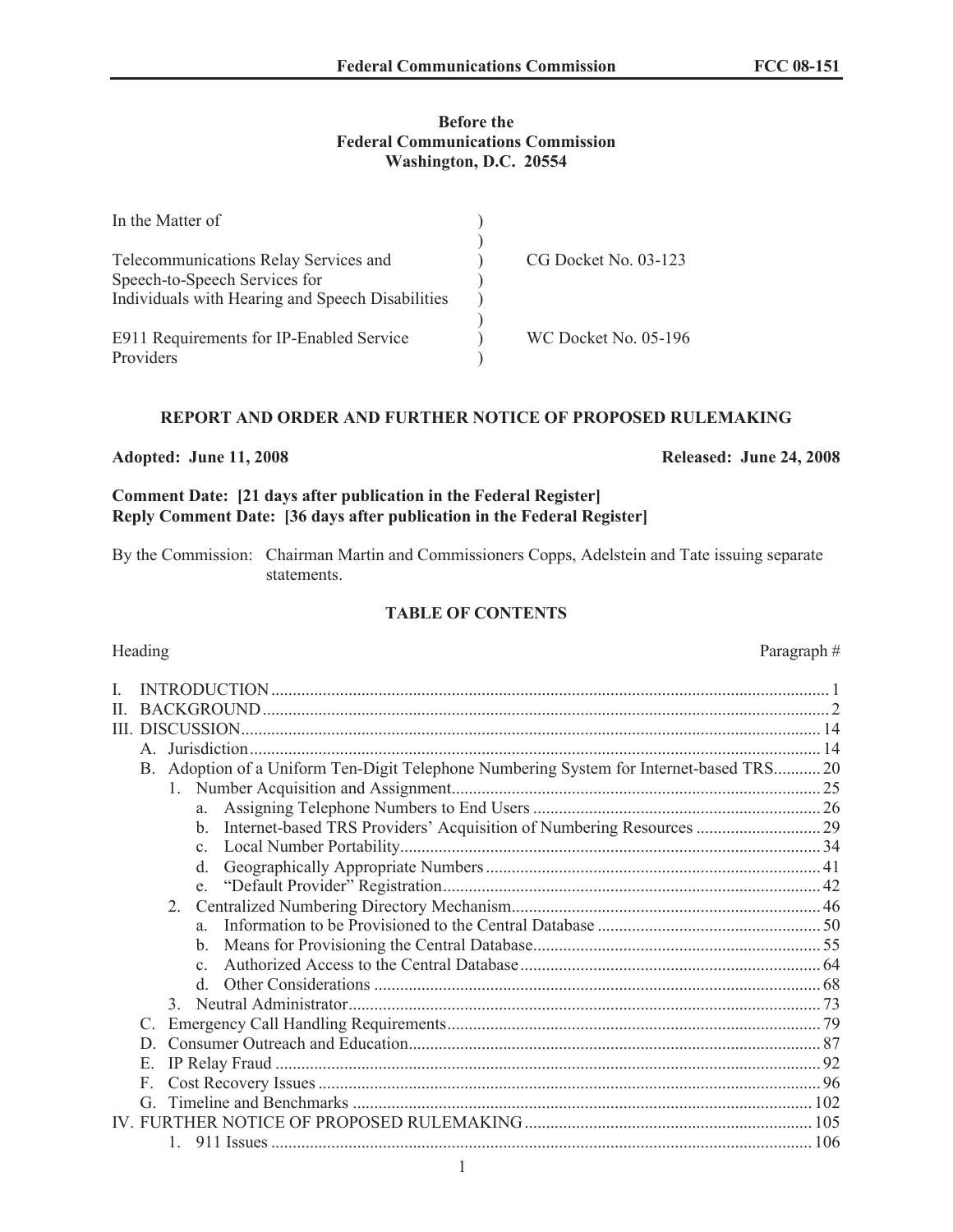| 3.          |                                                                 |  |
|-------------|-----------------------------------------------------------------|--|
| $4_{\cdot}$ |                                                                 |  |
| 5.          |                                                                 |  |
| 6.          |                                                                 |  |
| 7.          |                                                                 |  |
| 8.          |                                                                 |  |
| 9.          |                                                                 |  |
|             |                                                                 |  |
|             |                                                                 |  |
|             |                                                                 |  |
|             |                                                                 |  |
|             |                                                                 |  |
|             |                                                                 |  |
|             |                                                                 |  |
|             | <b>APPENDIX A: List of Commenters</b>                           |  |
|             | <b>APPENDIX B: Final Rule Changes</b>                           |  |
|             | <b>APPENDIX C: Final Regulatory Flexibility Certification</b>   |  |
|             | <b>APPENDIX D: Initial Regulatory Flexibility Certification</b> |  |

## **I. INTRODUCTION**

1. In this *Report and Order* (*Order*), we adopt a system for assigning users of Internet-based Telecommunications Relay Services (TRS),<sup>1</sup> specifically Video Relay Service (VRS)<sup>2</sup> and Internet Protocol (IP) Relay,<sup>3</sup> ten-digit telephone numbers linked to the North American Numbering Plan  $(NANP)<sup>4</sup>$ . The numbering system adopted herein will further the functional equivalency mandate by ensuring that Internet-based TRS<sup>5</sup> users can be reached by voice telephone users in the same way that

<sup>&</sup>lt;sup>1</sup> TRS, created by Title IV of the Americans with Disabilities Act of 1990, enables a person with a hearing or speech disability to access the nation's telephone system to communicate with voice telephone users through a relay provider and a Communications Assistant (CA). *See* Pub. L. No. 101-336, § 401, 104 Stat. 327, 336–69 (1990); 47 U.S.C. § 225; 47 C.F.R. § 64.601 *et seq.* (implementing regulations).

<sup>&</sup>lt;sup>2</sup> VRS is an Internet-based form of TRS that allows individuals with hearing or speech disabilities to communicate using sign language through video equipment. The video link allows the CA to view and interpret the VRS user's signed conversation, and relay the conversation back and forth between the VRS user and the called party. *See* 47 C.F.R. § 64.601(17); *Telecommunications Relay Services for Individuals with Hearing and Speech Disabilities*, CC Docket No. 98-67, Report and Order and Further Notice of Proposed Rulemakin*g*, 15 FCC Rcd 5140, 5152–54, paras. 21–27 (Mar. 6, 2000) (*2000 TRS Order*).

<sup>&</sup>lt;sup>3</sup> IP Relay is an Internet-based form of TRS that permits individuals with hearing or speech disabilities to communicate in text using a computer (or other similar device) and the Internet, rather than with a teletypewriter (TTY) and the Public Switched Telephone Network (PSTN). *See Provision of Improved Telecommunications Relay Services and Speech-to-Speech Services for Individuals with Hearing and Speech Disabilities*, CC Docket No. 98- 67, Declaratory Ruling and Second Further Notice of Proposed Rulemaking, 17 FCC Rcd 7779 (Apr. 22, 2002) (*IP Relay Declaratory Ruling & Second FNPRM*).

<sup>&</sup>lt;sup>4</sup> The NANP is the basic numbering scheme that permits interoperable telecommunications service within the United States, Canada, Bermuda, and most of the Caribbean. *See Administration of the North American Numbering Plan*, CC Docket No. 92-237, Report and Order, 11 FCC Rcd 2588, 2590, para. 3 (July 13, 1995) (*NANP Order*).

<sup>&</sup>lt;sup>5</sup> We use the term "Internet-based TRS" herein to refer to both VRS and IP Relay, unless otherwise specified. Although presently there is a third Internet-based form of TRS – IP captioned telephone service (IP CTS) – we will (continued….)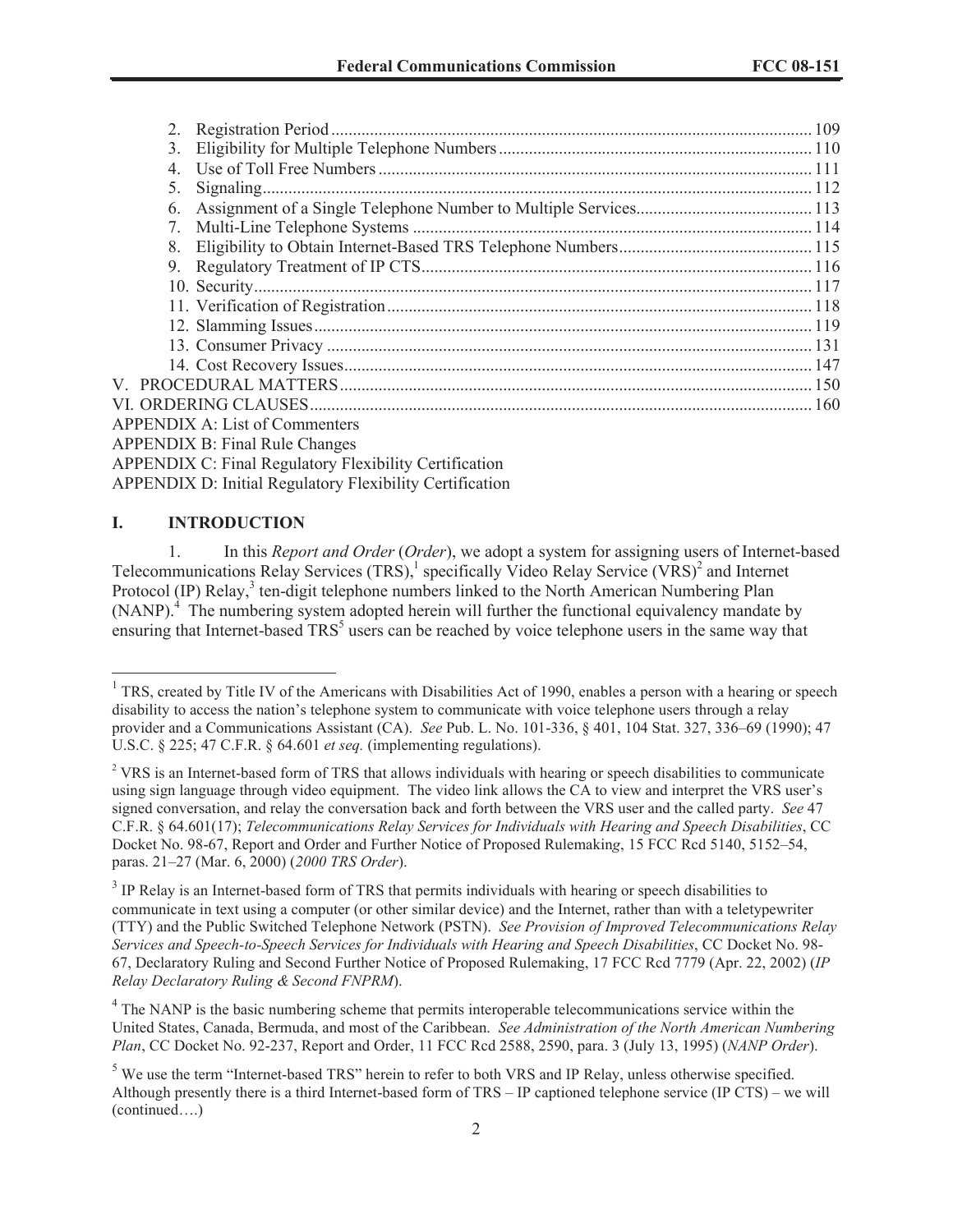voice telephone users are called. The measures we adopt today also are intended to ensure that emergency calls placed by Internet-based TRS users will be routed directly and automatically to the appropriate emergency services authorities by Internet-based TRS providers. Consistent with the *Interim Emergency Call Handling Order*,<sup>6</sup> we require that the ten-digit numbering plan set forth herein be implemented no later than December 31, 2008. In the accompanying *Further Notice of Proposed Rulemaking* (*Further Notice*), we seek comment on additional issues relating to the assignment and administration of ten-digit telephone numbers for Internet-based TRS.

### **II. BACKGROUND**

2. *Telecommunications Relay Services*. Title IV of the Americans with Disabilities Act of 1990 (ADA) requires the creation of a nationwide TRS program to allow persons with hearing and speech disabilities access to the nation's telephone network.<sup>7</sup> Title IV requires that TRS be available to the extent possible and in the most efficient manner,<sup>8</sup> and that relay services offer access to the telephone system that is "functionally equivalent" to voice telephone services, as reflected in the TRS mandatory minimum standards.<sup>9</sup> The functional equivalency standard serves as the benchmark in determining the services and features TRS providers must offer to consumers.<sup>10</sup> TRS is now available nationwide, twenty-four hours a day, seven days a week, so that persons with hearing and speech disabilities can access the telephone system to make calls to, and receive calls from, voice telephone users. In some circumstances, TRS equipment also permits persons with hearing disabilities to communicate directly with each other (*i.e.*, peer-to-peer or deaf-to-deaf calls).

3. When Congress enacted section 225, relay calls were placed using a text telephone device (TTY) connected to the Public Switched Telephone Network (PSTN). Since then, the Commission has recognized new forms of TRS, including Internet-based forms of TRS such as VRS,<sup>11</sup> IP Relay,<sup>12</sup> and IP  $CTS.<sup>13</sup>$ 

(Continued from previous page)

address any issues relating to IP CTS, if appropriate, in a separate order because IP CTS raises distinct technical and regulatory issues. *See infra* note 13.

6 *See Telecommunications Relay Services And Speech-to-Speech Services For Individuals With Hearing And Speech Disabilities, E911 Requirements For IP-Enabled Service Providers*, CG Docket No. 03-123, WC Docket No. 05- 196, Report and Order, 23 FCC Rcd 5255 (Mar. 19, 2008) (*Interim Emergency Call Handling Order*).

7 Pub. L. No. 101-336, § 401, 104 Stat. 327, 336–69 (1990); 47 U.S.C. § 225.

 $847$  U.S.C. § 225(b)(1).

9 47 U.S.C. § 225(a)(3); *see also* 47 C.F.R. § 64.604.

<sup>10</sup> *See* 47 C.F.R. § 64.604.

<sup>11</sup> *See 2000 TRS Order*, 15 FCC Rcd at 5152–54, paras. 21–27.

<sup>12</sup> *See IP Relay Declaratory Ruling & Second FNPRM*, 17 FCC Rcd at 7783–84, paras. 10–14.

<sup>13</sup> Captioned telephone service is a form of TRS generally used by someone who can speak and who has some residual hearing. A special telephone displays the text of what the other party is saying, so that the user can simultaneously listen to what is said over the telephone (to the extent possible) and read captions of what the other person is saying. *See Telecommunications Relay Services, and Speech-to-Speech Services for Individuals with Hearing and Speech Disabilities*, CC Docket No. 98-67, Declaratory Ruling, 18 FCC Rcd 16121 (Aug. 1, 2003) (*CapTel Declaratory Ruling*). With IP CTS, the connection carrying the captions between the relay provider and the user is via the Internet, rather than the PSTN. *See Telecommunications Relay Services and Speech-to-Speech Services for Individuals with Hearing and Speech Disabilities; Internet-based Captioned Telephone Service*, CG Docket No. 03-123, Declaratory Ruling, 22 FCC Rcd 379, 388, para. 22 (Jan. 11, 2007) (*IP CTS Declaratory Ruling*).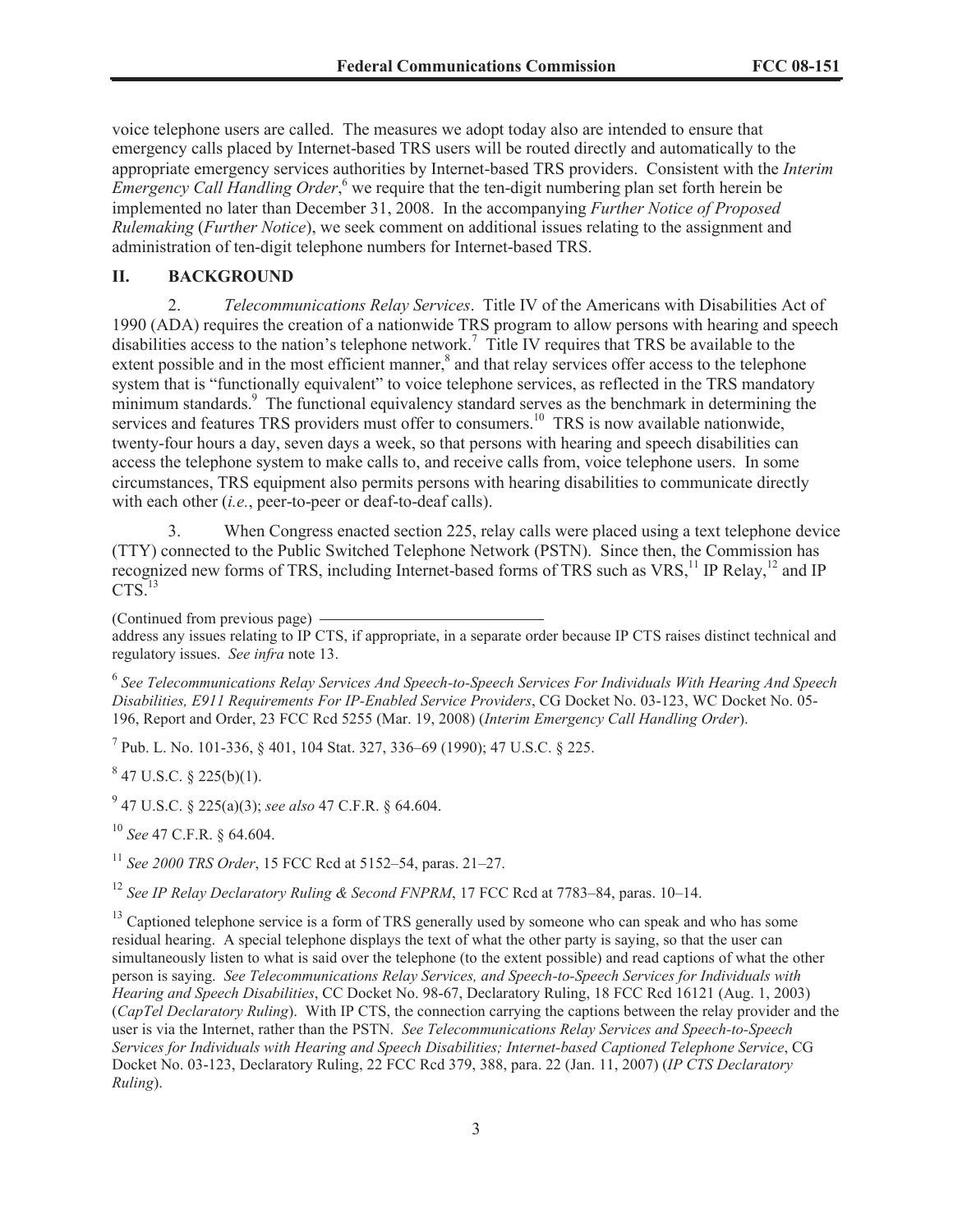4. *Uniform Numbering for Internet-Based TRS*. Currently, VRS users do not have a reliable or consistent means by which others can identify or reach them. In contrast to the voice telephone network, Internet-based relay services are not linked to a uniform numbering scheme. Instead of a tendigit telephone number, VRS users are typically assigned a "dynamic" IP address.<sup>14</sup> As a consequence, it is more difficult to place a relay call to a VRS user, as compared to placing a call to a voice telephone user, because the calling party must ascertain the VRS user's current IP address each time he or she wishes to place a call to that individual.<sup>15</sup>

5. To simplify the process of contacting VRS users, some VRS providers have created their own database of "proxy" or "alias" numbers that link to the IP addresses of their customers, even if a particular customer's IP address is dynamic.<sup>16</sup> While these numbers often resemble telephone numbers, which makes it easier for Internet-based relay users to give their "number" to hearing persons who may wish to call them via VRS, these databases are maintained by the service provider and generally are not shared with other service providers.<sup>17</sup> Therefore, a person desiring to call an Internet-based relay user via the user's proxy number can only use the services of the VRS provider that generates the number,<sup>18</sup> an outcome that is in tension with the *Interoperability Declaratory Ruling and FNPRM*.<sup>19</sup>

6. IP Relay users frequently are assigned other types of unique identifiers, such as an instant-message service and screen-name. <sup>20</sup> Such unique identifiers also make it more difficult to place a relay call to an IP Relay user, as compared to placing a call to a voice telephone user, if for no other reason than they cannot be dialed over a telephone.<sup>2</sup>

7. Recognizing the need for a uniform numbering system for Internet-based TRS, the Commission previously sought comment in May 2006 on the "feasibility of establishing a single global

<sup>16</sup> *Interoperability Declaratory Ruling and FNPRM*, 21 FCC Rcd at 5459, para. 46.

<sup>17</sup> *Id.*

<sup>18</sup> *Id.* at 5459–60, para. 46.

<sup>19</sup> In the *Interoperability Declaratory Ruling and FNPRM*, we ruled that a VRS provider that restricts the use of its equipment or service so that a VRS user cannot use such equipment or service to place or receive a call through a competing VRS provider is ineligible for compensation from the Interstate TRS Fund. *See id.* at 5454, para. 29. Such a practice, we concluded, violates section  $225(a)(3)$ 's functional equivalency mandate and is inimical to the public interest. *Id.* at 5454–56, paras. 30–36.

<sup>20</sup> *See* Sorenson Refresh Comments at 8–9 (noting that "IP Relay addresses are often associated with a screen name, or some identifier other than an IP address").

<sup>21</sup> When IP Relay is made available through a simple web interface, *see, e.g.*, http://www.sprintip.com, users are even more difficult to reach given that the user may not need to provide any identifying information (such as a user login name) before initiating a call.

<sup>&</sup>lt;sup>14</sup> Because there are more Internet users than possible IP addresses, Internet service providers generally assign a temporary "dynamic" IP address to a computer. Dynamic addressing generally assigns an available address to the computer each time a connection is established. *See* Ray Horak, *Communications Systems and Networks* (3rd ed.) at 489 (2002). By contrast, a "static" IP address is a number assigned to a computer by an Internet service provider as a permanent Internet address.

<sup>15</sup> *See Telecommunications Relay Services and Speech-to-Speech Services for Individuals with Hearing Disabilities*, CG Docket No. 03-123, Declaratory Ruling and Further Notice of Proposed Rulemaking, 21 FCC Rcd 5442, 5447, para. 12 (May 9, 2006) (*Interoperability Declaratory Ruling and FNPRM*); *see also Telecommunications Relay Services and Speech-to-Speech Services for Individuals with Hearing and Speech Disabilities*, CG Docket No. 03- 123, Notice of Proposed Rulemaking, 20 FCC Rcd 19476, 19481–82, paras. 13–14 (Nov. 30, 2005) (*VRS/IP Relay 911 NPRM*).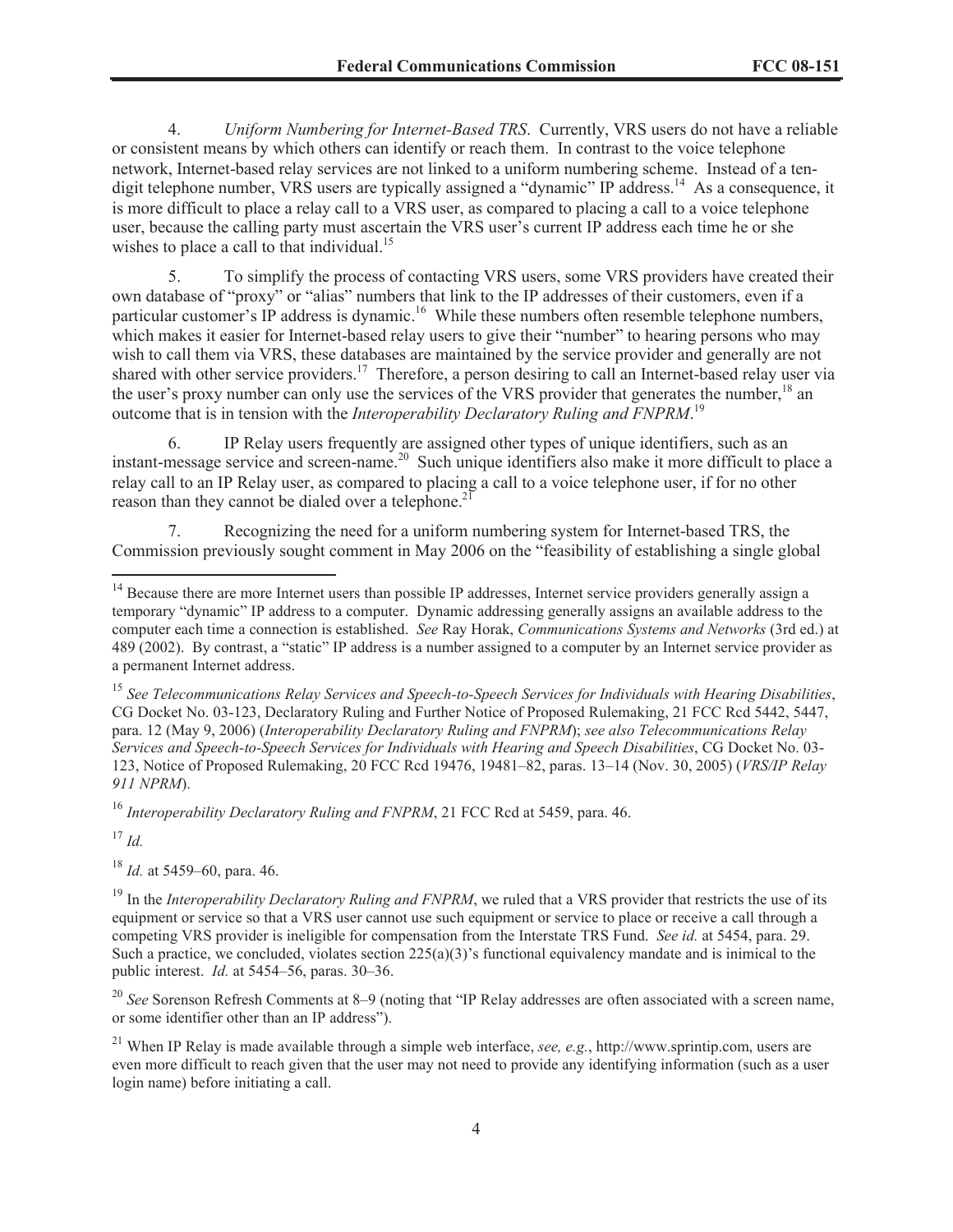database of proxy numbers for VRS users that would be available to all service providers, so that a hearing person can call a VRS user through any VRS provider, and without first having to ascertain the VRS user's current IP address."<sup>22</sup> The Commission requested comment on technical and economic issues relating to the establishment of a numbering scheme, including the "need for standard protocols so that the database system can work with all VRS equipment and services."<sup>23</sup> The Commission also sought comment on "whether there are aspects of proxy numbers that are dependent on functionalities outside of a database, such as functionalities in the user's equipment," as well as any other technical issues commenters may have deemed relevant to the Commission's inquiry.<sup>24</sup>

8. In addition to seeking comment on the use of proxy numbers, the Commission sought comment on assigning Internet-based TRS users uniform and static end-point numbers linked to the NANP so that the numbers will remain constant and thereby provide Internet-based TRS users a reliable and consistent means by which they may receive calls from non-TRS users.<sup>25</sup> The Commission also sought comment on the maintenance and operation of such a database, and on the role of the Commission in creating and maintaining the database.<sup>26</sup>

9. In the March 19, 2008 *Interim Emergency Call Handling Order*, the Commission announced its intention to adopt a ten-digit numbering plan for Internet-based TRS in a future Commission order.<sup>27</sup> That same day, and to ensure that the record reflects new technical, economic, and administrative developments related to the implementation of a ten-digit numbering system, the Commission's Consumer & Governmental Affairs Bureau ("Bureau") issued the *Numbering PN*, inviting interested parties to refresh the record on issues relating to the assignment and administration of ten-digit numbering for Internet-based TRS users.<sup>28</sup> The Bureau also sought to refresh the record on other issues related to numbering, including number resource conservation,<sup>29</sup> and the application of the Commission's anti-"slamming" rules, $30$  CPNI rules, $31$  and local number portability (LNP) rules $32$  to Internet-based TRS

<sup>23</sup> *Id.*

<sup>24</sup> *Id.*

<sup>25</sup> *Id.* at 5460, para. 48.

<sup>26</sup> *Id* at 5460, paras. 49–50. Eight comments and five reply comments were filed with the Commission in response to the *Interoperability Declaratory Ruling and FNPRM*. Commenters generally supported the establishment of a uniform numbering system linked to the NANP for Internet-based TRS users. *See, e.g.*, Comments of AT&T Inc., July 17, 2006 at 2–4; Comments of CSD, July 17, 2006, at 1–9; Comments of Hands On, July 17, 2006 at 1–15; Comments of Sorenson, July 17, 2006 at 2–7; Comments of Sprint Nextel Corporation, July 17, 2006 at 2–4; Comments of Verizon, July 17, 2006 at 1–5.

<sup>27</sup> *See Interim Emergency Call Handling Order*, 23 FCC Rcd at 5257, para. 1.

<sup>28</sup> *See id.* at 5257, 5269, paras. 1, 24; *see also Consumer & Governmental Affairs Bureau Seeks to Refresh Record on Assigning Internet Protocol (IP)-Based Telecommunications Relay Service (TRS) Users Ten-Digit Telephone Numbers Linked to North American Numbering Plan (NANP) and Related Issues*, CG Docket No. 03-123, Public Notice, 23 FCC Rcd 4727 (Mar. 19, 2008) (*Numbering PN*) (seeking to refresh the record on numbering issues for Internet-based TRS users).

<sup>29</sup> *See, e.g.*, *Interoperability Declaratory Ruling and FNPRM*: Comments of Communication Service for the Deaf, Inc. in CG Docket No. 03-123 at 6–8 (July 17, 2006) (addressing numbering-related slamming and LNP issues); *see also* Ex Parte of Hands On Video Relay Services, Inc. in CG Docket No. 03-123 at 2 (Nov. 7, 2007) (asserting that number conservation efforts should not hinder the deployment of a numbering system for Internet-based TRS).

<sup>30</sup> *See* 47 U.S.C. § 258(a); 47 C.F.R. § 64.1120 (slamming restrictions).

*<sup>22</sup> Interoperability Declaratory Ruling and FNPRM*, 21 FCC Rcd at 5460, para. 47.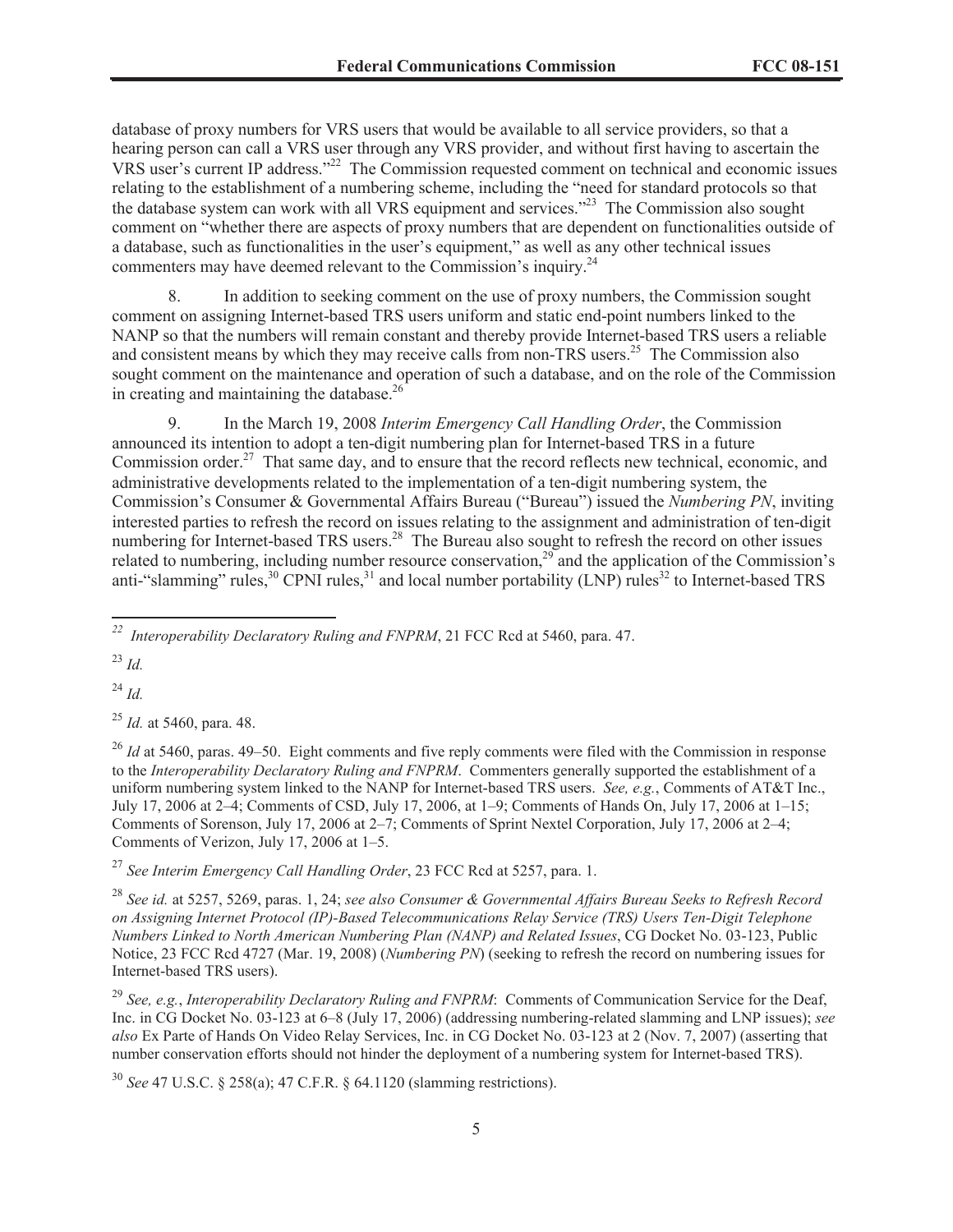providers.<sup>33</sup>

10. In the *Interim Emergency Call Handling Order*, the Commission also announced a plan to hold a Stakeholder Workshop addressing ten-digit numbering for Internet-based TRS at the conclusion of the comment cycle established by the *Numbering PN*. <sup>34</sup> The Stakeholder Workshop, which was attended by consumers, providers, vendors, and other interested parties, included presentations and discussions of three principal proposals for implementing a ten-digit numbering system for Internet-based TRS, as filed in the record by NeuStar, Inc., CSDVRS LLC, and AT&T/GoAmerica, Inc.<sup>35</sup> The Stakeholder Workshop, which was webcast and archived for later viewing,<sup>36</sup> also included consumers' perspectives on each of the proposals, and a discussion of technical and operational issues posed by each proposal.<sup>37</sup>

11. *Emergency Call Handling Requirements for Internet-Based TRS*. Under the Commission's emergency call handling requirements, a traditional, TTY-based TRS provider must use a system for incoming emergency calls that "automatically and immediately transfers the caller to an appropriate Public Safety Answering Point."<sup>38</sup> Through a series of orders between 2001 and 2008, the Commission examined the applicability of these requirements to Internet-based TRS and, in particular, assessed the technological challenges associated with determining the geographic location of Internetbased TRS calls.<sup>39</sup> The Commission recognized that because these services use the Internet, rather than a (Continued from previous page)

<sup>31</sup> *See* 47 U.S.C. § 222; 47 C.F.R. § 64.2001 *et seq*. (CPNI requirements).

<sup>32</sup> *See* 47 U.S.C. § 153(30) (defining number portability); 47 C.F.R. § 52.20 *et seq.* (LNP requirements).

<sup>33</sup> *Numbering PN*, 23 FCC Rcd at 4727–28. Ten comments and twelve reply comments were filed by providers and other entities in response to the *Numbering PN*. More than four hundred individual comments were also filed. Commenters overwhelmingly support Commission adoption of a system for assigning ten-digit telephone numbers to Internet-based TRS users.

<sup>34</sup> *See Interim Emergency Call Handling Order*, 23 FCC Rcd at 5257, 5269, paras. 1, 24; *see also FCC to Hold Workshop on Solutions for Implementing Ten-Digit Telephone Numbering for Internet-Based Telecommunications Relay Services on April 29, 2008*, News Release (April 4, 2008); *FCC Releases Agenda for April 29, 2008, Stakeholder Workshop on Ten-Digit Numbering Solutions for Internet-Based Telecommunications Relay Services*, News Release (April 23, 2008) (*April 23, 2008, Stakeholder Workshop News Release*).

<sup>35</sup> *See infra* paras. 47–72; *see generally April 23, 2008, Stakeholder Workshop News Release*.

<sup>36</sup> *See* April 29, 2008 Workshop on Ten-Digit Numbering Plan for Internet-Based TRS, *available at* http://www.fcc.gov/realaudio/mt042908.ram (Workshop Webcast).

<sup>37</sup> *See April 23, 2008, Stakeholder Workshop News Release* (attaching workshop agenda); *see also*  http://www.fcc.gov/cgb/dro/workshop\_attendees.html (list of workshop participants).

<sup>38</sup> *See* 47 C.F.R. § 64.604(a)(4). We note that, as amended by the *Interim Emergency Call Handling Order*, section 64.604(a)(4) now applies exclusively to TTY-based TRS providers. The emergency call handling requirements applicable to Internet-based TRS providers are now set forth in section 64.605 of the Commission's rules. *See Interim Emergency Call Handling Order*, 23 FCC Rcd at 5275–76, Appendix B.

<sup>39</sup> *See generally Telecommunications Relay Services and Speech-to-Speech Services for Individuals with Hearing and Speech Disabilities*, CC Docket No. 98-67, Order, 17 FCC Rcd 157 (Dec. 31, 2001) (*2001 VRS Waiver Order*) (waiving emergency call handling requirement for VRS for two years); *Telecommunications Relay Services and Speech-to-Speech Services for Individuals with Hearing and Speech Disabilities*, CC Docket No. 98-67, Order, 18 FCC Rcd 26309 (Dec. 19, 2003) (extending VRS waiver through June 30, 2004); *Telecommunications Relay Services and Speech-to-Speech Services for Individuals with Hearing and Speech Disabilities*, CC Docket Nos. 90- 571 & 98-67, CG Docket No. 03-123, Report and Order, Order on Reconsideration, and Further Notice of Proposed Rulemaking, 19 FCC Rcd 12475, 12520–21, paras. 111–12 (June 30, 2004) (*2004 TRS Report & Order*) (extending VRS waiver through December 31, 2005); *Telecommunications Relay Services and Speech-to-Speech Services for*  (continued….)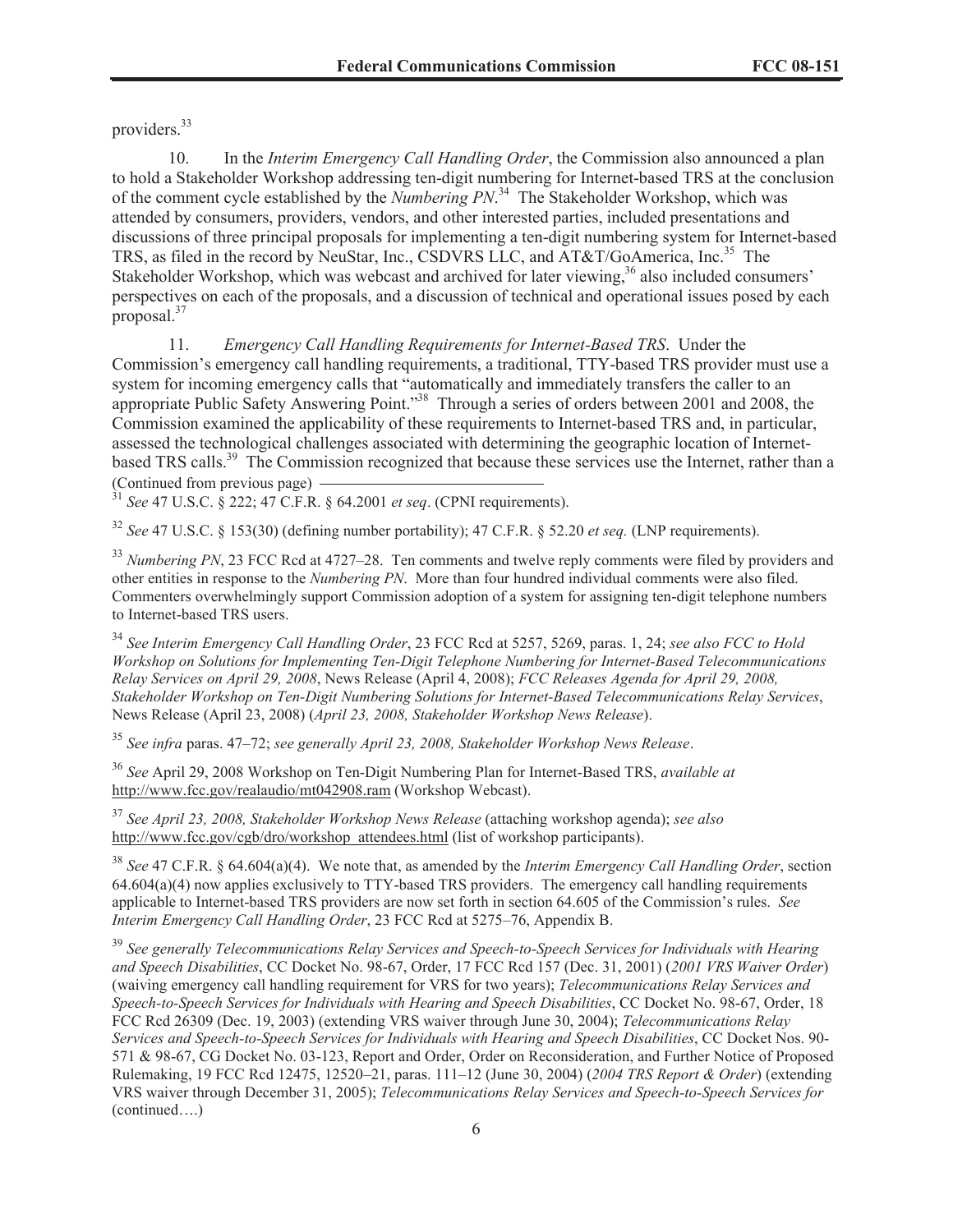telephone and the PSTN, for the link of the call between the calling party and the relay provider, the relay provider does not receive the automatic number identification (ANI) of the calling party.<sup>40</sup> As a result, providers experience difficulty identifying the caller's location and determining the appropriate public safety answering point (PSAP) to call to respond to an emergency.<sup>41</sup> Nonetheless, the Commission has consistently emphasized the importance of access to emergency services for relay users.<sup>42</sup> The Commission therefore determined that a temporary waiver was needed to the extent that these technological challenges hindered providers' ability to "immediately and automatically" place the outbound leg of an emergency call to an appropriate PSAP, as required by the Commission's emergency call handling rule.<sup>43</sup>

12. In the *Interim Emergency Call Handling Order*, the Commission terminated the temporary waivers of the emergency call handling rule, effective May 21, 2008, for VRS, IP Relay, and IP CTS in light of the "present imperative to provide Internet-based TRS users a reliable means of accessing emergency services."<sup>44</sup> The Commission required Internet-based TRS providers to "accept and handle emergency calls" and to access, either directly or via a third party, a commercially available database that will allow the provider to determine an appropriate PSAP, designated statewide default answering point, or appropriate local emergency authority that corresponds to the caller's location, and to relay the call to that entity.<sup>45</sup> The Commission also adopted several interim emergency call handling requirements for Internet-based relay services, finding that these measures are needed to facilitate access to emergency services for consumers of Internet-based relay services, pending the adoption of a longer term solution. <sup>46</sup> In particular, the Commission required Internet-based TRS providers to: (1) implement a (Continued from previous page)

*Individuals with Hearing and Speech Disabilities*, CG Docket No. 03-123, Order, 21 FCC Rcd 14554 (Dec. 15, 2006) (extending VRS waiver through December 31, 2007) (*2006 VRS Waiver Order*); *IP Relay Declaratory Ruling & Second FNPRM*, 17 FCC Rcd at 7789, para. 30 (waiving emergency call handling requirement for IP Relay for one year); *Telecommunications Relay Services and Speech-to-Speech Services for Individuals with Hearing and Speech Disabilities,* CC Docket No. 98-67, Order on Reconsideration, 18 FCC Rcd. 4761, 4766, para. 12, and 4770– 71, para. 28 (Mar. 14, 2003) (*IP Relay Reconsideration Order*) (extending IP Relay waiver through December 31, 2007); *2007 IP CTS Declaratory Ruling*, 22 FCC Rcd at 391–92, para. 30 & n.100 (waiving emergency call handling requirement for IP CTS until 911 access for the Internet-based forms of TRS is resolved); *see generally 2004 TRS Report & Order*, 19 FCC Rcd at 12594, Appendix E (chart summarizing VRS and IP Relay waivers); *Interim Emergency Call Handling Order*, 23 FCC Rcd at 5255, para. 1 (terminating VRS, IP Relay, and IP CTS waivers, effective May 21, 2008, and adopting interim emergency call handling requirements for Internet-based TRS providers).

<sup>40</sup> *See, e.g.*, *2004 TRS Report & Order*, 19 FCC Rcd at 12522, para. 117.

<sup>41</sup> *Id.*; s*ee also IP Relay Declaratory Ruling & Second FNPRM*, 17 FCC Rcd at 7789, para. 30 (recognizing that, without ANI of the calling party, IP Relay provider petitioner could not provide PSAP with information regarding the calling party's location).

<sup>42</sup> *See, e.g.*, *VRS/IP Relay 911 NPRM*, 20 FCC Rcd at 19477, para. 1 (emphasizing the need for a solution providing direct, automatic access to emergency services via VRS and IP Relay); *IP Relay Declaratory Ruling & Second FNPRM*, 17 FCC Rcd at 7789, para. 30 (urging IP Relay providers to develop a method by which they can automatically provide critical emergency information to an appropriate PSAP).

<sup>43</sup> *See, e.g.*, *2001 VRS Waiver Order*, 17 FCC Rcd at 162, para. 13 (granting temporary waiver of emergency call handling requirement for VRS providers).

<sup>44</sup> *See Interim Emergency Call Handling Order*, 23 FCC Rcd at 5265–66, para. 16.

<sup>45</sup> *See id.*; 47 C.F.R. § 64.605 (setting forth additional operational standards applicable to Internet-based TRS).

<sup>46</sup> *See Interim Emergency Call Handling Order*, 23 FCC Rcd at 5265–66, 5275–76, para. 16, Appendix B (adopting new section 64.605, setting forth emergency call handling requirements applicable to Internet-based TRS; prior section 64.605 redesignated as section 64.606).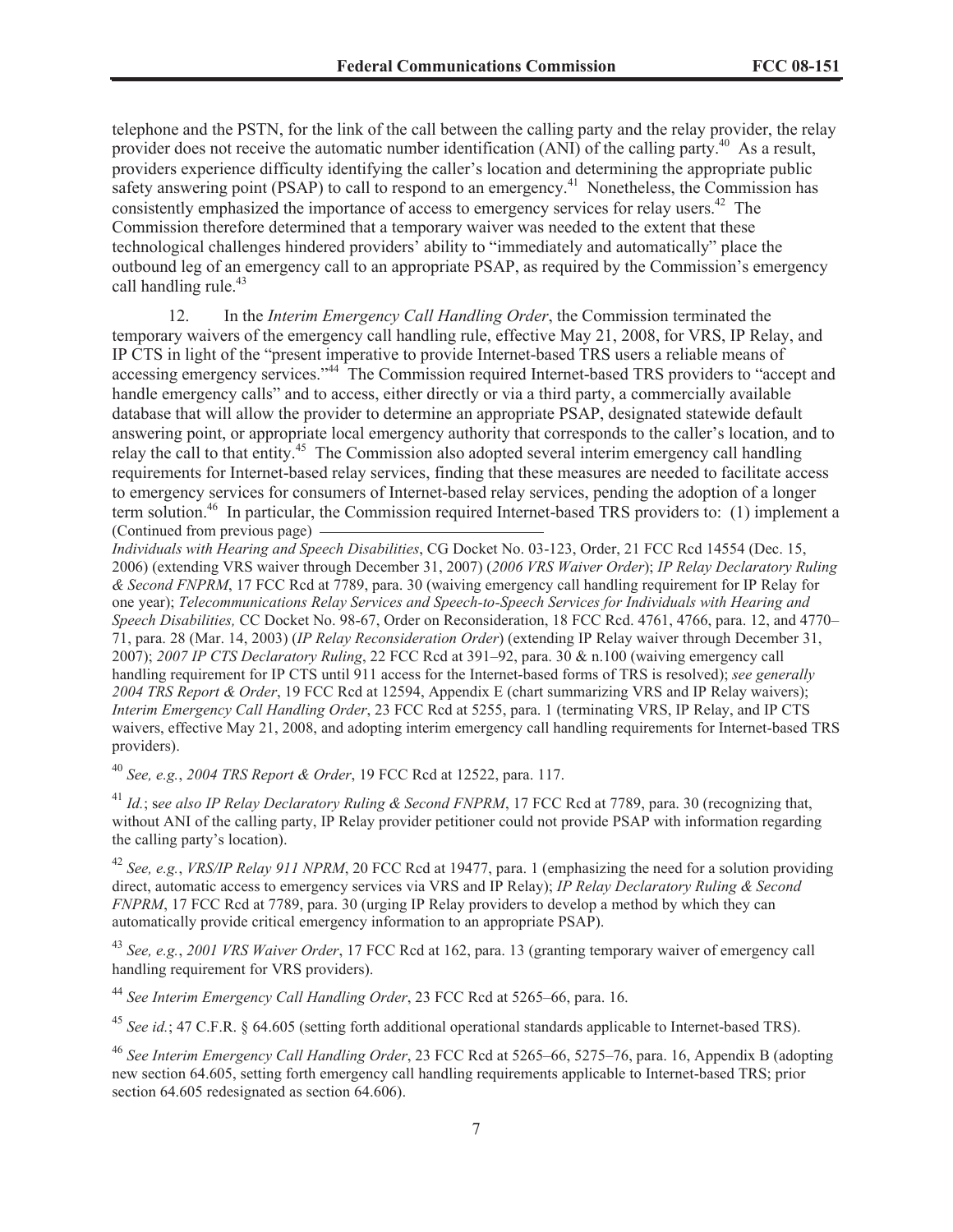system that ensures that providers answer an incoming emergency call before other non-emergency calls; (2) request, at the beginning of every emergency call, the caller's name and location information; (3) deliver to the PSAP, designated statewide default answering point, or appropriate local emergency authority, at the outset of the outbound leg of the call, at a minimum, the name of the relay user and location of the emergency, as well as the name of the relay provider, the CA's callback number, and the CA's identification number, thereby enabling the PSAP, designated statewide default answering point, or appropriate local emergency authority to re-establish contact with the CA in the event the call is disconnected; and (4) in the event one or both legs of the call are disconnected (*i.e*., either the call between the TRS user and the CA, or the outbound voice telephone call between the CA and the PSAP, designated statewide default answering point, or appropriate local emergency authority), immediately reestablish contact with the TRS user and/or the appropriate PSAP, designated statewide default answering point, or appropriate local emergency authority and resume handling the call, when feasible.<sup>47</sup>

13. In the *Interim Emergency Call Handling Order*, the Commission also announced its intention to adopt in a forthcoming Commission order a Registered Location process, similar to that adopted by the Commission in the interconnected VoIP context.<sup>48</sup> The Commission stated that a Registered Location procedure constitutes "[a] critical component of an E911 solution for Internet-based TRS providers," so that a provider may promptly determine an appropriate PSAP, designated statewide default answering point, or appropriate local emergency authority to call to respond to an emergency.<sup>49</sup>

#### **III. DISCUSSION**

#### **A. Jurisdiction**

14. We conclude that we have the authority to adopt a system for assigning persons using Internet-based TRS ten-digit telephone numbers linked to the NANP pursuant to sections 225 and 251 of the Act. As set forth below, section 225 requires that functionally equivalent TRS be available nationwide, and directs the Commission to adopt regulations to govern the provision and compensation of TRS. Section 251 grants the Commission authority to oversee numbering administration in the United States.

15. *Section 225*. The Commission's authority to adopt a system for the assignment and administration of ten-digit telephone numbers for Internet-based TRS derives from section 225 of the Act.<sup>50</sup> That section instructs the Commission to adopt regulations implementing section 225, including regulations "establish[ing] functional requirements, guidelines, and operations procedures for [TRS],"<sup>51</sup> as well as mandatory "minimum standards" governing the provision of TRS.<sup>52</sup> Section 225 also requires TRS to offer service "in a manner that is functionally equivalent to the ability of an individual who does

<sup>50</sup> 47 U.S.C. § 225.

<sup>47</sup> *See Interim Emergency Call Handling Order*, 23 FCC Rcd at 5268, para. 21.

<sup>48</sup> *See id.* at 5268, para. 22 (citing *IP-Enabled Services; E911 Requirements for IP-Enabled Service Providers*, WC Docket Nos. 04-36, 05-196, First Report and Order and Notice of Proposed Rulemaking, 20 FCC Rcd 10245, 10271, para. 46 (June 3, 2005) (*VoIP 911 Order*) (describing Registered Location requirement for interconnected voice over Internet Protocol (VoIP) providers)); *see also* 47 C.F.R. § 9.3 (defining "Registered Location" as the "most recent information obtained by an interconnected VoIP service provider that identifies the physical location of an end user").

<sup>49</sup> *See Interim Emergency Call Handling Order*, 23 FCC Rcd at 5268, para. 22.

 $51$  47 U.S.C. § 225(d)(1)(A).

 $52$  47 U.S.C. § 225(d)(1)(B).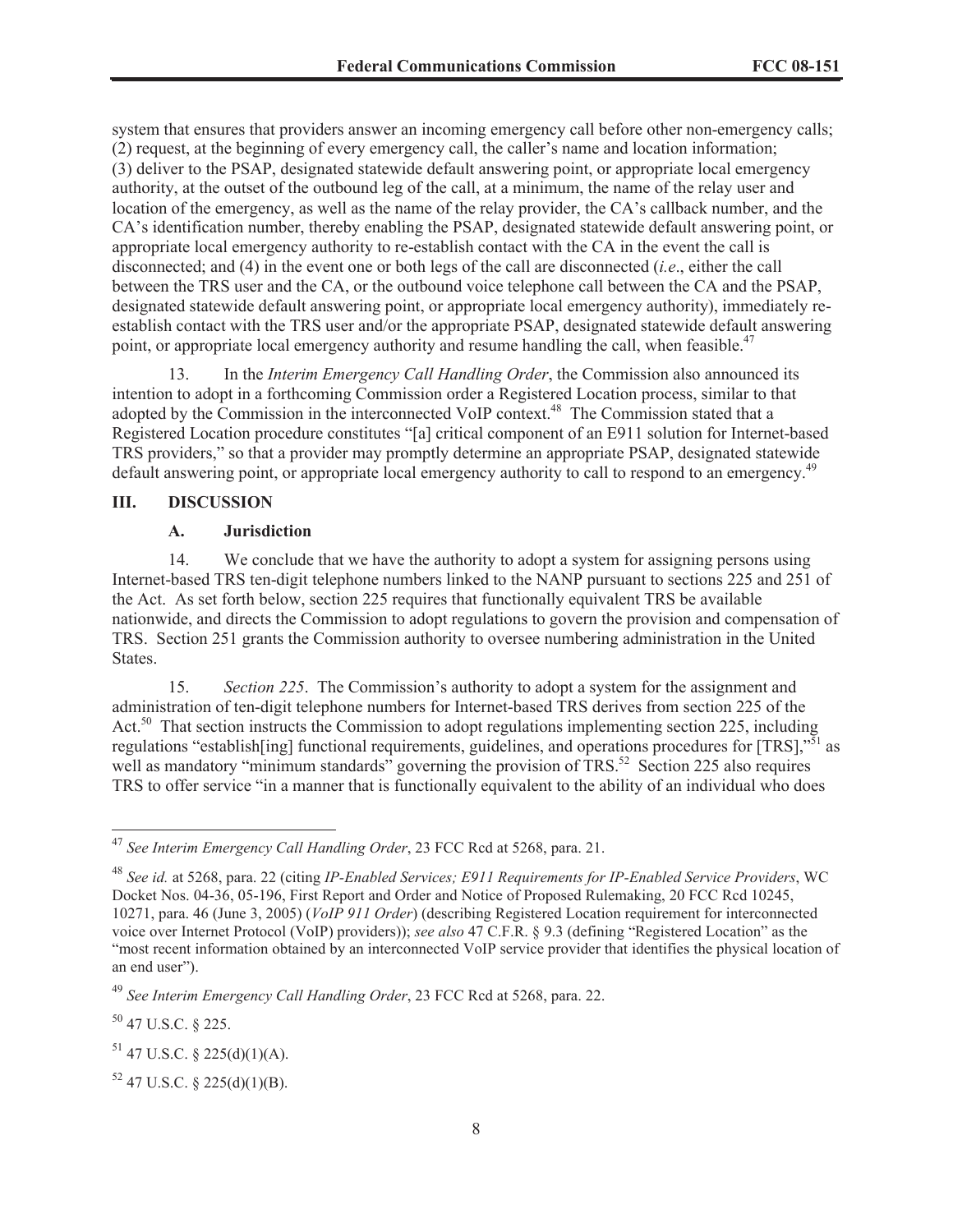not have a [hearing or speech disability] to communicate using voice communication services."<sup>53</sup> Throughout its orders, the Commission has relied upon the functional equivalency standard in determining the services and features TRS providers, including Internet-based TRS providers, must offer to consumers.<sup>54</sup> Further, section 225 requires the Commission to ensure that TRS is available "to the extent possible and in the most efficient manner" to persons with hearing and speech disabilities.<sup>55</sup>

16. The voice telephone system is predicated on the assignment of ten-digit numbers to consumers, and the ability of any telephone user to reach a consumer by dialing that person's particular number. Further, because location and other identifying information is attached to each number, consumers can dial 911 and reach emergency services that can automatically determine the caller's location to respond to the emergency. The same holds true for consumers of the PSTN-based TRS. Voice telephone users can call these consumers via TRS if they know the consumer's ten-digit telephone number, which they provide to the CA when making the relay call. These TRS consumers can also contact emergency services by either dialing 911 directly or by calling a TRS provider; in either case, the caller's location information will automatically be passed to the emergency personnel. This is presently not the case, however, with respect to consumers using the Internet-based forms of TRS. Voice telephone users can call an Internet-based TRS user only if the caller knows the TRS user's current Internet address (or a proxy therefor), and the Internet-based TRS user cannot call emergency services and have location information automatically transmitted.

17. We therefore find that the Commission's rulemaking authority provided in section 225(d) encompasses the authority to adopt a system for assigning Internet-based TRS users ten-digit telephone numbers linked to the NANP to ensure that such consumers have access to functionally equivalent relay service, including the ability to receive calls from voice telephone users and to make emergency calls that will automatically route to an appropriate PSAP. We also find that the Commission has jurisdiction in this context under the authority granted by section 225(a) to ensure that TRS is available to the extent possible and in the most efficient manner to individuals with hearing or speech disabilities.

 $53$  47 U.S.C. § 225(a)(3), (c).

<sup>54</sup> *See, e.g.*, *2000 TRS Order*, 15 FCC Rcd at 5152, para. 23 (recognition of VRS as a form of TRS will make relay services functionally equivalent to voice telephone service for persons whose first language is American Sign Language); *see generally 2004 TRS Report & Order*, 19 FCC Rcd at 12547–48, para. 189 (the requirement of functional equivalency is met by offering service in compliance with the TRS mandatory minimum standards, and these standards will change as technology changes).

 $55$  47 U.S.C. § 225(b)(1).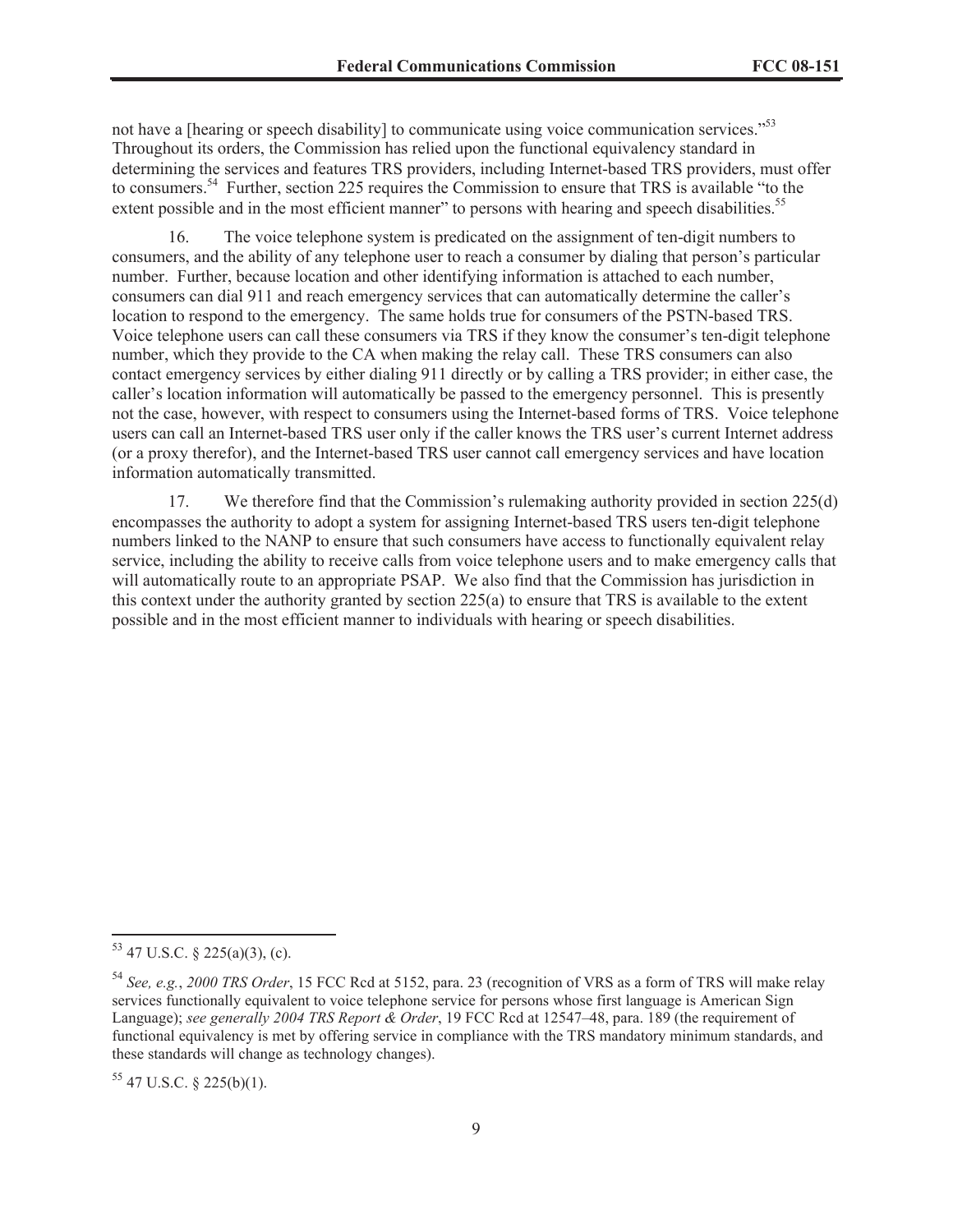18. *Section 251*. We also find that we have authority to establish a ten-digit numbering regime for Internet-based TRS and to extend the LNP requirements to Internet-based TRS providers and their numbering partners, based upon the authority that Congress granted this Commission under section  $251(e)(1)$ <sup>56</sup> In section  $251(e)(1)$  of the Act, Congress expressly assigned to the Commission exclusive jurisdiction over that portion of the NANP that pertains to the United States.<sup>57</sup> The Commission therefore has "authority to set policy with respect to all facets of numbering administration in the United States."<sup>58</sup> Our plenary authority over NANP numbering resources gives us authority to require Internet-based TRS providers to provide NANP telephone numbers to their users.<sup>59</sup> We exercise our authority under the Act to ensure that Internet-based TRS users obtain and use NANP telephone numbers in accordance with the ten-digit numbering plan adopted herein.<sup>60</sup> To the extent that an Internet-based TRS provider provides services that offer its customers NANP telephone numbers, both the Internet-based TRS provider and the telecommunications carrier that secures the numbering resource from the numbering administrator subject themselves to the Commission's plenary authority under section  $251(e)(1)$  with respect to those numbers.

19. In addition, we have authority under section 251(b)(2) to impose LNP obligations on the local exchange carrier (LEC) numbering partners of Internet-based TRS providers.<sup>61</sup> Section 251(b)(2) states that all LECs have a "duty to provide, to the extent technically feasible, number portability in accordance with the requirements prescribed by the Commission.<sup> $562$ </sup> The Commission has long held that it has "authority to require that number portability be implemented 'to the extent technically feasible' and that our authority under section  $251(b)(2)$  encompasses all forms of number portability."<sup>63</sup> In addition,

<sup>57</sup> *See* 47 U.S.C. § 251(e)(1) (providing that "[t]he Commission shall have exclusive jurisdiction over those portions of the North American Numbering Plan that pertain to the United States").

<sup>58</sup> *Implementation of the Local Competition Provisions of the Telecommunications Act of 1996; Interconnection Between Local Exchange Carriers and Commercial Mobile Radio Service Providers; Area Code Relief Plan for Dallas and Houston, Ordered by the Public Utility Commission of Texas; Administration of the North American Numbering Plan; Proposed 708 Relief Plan and 630 Numbering Plan Area Code by Ameritech-Illinois*, CC Docket Nos. 96-98, 95-185, 92-237, NSD File No. 96-8, IAD File No. 94-102, Second Report and Order and Memorandum Opinion and Order, 11 FCC Rcd 19392, 19512, para. 271 (Aug. 8, 1996) (explaining that by retaining exclusive jurisdiction over numbering policy the Commission preserves its ability to act flexibly and expeditiously).

<sup>59</sup> *See* 47 U.S.C. § 251(e)(1).

<sup>60</sup> *Cf. Telephone Number Requirements for IP Enabled Services Providers; Local Number Portability Porting Interval and Validation Requirements; IP-Enabled Services; Telephone Number Portability; CTIA Petitions for Declaratory Ruling on Wireline-Wireless Porting Issues; Final Regulatory Flexibility Analysis; Number Resource Optimization*, WC Docket Nos. 07-243, 07-244, 04-36; CC Docket Nos. 95-116, 99-200, Report and Order, Declaratory Ruling, Order on Remand, and Notice of Proposed Rulemaking, 22 FCC Rcd 19531, 19544 para. 23 (Nov. 8, 2007) (exercising authority under the Act to ensure that end users maintain an interest in their NANP numbers through the porting process) (*VoIP LNP Order*).

<sup>61</sup> *See* 47 U.S.C. § 251(b)(2); *cf. VoIP LNP Order*, 22 FCC Rcd at 19543–44, para. 23.

<sup>62</sup> *VoIP LNP Order*, 22 FCC Rcd at 19543–44, para. 23.

<sup>63</sup> *Telephone Number Portability*, CC Docket No. 95-116, Fourth Memorandum Opinion and Order on Reconsideration, 14 FCC Rcd 16459, 16466–67, para. 12 (July 16, 1999).

<sup>56</sup> *Cf. VoIP 911 Order*, 20 FCC Rcd at 10265, para. 33 (relying on the Commission's plenary authority over U.S. NANP numbers, particularly Congress's direction to use that authority regarding 911, to impose 911 obligations on interconnected VoIP providers, given interconnected VoIP providers' use of NANP numbers to provide service). A numbering partner is a carrier that is eligible to receive numbers directly from the NANPA or the Pooling Administrator (PA) and makes such numbers available to its customers through commercial arrangements. *See infra* para. 31.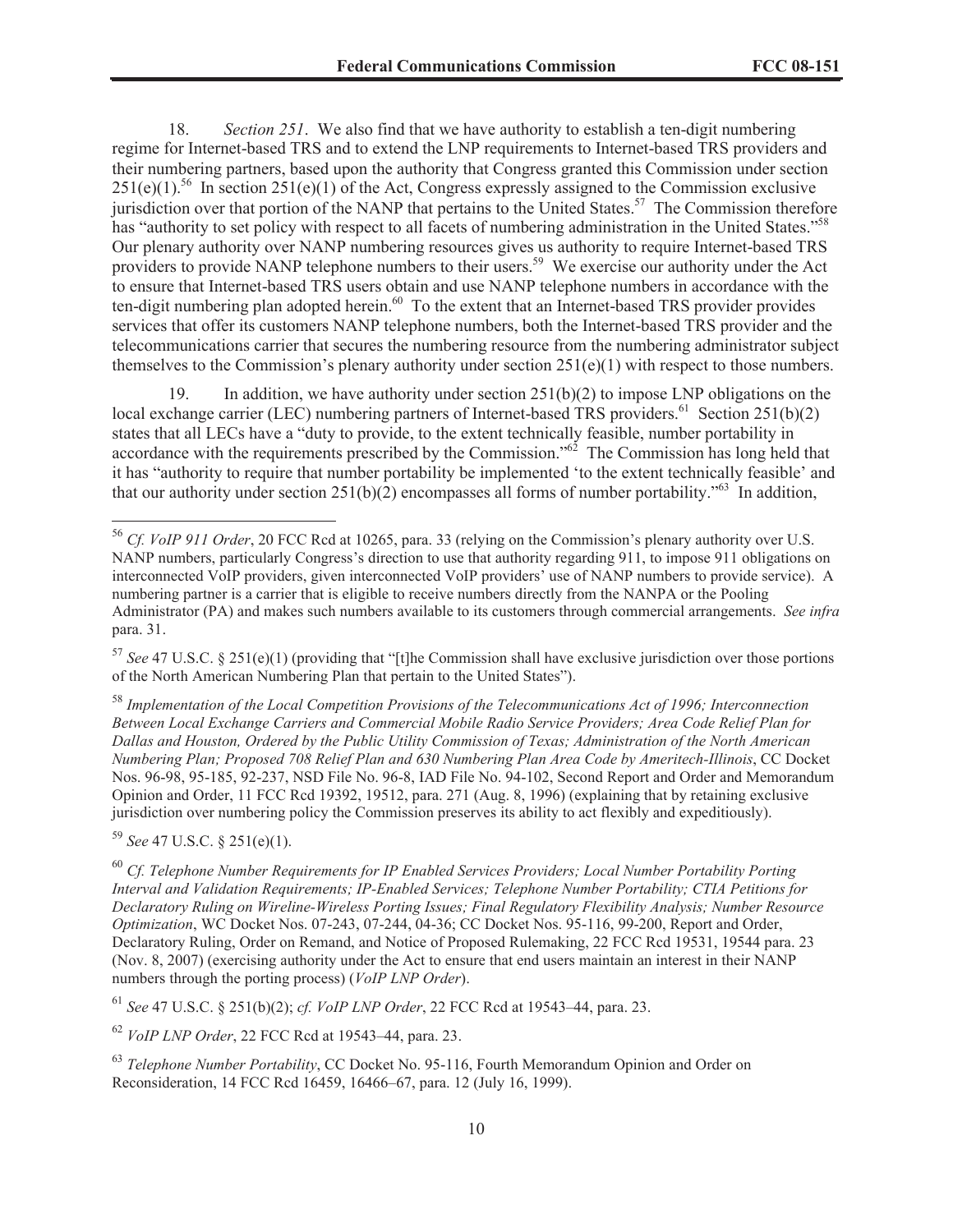we believe we have a separate additional source of authority under Title I of the Act to impose LNP obligations on Internet-based TRS providers.<sup>64</sup>

## **B. Adoption of a Uniform Ten-Digit Telephone Numbering System for Internet-based TRS**

20. As stated above, in the *Interim Emergency Call Handling Order*, we committed to adopting a system for assigning users of Internet-based TRS ten-digit telephone numbers linked to the NANP by second quarter 2008, with implementation to be completed no later than December 31, 2008.<sup>65</sup> To that end, we issued the *Numbering PN*, <sup>66</sup> and received numerous responses from industry, consumer groups, and concerned individuals.<sup>67</sup>

21. The record reflects a general consensus that Internet-based forms of TRS should have a uniform numbering system to facilitate interoperability between deaf and hearing users and to support comprehensive E911 service.<sup>68</sup> There is further consensus that the numbering system should utilize numbers from the NANP.<sup>69</sup> Use of NANP telephone numbers will allow Internet-based TRS users to reach and be reached by both hearing users of the PSTN and other Internet-based TRS users by doing something most Americans take for granted – dialing a ten-digit phone number. Such a system also will help to ensure that persons using Internet-based TRS can promptly access functionally equivalent 911 service.<sup>70</sup>

22. We find that utilization of NANP numbers will best achieve the goal of making Internet-

<sup>65</sup> *Interim Emergency Call Handling Order*, 23 FCC Rcd at 5257, para. 1.

<sup>67</sup> A list of commenters is attached at Appendix A. Numerous individuals also filed brief comments. *See supra* note 33.

<sup>68</sup> *See, e.g.*, AT&T Refresh Comments at 1; CSDVRS Refresh Comments at 2; TDI Coalition Refresh Comments at 2; Nebraska PSC Refresh Comments at 2–3; Sorenson Refresh Comments at 2; Sprint Nextel Refresh Comments at 1; AG Bell Refresh Reply Comments at 1; AAPD Refresh Reply Comments at 2; Sonny Refresh Reply Comments at 1.

<sup>69</sup> *See, e.g*., CSDVRS Refresh Comments at 2 ("CSD and CSDVRS enthusiastically support the establishment of a global, uniform ten-digit telephone numbering system for all Internet-based video and text relay users."); Sorenson Refresh Comments at 2 ("[T]he Commission should adopt a uniform numbering system for Internet-based relay services that is integrated with the numbering system used for traditional voice services."); GoAmerica Refresh Comments at 6 ("[T]he Commission should mandate that Internet based TRS providers implement a functionally equivalent numbering system for consumers based on NANP numbers . . . ."); TDI Coalition Refresh Comments at 2 ("Establishing a numbering system linked to the NANP for IP-based relay services is a critical component in achieving functional equivalency for IP based TRS services . . . .").

<sup>70</sup> *See* NENA Refresh Reply Comments at 1 (noting the "critical need for telephone number availability for 9-1-1 purposes for the deaf and hard of hearing community"); Dash Refresh Comments at 2 ("10-digit NANP numbering is a requirement if relay providers are going to successfully interconnect to the existing emergency network."); CSDVRS Refresh Comments at 5 ("Personal ten-digit local telephone numbers will enable relay users to have integrated E9-1-1 support . . . ."); TDI Coalition Refresh Comments at 3.

<sup>64</sup> *Cf. VoIP LNP Order*, 22 FCC Rcd at 19544–47, paras. 24–27 (explaining that the Commission has ancillary authority over interconnected VoIP services, and that its assertion of subject matter jurisdiction is reasonably ancillary to the effective performance of the Commission's various responsibilities). *See generally National Cable & Telecomms. Ass'n v. Brand X Internet Services*, 545 U.S. 967, 976 (2005) ("[T]he Commission has jurisdiction to impose additional regulatory obligations under its Title I ancillary jurisdiction to regulate interstate and foreign communications, *see* §§ [47 U.S.C.] 151–161.").

<sup>66</sup> *See Numbering PN*, 23 FCC Rcd 4727.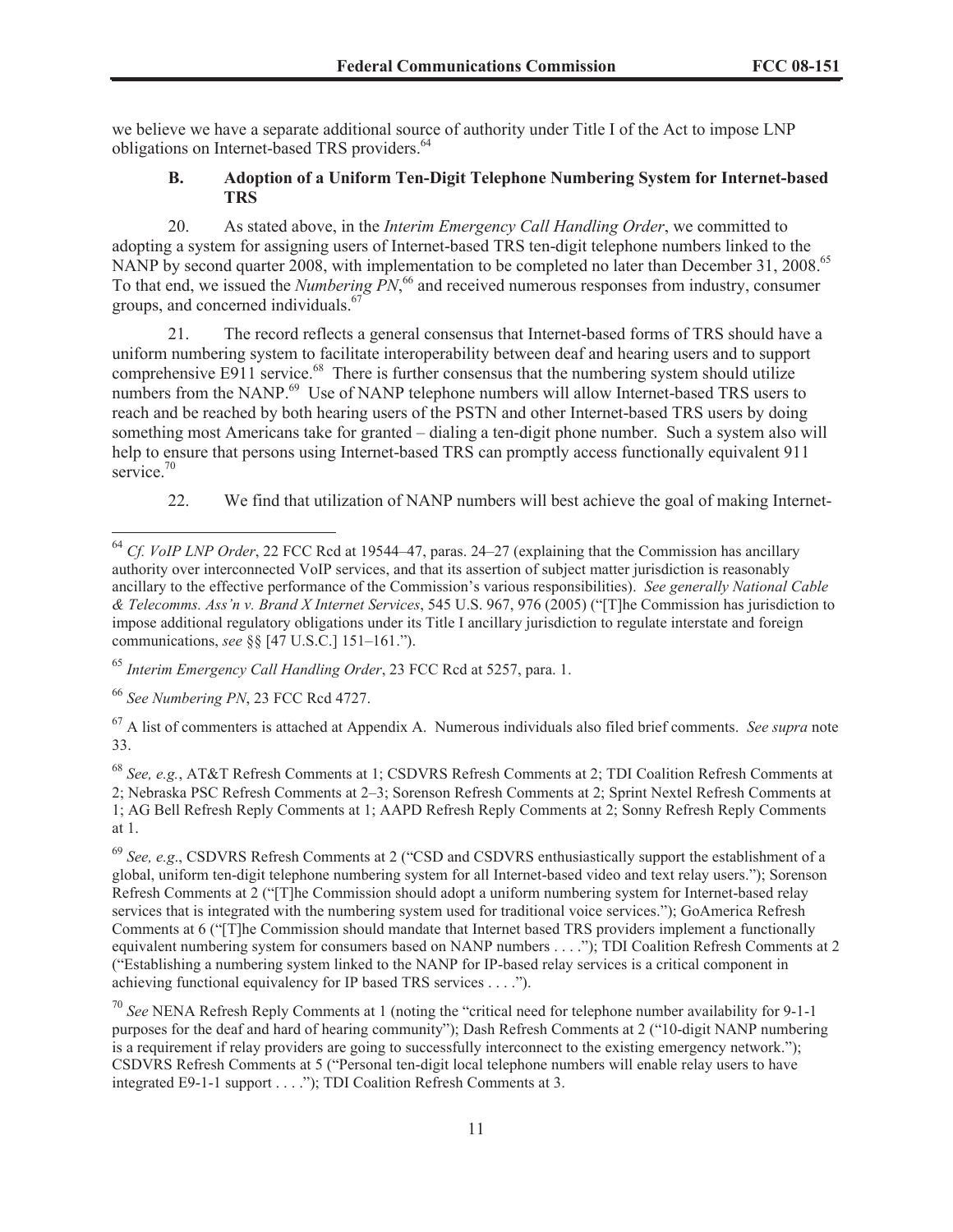based TRS functionally equivalent to traditional circuit switched telephony, and will provide Internetbased TRS users a reliable and consistent means by which they may receive calls from voice telephone users. We therefore require, consistent with the procedures set forth below, Internet-based TRS providers to assign Internet-based TRS users NANP telephone numbers.<sup>71</sup> We further require Internet-based TRS providers to stop issuing "proxy" or "alias" numbers no later than December 31, 2008.<sup>72</sup>

23. Full connectivity between Internet-based TRS and the PSTN cannot be achieved simply by assigning telephone numbers to Internet-based TRS users. The networks upon which the Internet portion of Internet-based TRS operates require IP addresses rather than NANP telephone numbers for routing. In order to allow calls to be appropriately routed and completed, a mechanism must be created for mapping the telephone numbers assigned to Internet-based TRS users to the IP addresses (or other appropriate endpoint identifiers) used by Internet-based TRS.

24. In light of the foregoing, the Commission must specify two major items in order to establish a uniform ten-digit numbering system for Internet-based forms of TRS: (1) a means for NANP numbers to be assigned to Internet-based TRS users and (2) a central numbering directory mechanism that maps each NANP telephone number assigned to an Internet-based TRS user to the appropriate Internet address.<sup>73</sup>

#### **1. Number Acquisition and Assignment**

25. We find that it is most expedient and consistent with our numbering policies for Internetbased TRS users to obtain NANP telephone numbers directly from their Internet-based TRS providers. Internet-based TRS providers may obtain such numbers either: (1) directly from the NANPA or the PA if they are certificated as carriers and otherwise meet the criteria for obtaining numbers; or (2) through commercial arrangements with carriers (*i.e.*, numbering partners). These are precisely the methods of obtaining numbers that are available to providers of interconnected VoIP service and their customers. Finally, Internet-based TRS users and providers of Internet-based TRS will enjoy the full benefits of LNP.

## **a. Assigning Telephone Numbers to End Users**

26. As an initial matter, we determine how Internet-based TRS users are to obtain, or be assigned, telephone numbers. The record reflects that there are a variety of processes which could be employed, which fall generally into three categories: (1) "remote call forwarding," a process whereby Internet-based TRS users obtain service, including a NANP telephone number, from a LEC and forward

 $71$  To the extent that TRS consumers are concerned that they will receive unsolicited telemarketing calls, we note that TRS users may register their numbers with the National Do-Not-Call Registry. *See Rules and Regulations Implementing the Telephone Consumer Protection Act of 1991*, CG Docket No. 02-278, Report and Order, 18 FCC Rcd 14014 (July 3, 2003) (*2003 TCPA Order*). Consumers can add their telephone numbers to the Registry by registering online at www.donotcall.gov.

<sup>&</sup>lt;sup>72</sup> We acknowledge that certain carriers and Internet-based TRS providers offer, and have issued or assigned to Internet-based TRS providers, numbers that are used to provide toll-free services using non-geographic area codes such as 800, 888, 877 and 866 (toll free numbers). *See, e.g.*, http://www.csdvrs.com (last visited June 10, 2008). This *Order* does not preclude an Internet-based TRS user from choosing to keep a toll free number previously obtained from an Internet-based TRS provider in lieu of obtaining a geographically appropriate number. We seek comment in the *Further Notice* regarding issues involved in the use of toll free numbers by Internet-based TRS users, including whether Internet-based TRS users should be subject to a fee for use of toll free numbers as are hearing users. *See infra* Section IV.4.

<sup>73</sup> *Numbering for Internet-based Relay Services*, Report of Alliance for Telecommunication Industry Solutions (ATIS), Washington, D.C., at 9, para. 3.3.1 (Dec. 19, 2007) (ATIS Report).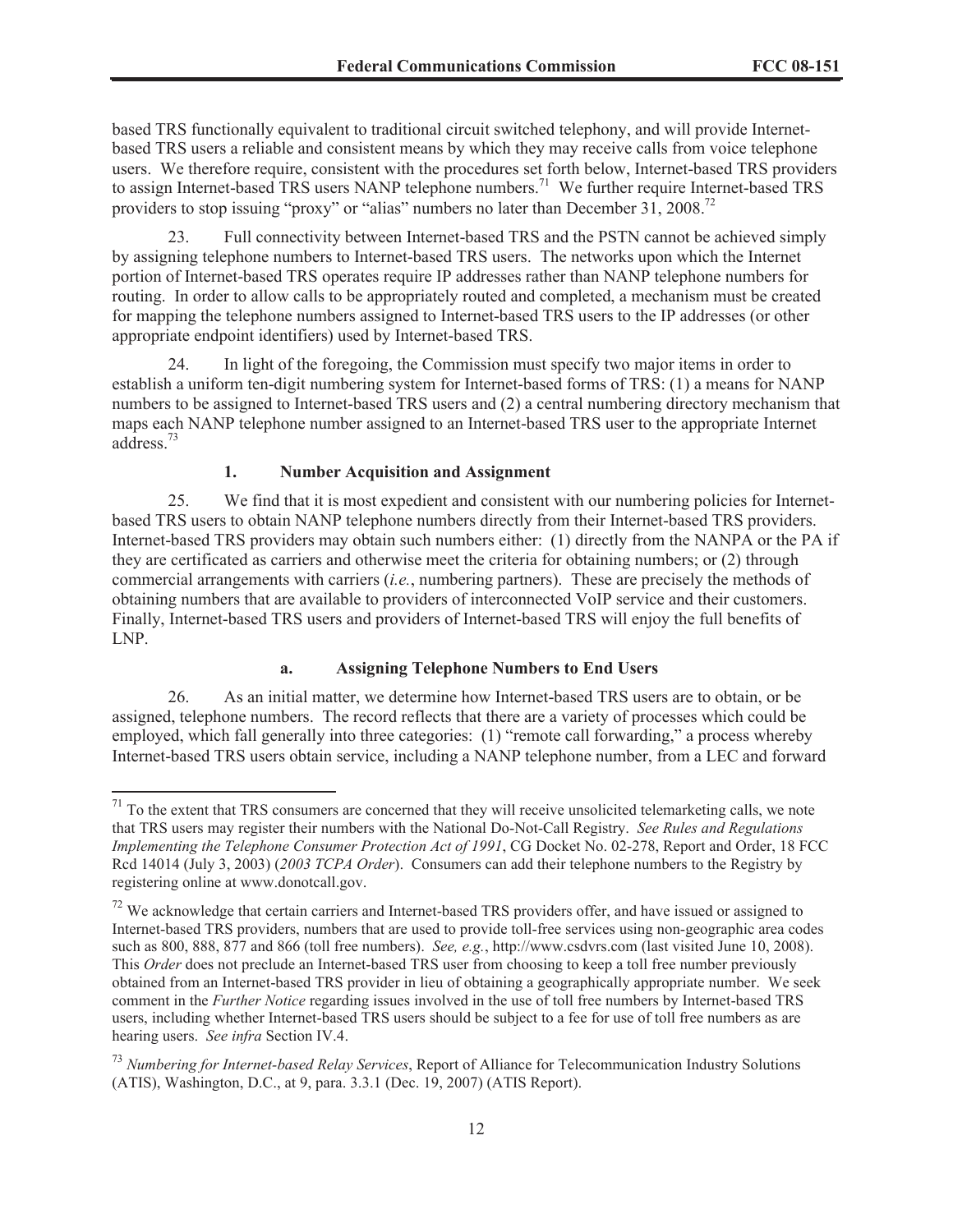the number to the appropriate Internet-based TRS provider;<sup>74</sup> (2) Internet-based TRS users obtain NANP telephone numbers directly from a neutral third-party administrator;<sup>75</sup> or (3) Internet-based TRS users obtain numbers from Internet-based TRS providers.<sup>76</sup>

27. There is little support for the general use of remote call forwarding in the record,<sup>77</sup> and we find it unreasonable to require Internet-based TRS users to subscribe to local exchange service merely to obtain NANP telephone numbers that can be ported to or otherwise utilized by Internet-based TRS providers,<sup>78</sup> especially in light of the fact that subscribers to interconnected VoIP service can obtain numbers directly from their service providers. The record does demonstrate some support for Internetbased TRS users obtaining NANP telephone numbers from a neutral third party administrator.<sup>79</sup> Such an approach has, however, several disadvantages. First, requiring Internet-based TRS users to obtain numbers from a non-service provider is not functionally equivalent to the processes used by voice telephone users and subscribers to interconnected VoIP services. In addition, granting a neutral thirdparty administrator direct access to numbering resources would not be consistent with the Commission's rules,<sup>80</sup> and although the neutral third party could obtain numbering resources from numbering partners, it would not be economically efficient to inject a middleman into a process that can be implemented directly by Internet-based TRS providers and numbering partners.<sup>81</sup> Finally, utilization of a neutral third party for number distribution would add unnecessary cost and complexity to the implementation process.

28. We find that the best process for Internet-based TRS users to obtain telephone numbers is directly from their Internet-based TRS providers. The record generally supports this approach.<sup>82</sup> Such a

<sup>76</sup> ATIS Report at 13, paras. 4.1.1–4.1.3, 4.1.6.

<sup>77</sup> *See* Letter from Julie Miron, Executive Director, CAC, to Marlene H. Dortch, Secretary, FCC, CG Docket No. 03- 123 at 6 (filed Apr. 28, 2008) (urging that Internet-based TRS users have "primary responsibility for procuring numbers from their LEC"). NeuStar notes that remote call forwarding can be utilized in geographic areas where carriers are unwilling or unable to provide geographically appropriate numbering resources to interconnected VoIP providers and Internet-based TRS providers. *See* NeuStar Refresh Comments, Attach. at 5. As discussed in greater detail below, we agree that the use of remote call forwarding may be an appropriate temporary "workaround" in those limited cases where numbers are not available to Internet-based TRS providers through a numbering partner. *See infra* para. 41.

<sup>78</sup> *See* AT&T Refresh Comments at 2 ("Because VRS users only need to use NANP numbers for inbound service (calls from hearing individuals), there is no need for the VRS user to purchase a local exchange access line to their premise which is more expensive. . . . The resulting cost for the VRS user is significantly less than the \$20 or more per number when purchased individually in conjunction with an access line from the LEC."); GoAmerica Refresh Comments at 18 (criticizing proposal to require Internet-based TRS users to obtain numbers through LECs).

<sup>79</sup> *See* CSDVRS Refresh Comments at 6 ("A single neutral party, rather than VRS providers, should have primary responsibility for assigning and distributing ten-digit local numbers directly to relay users."); TDI Coalition Refresh Comments at 4 (supporting both third-party administrator and TRS provider options); AG Bell Refresh Reply Comments at 1; AAPD Refresh Reply Comments at 3; Sonny Refresh Reply Comments at 2.

<sup>80</sup> *See infra* para. 30.

<sup>81</sup> *See infra* para. 33.

<sup>74</sup> ATIS Report at 13, para. 4.1.4.

<sup>75</sup> ATIS Report at 13, para 4.1.5.

<sup>82</sup> *See* AT&T Refresh Comments at 2–3 (abandoning proposal that Internet-based TRS users obtain numbers from LECs in favor of proposal that users obtain NANP numbers directly from Internet-based TRS providers, who can obtain numbers the same way VoIP providers obtain numbers and can make the numbers available to users at a much cheaper price); Dash Refresh Comments at 6 ("We would suggest that relay providers will likely obtain (continued….)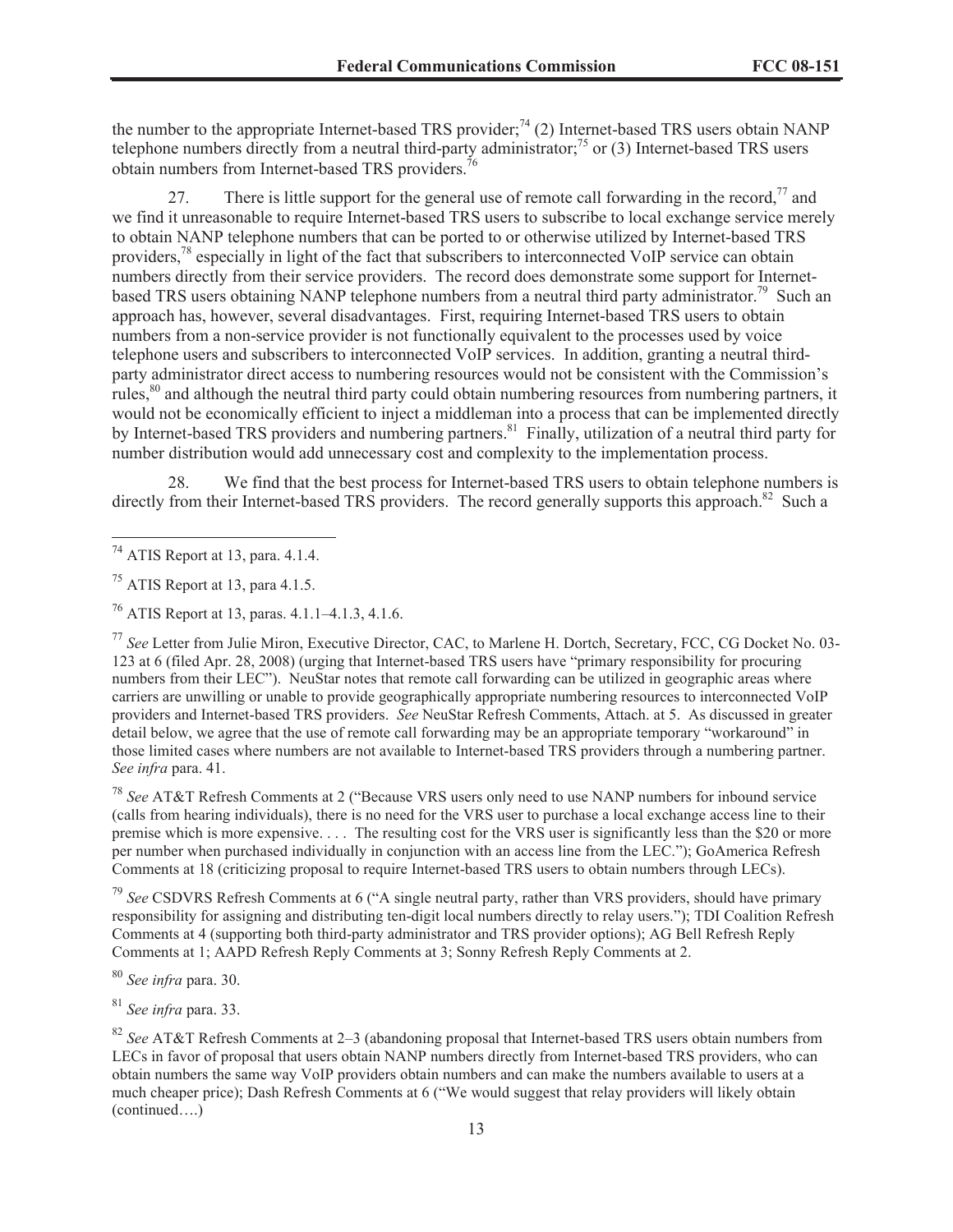process is functionally equivalent to the process by which subscribers to interconnected VoIP, CMRS, and local exchange service obtain numbers.<sup>83</sup> Indeed, even proponents of the neutral third-party process note that some consumers view their Internet-based TRS provider as if it were a telephone company and therefore expect that they should obtain numbering resources directly from the Internet-based TRS provider.<sup>84</sup>

## **b. Internet-based TRS Providers' Acquisition of Numbering Resources**

29. In light of our decision to have Internet-based TRS users obtain numbers directly from Internet-based TRS providers, we must determine how Internet-based TRS providers are to obtain access to numbering resources. The record reflects three methods: (1) directly from the NANPA or the PA $^{85}$ (2) from a neutral third-party administrator established for the purpose,  $86$  or (3) from numbering partners through commercial agreements.<sup>87</sup>

30. Only carriers, absent a Commission waiver,<sup>88</sup> may obtain numbering resources directly from the NANPA or the PA. Section  $52.15(g)(2)$  of the Commission's rules limits access to the NANP numbering resources to those applicants that are (1) "authorized to provide service in the area for which the numbering resources are being requested" and (2) "[are] or will be capable of providing service within sixty (60) days of the numbering resources activation date.<sup>789</sup> Allowing only carriers to have direct access to NANP numbering resources helps to ensure that the numbers are used efficiently and to avoid number exhaust and also provides some control over who may access numbering databases and personnel.<sup>90</sup> Thus, to the extent that a provider of Internet-based TRS is licensed or certificated as a carrier under the Act and relevant state law (as appropriate), it may obtain numbering resources directly from the NANPA or PA $^{91}$ 

(Continued from previous page)

numbers in a manner similar to smaller VoIP service providers, including through resellers and other avenues outside of direct assignment from an ILEC or even CLEC carriers."); GoAmerica Refresh Comments at 17 ("The most efficient methodology would be for relay providers to make numbers available for consumers."); NeuStar Refresh Comments at 4 (proposing that Internet-based TRS providers obtain NANP numbers as VoIP providers do); Sorenson Refresh Comments at 19 ("Providers will have to assign users with NANP numbers"); TRS Advisory Council Refresh Comments at 1.

<sup>83</sup> See GoAmerica Refresh Comments at 17 ("Deaf and hard of hearing users should have the same functionally equivalent choice of obtaining their NANP numbers from the equivalent of voice telecommunications providers relay service providers."); *see also* AT&T Refresh Comments at 2–3; Dash Refresh Comments at 6; NeuStar Refresh Comments at 4; NeuStar Refresh Reply Comments at 21 ("[S]tandards compliant devices should be able to use [a method] to dial anyone just as a hearing person can.").

<sup>84</sup> CSDVRS Refresh Reply Comments at 5 ("Some consumers who use IP relay or VRS perceive their relay providers to be the equivalent of a telephone company that distributes telephone numbers to voice users.").

 $85$  ATIS Report at 13, 19, paras. 4.1.1, 4.1.6, 5.1.1.

<sup>86</sup> *Id.* at 13, 20–21, paras. 4.1.3, 4.1.5, 5.1.3.

<sup>87</sup> *Id.* at 13, 19–20, paras. 4.1.2, 5.1.2.

<sup>88</sup> *See Administration of the North American Numbering Plan*, CC Docket No. 99-200, Order, 20 FCC Rcd 2957, 2959, 2961–62, paras. 4, 9 (Feb. 1, 2005) (*SBCIS Waiver Order*). We reiterate the Commission's existing rule of general applicability regarding eligibility for direct access to numbering resources. *See VoIP LNP Order*, 22 FCC Rcd at 19542, para. 20; *Numbering Resource Optimization*, CC Docket No. 99-200, Report and Order and Further Notice of Proposed Rulemaking, 15 FCC Rcd 7574, 7615, para. 97 (Mar. 31, 2000) (*NRO First Report and Order*) (stating that carriers must provide evidence demonstrating that they are licensed and/or certified to provide service prior to accessing numbering resources). We note that petitions seeking waivers similar to the relief granted in the *SBCIS Waiver Order* are pending. *See, e.g.*, *Wireline Competition Bureau Seeks Comment on Qwest*  (continued….)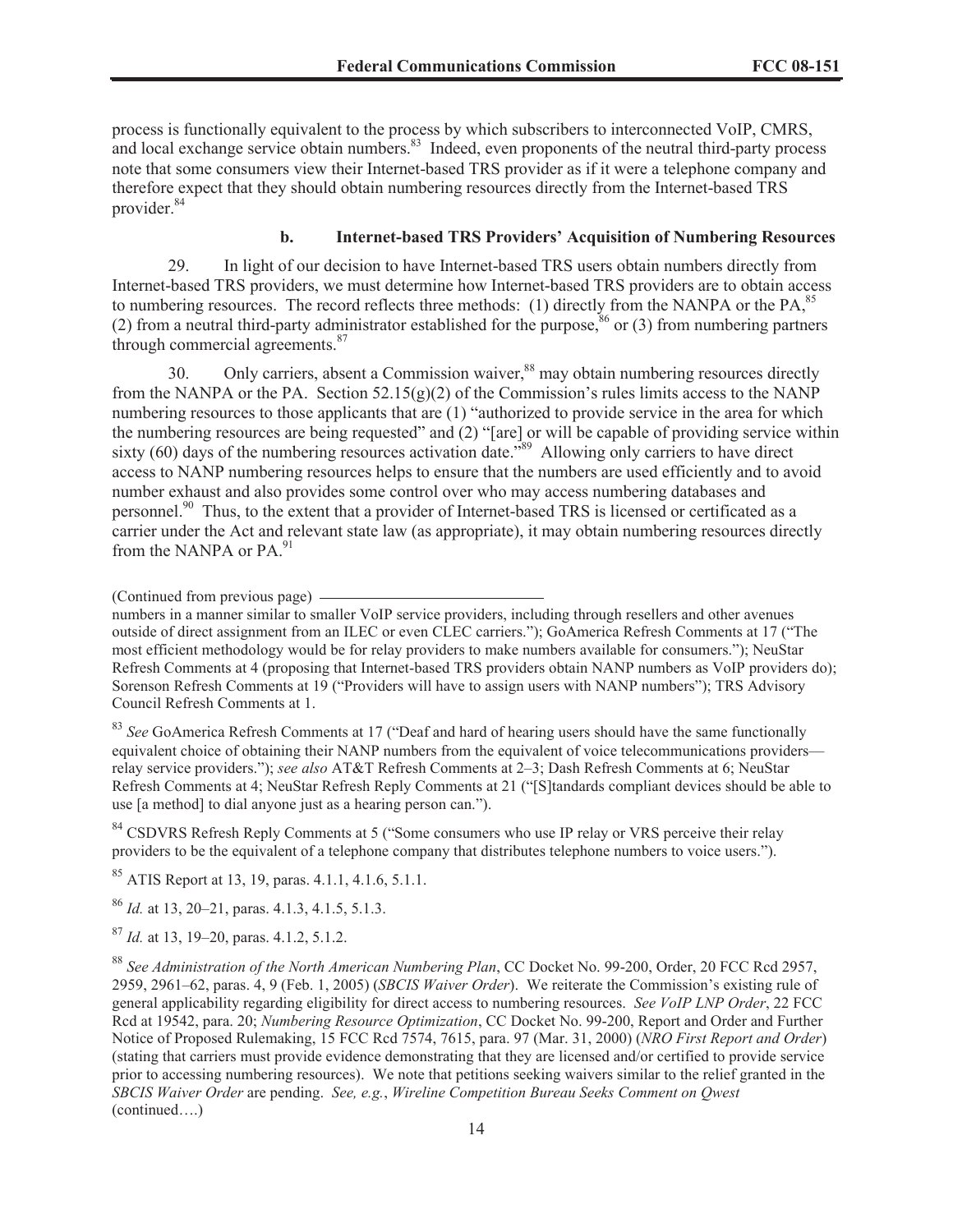31. We recognize, however, that many, if not all, providers of Internet-based TRS will not be licensed or certificated as carriers. Internet-based TRS providers that have not obtained a license or certificate of public convenience and necessity from the relevant states or otherwise are not eligible to receive numbers directly from the NANPA or PA may make numbers available to their customers through commercial arrangements with carriers (*i.e.*, numbering partners). This method has proven successful in the context of interconnected VoIP,  $92$  is consistent with our numbering rules,  $93$  and is cost effective.<sup>94</sup> TRS providers can easily obtain numbers from certified carriers the same way interconnected

(Continued from previous page)

*Communications Corporation Petition for Limited Waiver of Section 52.15(g)(2)(i) of the Commission's Rules Regarding Access to Numbering Resources*, CC Docket No. 99-200, Public Notice, 20 FCC Rcd 8765 (May 4, 2005). This Order does not in any way prejudge the outcome of the Commission's consideration of those petitions.

 $89$  47 C.F.R. § 52.15(g)(2).

<sup>90</sup> *NRO First Report and Order*, 15 FCC Rcd at 7615, para. 97.

<sup>91</sup> *See* 47 C.F.R. § 52.15(g)(2)(i); *see also VoIP LNP Order*, 22 FCC Rcd at 19542, para. 20; *NRO First Report and Order*, 15 FCC Rcd at 7615, para. 97.

<sup>92</sup> See, e.g., NeuStar Refresh Comments, Attach. at 4 ("This model works well in the VoIP environment and would be the same mechanism for providing telephone numbers to relay providers."); *see also* NeuStar Refresh Comments at 4 ("This is exactly the same manner through which most VoIP providers obtain and distribute telephone numbers today."); AT&T Refresh Comments at 2; Sorenson Refresh Comments at 6–7. We disagree with the Nebraska PSC that assigning Internet-based TRS users numbers from a pool of numbers associated with an Internet-based TRS provider could be potentially discriminatory as the only individuals receiving such numbers would be part of the deaf and hard-of-hearing community. Nebraska PSC Refresh Comments at 4. Internet-based TRS service providers will not draw numbers from a pool dedicated to Internet-based TRS, but instead will obtain geographically appropriate numbers from numbering partners that are indistinguishable from numbers provided to subscribers of interconnected VoIP service or traditional local exchange service. The general availability of numbers to Internetbased TRS providers through numbering partners likewise addresses the concern that Internet-based TRS users will be limited to "those providers with numbering resources in the rate center where they reside." *Id.* To the extent a geographically appropriate number is not available to Internet-based TRS providers, one of the "workarounds" discussed in paragraph 41 may be utilized until numbers become available, through numbering partners or number portability. Finally, we disagree with the Nebraska PSC that allowing Internet-based TRS providers to distribute numbers obtained from numbering partners will contribute to numbering exhaust. Internet-based TRS providers, which generally are not certificated as carriers, will have neither the ability nor the incentive to obtain numbers in thousand blocks for each rate center in which they have a Registered Internet-based TRS User. Rather, those providers will be able to obtain as many or as few numbers as they need for each rate center from their numbering partners. *See* NeuStar Refresh Comments, Attach. at 4–5; GoAmerica Refresh Comments at 21 ("[R]elay providers will only have to obtain what [numbers] they need, or in worse case carry a minimal inventory far below the current minimum allocation obtained through NANPA (of 1,000 blocks or larger).").

 $93$  Our rules require that only carriers that are licensed or certified as carriers under the Act may receive numbering resources. 47 C.F.R. § 52.15(g)(2)(i) (applicants for numbering resources must be "authorized to provide service in the area for which numbering resources are being requested").

<sup>94</sup> *See* AT&T Refresh Reply Comments at 2 ("VRS providers can easily obtain [NANP] numbers from voice service providers . . . and then provide such numbers to relay users at a low price (generally \$1 or less per line per month)."); NeuStar Refresh Comments at 13 (noting that the rate for assigning a number from a carrier to an Internet-based TRS provider is "from \$0.75 to \$0.95 per transaction"). We disagree with CSDVRS's argument that allowing Internet-based TRS providers to obtain and distribute NANP numbers "link[s] numbers and equipment" and is "plainly anti-competitive." CSDVRS Refresh Reply Comments at 13. First, CSDVRS complains that a consumer who obtains a number from one VRS provider is "more than likely" to use that same provider to make outgoing calls. *Id.* at 13 n.12. But even CSDVRS admits that under our interoperability rules that very consumer is "free . . . to make outgoing calls on any provider's network." *Id.* Second, its complaint that VRS providers who can obtain and distribute numbers will "enjoy a substantial competitive advantage," *id.* at 14, is largely mooted by our (continued….)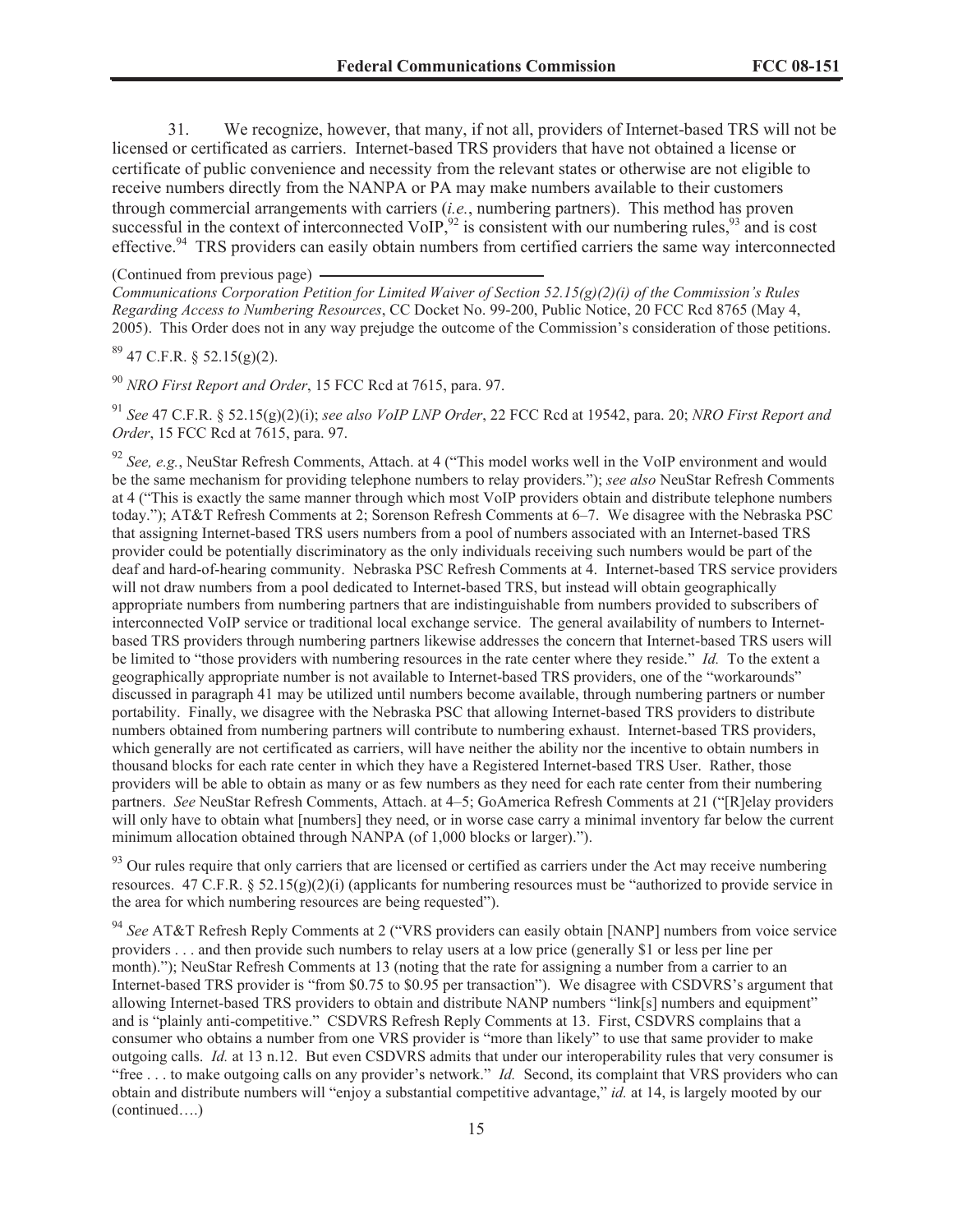VoIP providers obtain numbers today.

32. In any case, Internet-based TRS providers and their numbering partners shall be entitled to obtain and use numbering resources only to the extent they comply with the requirements of this *Order*. We also remind all parties that telephone numbers are a public resource, not private property.<sup>95</sup> They may not be bought or sold.<sup>96</sup> They may, however, be provided as part of a package of services that includes, for example, interconnection, connectivity, or 911 service.

33. In light of record support for, and the demonstrated success of interconnected VoIP providers in, obtaining NANP telephone numbers from carriers, we decline to appoint a neutral third party to obtain numbers from the NANPA or from numbering partners for distribution to providers of Internet-based TRS or Internet-based TRS users.<sup>97</sup> Allowing a third-party administrator direct access to numbering resources is not consistent with general Commission policy – as discussed above, absent a waiver, our rules allow only carriers direct access to NANP numbering resources.<sup>98</sup> Further, the record reflects that a third-party administrator would add "another layer of personnel, process, and cost in the number procurement process."<sup>99</sup>

#### **c. Local Number Portability**

34. The record is clear that the ability to port numbers (1) from one Internet-based TRS provider to another, and (2) between Internet-based TRS providers and other entities subject to LNP (such as carriers and interconnected VoIP providers) is a priority in any numbering plan for Internet-based TRS.<sup>100</sup> Accordingly, we find that Internet-based TRS providers and their numbering partners are subject (Continued from previous page)

extension of local number portability to numbers obtained from VRS providers. *See infra* paras. 34–36; CSDVRS Refresh Reply Comments at 14 n.14 (admitting that "users will always be able to port their numbers to [other] providers"); *see also* NeuStar Refresh Reply Comments at 13–14 (explaining that "[s]tandards based equipment" can smooth an Internet-based TRS user's transition from one provider to another).

<sup>95</sup> *See Toll Free Service Access Codes*, CC Docket No. 95-155, Fourth Report and Order and Memorandum Opinion and Order, 13 FCC Rcd 9058, 9061, para. 6 n.14 (Mar. 31, 1998); *Toll Free Service Access Codes*, CC Docket No. 95-155, Notice of Proposed Rulemaking, 10 FCC Rcd 13692, 13702, para. 36 (Oct. 5, 1995) (*Toll Free Access Notice*); *Administration of the North American Numbering Plan*, CC Docket No. 92-237, Report and Order, 11 FCC Rcd 2588, 2591, para. 4 (July 13, 1995) ("These numbers are a public resource, and are not the property of the carriers."); s*ee also, e.g.*, *In re StarNet, Inc*., 355 F.3d 634, 637 (7th Cir. 2004).

<sup>96</sup> *Cf. Toll Free Access Notice*, 10 FCC Rcd at 13697, para. 16 n.41 ("800 Numbers are not to be treated as commodities which can be bought or sold, and no individual or entity is granted a proprietary interest in any 800 number assigned.").

<sup>97</sup> *See* CSDVRS Refresh Comments at 13 ("The ONS will acquire [NANP telephone] number blocks from wholesale carriers . . . and the major local exchange carriers . . . .").

<sup>98</sup> *See supra* para. 30.

<sup>99</sup> ATIS Report at 22; *see also* GoAmerica Refresh Comments at 17–18 ("[T]he third party issuer would have less incentive than relay providers to efficiently distribute numbers and thus should not be the only option available to obtain numbers. . . . [C]reating a third party to manage network connectivity between the PSTN and the various providers would create a potential single point of failure in the networks that could disrupt all calls from hearing to deaf users in the event of a problem."); NeuStar Refresh Reply Comments at 7 (noting that a third-party system is inefficient because it would "force[] Relay Providers to query the [central] database for every call" rather than just a "subset of calls").

<sup>100</sup> *See, e.g*., Dash Refresh Comments at 5 ("Full number portability is required by the concept of functional equivalency as set forth in Section 225 of the Communications Act of 1934, as amended."); NeuStar Refresh Comments, Attach. at 5; GoAmerica Refresh Comments at 15–16; TRS Advisory Counsel Refresh Comments at 2; Sorenson Refresh Comments at 18; TDI Coalition Refresh Comments at 5; AAPD Refresh Reply Comments at 2; (continued….)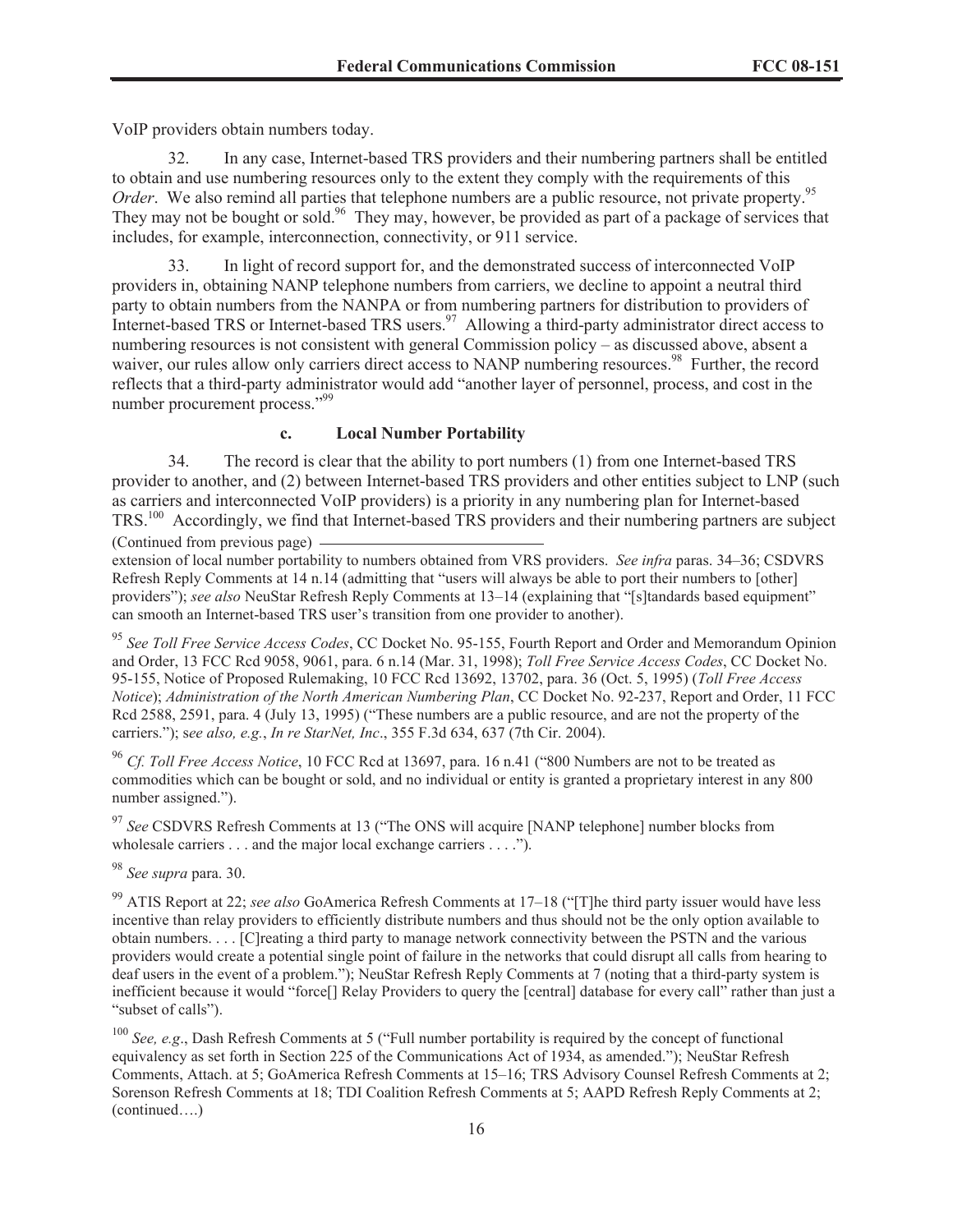to the same porting obligations, with the sole exception of contributing to meet shared numbering administration costs and LNP costs, as the Commission set forth in the *VoIP LNP Order*. 101

35. As discussed above, the plenary numbering authority that Congress granted this Commission under section 251(e)(1) provides ample authority to extend the LNP requirements to Internet-based TRS providers and their numbering partners.<sup>102</sup> In addition, we believe we have a separate additional source of authority under Title I of the Act to impose LNP obligations on Internet-based TRS providers. <sup>103</sup> Therefore, by this *Order*, we expand the scope of our LNP rules to include Internet-based TRS providers, so that the full array of obligations relating to the porting of numbers from one service provider to another service provider are applicable when an Internet-based TRS user wishes to port a number, regardless of whether the service providers involved are carriers, interconnected VoIP providers, or Internet-based TRS providers. However, for the sake of clarity, we note that as applied to an Internetbased TRS provider, the rules adopted in the *VoIP LNP Order* require that an Internet-based TRS provider and its numbering partner must facilitate a user's port request to or from another Internet-based TRS provider. This means the Internet-based TRS provider has an affirmative legal obligation to take all steps necessary to initiate or allow a port-in or port-out itself or through its numbering partner on behalf of the Internet-based TRS user, subject to a valid port request, without unreasonable delay or unreasonable procedures that have the effect of delaying or denying porting of the number. Moreover Internet-based TRS providers and their numbering partners may not enter into agreements that would prohibit or unreasonably delay an Internet-based TRS user from porting between Internet-based TRS providers and will be subject to Commission enforcement action for any such violation of the Act and the Commission's LNP rules.<sup>104</sup>

36. To the extent that an Internet-based TRS provider is licensed or certificated as a carrier, that carrier is eligible to obtain numbering resources directly from the NANPA, subject to all relevant rules and procedures applicable to carriers, including LNP requirements. Under these circumstances, the Internet-based TRS provider would not have a numbering partner, and would thus be solely responsible for compliance with the Commission rules at issue here.<sup>17</sup>

37. *Numbering Administration Costs.* Section 251(e)(2) provides that "[t]he cost of establishing telecommunications numbering administration arrangements and number portability shall be borne by all telecommunications carriers on a competitively neutral basis as determined by the Commission."<sup>106</sup> Carriers and interconnected VoIP providers that benefit from LNP generally are

<sup>101</sup> *See VoIP LNP Order*, 22 FCC Rcd at 19548–51, paras. 30–37. This order, which became effective shortly before the Nebraska PSC filed its comments, addresses the Nebraska PSC's concerns regarding the number of LNP complaints resulting from the indirect assignment of numbers to interconnected VoIP providers and, now, Internetbased TRS providers. *See* 73 FR 9463 (Feb. 21, 2008) (announcing effective date of March 24, 2008).

<sup>102</sup> *See supra* paras. 18–19.

<sup>103</sup> *See supra* note 64.

<sup>104</sup> *See, e.g.*, *Wireless Number Portability Order*, 18 FCC Rcd at 20975, para. 11 (interpreting the Act's number portability definition to mean that "customers must be able to change carriers while keeping their telephone number as easily as they may change carriers without taking their telephone number with them").

<sup>105</sup> *See VoIP LNP Order*, 22 FCC Rcd at 19542, para. 20 n.62.

 $106$  47 U.S.C. § 251(e)(2).

<sup>(</sup>Continued from previous page)

*see also* GoAmerica Refresh Reply Comments at 3 ("[A]ll commenters agree that numbers assigned under the Internet-based numbering solution must be portable so that consumers may freely choose their Internet-based TRS default providers.").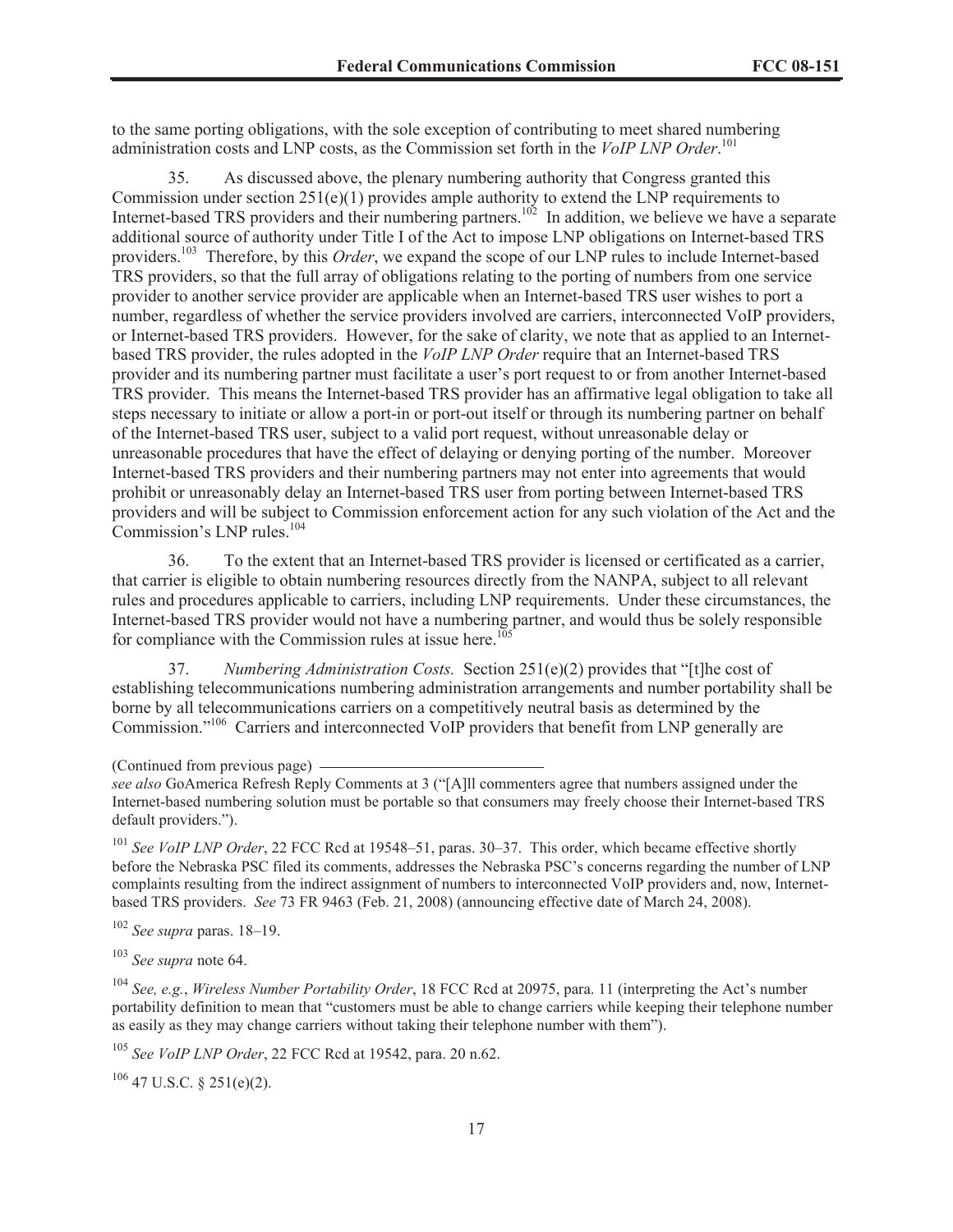required to contribute to meet shared LNP costs.<sup>107</sup>

38. We decline to extend to Internet-based TRS providers the obligation to contribute to meet shared LNP costs at this time. Unlike other providers that benefit from LNP, providers of Internet-based TRS are not permitted to recover their costs from their end users. Rather, Internet-based TRS providers are compensated by the Interstate TRS Fund for the costs of providing relay service. Money in the Interstate TRS Fund is collected from various providers of telecommunications and related services – many of which already contribute to meet shared LNP costs.<sup>108</sup> It makes little sense to require Internetbased TRS providers to contribute to defray shared LNP costs covered by the same providers that ultimately provide the money Internet-based TRS providers will use to make such contributions.

*Implementation.* Since the ultimate responsibility for numbers obtained from the numbering administrator is unchanged by this *Order*, there is no need to detail a separate implementation schedule for porting to or from a provider of Internet-based TRS. Thus, consistent with the implementation schedule set forth below, Internet-based TRS LNP must be fully implemented no later than December 31, 2008.<sup>109</sup>

40. *Enforcement.* If any service provider experiences problems with another service provider when attempting to port a consumer's number, or if a consumer experiences problems with porting, we expect the provider or consumer to file a complaint with the Commission.<sup>110</sup> We take very seriously our obligation to effectuate number portability and our oversight of numbering resources. The Commission will act expeditiously to ensure that consumers have the option to switch providers, subject to our LNP rules, without the loss of their telephone numbers or service.

## **d. Geographically Appropriate Numbers**

41. Voice telephone users that subscribe to local exchange service are provided with a geographically appropriate telephone number by virtue of the architecture of the PSTN. In the vast majority of cases, subscribers to interconnected VoIP services likewise have the ability to obtain a geographically appropriate NANP telephone number.<sup>111</sup> In the interest of functional equivalency, and consistent with the recommendations of the ATIS Report, we find that Internet-based TRS users should be assigned geographically appropriate NANP numbers, as happens today for hearing users. We note that there may be unusual and limited circumstances in which an Internet-based TRS provider may not be able to obtain a geographically appropriate number for a particular end user.<sup>112</sup> While we do not expect this to be a common occurrence, Internet-based TRS providers may temporarily employ suitable workarounds in

<sup>107</sup> *See VoIP LNP Order*, 22 FCC Rcd at 19551–52, paras. 38–39.

<sup>108</sup> *See generally Telecommunications Relay Services and Speech-to-Speech Services for Individuals with Hearing and Speech Disabilities*, CG Docket No. 03-123, Report and Order and Declaratory Ruling, 22 FCC Rcd 20140 (Nov. 19, 2007) (*2007 TRS Rate Methodology Order*); *Telecommunications Relay Services and Speech-to-Speech Services for Individuals with Hearing and Speech Disabilities*, CG Docket No. 03-123, Order, 22 FCC Rcd 11706, 11706–08, paras. 1–4 (CGB June 29, 2007) (*2007 Bureau TRS Rate Order*).

<sup>109</sup> *See infra* Section III.G.

<sup>&</sup>lt;sup>110</sup> 47 U.S.C. § 208 (authorizing complaints against common carriers); 47 C.F.R. § 1.1 (authorizing interested parties to petition the Commission to open, among other things, an enforcement proceeding).

<sup>&</sup>lt;sup>111</sup> See GoAmerica Refresh Reply Comments at 4 ("In most locations throughout the U.S., TRS providers will have no problem obtaining local telephone number[s] for use by their users."); Sorenson Refresh Comments at 7 (noting that the VoIP "approach to numbering acquisition . . . has proven successful").

<sup>&</sup>lt;sup>112</sup> NeuStar Refresh Comments, Attach. at 5 ("[W]holesale carriers do not serve every rate center and therefore will not have truly local numbers available for every location.").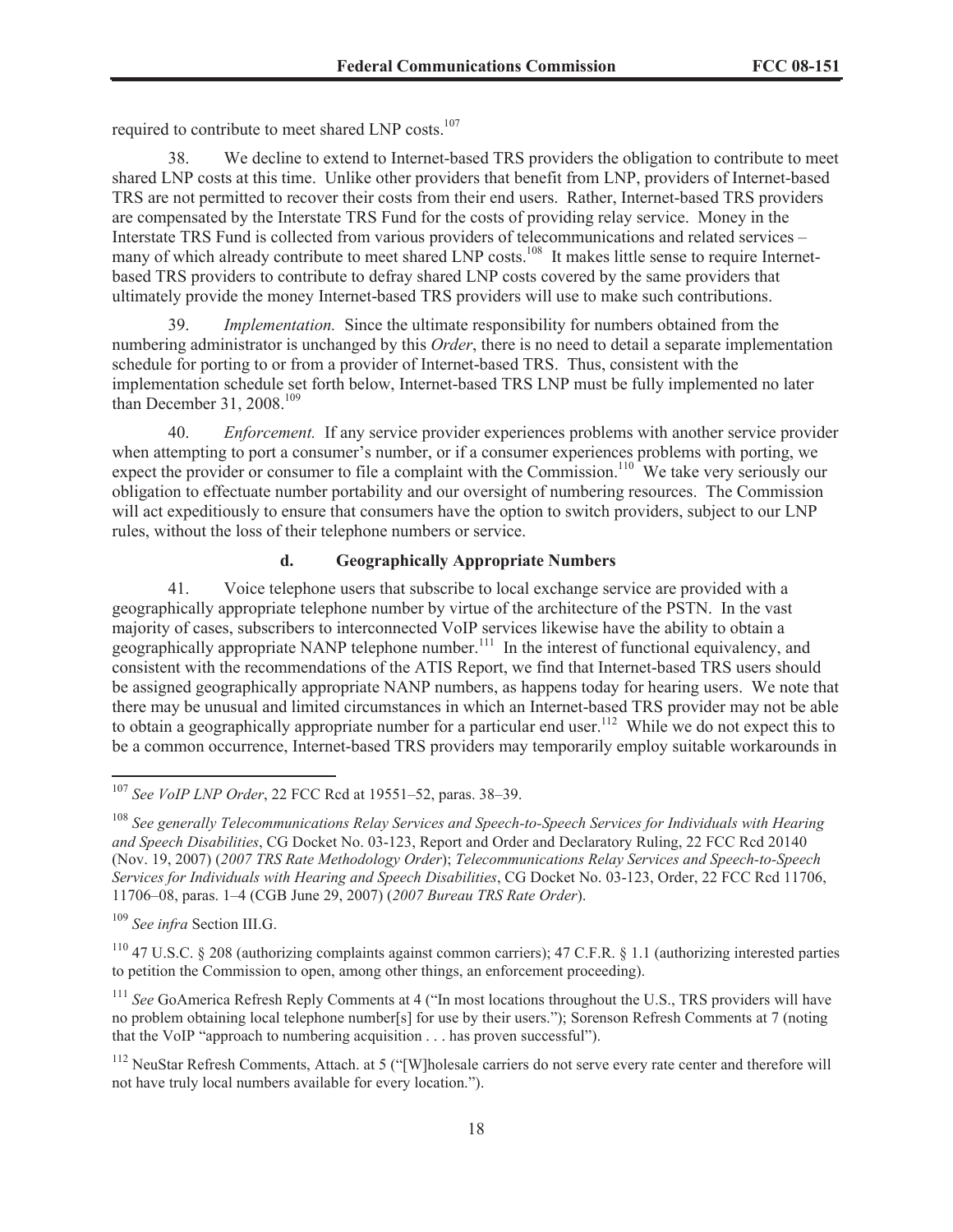such circumstances, such as the assignment of a number which is reasonably close to the Internet-based TRS user's rate center, or the use of remote call forwarding.<sup>113</sup> Such workarounds may be employed only until a geographically appropriate number becomes available, unless the end user chooses to retain the originally assigned number.<sup>[14</sup>

## **e. "Default Provider" Registration**

42. Every provider of Internet-based TRS is required to provide Internet-based TRS users with the capability to register with that Internet-based TRS provider as a "default provider" and provide or port for that user a NANP telephone number.<sup>115</sup> Such registration is required: (1) to allow the Internetbased TRS provider to take steps to associate the Internet-based TRS user's telephone number with their IP address to allow for the routing and completion of calls;<sup>116</sup> (2) to facilitate the provision of 911 service;<sup>117</sup> and (3) to facilitate the implementation of appropriate network security measures.<sup>118</sup>

43. The Internet-based TRS provider with which an Internet-based TRS user has registered will serve as the Internet-based TRS user's "default provider."<sup>119</sup> For all Internet-based TRS users, all inbound and outbound calls will, by default, be routed through the default provider. Such a default provider arrangement is functionally equivalent to services provided on the PSTN and via interconnected VoIP. For example, voice telephone users that subscribe to a particular carrier for long distance service will make all of their long distance calls on that carrier's network unless they choose to "dial around" to an alternative long distance provider. Likewise, and in keeping with the *Interoperability Declaratory Ruling and FNPRM*, calls made to and from an Internet-based TRS user will be handled by the default provider, unless the calling Internet-based TRS user specifically "dials around" in order to utilize an alternative provider.<sup>120</sup> Individuals calling an Internet-based TRS user likewise will have the option of "dialing around" an Internet-based TRS user's default provider in order to utilize the services of a

<sup>116</sup> *See infra* Section III.B.2.a.

<sup>&</sup>lt;sup>113</sup> *Id.* We find such workarounds to be a more flexible solution than, and thus preferable to, mandating that any "telephone provider of last resort" be required to provide numbers to Internet-based TRS providers. *See* GoAmerica Refresh Reply Comments at 4.

<sup>&</sup>lt;sup>114</sup> Because the use of remote call forwarding may inhibit some functionally equivalent services such as Caller ID, NeuStar Refresh Comments, Attach. at 5, we emphasize that such a workaround must be only a temporary solution until the Internet-based TRS provider can obtain a geographically appropriate number for the Internet-based TRS user by ordinary means.

<sup>&</sup>lt;sup>115</sup> The deaf and hard-of-hearing community generally agrees that registration for these purposes is appropriate. *See, e.g.*, TDI Coalition Refresh Comments at 5–6.

<sup>117</sup> *See infra* paras. 80–81; *see also Interim Emergency Call Handling Order*, 23 FCC Rcd at 5269, para. 23 ("We believe that user registration is critical to achieving the goal of providing location identification to first responders in the context of emergency calls placed over Internet-based TRS").

<sup>&</sup>lt;sup>118</sup> For example, with registration Internet-based TRS providers can limit access to their databases to only Registered Internet-based TRS Users and other Internet-based TRS providers, reducing the exposure of a provider's databases to slamming, hacking, or other abuses. *See* NeuStar Refresh Comments, Attach. at 9; *see also infra* Section III.E.

<sup>119</sup> For the purposes of this *Order*, an Internet-based TRS provider's "Registered Internet-based TRS Users" are those users that have registered with that particular provider as their default provider.

<sup>&</sup>lt;sup>120</sup> Although VRS and IP Relay providers will be the default providers for Internet-based TRS users under this *Order*, nothing in this *Order* detracts from a TRS provider's interoperability obligations. *See generally Interoperability Declaratory Ruling and FNPRM*, 21 FCC Rcd 5442.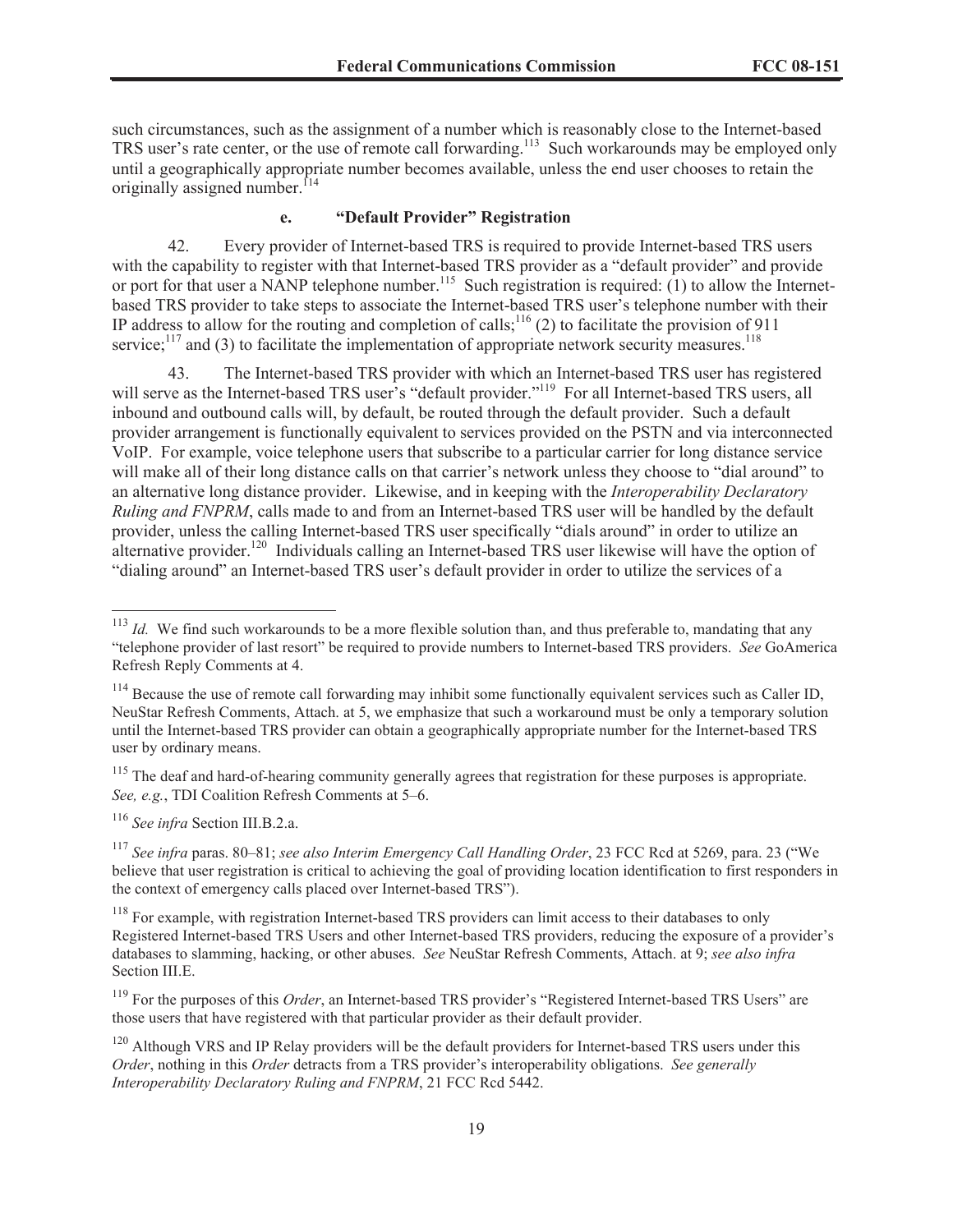different TRS provider. Consistent with the LNP discussion above, an Internet-based TRS user may select and register with a new default provider at any time and have his or her number ported to that provider.

44. As of December 31, 2008, Internet-based TRS providers must, prior to the initiation of service for an individual that has not previously utilized Internet-based TRS, register that new Internetbased TRS user, provide that user with a ten-digit NANP telephone number, obtain that user's Registered Location, and fulfill all other requirements set forth in this *Order* that pertain to Registered Internet-based TRS Users. We find that allowing Internet-based TRS users to opt-in to or, for that matter, opt-out of registration, which is required for the provision of E911 service, is fundamentally inconsistent with our obligation to "encourage and support efforts by States to deploy comprehensive end-to-end emergency communications infrastructure and programs."<sup>121</sup>

45. Our numbering plan must be implemented such that ten-digit numbers are available to Internet-based TRS users no later than December 31, 2008.<sup>122</sup> We recognize, however, that every existing Internet-based TRS user will not be able to register with a default provider on that day. We therefore recognize that we must adopt a registration period for the existing base of Internet-based TRS users to migrate to the new numbering plan. In the *Further Notice*, we seek comment on the registration period timeframe.<sup>123</sup>

## **2. Centralized Numbering Directory Mechanism**

46. The record demonstrates consensus that a centralized numbering directory mechanism be employed to support calls between Internet-based TRS users using different providers of Internet-based TRS and between Internet-based TRS users and callers using the PSTN.<sup>124</sup> Specifically, consensus exists that there is need for a central database mechanism that maps the NANP telephone numbers assigned to Internet-based TRS users to an appropriate Internet address.<sup>125</sup> Commenters agree that this centralized numbering directory mechanism should be administered by a neutral third party.<sup>126</sup>

<sup>126</sup> *See, e.g.*, Sprint Refresh Comments at 5 ("There is no dispute that a central database managed by a neutral third party must be deployed to support interoperability by ensuring that calls are correctly routed to the Relay provider (continued….)

<sup>121</sup> Wireless Communications and Public Safety Act of 1999, Pub. L. No. 106-81, 113 Stat. 1286, § 3(b) (1999); *see also VoIP 911 Order*, 20 FCC Rcd at 10271–72, para. 47.

<sup>122</sup> *See supra* para. 1.

<sup>123</sup> *See infra* Section IV.2.

<sup>&</sup>lt;sup>124</sup> *See, e.g.*, CSDVRS Refresh Comments at 2 ("CSD and CSDVRS enthusiastically support the establishment of a global, uniform ten-digit telephone numbering system for all Internet-based video and text relay users."); Dash Refresh Comments at 4 ("There appears to be no dispute within the relay industry that a central numbering database is a base requirement for a 10-digit NANP numbering plan."); Nebraska PSC Refresh Comments at 6 (fully supporting a centralized database managed by a third party); TDI Coalition Refresh Comments at 2 (stating that "[e]stablishing a numbering system linked to the NANP for IP-based relay services is a critical component in achieving functional equivalency"); AT&T Refresh Comments at 1; AG Bell Refresh Reply Comments at 1 (supporting the establishment of a single and open numbering directory); AAPD Refresh Reply Comments at 2; Sonny Refresh Reply Comments at 1. We note that the record contains a number of different possible labels or descriptions of the centralized numbering directory mechanism. *See*, *e.g*., ATIS Report at 8, para. 3.3 ("Central Routing Database"); CSDVRS Refresh Comments at 8–9 ("TN database" or "TN information database"); Dash Refresh Comments at 4 ("Central Numbering Database"); NeuStar Refresh Comments, Attach. at 6 ("central database").

<sup>125</sup> *See, e.g.*, ATIS Report at 9, para. 3.3.4; Dash Refresh Comments at 3 (supporting using NANP numbers to obtain users' IP addresses); AT&T Refresh Comments at 1; Sprint Nextel Refresh Comments at 4.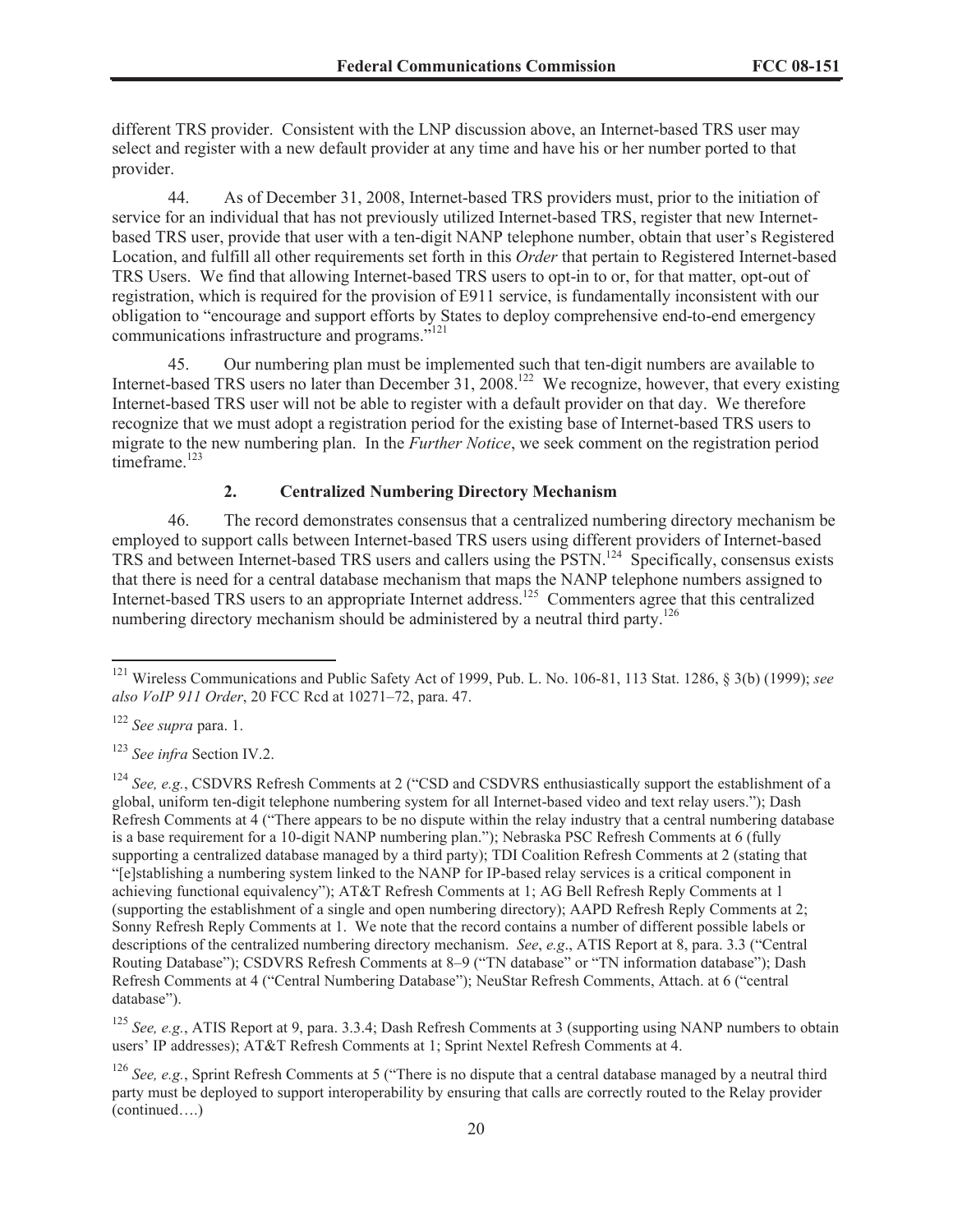47. The efforts of the end-user community, industry, and the Commission, have not, however, been sufficient to reach consensus on *how* such a centralized numbering directory mechanism should be implemented. Indeed, the record currently reflects three proposals (Industry Proposals) for implementing a centralized numbering directory mechanism: NeuStar's Telephone Numbers for Relay Users (TRU); AT&T, GoAmerica, Hands On, and Dash's (Joint Proposal) Open Relay Database (ORD); and CSDVRS's One Number System (ONS).<sup>127</sup>

48. The core of each of the Industry Proposals is quite similar. Each proposes to establish a database into which routing information is provisioned,<sup>128</sup> and to make that routing information available via a query system built on industry-standard domain naming system (DNS) and/or telephone number mapping (ENUM) technology.<sup>129</sup> The differences amongst the Industry Proposals, at the highest level, can be narrowed to three critical, but severable, issues: (1) the nature of the information contained in the central database; (2) the means by which the central database is provisioned with that information; and (3) the choice of who will be authorized to access the central database.<sup>130</sup> Further, the Industry Proposals are not "all or nothing," but consist of severable design components.<sup>131</sup>

#### (Continued from previous page)

chosen by the user of an Internet-based Relay service."); GoAmerica Refresh Comments at 12 (supporting the use of a neutral third-party database administrator); CSDVRS Refresh Comments at 9; NeuStar Refresh Comments at 15; Sorenson Refresh Comments at 17; TDI Coalition Refresh Comments at 3.

<sup>127</sup> See NeuStar Refresh Comments, Attach.; Letter from Richard L. Fruchterman, III, Public Policy and Regulatory Counsel, NeuStar, to Marlene H. Dortch, Secretary, FCC, CG Docket No. 03-123, Attach. (filed May 9, 2008); AT&T Refresh Comments at 1–3; Dash Refresh Comments at 7–9; GoAmerica Refresh Comments at 21–25; Letter from Toni R. Acton, Director, AT&T, to Marlene H. Dortch, Secretary, FCC, CG Docket No. 03-123, Attach. (filed Apr. 17, 2008) (AT&T *Ex Parte*); CSDVRS Refresh Comments at 10–32.

<sup>128</sup> *See* Letter from Richard L. Fruchterman, III, Public Policy and Regulatory Counsel, NeuStar, to Marlene H. Dortch, Secretary, FCC, CG Docket No. 03-123, Attach. (filed May 20, 2008) (discussing how NPAC database fits into NeuStar's TRU plan) (NeuStar TRU Supplement); Letter from Kelby Brick, Vice President of Legal and Strategic Policy, GoAmerica, Inc., to Marlene H. Dortch, Secretary, FCC, CG Docket No. 03-123, Attach. (filed May 21, 2008) (GoAmerica ORD Supplement) (discussing ORD database); Letter from George L. Lyon, Jr., Counsel, GoAmerica, Inc., to Marlene H. Dortch, Secretary, FCC, CG Docket No. 03-123, Attach. (filed May 28, 2008) (GoAmerica ORD Responsive Supplement) (comparing the three databases); Letter from Karen Peltz Strauss, Legal Consultant, CSDVRS, to Marlene H. Dortch, Secretary, FCC, CG Docket No. 03-123, Attach. at 5 (filed May 5, 2008) (CSDVRS Workshop Deck) (discussing ONS database). The NPAC is the local number portability database of record in the United States and Canada and is administered by NeuStar. Today it associates ported and pooled NANP telephone numbers with PSTN routing and other information.

<sup>129</sup> *See* NeuStar TRU Supplement at 2; GoAmerica ORD Supplement at 31, 38; GoAmerica ORD Responsive Supplement at 1–2; CSDVRS Workshop Deck at 6; *see also* NeuStar Refresh Reply Comments at 7 n.20 ("All three proposals contemplate that DNS in general, and ENUM in specific, will be used to query the database"). As described in the ATIS report, DNS is the industry standard name for the Internet resource translation mechanism. Various capabilities built on DNS, *e.g.*, delegation, Telephone Number Mapping (ENUM), and Dynamic DNS (DDNS), provide a range of methods to support relay interoperability. DDNS is an existing DNS capability used to link domain names to IP addresses when those addresses are dynamically rather than statically assigned. *See* ATIS Report at 17, para. 4.2.2.1.

<sup>130</sup> One additional, and unique, aspect of the CSDVRS ONS plan is its proposal to have a neutral third party establish a full "ONS VoIP Network" to "support the termination of . . . calls at the designated relay provider." *See* CSDVRS Refresh Comments at 14.

<sup>131</sup> *See* Letter from Toni R. Acton, Director, AT&T Services Inc., to Marlene H. Dortch, Secretary, FCC, CG Docket No. 03-123, Attach. at 13 (filed May 5, 2008) (AT&T Workshop Deck); Letter from Richard L. Fruchterman, III, Public Policy and Regulatory Counsel, NeuStar, to Marlene H. Dortch, Secretary, FCC, CG Docket No. 03-123, Attach. at 4 (filed May 9, 2008) (NeuStar Workshop Deck); Letter from Michael B. Fingerhut, Director of (continued….)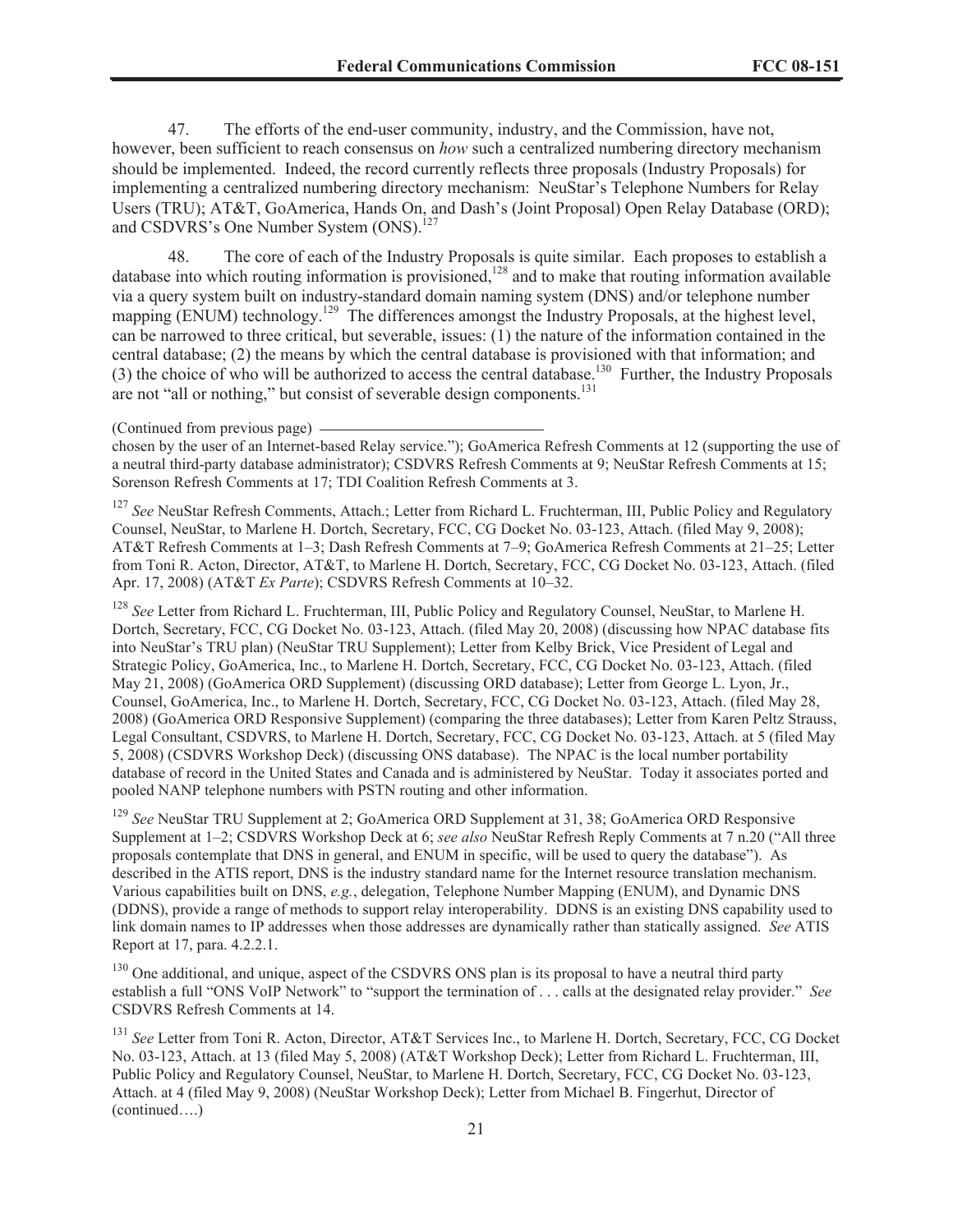49. As discussed in greater detail below, there are benefits and drawbacks to each of the Industry Proposals. We find that no single Industry Proposal represents the best implementation of a centralized numbering directory mechanism, but instead find that a combination of different elements of the Industry Proposals will best serve the interests of Internet-based TRS users, Internet-based TRS providers, and the general public. Specifically, and as discussed in greater detail below, we find that the best centralized numbering directory mechanism shall: (1) be provisioned with Uniform Resource Identifiers (URIs) that contain, *inter alia*, end-user IP addresses for VRS and domain names and user names for IP Relay; (2) be provisioned by Internet-based TRS providers on behalf of their Registered Internet-based TRS Users; and (3) limit central database access to Internet-based TRS providers. We further find that industry-standard DNS and ENUM technology is well-suited for implementing and querying the database.

## **a. Information to be Provisioned to the Central Database**

50. The primary purpose of the central database will be to map each Internet-based TRS user's NANP telephone number to his or her end device. This can be accomplished by: (1) provisioning the database with each Internet-based TRS user's IP address (either alone or as part of a URI);<sup>132</sup> or (2) provisioning the database with URIs that contain domain names and user names – such as an instantmessage service and screen-name – that can be subsequently resolved to reach the user's end device.<sup>133</sup>

51. As an initial matter, we note that the central database must contain domain names and user names for IP Relay.<sup>134</sup> Domain names and user names are required for this form of Internet-based TRS in light of the wide array of IP-based text communication applications, services, and user identifiers that can be used for the leg of an IP Relay call between the Internet-based TRS user and a CA.<sup>135</sup> We further note that for a VRS user the central database must contain information other than a user's IP address (*e.g.*, a device-specific protocol identifier and, in some instances, a non-standard port number)

<sup>132</sup> At its simplest, a URI specifies both how (the protocol) and where (the address) to access a resource on the Internet. Thus a URI that contains an IP address might take the form "H323:128.000.000.001," in which "H323" specifies the protocol to be used and "128.000.000.001" specifies the resource's address. URIs that contain domain names and user names might similarly take the forms "H323:2025551212@siprelay.com" or "IM:IMUser@aol.com." The Joint Proposal and NeuStar's TRU contemplate that ENUM will be utilized to query the central database, and ENUM returns URIs in the form of Naming Authority Pointers (NAPTR). *See* NeuStar Refresh Reply Comments at 7 n.20. To the extent that URIs provisioned to the central database must contain information other than IP addresses or domain names and user names (*e.g.*, a protocol identifier, port number, etc.) in order to allow a call to be completed as discussed in this *Order*, we require that such information also be contained in URIs provisioned to the central database.

<sup>133</sup> Domain names and user names have the advantage of being relatively static (*i.e.*, they do not need to be updated frequently), although additional DNS queries are required to resolve a domain name and user name to an IP address. IP addresses do not require additional DNS queries to complete routing, but they can be dynamic, changing frequently. We note that a single database can accommodate both URIs that contain IP addresses and other URIs that contain domain names and user names.

<sup>134</sup> ATIS Report at 16, 17, paras. 4.2.1.2, 4.2.2.2; Sorenson Refresh Comments at 8–9; NeuStar Workshop Deck at 6.

<sup>135</sup> *See* Sorenson Refresh Comments at 8–9 ("Because IP Relay addresses are often associated with a screen name, or some identifier other than an IP address . . . association of a number with an IP address will not work for IP Relay. . . . IP addresses . . . do not provide information about the protocols or systems employed by the end-user's device; and they do not work for users with multiple devices served by a single IP address.").

<sup>(</sup>Continued from previous page)

Governmental Affairs, Sprint, to Marlene H. Dortch, Secretary, FCC, CG Docket No. 03-123, Attach. at 1 (filed May 19, 2008) (calling the numbering and database management issues "separable design decisions").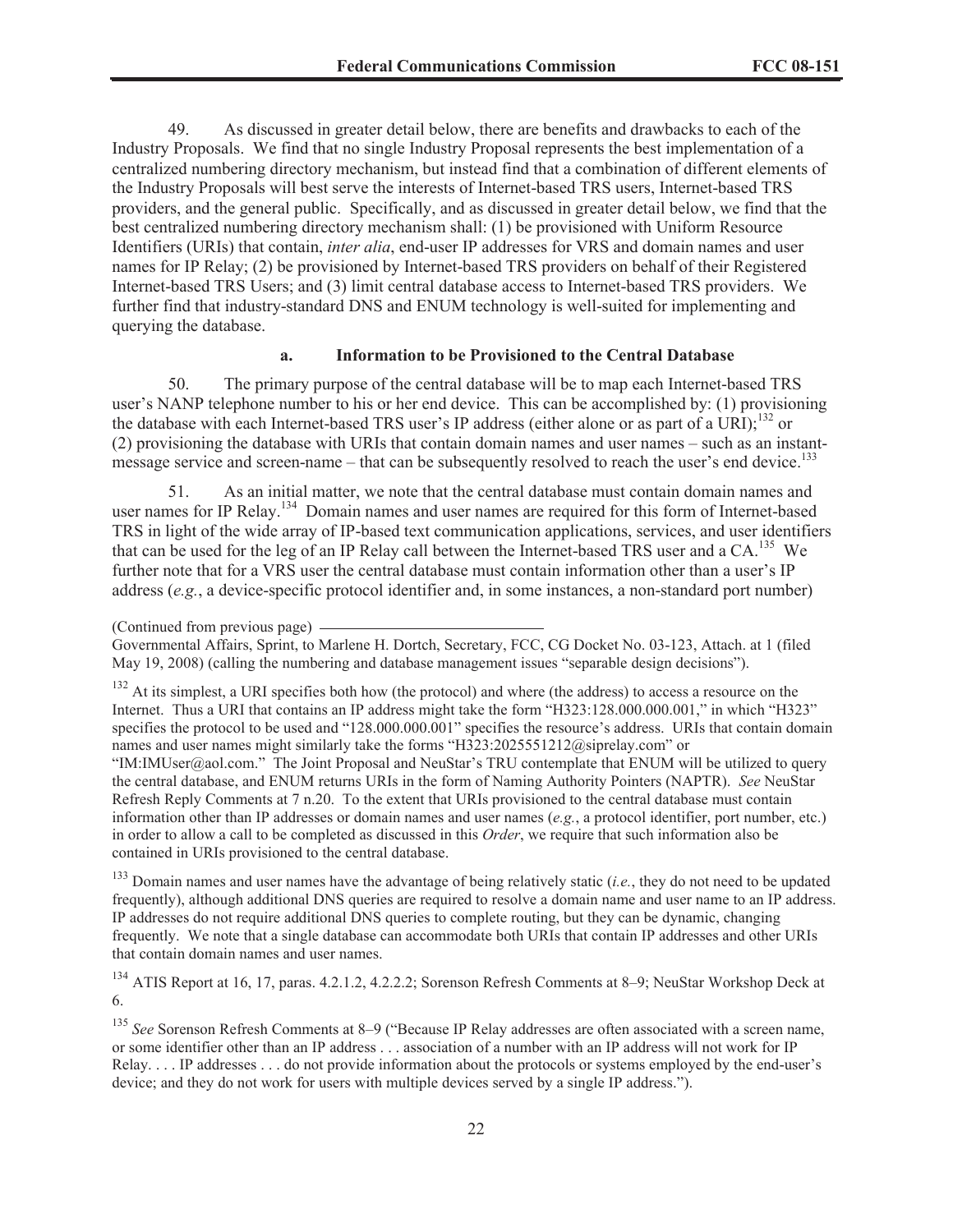and that this information can be included in a URI.<sup>136</sup> We therefore decline to adopt the ONS recommendation that the central database be provisioned only with IP addresses,<sup>137</sup> and instead require that URIs be provisioned to the central database.

52. With respect to VRS, URIs containing domain names and user names or URIs containing IP addresses can be provisioned to the central database and used by a querying party to properly route a call to a VRS user.<sup>138</sup> The choice of what information is contained in URIs provisioned to the central database will determine the signaling path required to establish the call.<sup>139</sup> In particular, the choice will directly impact how signaling is effectuated for calls between VRS users that have selected different default providers.<sup>140</sup>

53. Based on the record before us, we find that the central database should be provisioned with URIs containing IP addresses for VRS users. Provisioning URIs containing IP addresses to the central database will result in a simplified, and more efficient, call setup process by eliminating the need to query an Internet-based TRS user's default provider before completing every call.<sup>141</sup> Further, the use of a domain name in the URI normally would create a dependency on the global Domain Name System and thereby introduce those additional security vulnerability issues associated with the global DNS. Finally, eliminating the terminating party's default provider from the call flow also improves Internetbased TRS user privacy by limiting the number of Internet-based TRS providers that have access to call signaling data, $142$  and limits any ability the terminating party's default provider might have to block or otherwise degrade calls initiated through a competitor.<sup>14</sup>

54. *Registered Location information*. CSDVRS's ONS plan contemplates that the central database serve as a repository of Registered Location information used to deliver E911 service.<sup>144</sup> As discussed below in Section III.C, we decline to require that Internet-based TRS providers utilize a single provider of 911 related services. We likewise decline to require that Registered Location information be stored in the central database.<sup>145</sup> There is nothing in the record to indicate that providers of 911 service

<sup>140</sup> *Compare, e.g.*, Sorenson Refresh Comments at 10–11 & Attach. 2 at 3 (explaining that, if the database's URIs contain domain names and user names and two Internet-based TRS users have different service providers, a call would need to be routed from the calling user, to one service provider, to the database, back to the first service provider, then to the other service provider and to the receiving user), *with* ATIS Report at 17, para. 4.2.2.1 (explaining that, if the database's URIs contain IP addresses, callers could avoid the step of querying the receiving user's service provider). Similar call routing occurs when a PSTN user calls an Internet-based TRS user and chooses not to utilize the terminating party's default provider. *See* NeuStar TRU Supplement at 1, 3; Sorenson Refresh Comments at 10–11 & Attach. 2 at 3; AT&T Workshop Deck at 4.

<sup>141</sup> *See, e.g.*, AT&T Workshop Deck at 4; ATIS Report, Appendix 1; Sprint Refresh Comments at 6; *see also supra* note 140.

<sup>142</sup> *Cf.* CSDVRS Refresh Comments at 18–19.

<sup>143</sup> *See* AT&T Refresh Reply Comments at 5.

<sup>144</sup> *See infra* paras. 80–81 (discussing Registered Location requirement).

<sup>136</sup> *See supra* note 132.

<sup>137</sup> *See* CSDVRS Refresh Comments at 21–22; CSDVRS Workshop Deck at 3.

<sup>138</sup> *See* ATIS Report at 15–17, paras. 4.2.1.1, 4.2.2.1.

<sup>139</sup> *See generally* ATIS Report, Appendix 1.

<sup>&</sup>lt;sup>145</sup> We anticipate that, consistent with the practice of interconnected VoIP service providers, Registered Location data will be maintained by Internet-based TRS providers and/or their 911 service provider partners. *See infra* paras. 80–81.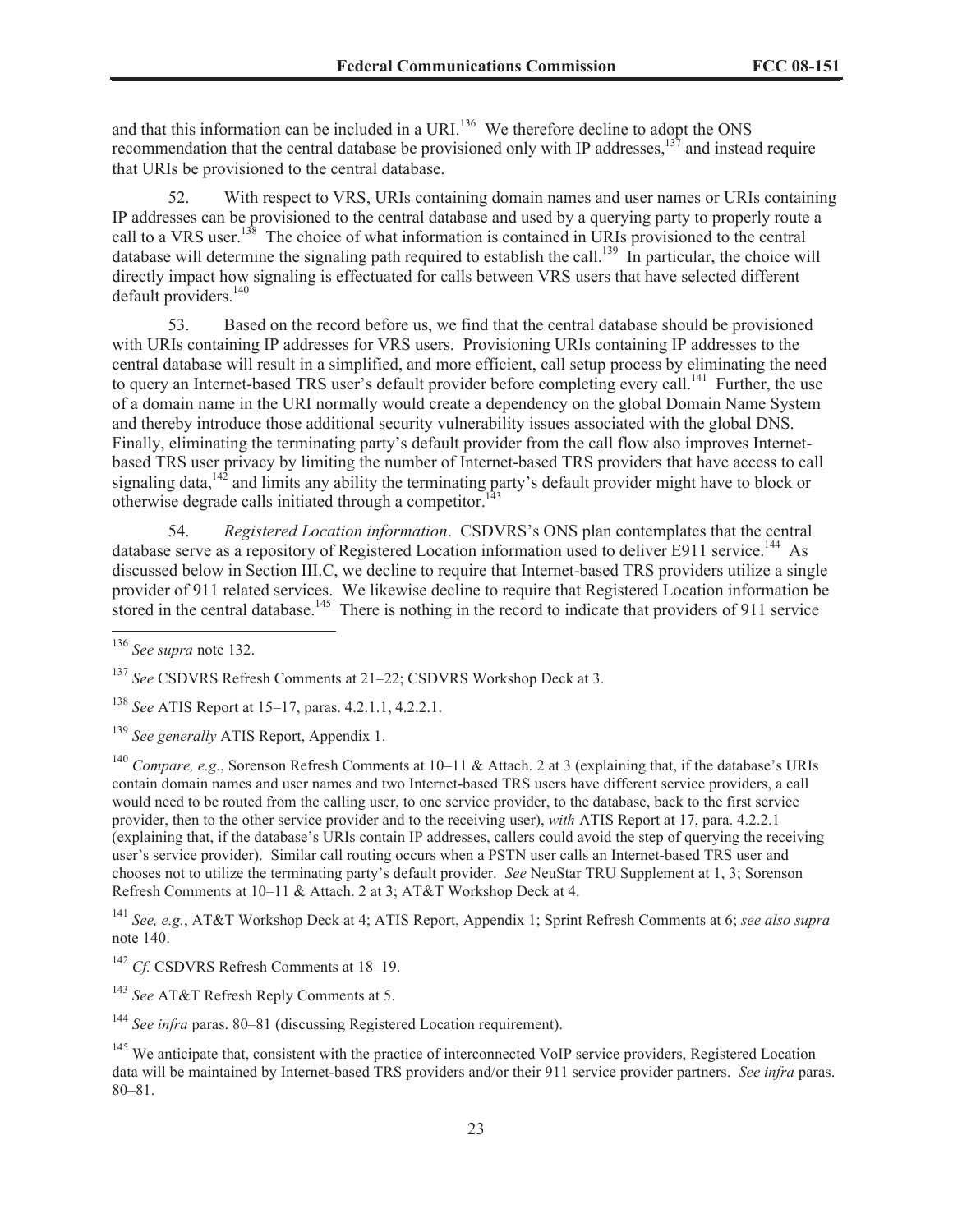utilize a uniform format for storing registered location information, and requiring that Registered Location information be stored in the central database potentially could interfere with Internet-based TRS providers' ability to leverage existing 911 technologies. Further, the record does not indicate a pressing need for Internet-based TRS providers to have access to the Registered Location information of Internetbased TRS users other than their Registered Internet-based TRS Users.<sup>146</sup>

# **b. Means for Provisioning the Central Database**

55. The Industry Proposals set forth three alternatives for populating and updating the central database. Under CSDVRS's ONS, Internet-based TRS users would directly provision information to the central database. Specifically, CSDVRS's ONS would require installation, at the user location, of a "One Number Service Module" (ONSM), which would periodically update the central database with the Internet-based TRS user's IP address.<sup>147</sup> We reject the CSDVRS ONS proposal. Such an approach poses significant security risks that are not present under other provisioning systems, as discussed below. In addition, we have significant questions about the feasibility and cost of ensuring that every Internet-based TRS user has installed new software or hardware on their TRS customer premises equipment (CPE) or home networks prior to December 31, 2008.<sup>148</sup>

56. Both NeuStar's TRU and the Joint Proposal would require Internet-based TRS providers to provision routing information to the central database. NeuStar's TRU proposes that the necessary routing information be provisioned to a new field created in the NPAC, which generally would require Internet-based TRS providers to provision information into the NPAC through their numbering partners.<sup>149</sup> The Joint Proposal's ORD, by contrast would have Internet-based TRS providers provision Internet-based TRS user routing information directly to the central database.<sup>150</sup>

57. NeuStar's TRU and the Joint Proposal's ORD share certain benefits as compared to CSDVRS's ONS.<sup>151</sup> Neither NeuStar's TRU nor the Joint Proposal's ORD require modifications to end user equipment or networks. Both proposals also reduce central database security risks by limiting access to a limited set of registered entities.<sup>152</sup> We further find, however, that the benefits of utilizing a provisioning method like that discussed in the Joint Proposal's ORD outweigh those of using the NPAC.

58. First, we note that NeuStar argues that its TRU proposal is best suited to ensuring the

 $149$  ATIS Report at 16, para. 4.2.1.1; NeuStar Workshop Deck at 10. Only carriers, or entities operating under a letter of agency from a carrier, are permitted to update the NPAC. NeuStar Workshop Deck at 19.

<sup>150</sup> GoAmerica Refresh Comments at 15; AT&T Refresh Comments at 3 ("[T]he most feasible way to update the national database is to require VRS providers to do so upon receipt of updated IP addresses from their customers").

<sup>151</sup> See Letter from Walter Magnussen, President, ACUTA: The Association of Communication Technology Professionals in Higher Education, to Marlene H. Dortch, Secretary, FCC, CG Docket No. 03-123, at 2 (May 28, 2008) (ACUTA *Ex Parte*) ("[O]f the three proposals offered, the AT&T and Neustar proposals were more open to use with various types of telecommunications systems that would be in use on college campuses . . . .").

<sup>152</sup> Only carriers can access the NPAC, *see* NeuStar Refresh Comments, Appendix A at 9; only Internet-based TRS providers could access the Joint Proposal's database, *see* AT&T *Ex Parte*.

<sup>146</sup> *See infra* para. 86.

 $147$  CSDVRS Refresh Comments at 21–24. CSDVRS states that the ONSM would consist of a "software application" on a PC connected to the same LAN as the videophone" or a piece of hardware installed on the Internet-based TRS user's home network. *Id.* at 22.

<sup>148</sup> *See, e.g.*, AT&T Refresh Comments at 3 ("[S]ome existing customer equipment does not have the capability to automatically update the national database").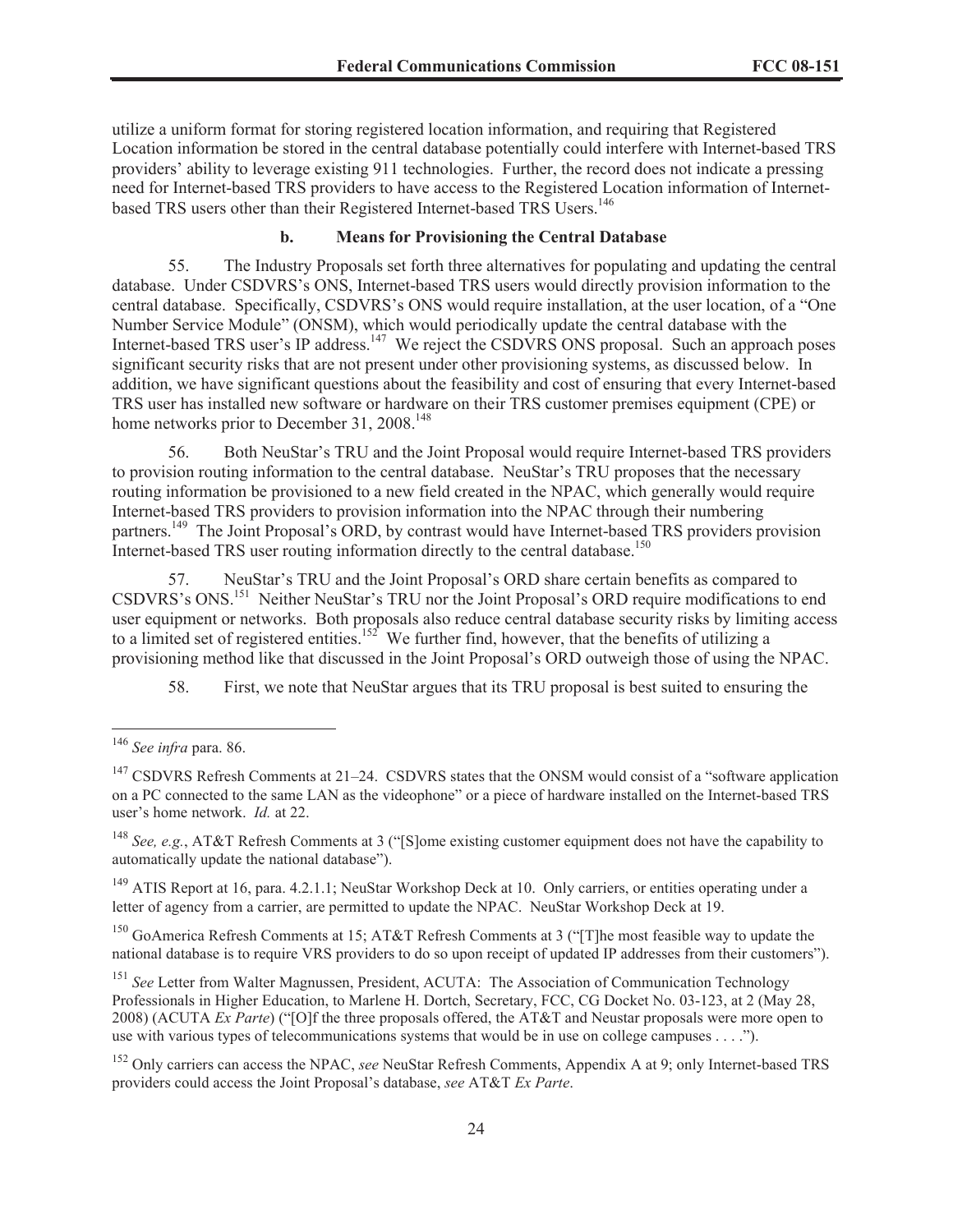Commission's December 31, 2008 deadline is met.<sup>153</sup> NeuStar argues that the processes and procedures necessary to provision information to and obtain information from the NPAC are well established.<sup>154</sup> As discussed in greater detail below, however, we believe it is possible to build a new central numbering database as set out in the Joint Proposal's ORD with appropriate governance structures prior to the Commission's deadline. 155

59. In the absence of compelling evidence that NeuStar's TRU approach is more likely to be implemented by our deadline, there is little reason to adopt a solution that causes Internet-based TRS providers to be anything other than directly responsible for provisioning routing information to the central database. We do not believe that requiring the insertion of a third party – such as a carrier that is an authorized NPAC user – into the process of provisioning and obtaining information from the central database is beneficial to the efficient operation of Internet-based TRS. Further, the record reflects concerns that carriers may not have the incentive to make changes necessary to fully automate the process of provisioning routing information for Internet-based TRS providers to the central database.<sup>156</sup> Finally, NeuStar's TRU proposal appears to have less flexibility with respect to modifications and updates that may be necessary in the future. Any additional changes to the NPAC would require the approval of the North American Portability Management (NAPM) LLC and a North American Numbering Council (NANC) working group.<sup>157</sup> These entities, which consist primarily of carriers, will not be possessed of the same incentives as Internet-based TRS providers when considering ways to optimize the provision of information to the central database. Thus, the Joint Proposal's ORD provides an easier and more flexible path to modifying the information in the central database.

60. *Obligations of Default Providers and Former Default Providers*. This approach imposes certain obligations on default providers. Default providers must obtain current routing information, including URIs containing IP addresses or domain names and user names, from their Registered Internetbased TRS Users, provision such information to the central database, and maintain it in their internal databases and in the central database.<sup>158</sup> An Internet-based TRS user's CPE should directly provide necessary routing information to the Internet-based TRS user's default provider. All CPE issued, leased, or otherwise provided to Internet-based TRS users by Internet-based TRS providers must be capable of facilitating the fulfillment of these requirements.

61. Conversely, Internet-based TRS providers (and, to the extent necessary, their numbering partners) must take such steps as are necessary to *cease* acquiring routing information from any Internetbased TRS user that ports his or her number to another provider or otherwise selects a new default provider. Specifically, every Internet-based TRS provider must ensure that all CPE they have issued, leased, or otherwise provided to Internet-based TRS users delivers routing information or other information only to the user's default provider, except as is necessary to complete or receive "dial around" calls on a case-by-case basis.

<sup>157</sup> *See* AT&T Refresh Reply Comments, Attach. 1.

<sup>158</sup> *See supra* paras. 51, 53; *see also* Letter from Rosaline Hayes Crawford, Director, Law and Advocacy Center, National Association of the Deaf, to Marlene H. Dortch, Secretary, FCC, CG Docket 03-123 (filed June 5, 2008).

<sup>153</sup> NeuStar Refresh Comments at 4.

<sup>&</sup>lt;sup>154</sup> NeuStar states that modifications to the NPAC can be completed in two weeks, with necessary upgrades to provider systems and processes requiring three to four months. NeuStar Workshop Deck at 21.

<sup>155</sup> *See infra* paras. 69–70.

<sup>&</sup>lt;sup>156</sup> See GoAmerica ORD Supplement at 14 (asserting that carrier updates to SOA will take significant time, if they are made at all); GoAmerica ORD Responsive Supplement at 10 (raising concerns that NeuStar's approach would require "a new cycle of LNPA/NPAM LLC work and interface development by all parties to add new URIs").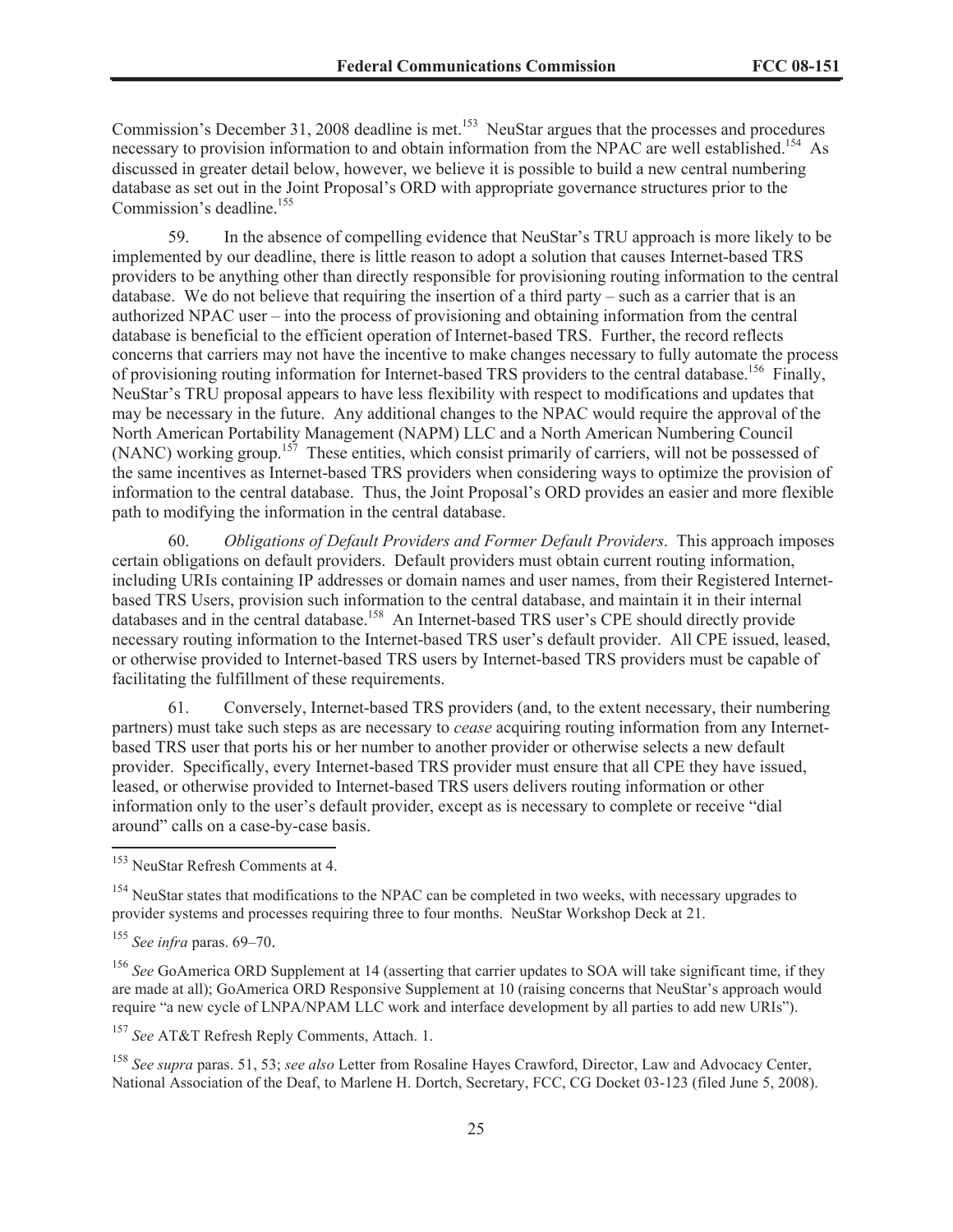62. In addition, Internet-based TRS providers and their numbering partners also must communicate among themselves as necessary to ensure that only the default provider provisions routing information to the central database, and that providers other than the default provider are aware that they must query the central database in order to obtain accurate routing information for a particular user of Internet-based TRS.

63. In order to ensure that the telephone numbers of Internet-based TRS users are fully portable, that their devices are interoperable, and their privacy is protected, if an Internet-based TRS provider cannot provide service to a particular user in the manner described in this *Order*, the Internetbased TRS provider must not provide service to that user without seeking prior approval of the Commission.

#### **c. Authorized Access to the Central Database**

64. We next address the issue of who will be authorized to query the central database for the purpose of obtaining information from the database to complete calls.

65. CSDVRS's ONS proposes to allow the public direct access to the central database. The CSDVRS ONS is logically a part of the global DNS hierarchy that supports the Internet, and CSDVRS argues that such open access is comparable to the addressing system utilized by the public Internet.<sup>159</sup> Thus, any individual with access to the Internet would also be allowed to query the central database in order to obtain an Internet-based TRS user's IP address.

66. We decline to adopt a public direct access model. The record reflects that there are significant concerns regarding the ability to maintain the security of the central database if public direct access is allowed.<sup>160</sup> The record also reflects that allowing public direct access to the central database would jeopardize the privacy of Internet-based TRS users. 161

67. NeuStar's TRU proposal restricts access to the central database to a limited number of authorized NPAC users – generally carriers or specialty service providers.<sup>162</sup> Similarly, the Joint Proposal's ORD would restrict access to the central database to the universe of Internet-based TRS providers.<sup>163</sup> Although these proposals make use of industry-standard DNS and ENUM technology, they are not logically part of the global DNS. As is the case with provisioning information to the central database, <sup>164</sup> there is little compelling reason to insert a third party into the process of querying the central database for routing information. Further, the record reflects that restricting access to the universe of

<sup>161</sup> NeuStar Refresh Reply Comments at 19. We also note CSDVRS's assertion that a key benefit of public direct access is that it would enable anyone equipped with a computer, an IP-enabled video camera, and an Internet connection to directly connect to Internet-based TRS users without the direct involvement of any Internet-based TRS provider. *See* CSDVRS Refresh Reply Comments at 2. We note that such calls are not TRS calls and therefore are not regulated or compensated under section 225. *See Interoperability Declaratory Ruling and FNPRM*, 21 FCC Rcd at 5448 n. 53. This potential benefit is therefore outside the scope of this order.

<sup>162</sup> *See* NeuStar Refresh Comments, Attach. at 9.

<sup>163</sup> *See* AT&T *Ex Parte*.

<sup>&</sup>lt;sup>159</sup> See CSDVRS Refresh Reply Comments at 6 (noting that the ONS database would be "built on . . . the same system that provides address resolution for the Internet"); *id.* at 12 (claiming an open access platform, like the Internet, is needed to prevent Internet-based TRS providers from restricting innovation in new TRS platforms).

<sup>&</sup>lt;sup>160</sup> AT&T Refresh Reply Comments at 5; NeuStar Refresh Reply Comments at 19; Sorenson Refresh Reply Comments at 10. Even CSDVRS admits that its public access model requires "additional measures" to "protect[] the user from attacks on the Internet." CSDVRS Refresh Comments at 37.

<sup>164</sup> *See supra* para. 59.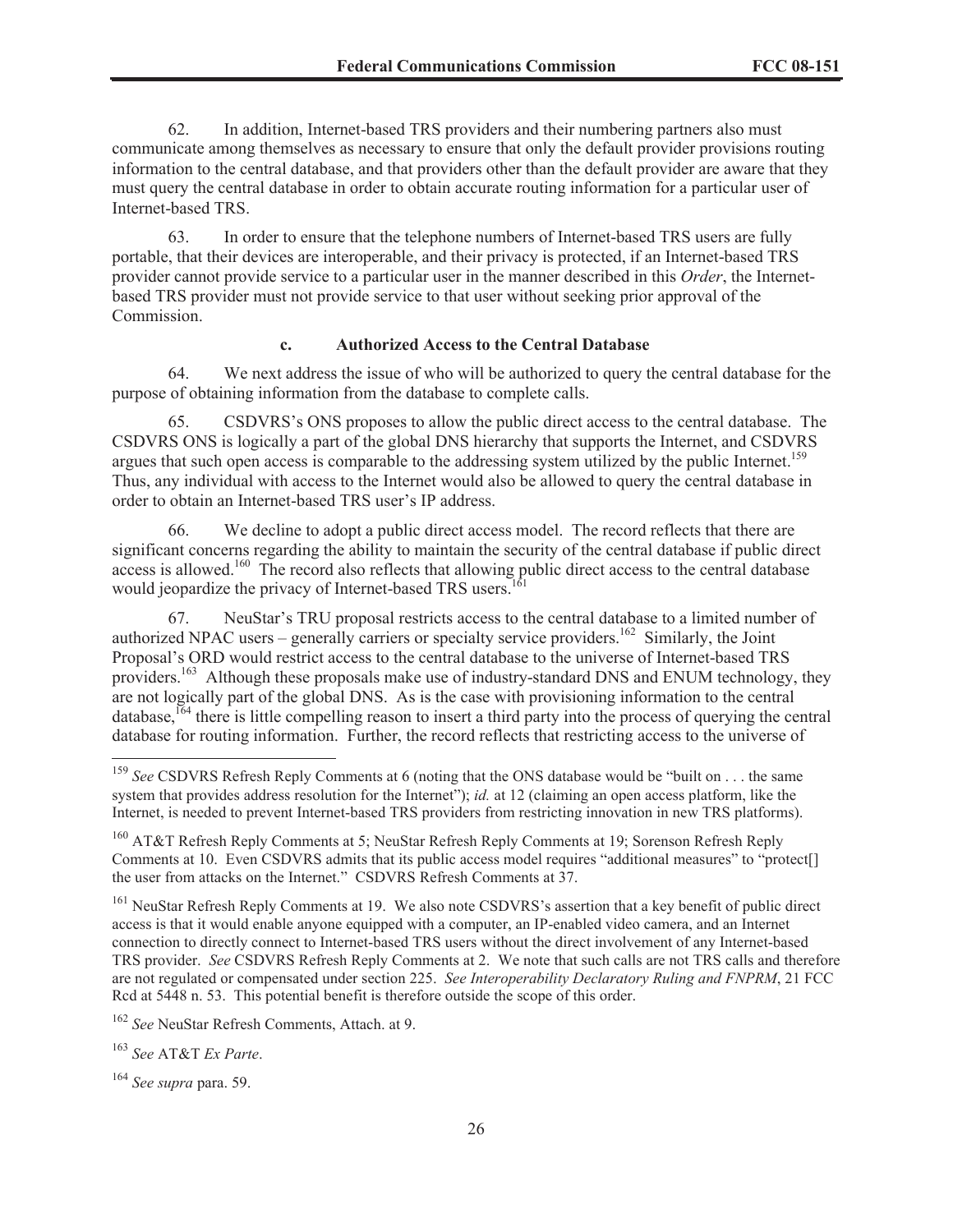Internet-based TRS providers will help to ensure the security of the central database and the privacy of the data contained therein.<sup>165</sup> We therefore adopt the Joint Proposal's suggestion to restrict access to Internet-based TRS providers.

## **d. Other Considerations**

68. *Architecture*. Commenters observe that the DNS-based ENUM technology is a natural choice for the central database mechanism.<sup>166</sup> We note that a DNS database structure can be implemented through a variety of architectures, and are not, in selecting a DNS structure for the central database of the centralized numbering directory mechanism, mandating the creation of a single, monolithic DNS database or otherwise limiting options for implementation of the central DNS database. One of the key strengths of the DNS approach is its flexibility, and we defer to the neutral third party administrator discussed in section III.B.3 below to determine the most appropriate database architecture.

69. *Implementation Time*. Selection of the Joint Proposal's ORD structure does raise potential areas of concern. Because the Joint Proposal's ORD requires the selection of a new database operator and the creation of operational procedures for updating the database, commenters have raised concerns with respect to the likelihood that the Commission's December 31, 2008 implementation deadline will be met if a DNS structure is selected.<sup>167</sup> By contrast, the NPAC already exists, is already managed by a neutral third party operator, and the processes and procedures necessary to provision information to and obtain information from the NPAC are well established.<sup>168</sup>

70. While timing will be a challenge, the record evidence indicates it is possible to build a new central numbering database as set out in the Joint Proposal's ORD with appropriate governance structures prior to the Commission's deadline.<sup>169</sup> Given the assertions that both NeuStar's TRU and the Joint Proposal's ORD could be implemented prior to our deadline, we believe that the benefits of utilizing the Joint Proposal's ORD structure described above outweigh the relative time advantage of using NeuStar's TRU. Further, as discussed in greater detail in section III.G, the Commission today takes steps to ensure that the Commission's deadline is met.

71. *Privacy and Security*. NeuStar also argues that the database mechanisms, as utilized in the CSDVRS ONS and the Joint Proposal's ORD, raise potential security and privacy considerations.<sup>170</sup> In particular, NeuStar argues that the database mechanism described in the CSDVRS ONS and the Joint Proposal's ORD could be subject to unauthorized access or make available sensitive personal information or competitive information.<sup>171</sup> By contrast, under the rules by which the NPAC is administered, only service providers authorized by NeuStar are allowed access to the central database itself, and NeuStar's existing implementation has the facility to restrict the data that an authorized user can see and the amount

<sup>165</sup> *See* AT&T Refresh Reply Comments at 5; GoAmerica Refresh Reply Comments at 11–12.

<sup>166</sup> *See, e.g*., CSDVRS Refresh Comments at 15 (noting that these technologies are "scalable and expandable to meet the evolving needs of the deaf and hard of hearing community"); AT&T Refresh Reply Comments at 3–4 (noting that a DNS system is preferable for a central database mechanism as it is already in place and used in the VoIP context).

<sup>167</sup> *See* NeuStar Refresh Reply Comments at 16–18; Sorenson Refresh Reply Comments at 4–6.

<sup>&</sup>lt;sup>168</sup> NeuStar states that modifications to the NPAC can be completed in two weeks, with necessary upgrades to provider systems and processes requiring three to four months. *See* NeuStar Workshop Deck at 21.

<sup>169</sup> *See* AT&T Workshop Deck at 10 (showing implementation timeline); Dash Refresh Reply Comments at 12.

 $170$  Although these issues overlap with who gets access to information, the fact that the NPAC already exists and has established access procedures is germane to the task of selecting a central database mechanism.

<sup>171</sup> *See* NeuStar Refresh Reply Comments at 14–15, 18–20.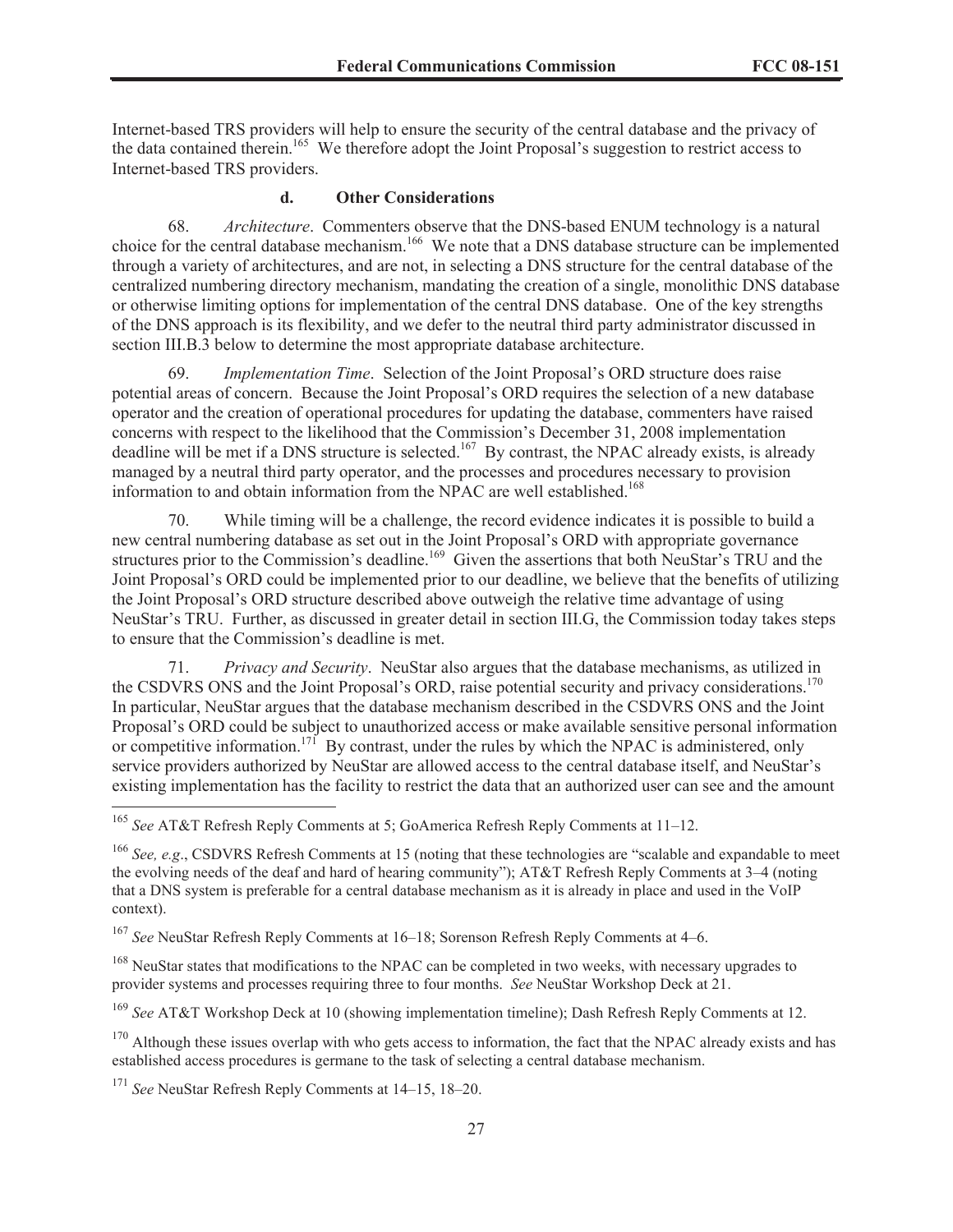of data that can be downloaded.<sup>172</sup>

72. We believe the security and privacy advantages NeuStar attributes to use of its proposal are attributable to the rules that limit access to the central database to a limited set of registered entities, rather than to any particular technical aspect of the NPAC itself. The record indicates that comparable registration and restricted access requirements can be implemented to secure a central database.<sup>173</sup> As discussed in section III.B.2.c, we require that access to the central database be limited so as to adequately address those concerns.<sup>174</sup>

#### **3. Neutral Administrator**

73. Building, maintaining, and operating the central database will best be done by a neutral third-party administrator under contract to the Commission and compensated through the Fund. Other, similar numbering functions are handled by third parties pursuant to contract, such as the NANPA and the PA. Indeed, as we have noted with regard to those functions, section  $251(e)(1)$  directs that "[t]he Commission shall create or designate one or more impartial entities to administer telecommunications numbering and to make such numbers available on an equitable basis."<sup>175</sup> The record reflects consistent support for using this approach to support a central numbering database in this context as well.<sup>176</sup>

74. Time is of the essence.<sup>177</sup> The neutral database administrator must be selected, and must construct the database, work with industry to populate the database, test the functionality of the database, and be prepared to support ten-digit numbers for Internet-based TRS users by December 31, 2008.<sup>178</sup> Given the extremely tight timeline for accomplishing all these tasks – a timeline warranted by the public safety and functional equivalency that the ten-digit numbering solution will provide to the deaf and hardof-hearing community – we establish the following process for how we will contract with a neutral administrator.

 $175$  47 U.S.C. § 251(e)(1).

<sup>176</sup> *See, e.g.*, GoAmerica Refresh Comments at 12 (supporting the use of a neutral third-party database administrator); CSDVRS Refresh Comments at 9; NeuStar Refresh Comments at 15; Sorenson Refresh Comments at 17; Sprint Refresh Comments at 5; TDI Coalition Refresh Comments at 3.

<sup>172</sup> NeuStar Workshop Deck at 19.

<sup>&</sup>lt;sup>173</sup> NeuStar itself noted that "its suggestions on security are independent of the choice of database." NeuStar Refresh Reply Comments at 10.

 $174$  NeuStar also raises the concern regarding the security of the link between Internet-based TRS providers and their end-users. Although mandatory user registration should allay some of these concerns, *see supra* note 118, we seek comment on NeuStar's remaining suggestions in the *Further Notice*, *see infra* Part IV.

<sup>&</sup>lt;sup>177</sup> See Letter from Sheri Farinha Mutti, Chief Executive Officer, NorCal Services for Deaf and Hard of Hearing, to Marlene H. Dortch, Secretary, FCC, at 1 (June 5, 2008) (Of prime importance for the purposes of E9-1-1 is the need for the Commission to enforce strict deadlines with regard to the established timeline, i.e., December 31, 2008, for full implementation of the numbering plan."); Letter from Claude L. Stout, Executive Director, Telecommunications for the Deaf and Hard of Hearing, Inc., to Marlene H. Dortch, Secretary, FCC, at 1 (June 5, 2008) (noting "the pressing public interest need for Commission action on the numbering matter prior to the June 30, 2008 deadline previously established by the Commission"); Letter from Rosaline Hayes Crawford, Director of the Law and Advocacy Center, National Association of the Deaf, to Marlene H. Dortch, Secretary, FCC, at 1 (June 5, 2008) ("There remains a pressing public interest need for . . . implementation of a numbering system prior to the December 31, 2008 deadline previously established by the Commission.").

<sup>178</sup> *See infra* Section III.G.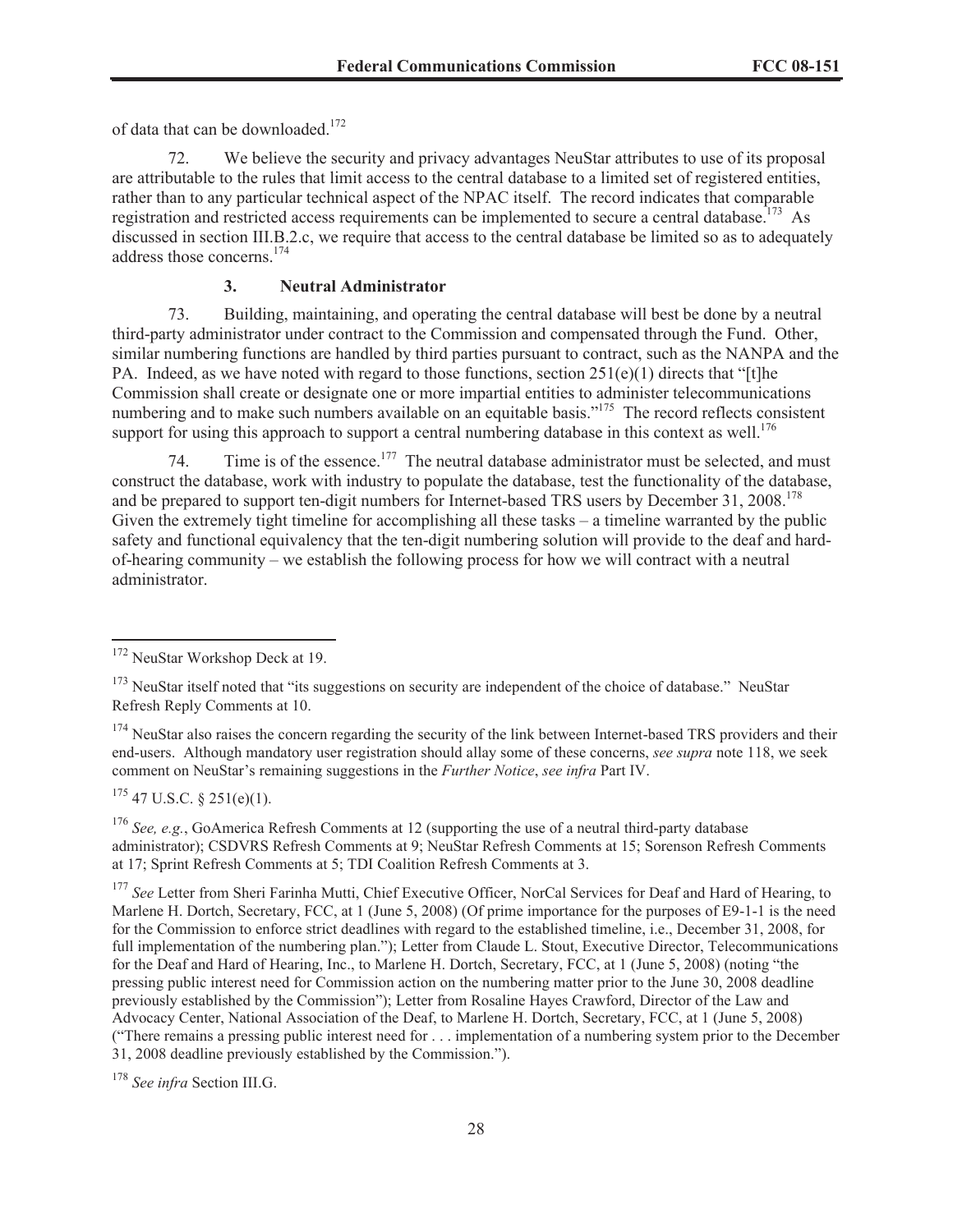75. In the interest of time, we are not referring this issue to the NANC, as we have for past numbering contracts.<sup>179</sup> Rather, we delegate authority to the Office of the Managing Director (Managing Director), with the assistance of the Wireline Competition Bureau, the Consumer & Governmental Affairs Bureau, and the Office of General Counsel, to select the neutral administrator based on a competitive bidding process. As soon as possible after release of this *Order*, the Managing Director shall begin the contracting process.

76. Any database administrator must meet certain neutrality criteria, both with respect to being selected as the administrator and in performing its functions. Consistent with the other numbering functions performed under contract, we believe that the neutral administrator should be a nongovernmental entity that is not aligned with any particular telecommunications industry segment.<sup>180</sup> The neutral administrator must be fair and impartial. It must also meet neutrality criteria similar to those we have established for the NANPA<sup>181</sup> and the PA,<sup>182</sup> but adjusted as appropriate to reflect the purposes of this particular database.

77. There are two proposals on the record for neutrality criteria that should apply to the neutral administrator. Both ATIS<sup>183</sup> and Sorenson<sup>184</sup> suggest that the Commission adopt neutrality criteria very similar to those already in place for the NANPA. We agree that this is the best approach, as demonstrated by our successful experience working with those neutrality criteria in another context. We therefore conclude that: (1) the neutral administrator must be a non-governmental entity that is impartial and is not an affiliate<sup>185</sup> of any Internet-based TRS provider; (2) the neutral administrator and any affiliate may not issue a majority of its debt<sup>186</sup> to, nor derive a majority of its revenues from, any Internet-based TRS provider; and (3) notwithstanding the neutrality criteria set forth in (1) and (2) above, the neutral

<sup>181</sup> *See* 47 C.F.R. § 52.12(a)(1) (listing neutrality criteria for the NANPA).

<sup>182</sup> *See* 47 C.F.R. § 52.20(d)(1) (applying NANPA neutrality criteria to PA).

<sup>183</sup> *See* ATIS Report, Appendix 3 § 1.0.

<sup>184</sup> *See* Sorenson Refresh Comments, Attach. 1.

<sup>185</sup> We base our definition of "affiliate" on the statutory definition in section 3 of the Act. *See* 47 U.S.C. § 153(1) (defining "affiliate"). We elaborate on that definition as follows: "Affiliate" is a person who controls, is controlled by, or is under the direct or indirect common control of another person. A person shall be deemed to control another if such person possesses, directly or indirectly, (1) an equity interest by stock, partnership (general or limited) interest, joint venture participation, or member interest in the other person ten percent (10%) or more of the total outstanding equity interests in the other person; or  $(2)$  the power to vote ten percent  $(10\%)$  or more of the securities (by stock, partnership (general or limited) interest, joint venture participation, or member interest) having ordinary voting power for the election of directors, general partner, or management of such other person; or (3) the power to direct or cause the direction of the management and policies of such other person, whether through the ownership of or right to vote voting rights attributable to the stock, partnership (general or limited) interest, joint venture participation, or member interest of such other person, by contract (including but not limited to stockholder agreement partnership (general or limited) agreement, joint venture agreement, or operating agreement, or otherwise. *See* 47 C.F.R. § 52.12(a)(1)(i); *see also NRO First Report and Order*, 15 FCC Rcd at 7642, para. 154 n.354; *NANP Administration Third Report and Order*, 12 FCC Rcd at 23076, para. 69.

<sup>186</sup> "Majority" means greater than 50%, and "debt" means stock, bonds, securities, notes, loans, or any other instrument of indebtedness. *See* 47 C.F.R. § 52.12(a)(1)(ii); *NRO First Report and Order*, 15 FCC Rcd at 7643, para. 154 n.356; *NANP Administration Third Report and Order*, 12 FCC Rcd at 23076, para. 69.

<sup>179</sup> *Administration of the North American Numbering Plan; Toll Free Service Access Codes*, CC Docket Nos. 99- 237, 95-155, Third Report and Order and Third Report and Order, 12 FCC Rcd 23040, 23049, para. 15 (Oct. 9, 1997) (*NANP Administration Third Report and Order*).

<sup>180</sup> *See NRO First Report and Order*, 15 FCC Rcd at 7642, para. 153.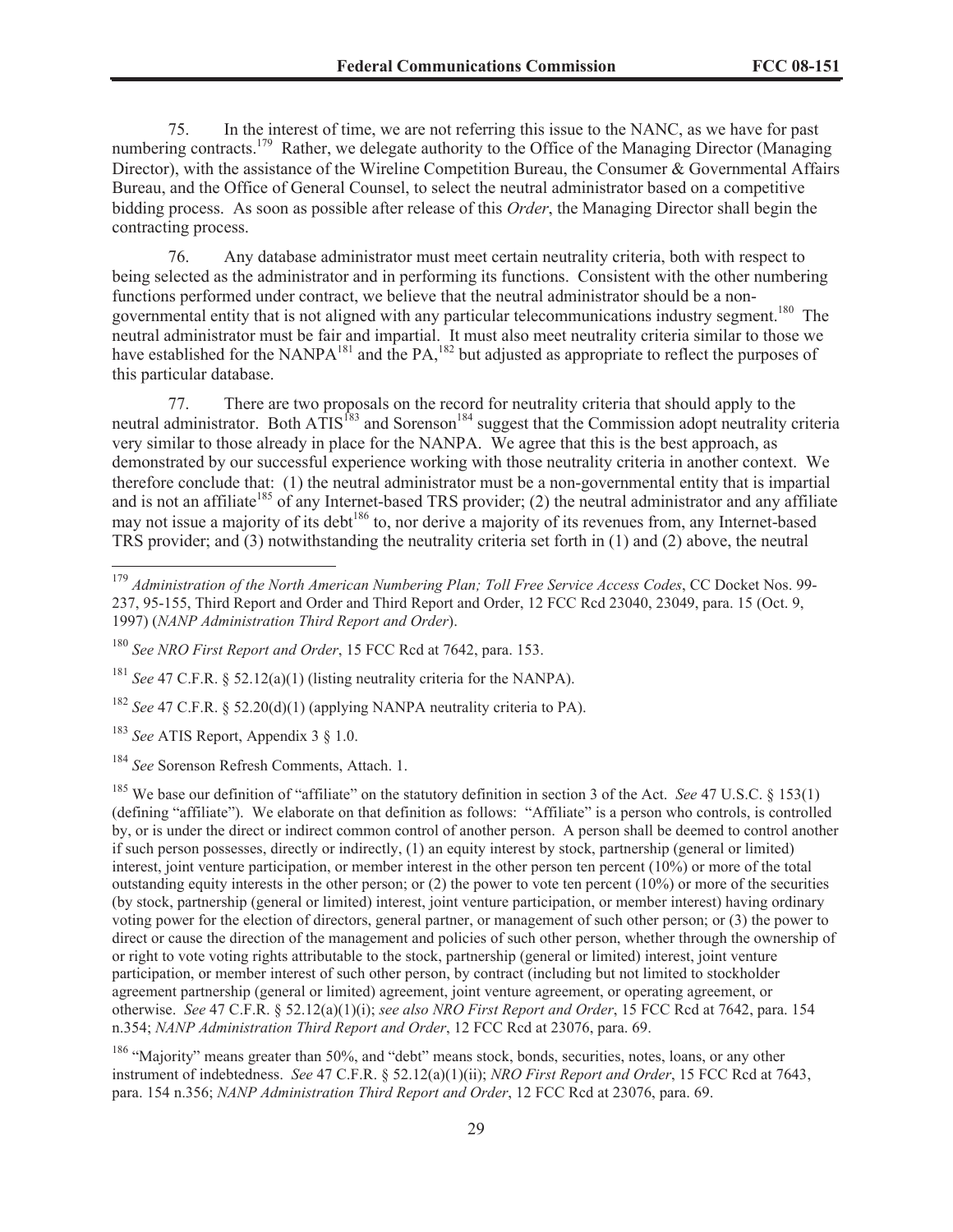administrator may be determined to be or not to be subject to undue influence by parties with a vested interest in the outcome of TRS-related numbering administration and activities.<sup>187</sup> Any subcontractor that performs functions of the neutral administrator must also meet these neutrality criteria.

78. *Consensus body*. The ATIS Report and certain commenters recommend formation of a competent body, or the use of an existing body, to effectively coordinate the development of implementation requirements and manage ongoing database operations with the designated database provider.<sup>188</sup> Such a body could include providers of Internet-based TRS, representatives from the deaf and hard-of-hearing community, and other interested stakeholders. We encourage providers of Internetbased TRS to heed the ATIS Report recommendation in this regard, but decline at this time to mandate the formation of an appropriate body.

## **C. Emergency Call Handling Requirements**

79. We stated in the *Interim Emergency Call Handling Order* our belief that the use of a Registered Location process, similar to that adopted in the *VoIP 911 Order*, constitutes an additional critical component of an E911 solution for Internet-based TRS providers,<sup>189</sup> so that a CA may promptly determine an appropriate PSAP, designated statewide default answering point, or appropriate local emergency authority to call to respond to the emergency.<sup>190</sup> Accordingly, as we required of all interconnected VoIP providers, we require that all Internet-based TRS providers obtain or have access to consumer location information for the purposes of emergency calling requirements.<sup>191</sup> We also require all Internet-based TRS providers to obtain from their Registered Internet-based TRS Users their physical location, and we modify the call handling requirements adopted in the *Interim Emergency Call Handling Order* to reflect the adoption of a Registered Location requirement.<sup>192</sup>

80. *Registered Location Requirement*. We recognize that it currently is not always

<sup>187</sup> *See* 47 C.F.R. § 52.12(a)(1)(iii); *NRO First Report and Order*, 15 FCC Rcd at 7643, para. 154 & n.357; *NANP Administration Third Report and Order*, 12 FCC Rcd at 23076, para. 69.

<sup>188</sup> ATIS Report at 14, para. 4.2; CSDVRS Refresh Comments at 10.

<sup>&</sup>lt;sup>189</sup> We note that the courts have upheld our adoption, under our Title I jurisdiction, of similar rules for interconnected VoIP. *See Nuvio Corp. v. FCC*, 473 F.3d 302 (D.C. Cir. 2006).

<sup>190</sup> *See Interim Emergency Call Handling Order*, 23 FCC Rcd at 5268, para. 22 (citing *VoIP 911 Order*, 20 FCC Rcd at 10271, para. 46 (describing Registered Location requirement for interconnected VoIP providers); 47 C.F.R. § 9.3 (defining "Registered Location" as the "most recent information obtained by an interconnected VoIP service provider that identifies the physical location of an end user")).

<sup>191</sup> *See* 47 C.F.R. § 9.5(d)(1) (requiring interconnected VoIP providers to "[o]btain from each customer, prior to the initiation of service, the physical location at which the service will first be utilized"); *VoIP 911 Order*, 20 FCC Rcd at 10271, para. 46 (same); *see also id.* at 10272, para. 47 ("[I]nterconnected VoIP providers must, as a condition of providing that service to a consumer, provide that consumer with E911 service as outlined [by the Commission.]"). Numerous commenters supported this requirement. *See, e.g.*, TDI Coalition Refresh Comments at 5–6; NeuStar Refresh Comments at 7–8; TRS Advisory Council Refresh Comments at 2; NENA Refresh Reply Comments at 4.

<sup>&</sup>lt;sup>192</sup> The requirement to "implement a system that ensures that providers answer an incoming emergency call before other non-emergency calls (*i.e*., prioritize emergency calls and move them to the top of the queue)" remains unchanged. *Interim Emergency Call Handling Order*, 23 FCC Rcd at 5265–66, para. 16. We now require that "in the event one or both legs of the call are disconnected (*i.e*., either the call between the Internet-based TRS user and the CA, or the outbound voice telephone call between the CA and the PSAP, designated statewide default answering point, or appropriate local emergency authority)," Internet-based TRS providers must "immediately re-establish contact with the Internet-based TRS user and/or the appropriate PSAP, designated statewide default answering point, or appropriate local emergency authority and resume handling the call" in all circumstances. *Id.*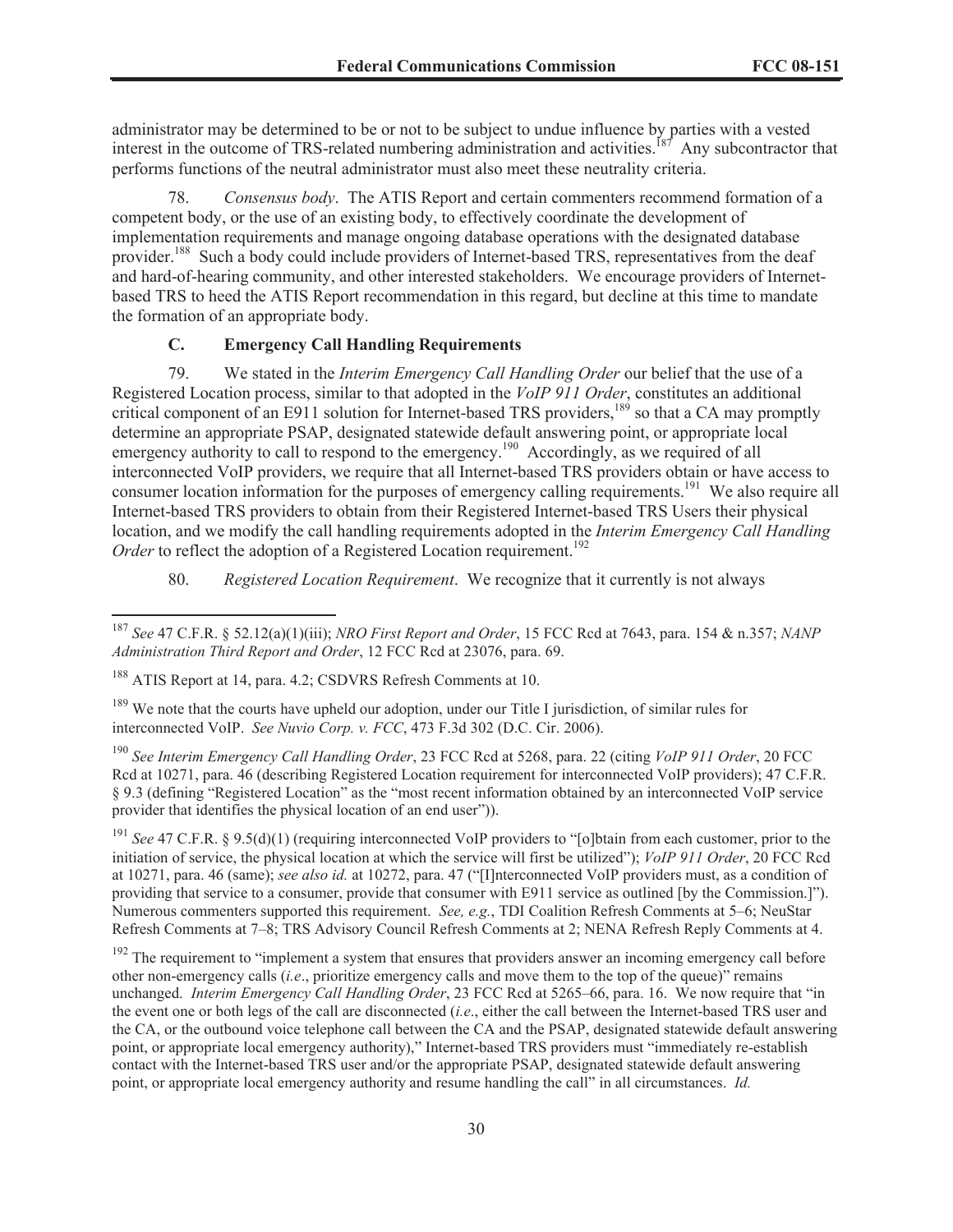technologically feasible for providers of Internet-based TRS to automatically determine the location of their end users without end users' active cooperation.<sup>193</sup> We therefore require each provider of Internetbased TRS to obtain location information from each of their Registered Internet-based TRS Users.<sup>194</sup> Specifically, providers of Internet-based TRS must obtain from each of their Registered Internet-based TRS Users, prior to the initiation of service, the physical location at which the service will first be utilized.<sup>195</sup> The most recent location provided to an Internet-based TRS provider by a Registered Internetbased TRS User is the "Registered Location." Internet-based TRS providers can comply with this requirement directly or by utilizing the services of a third party. Furthermore, providers of Internet-based TRS that can be utilized from more than one physical location must provide their Registered Internetbased TRS Users one or more methods of updating information regarding the Registered Internet-based TRS User's physical location. Although we decline to specify any particular method, we require that any method utilized allow a Registered Internet-based TRS User to update his or her Registered Location at will and in a timely manner, including at least one option that requires use only of the CPE necessary to access the Internet-based TRS.<sup>196</sup> Further, Internet-based TRS providers may not charge users to update their Registered Location, as this would discourage Registered Internet-based TRS Users from doing so and therefore undermine this solution.<sup>197</sup>

81. The *Interim Emergency Call Handling Order* required Internet-based TRS providers to "request, at the beginning of every emergency call, the caller's name and location information."<sup>198</sup> Internet-based TRS providers no longer are required to request such information at the beginning of an emergency call if the Internet-based TRS provider has, or has access to, a Registered Location for the caller.<sup>199</sup>

82. *Routing 911 Calls*. The *Interim Emergency Call Handling Order* permitted Internetbased TRS providers to route 911 calls to PSAPs' ten-digit administrative lines pending adoption of a Registered Location requirement.<sup>200</sup> As of December 31, 2008, we require that an Internet-based TRS provider must transmit all 911 and E911 calls, as well as a call back number, the name of the relay provider, the CA's identification number, and the caller's Registered Location for each call, to the PSAP, designated statewide default answering point, or appropriate local emergency authority that serves the

<sup>196</sup> *Cf.* 47 C.F.R. § 9.5(d)(2) (requiring interconnected VoIP providers to offer customers "one or more methods of updating their Registered Location, including at least one option that requires use only of the CPE necessary to access the interconnected VoIP service"); *VoIP 911 Order*, 20 FCC Rcd at 10271, para. 46 (noting that any method utilized for updating interconnected VoIP customers' Registered Location "must allow an end user to update the Registered Location at will and in a timely manner").

<sup>197</sup> *Cf. VoIP 911 Order*, 20 FCC Rcd at 10271, para. 46.

<sup>198</sup> *Interim Emergency Call Handling Order*, 23 FCC Rcd at 5265, para. 16.

<sup>199</sup> Internet-based TRS providers may request verification of the Registered Location data during the course of handling a 911 call. We also emphasize that a provider must use best efforts to handle an emergency call and place the outbound leg of such a call, even if the calling party refuses to provide his or her identity or a Registered Location.

<sup>193</sup> *See VoIP 911 Order*, 20 FCC Rcd at 10271, para. 46; *see also* Sorenson Refresh Reply Comments at 6 n.13.

<sup>&</sup>lt;sup>194</sup> We emphasize that we are not requiring providers of Internet-based TRS to automatically determine the location of their end users. Nothing in these rules, however, prevents an Internet-based TRS provider from automatically obtaining an accurate Registered Location if it is capable of doing so.

<sup>&</sup>lt;sup>195</sup> Internet-based TRS providers also must obtain from their existing default users, no later than December 31, 2008, the physical location at which the service is being utilized.

<sup>200</sup> *See Interim Emergency Call Handling Order*, 23 FCC Rcd at 5265, para. 16 n.66.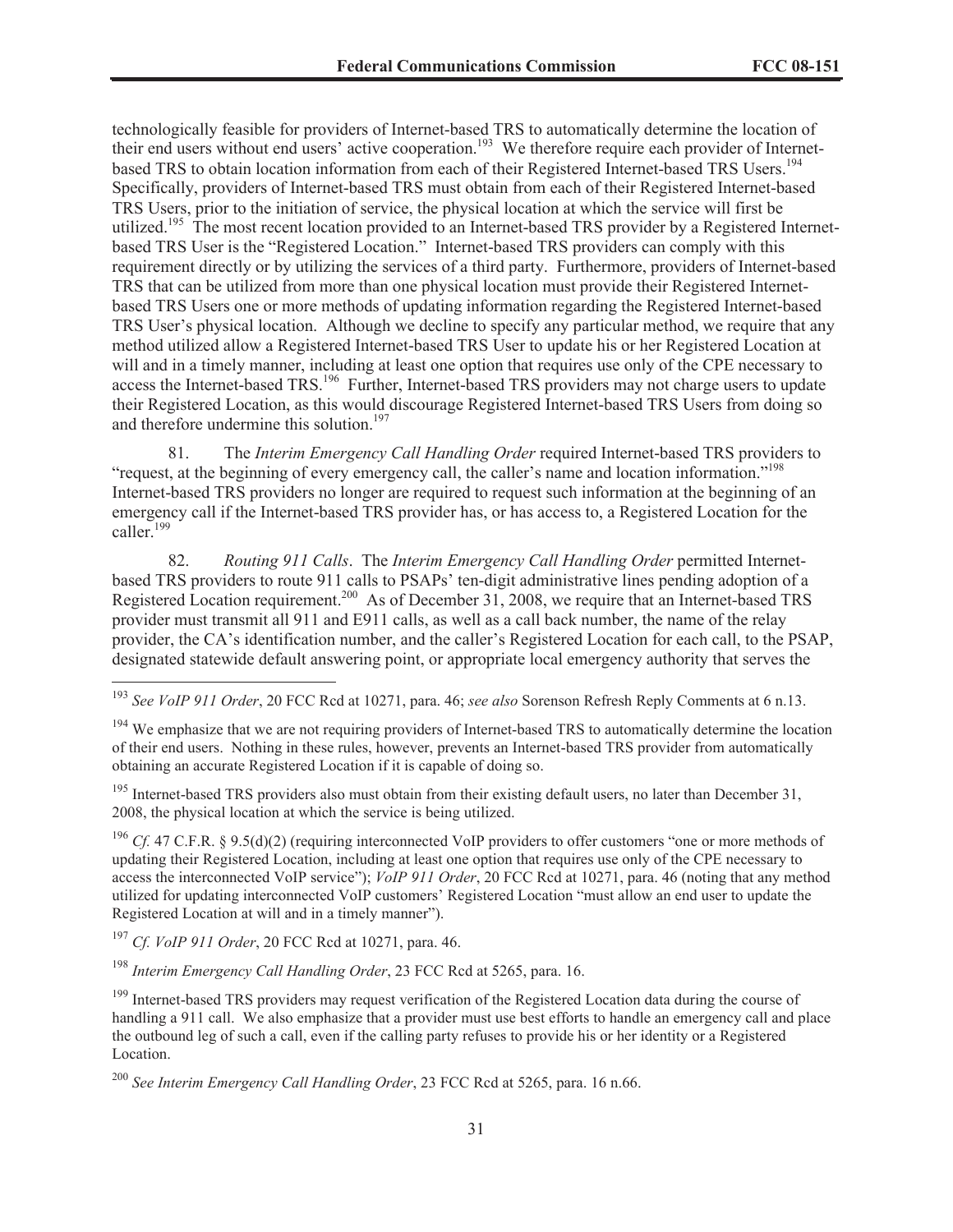caller's Registered Location and that has been designated for telecommunications carriers under section 64.3001 of the Commission's rules.<sup>201</sup> These calls must be routed through the use of ANI and, if necessary, pseudo-ANI,<sup>202</sup> via the dedicated Wireline E911 Network,<sup>203</sup> and the Registered Location must be available from or through the ALI Database.

83. Internet-based TRS providers may satisfy this requirement by interconnecting indirectly through a third party such as a competitive LEC, interconnecting directly with the Wireline E911 Network, or through any other solution that allows an Internet-based TRS provider to offer E911 service as described above. For the same reasons discussed in the *VoIP 911 Order*, an Internet-based TRS provider need only provide such call back and location information as a PSAP, designated statewide default answering point, or appropriate local emergency authority is capable of receiving and utilizing.<sup>204</sup>

84. We emphasize that as of December 31, 2008, Internet-based TRS providers may not fulfill their 911 obligations by routing 911 calls to ten-digit NPA-NXX numbers (so called "administrative numbers") of PSAPs, designated statewide default answering points, or appropriate local emergency authorities where a Selective Router is utilized.<sup>205</sup>

85. *911 Service Providers*. Based on the record before us, we continue to expect that Internet-based TRS providers will be able to use much of the same infrastructure and technology that is already in place for the delivery of 911 and E911 calls by interconnected VoIP service providers.<sup>206</sup> The

<sup>202</sup> The term "pseudo-ANI" as used herein has the same meaning as that set forth in section 20.3 of the Commission's rules. 47 C.F.R. § 20.3. In light of the fact that TRS calls currently are not billed to TRS users, we must adopt a modified version of the term ANI as defined in § 20.3. The term "ANI" as used herein shall mean "For 911 systems, the ANI identifies the calling party and may be used as the callback number."

<sup>203</sup> The term "Wireline E911 Network" as used herein has the same meaning as that set forth in section 9.3 of the Commission's rules. 47 C.F.R. § 9.3. In a typical implementation, the Wireline E911 Network includes the Selective Router, which receives 911 calls from competitive and incumbent LEC central offices over dedicated trunks. The Selective Router, after querying an incumbent LEC-maintained Selective Router Database (SRDB) to determine which PSAP serves the caller's geographic area, forwards the calls to the PSAP that has been designated to serve the caller's area, along with the caller's phone number (ANI). The PSAP then forwards the caller's ANI to an incumbent LEC maintained Automatic Location Information database (ALI Database), which returns the caller's physical address (that has previously been verified by comparison to a separate database known as the Master Street Address Guide (MSAG)). The Wireline E911 Network thus consists of: the Selective Router; the trunk line(s) between the Selective Router and the PSAP; the ALI Database; the SRDB; the trunk line(s) between the ALI database and the PSAP; and the MSAG. *VoIP 911 Order*, 20 FCC Rcd at 10252, para. 15.

<sup>204</sup> *See VoIP 911 Order*, 20 FCC Rcd at 10269–70, paras. 42–43.

<sup>205</sup> *See Interim Emergency Call Handling Order*, 23 FCC Rcd at 5270–71, paras. 27–28.

<sup>206</sup> *See VoIP 911 Order*, 20 FCC Rcd at 10267–69, paras. 38–39; *see also* GoAmerica Refresh Comments at 17 (noting that once Internet-based TRS users have NANP telephone numbers, "emergency calls can be efficiently passed on to 911 systems for automatic routing to the appropriate PSAP in the same manner as VoIP calls are done today"); NeuStar Refresh Comments at 7–8 ("VRS and other IP-based relay services should use the same system for providing their users with E9-1-1 capability as is used by VoIP providers today."); Comments of the National Emergency Number Association, Attach. at  $2-3$  (Dec. 3, 2007) (indicating that an emergency call can be routed to a PSAP from a relay center using the same process that interconnected VoIP providers use); *cf. id.* at 2 n.4 (noting that OnStar, a telematics provider, routes emergency calls from its call centers to the appropriate PSAP over the Wireline E911 Network).

<sup>201</sup> 47 C.F.R. § 64.3001; *see also Implementation of 911 Act; The Use of N11 Codes and Other Abbreviated Dialing Arrangements*, WT Docket No. 00-110, CC Docket No. 92-105, Fifth Report and Order, Memorandum Opinion and Order on Reconsideration, 16 FCC Rcd 22264, 22269–77, paras. 10–31 (Dec. 11, 2001). The term "PSAP" has the same meaning as that set forth in section 20.3 of the Commission's rules. 47 C.F.R. § 20.3.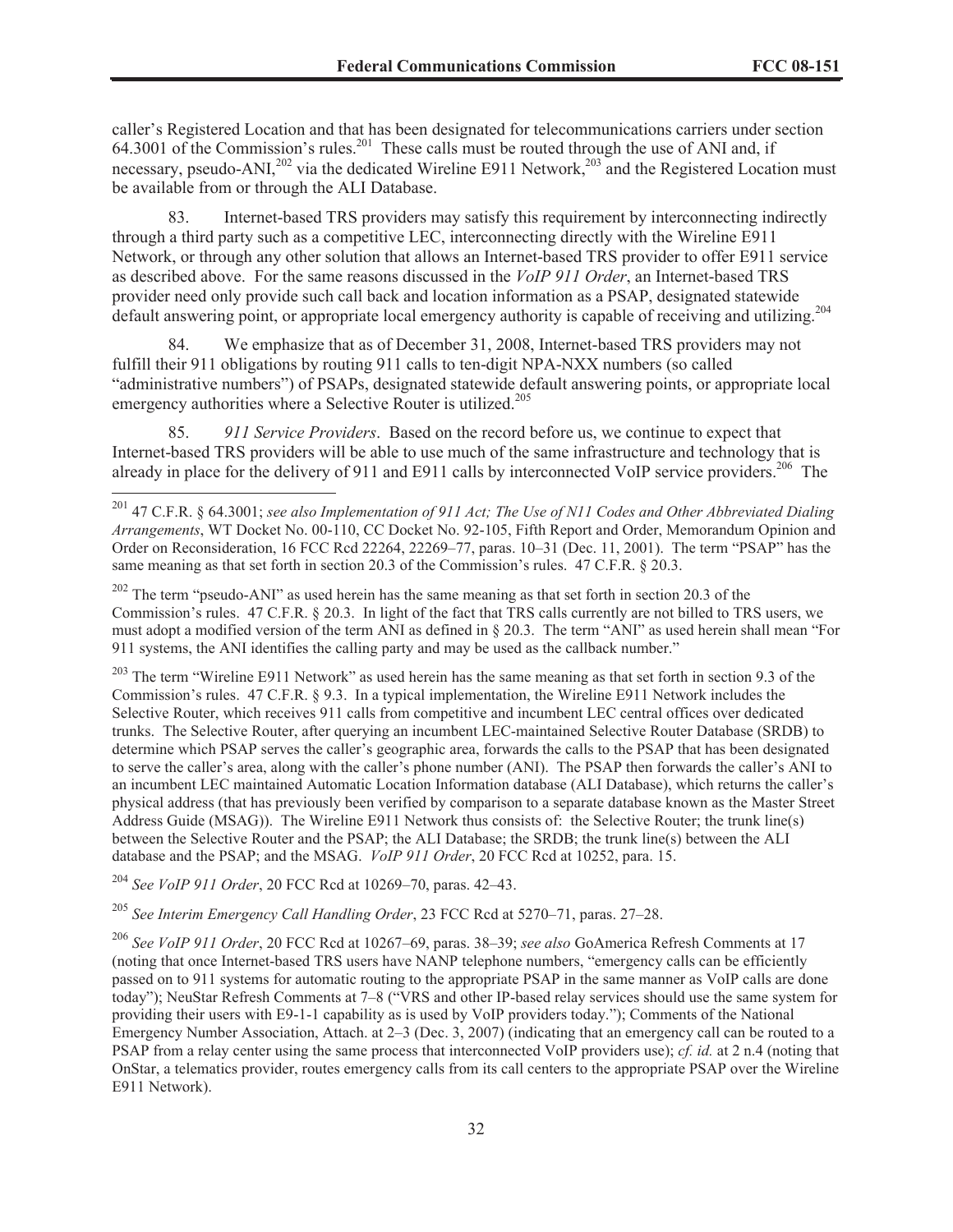record further reflects that there is a competitive market for the provision of such infrastructure and technology as well as related services,  $207<sup>2</sup>$  and competition has the effect of improving service and reducing prices. We therefore reject CSDVRS's suggestion that all Internet-based TRS providers be required to utilize a single provider of 911 related services.<sup>208</sup>

86. We recognize that, because Internet-based TRS providers will be able to choose from among multiple providers of 911 related services, in instances in which an Internet-based TRS user places an emergency call through an Internet-based TRS provider other than the Internet-based TRS user's default provider, the alternative provider may not have access to the Internet-based TRS user's Registered Location information.<sup>209</sup> We note, however, that providers must prioritize and answer emergency calls in accordance with the requirements set forth in the *Interim Emergency Call Handling Order*.<sup>210</sup> Further, because of the importance of emergency call handling, providers must ensure adequate staffing of emergency call handling processes so that CAs are not required to disconnect non-emergency calls in order to process emergency calls. In light of these requirements and the nature of emergency calls, we expect that most, if not all, emergency calls will be dialed via an Internet-based TRS user's default provider and thus will have associated Registered Locations. Further, in light of the importance of access to emergency services for relay users, we ask below whether the Commission should take other steps in order to ensure that emergency calls are handled in an appropriate and expeditious manner.<sup>211</sup>

#### **D. Consumer Outreach and Education**

87. The Commission recognizes that effective consumer outreach and education are necessary to ensure a seamless transition to a ten-digit numbering system,<sup>212</sup> and to ensure the successful implementation of the Registered Location requirement.<sup>213</sup> To achieve these goals, we require Internetbased TRS providers to expand upon the consumer advisory that we required them to issue in conjunction with the *Interim Emergency Call Handling Order* to include matters addressed in this *Order* pertaining to the assignment of ten-digit telephone numbers and the registration of Internet-based TRS users' location information. We also require Internet-based TRS providers, consistent with the *VoIP 911 Order*, to obtain, keep, and make available to the Commission upon request a record of affirmative acknowledgement by every user to whom they assign a ten-digit telephone number of having received and understood the advisory described below.

88. In the *VoIP 911 Order*, the Commission required interconnected VoIP providers to "specifically advise" their subscribers of "the circumstances under which E911 service may not be available" through an interconnected VoIP service.<sup>214</sup> The Commission also required interconnected

<sup>211</sup> *See infra* Section IV.1.

<sup>212</sup> *See supra* Section III.B.

<sup>207</sup> *See* NeuStar Refresh Reply Comments at 5, 11; Dash Refresh Reply Comments at 5; Sorenson Refresh Reply Comments at 12; *cf.* GoAmerica Refresh Reply Comments at 10 (criticizing CSDVRS proposal for requiring Internet-based TRS providers to "undo arrangements they are now making with 911 service providers").

<sup>208</sup> *See* CSDVRS Refresh Reply Comments at 31–32 (discussing the benefits of its proposed "centralized common E9-1-1 system").

<sup>209</sup> *See* CSDVRS Refresh Reply Comments at 9 (noting that other proposals "do not explain if and how each provider's address database information would be shared with other providers in real-time to support E9-1-1 situations"); Sprint Nextel Refresh Comments at 6–7; NeuStar Refresh Reply Comments at 10–11.

<sup>210</sup> *See Interim Emergency Call Handling Order*, 23 FCC Rcd at 5269, para. 24; *see also* 47 C.F.R. § 64.605.

<sup>213</sup> *See supra* paras. 80–81.

<sup>214</sup> *VoIP 911 Order*, 20 FCC Rcd at 10272, para. 48.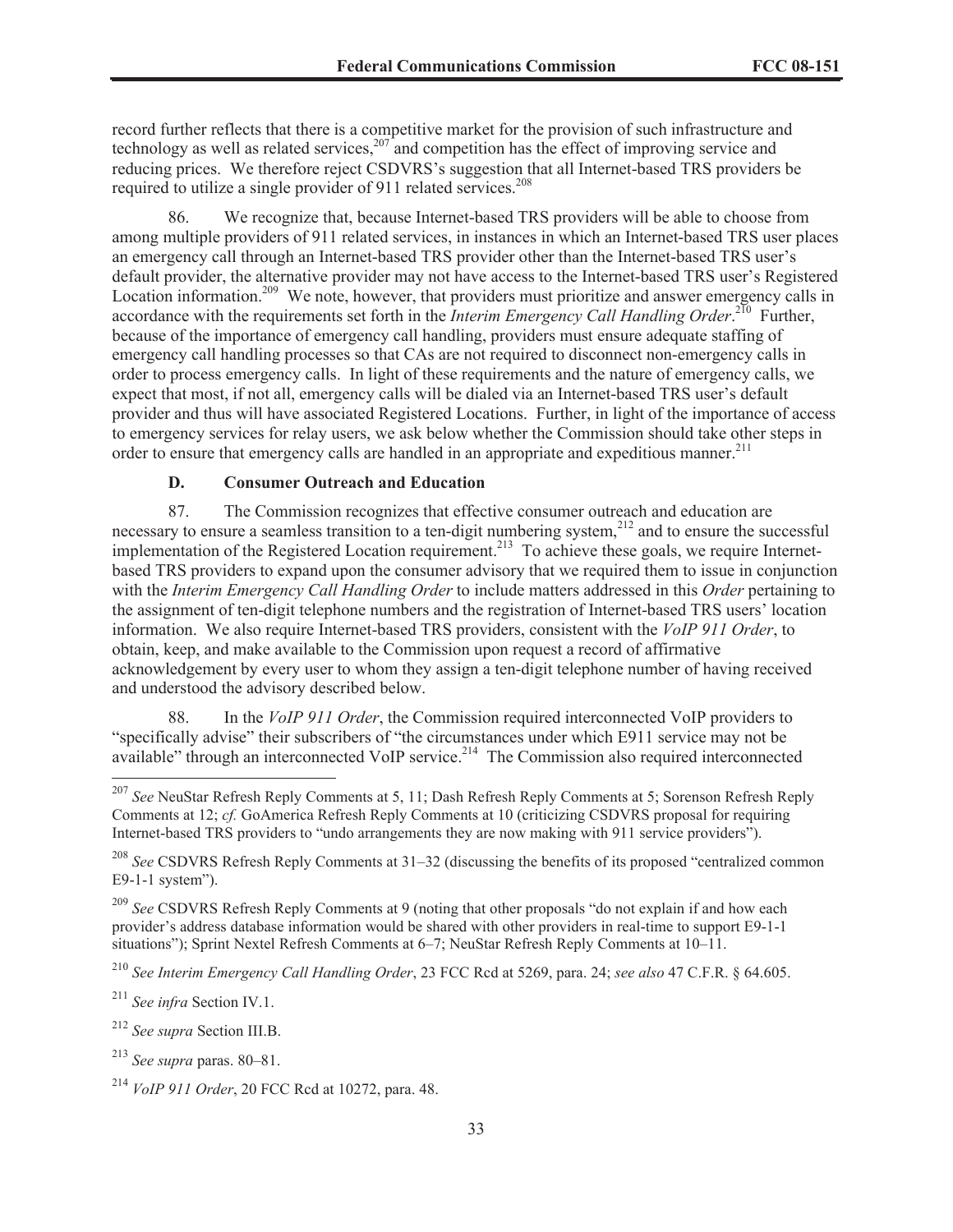VoIP providers to "obtain and keep a record of affirmative acknowledgement by every subscriber, both new and existing, of having received and understood this advisory"<sup>215</sup> and to distribute labels "warning subscribers if E911 service may be limited or not available and instructing the subscriber to place them on and/or near the CPE used in conjunction with the interconnected VoIP service."<sup>216</sup> In light of these requirements, the Commission's *VRS/IP Relay 911 NPRM* sought comment on whether the Commission should impose similar consumer notification requirements on Internet-based TRS providers.<sup>217</sup>

89. In the *Interim Emergency Call Handling Order*, the Commission required Internet-based TRS providers to include an advisory on their websites and in any promotional materials directed to consumers, prominently and in plain language, explaining the circumstances under which emergency calls made via Internet-based TRS may be in some way limited by comparison to traditional E911 service.<sup>218</sup> We imposed this requirement based on our belief that it is important to educate consumers regarding the limitations of using the Internet-based forms of TRS to make emergency calls in the event that a consumer does place an emergency call via an Internet-based relay service.<sup>219</sup> The Commission also noted that it may address "additional" consumer notification requirements, "as appropriate," in a forthcoming order, "consistent with the consumer notification requirements adopted in the *VoIP 911 Order.*" 220

90. Because substantial consumer outreach efforts will be needed to ensure a seamless transition to a ten-digit numbering system and to ensure the successful implementation of the Registered Location requirement adopted herein, we require each Internet-based TRS provider to include an additional advisory on its website and in any promotional materials addressing the new requirements adopted herein. This requirement is subject to the approval of the Office of Management and Budget (OMB). If approved by OMB, this requirement shall become effective upon publication by the Commission of a notice in the Federal Register announcing the effective date. At a minimum, the advisory must address the following issues: (1) the process by which Internet-based TRS users may obtain ten-digit telephone numbers, including a brief summary of the numbering assignment and administration processes adopted herein; (2) the portability of ten-digit telephone numbers assigned to Internet-based TRS users; (3) the process by which persons using Internet-based forms of TRS may submit, update, and confirm receipt by the provider of their Registered Location information; and (4) an explanation emphasizing the importance of maintaining accurate, up-to-date Registered Location information with the user's default provider in the event that the individual places an emergency call via an Internet-based relay service. Consistent with the *VoIP 911 Order*, we also require Internet-based TRS providers to obtain and keep a record of affirmative acknowledgement by every user assigned a ten-digit telephone number of having received and understood the advisory described above.<sup>221</sup>

91. We conclude that imposing these requirements will help to ensure that consumers receive timely and complete information concerning the transition to a ten-digit numbering system and the

<sup>215</sup> *Id.*

<sup>216</sup> *Id.* at 10273, para. 48.

<sup>217</sup> *VRS/IP Relay 911 NPRM*, 20 FCC Rcd at 19486, para. 22.

<sup>218</sup> *Interim Emergency Call Handling Order*, 23 FCC Rcd at 5270, para. 26.

<sup>219</sup> *Id.* (citing *VoIP 911 Order*, 20 FCC Rcd at 10272, para. 48).

<sup>220</sup> *Id.*

<sup>221</sup> *See, e.g.*, NENA Refresh Reply Comments at 4–5.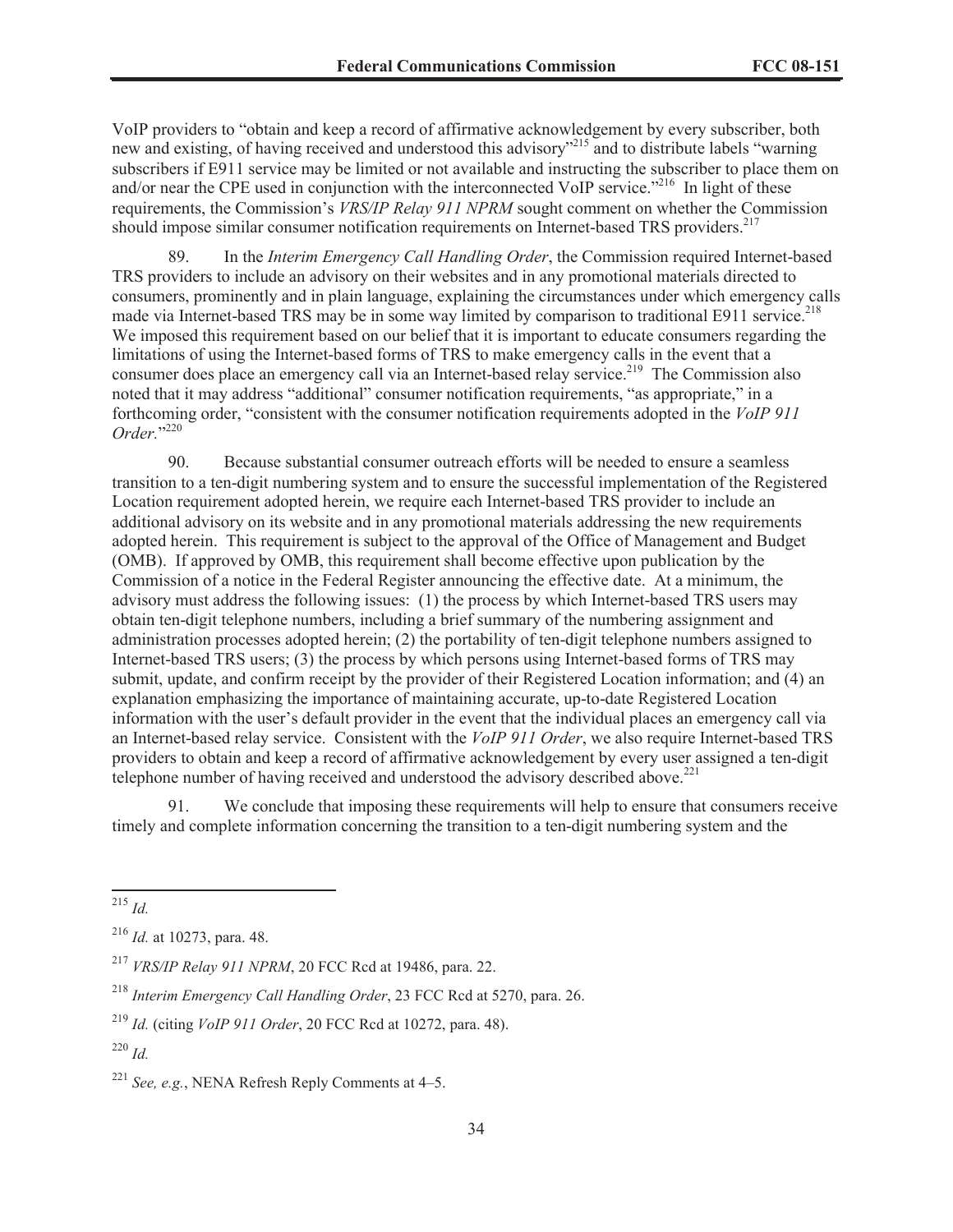implementation of the Registered Location requirement.<sup>222</sup> We also agree with the comments of the TDI Coalition that significant outreach efforts both by providers and by the Commission will be needed in order to ensure a positive consumer experience during the transition to a ten-digit numbering system.<sup>223</sup> To this end, the Commission directs the Consumer & Governmental Affairs Bureau to issue a consumer advisory to TRS users summarizing the requirements and obligations set forth in this *Order*, and to disseminate the advisory through the Consumer Information Registry.<sup>224</sup> Commission staff will also continue to work closely with industry and consumer groups to ensure that TRS users are aware of and understand these new requirements.

#### **E. IP Relay Fraud**

92. Although Internet-based relay services have proven to be enormously popular with consumers, these services (and particularly IP Relay) may be more susceptible to misuse than other forms of TRS. For example, the Commission has received complaints and anecdotal evidence that persons without a hearing or speech disability have misused IP Relay to defraud merchants by making purchases over the telephone using stolen, fake, or otherwise invalid credit cards.<sup>225</sup> This misuse is enabled both by Internet-based TRS providers' current difficulty in determining with certainty the geographic location of their users and by IP Relay providers' inability to determine the identity of any particular user (because an IP Relay CA only receives the text of a user's message). In other words, IP Relay affords the user a degree of anonymity that is generally not possible with PSTN-based relay calls.<sup>226</sup> This misuse harms both the merchants who are victimized and legitimate IP Relay users who may no longer be able to convince merchants to take their calls or accept their orders for merchandise.<sup>227</sup> In addition, the misuse of IP Relay by hearing callers poses an added burden on the Fund – a burden ultimately borne by all consumers.<sup>228</sup>

93. In the *IP Relay/VRS Misuse FNPRM*, the Commission sought comment on specific ways

<sup>&</sup>lt;sup>222</sup> Commenters support efforts to educate consumers about the transition to a ten-digit numbering system, including Registered Location requirements. *See, e.g.*, AAPD Refresh Reply Comments at 3; CSDVRS Refresh Reply Comments at 10; NENA Refresh Reply Comments at 5; TDI Coalition Refresh Comments at 6.

<sup>223</sup> *See* TDI Coalition Refresh Comments at 6.

<sup>&</sup>lt;sup>224</sup> The Consumer Information Registry (CIR) is a consumer notification system developed by the Consumer & Governmental Affairs Bureau that delivers to subscribers free, customized information on various communicationsrelated topics of interest to the subscriber. Consumers wishing to subscribe may access CIR at http://www.fcc.gov/cgb/contacts/welcome.html. To receive announcements concerning Internet-based TRS numbering (and other disability-related issues), users should select "Disability Issues" from among the listed topics of interest on which the user wishes to receive e-mail notifications.

<sup>225</sup> *Telecommunications Relay Services and Speech-to-Speech Services for Individuals with Hearing and Speech Disabilities*, CG Docket No. 03-123, Further Notice of Proposed Rulemaking, 21 FCC Rcd 5478, 5480–81, para. 6 (May 8, 2006) (*IP Relay/VRS Misuse FNPRM*).

<sup>&</sup>lt;sup>226</sup> *Id.* Because TTY-based TRS calls are made over the PSTN, the call to the relay center includes identifying information, such as the calling party's number (*e.g.*, the ANI). That information is used to determine if the call is interstate or intrastate for compensation purposes under section 225, but also has the effect of deterring the misuse of this form of TRS. *Id.* at 5480–81, para. 6 & n.19.

<sup>227</sup> *Id.* at 5481, para. 7. *See* Comments of Country Boy Trailers (June 1, 2006) (stating that they will be hesitant to accept TRS orders in the future because all experience with TRS in the past has been fraudulent).

<sup>228</sup> *IP Relay/VRS Misuse FNPRM*, 21 FCC Rcd at 5481, para. 7.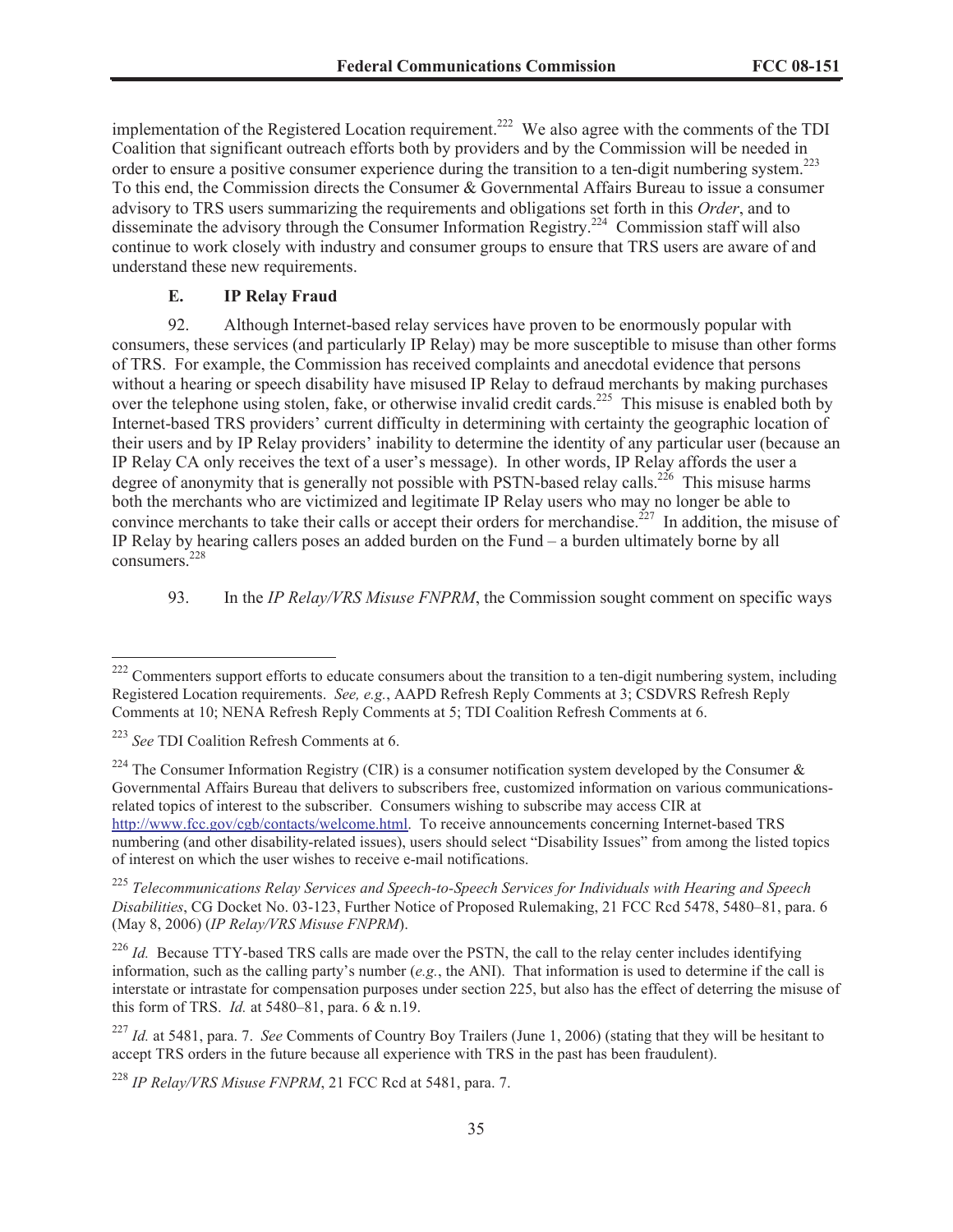to curtail the misuse of IP Relay consistent with section 225 and the TRS regulations.<sup>229</sup> The majority of the commenters urged the Commission to address this problem.<sup>230</sup> In doing so, IP Relay providers generally asserted that a large portion of the fraudulent calls are placed by persons outside the United States using a stolen or fraudulent credit card to order goods to be shipped to a foreign location.<sup>231</sup>

94. We believe that registration of Internet-based TRS users with a default provider and provision of a Registered Location<sup>232</sup> should reduce the misuse of IP Relay by persons seeking anonymity to make fraudulent credit card purchases and engage in other wrongdoing.<sup>233</sup> We expect that the registration of Internet-based TRS users will gradually boost confidence amongst merchants that Internetbased TRS calls are a valuable means of doing business within an often underserved community. And because the curbing of IP Relay fraud is a collateral benefit of our registration requirements and because recent comments show that Internet-based TRS users do not object to registering for purposes of obtaining a ten-digit number and ensuring access to seamless emergency call handling services,<sup>234</sup> we think the concerns of the commenters that opposed registration of IP Relay users solely as a means to curb fraud<sup>235</sup> are moot.<sup>236</sup>

95. At the same time, we seek further comment on whether additional steps may be

<sup>230</sup> *See, e.g*., Comments of AT&T, Inc. at 1 (July 3, 2006) (AT&T TRS Fraud Comments); Hamilton TRS Fraud Comments at 1–2; Comments of Sorenson Communications, Inc. at 2 (July 3, 2006) (Sorenson TRS Fraud Comments); Comments of Verizon, Inc. at 1 (July 3, 2006) (Verizon TRS Fraud Comments).

<sup>231</sup> *See* Sorenson TRS Fraud Comments at 4; Comments of Sprint Nextel Corporation at 3–4 (July 3, 2006) (Sprint TRS Fraud Comments).

<sup>232</sup> *See supra* Section III.B.1.e & paras. 80–81.

 $^{233}$  Merchants concerned about fraud can now require an NANP telephone number to call back to verify transactions and gain an additional level of confidence because only registered Internet-based TRS users will have such numbers. *See* Hamilton TRS Fraud Comments at 4 (asserting that mandatory user registration system would be an effective method of curbing fraudulent misuse of Internet-based TRS).

<sup>234</sup> *See, e.g.*, TDI Coalition Refresh Comments at 5–6; TDI Coalition Refresh Reply Comments at 2.

<sup>235</sup> *See* AT&T TRS Fraud Comments at 7 ("[I]mpaired consumers have repeatedly and strongly opposed user registration as a means to curb fraudulent activity."); Sprint TRS Fraud Comments at 7 (worrying that mandatory registration "would impose undue burdens on the deaf and hard-of-hearing community"); Comments of Telecommunications for the Deaf and Hard of Hearing, Inc., *et al.* at 7 (July 3, 2006) (opposing registration as a means of curbing fraud, but noting "emergency call handling is not before the Commission in this FNPRM"); Verizon TRS Fraud Comments at 9 (claiming that registration of Internet-based TRS user is "unnecessary").

<sup>229</sup> *Id.* at 5483–84, para. 11–16. Although the TRS statutory and regulatory regime does not contemplate that CAs should have a law enforcement role by monitoring the conversations they are relaying, *id.* at 5482, para. 9; Comments of Hamilton Relay, Inc. at 2 (July 6, 2006) (Hamilton TRS Fraud Comments), the Commission sought comment on whether CAs and Internet-based TRS providers should be given discretion to terminate calls they suspect to be fraudulent, *IP Relay/VRS Misuse FNPRM*, 21 FCC Rcd at 5483, para. 11–13. The item also sought comment on ways to curtail the use of VRS in circumstances where a fee-based in-person interpreter or a Video Remote Interpreting (VRI) service should be used. *Id.* at 5484–85, para. 17–21.

<sup>236</sup> Sorenson's concern that a fraudulent user might register with a fake name, *see* Sorenson TRS Fraud Comments at 9–10, is tempered, in part, by the fact that a registering user will also be required to provide a physical address when registering. Moreover, by endorsing the benefits of registration, the Commission does not rule on the particular practices of Internet-based TRS providers for curbing fraud within their own networks. *See, e.g.*, Sprint TRS Fraud Comments at 3–5 (describing Sprint's efforts to combat IP Relay fraud).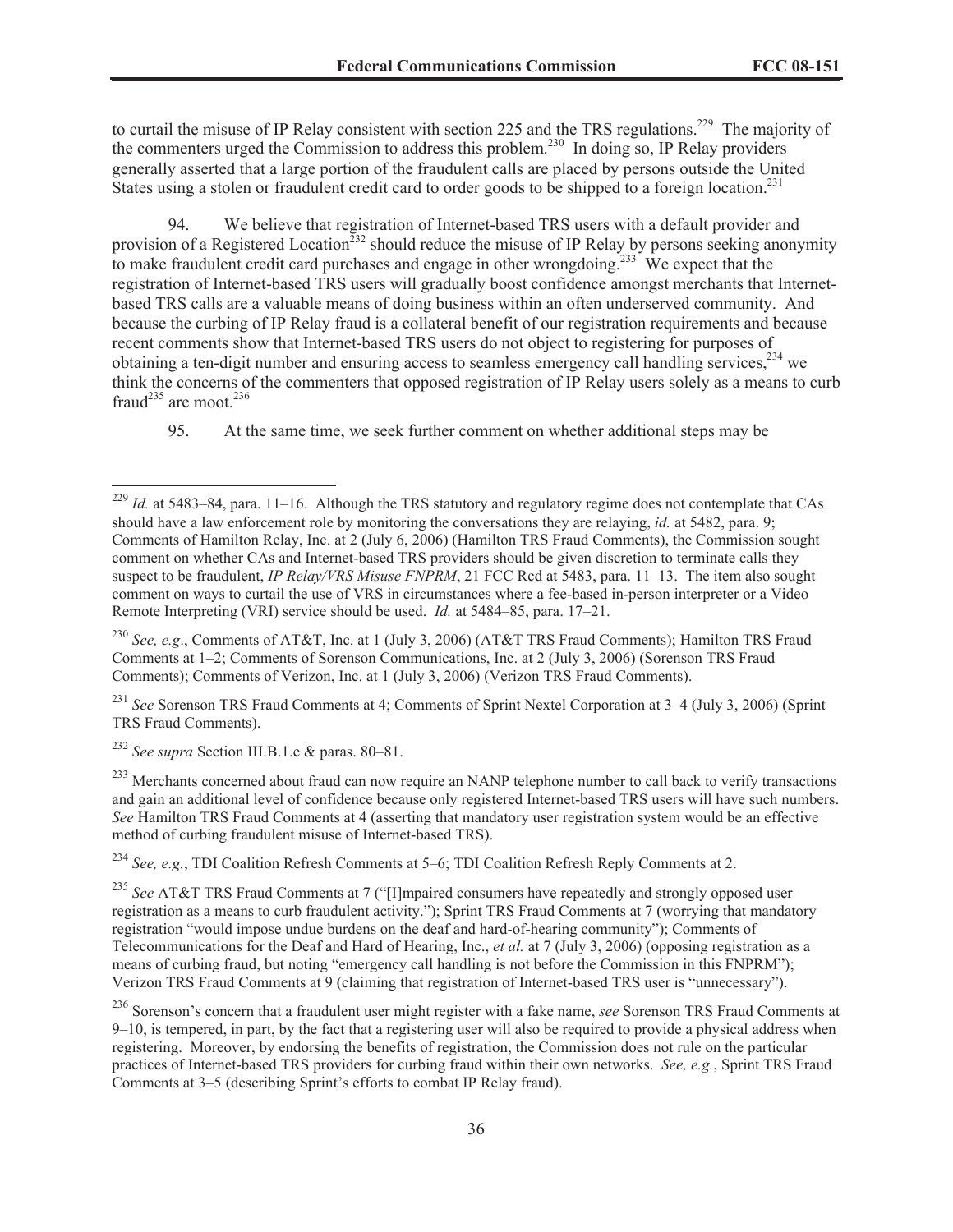warranted to curtail the misuse of IP Relay.<sup>237</sup>

# **F. Cost Recovery Issues**

96. Section 225 creates a cost recovery regime whereby TRS providers are compensated for their reasonable costs of providing service in compliance with the TRS regulations.<sup>238</sup> The Commission has explained that "for purposes of determining the 'reasonable' costs that may be recovered . . . , the costs must relate to the provision of service in compliance with the applicable non-waived [TRS] mandatory minimum standards."<sup>239</sup> Therefore, because we now require Internet-based TRS providers to offer ten-digit numbering and E911 services, providers of these services are entitled to recover their reasonable costs of complying with the new requirements as set forth below.<sup>240</sup>

97. Presently, both VRS and IP Relay are compensated at per-minute rates calculated pursuant to the cost recovery methodologies adopted in the *2007 TRS Rate Methodology Order*. <sup>241</sup> For IP Relay, we adopted a price cap plan that sets rates for a three-year period, subject to possible adjustment, including for "exogenous costs."<sup>242</sup> For VRS, we adopted tiered rates based on the providers' projected costs and minutes of use, which are also set every three years.<sup>243</sup> Although the VRS rates are not based on price caps, the Commission stated that providers would be permitted "to seek exogenous cost adjustments if new costs are imposed that are beyond the providers' control."<sup>244</sup>

Although we do not believe that the providers' additional costs necessary to implement the numbering and Registered Location requirements adopted herein will be substantial, they are costs for which the providers generally may be reimbursed. These costs, of course, have not been factored into the present compensation rates, but reflect new costs related to new service requirements.<sup>245</sup> Although we could adjust the current VRS and IP Relay rates to include these additional costs, we conclude that because the amount of these costs is presently uncertain, and may vary among the providers, we will compensate these costs separately from the other costs presently encompassed by the per-minute compensation rates.

99. Therefore, providers seeking compensation for their actual reasonable costs of complying with the new requirements adopted in this item must submit to the Interstate TRS Fund Administrator a

<sup>239</sup> *2004 TRS Report & Order*, 19 FCC Rcd at 12551–52, para. 199; *Telecommunications Relay Services and Speech-to-Speech Services for Individuals with Hearing and Speech Disabilities*, CG Docket No. 03-123, Order on Reconsideration, 21 FCC Rcd 8050, 8057, paras. 15–16 (July 12, 2006).

<sup>240</sup> *See Interim Emergency Call Handling Order*, 23 FCC Rcd at 5269, para. 23 n.87 (noting that the costs of compliance with that order are compensable from the Interstate TRS Fund as part of providing TRS service in compliance with the mandatory minimum standards).

<sup>241</sup> 22 FCC Rcd 20140.

<sup>242</sup> *Id.* at 20159–60, paras. 43–44. "Exogenous" costs are those costs beyond the control of the providers that are not reflected in other adjustments to the price cap rate. *Id.* at 20160, para. 44.

<sup>243</sup> *Id.* at 20162–65, paras. 52–56.

<sup>244</sup> *Id* at 20164–65, para. 56.

<sup>245</sup> *Id.* at 20160, para. 44.

<sup>237</sup> *See infra* Section IV.11.

<sup>&</sup>lt;sup>238</sup> 47 U.S.C. § 225(d)(3); 47 C.F.R. § 64.604(c)(5). TRS users cannot be required to pay rates "greater than the rates paid for functionally equivalent voice communication services with respect to such factors as duration of the call, the time of day, and the distance from point origination to point of termination." 47 U.S.C. § 225(d)(1)(D).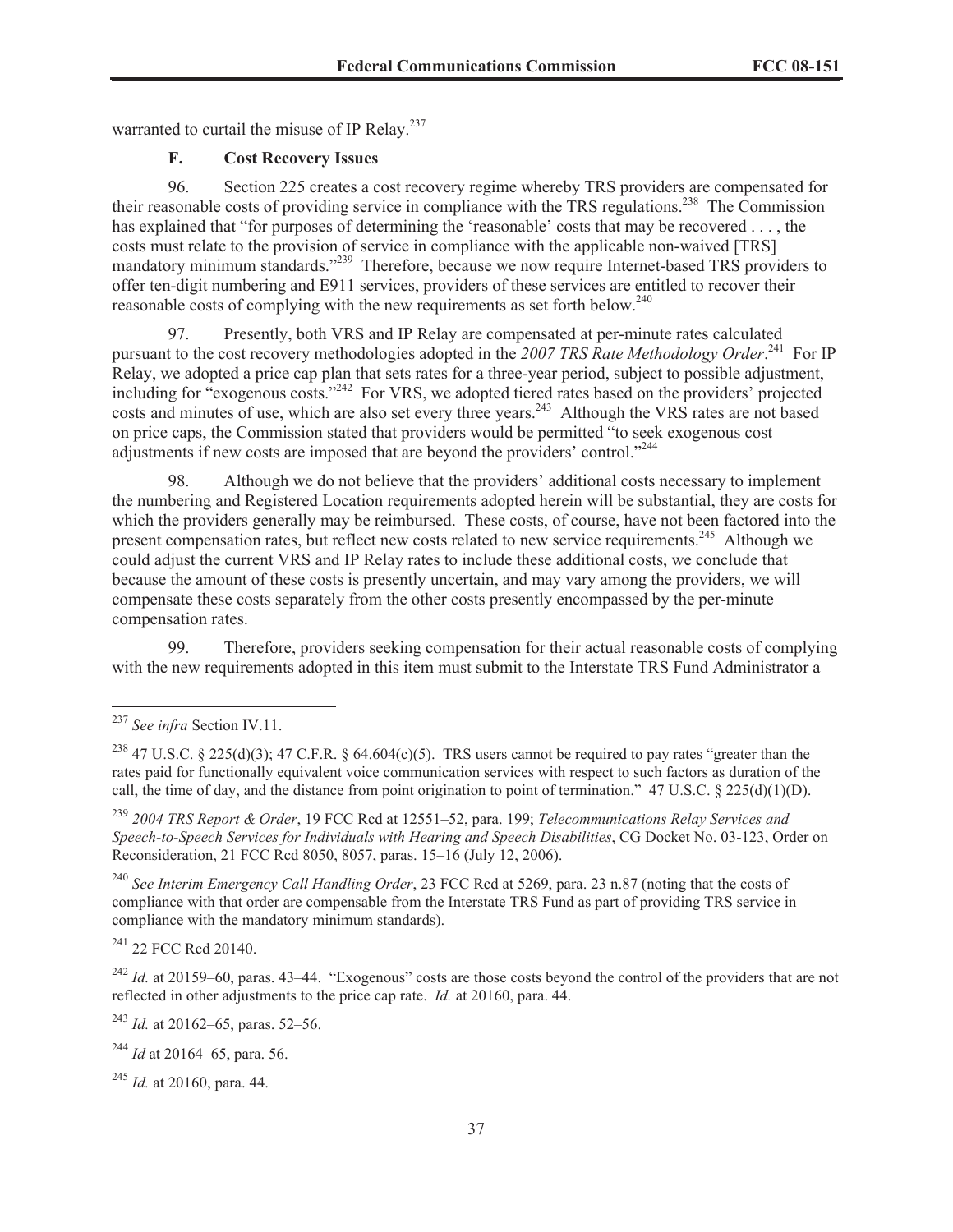reasonably detailed explanation of those costs incurred. We will require that such costs be submitted every three months, beginning three months after the release date of this *Order*. Costs submitted must be for those costs actually incurred during the prior three-month period. The TRS Fund Administrator, and the Commission, shall review submitted costs and may request supporting documentation to verify the expenses claimed, and may also disallow unreasonable costs. We will permit such filings until such time as new compensation rates are adopted that include the costs of complying with the requirements adopted herein, or the Commission otherwise re-addresses this issue.

100. Submitted costs may include those additional costs incurred by a provider that directly relate to: (1) ensuring that database information is properly and timely updated and maintained; (2) processing and transmitting calls made to ten-digit numbers assigned pursuant to this *Order*; (3) routing emergency calls to an appropriate PSAP; (4) other implementation related tasks directly related to facilitating ten-digit numbering and emergency call handling; and (5) consumer outreach and education related to the requirements and services adopted in this *Order*.<sup>246</sup> These costs do not include, however, costs relating to assigning numbers to the Internet-based TRS users nor costs relating to number portability. Because voice telephone users generally bear these costs, we seek comment in the *Further Notice* below on whether Internet-based TRS users or the Fund should bear these costs. We also remind Internet-based TRS providers, however, that these costs may not include costs related to facilitating non-TRS peer-to-peer (or video-to-video) calls. $247$ 

101. We further note that some of the start-up expenses related to the database and the administration of the database might be more appropriately borne by the Fund rather than Internet-based TRS providers. In this regard, we expect that the selection process for the database administrator may include contractual provisions addressing the direct compensation of the database administrator by the TRS Fund Administrator, as appropriate. Therefore, to the extent necessary, we authorize the TRS Fund Administrator to pay the reasonable costs of providing necessary services consistent with this *Order* directly to the database administrator rather than funnel the funding indirectly through providers. Finally, we note that to the extent the costs necessitated by the requirements adopted in this *Order* may require an adjustment to the Fund size, and therefore the carrier contribution factor, we expect the TRS Fund Administrator to monitor payments made from the Fund in connection with this *Order* and to recommend to the Commission, if and when appropriate, that the Fund size be adjusted.<sup>248</sup>

# **G. Timeline and Benchmarks**

102. By this *Order*, the Commission has met its commitment to complete a final order on a ten-digit numbering plan in the second quarter of this year.<sup>249</sup> Recognizing that Internet-based TRS

<sup>&</sup>lt;sup>246</sup> These costs are recoverable only to the extent they are not already recovered as part of, or factored into the calculation of, current rates.

<sup>247</sup> In this regard, we note that several consumer organizations suggest that *hearing persons* who communicate in American Sign Language should also be permitted to obtain a ten-digit number from Internet-based TRS providers so that they may benefit from the numbering system and make peer-to-peer calls to deaf persons. *See, e.g.*, TDI Coalition Refresh Reply Comments at 3–4. We seek comment on that matter in the *Further Notice*. *See infra* Section IV.7.

<sup>248</sup> *Telecommunications Relay Services and Speech-to-Speech Services for Individuals with Hearing and Speech Disabilities*, CG Docket No. 03-123, Order, 23 FCC Rcd 1680 (CGB Feb. 6, 2008) (adjusting Fund size and carrier contribution factor for the 2007–2008 Fund year); *Telecommunications Relay Services and Speech-to-Speech Services for Individuals with Hearing and Speech Disabilities*, CC Docket No. 98-67, Order, 19 FCC Rcd 2993 (CGB Feb. 24, 2004) (adjusting Fund size and carrier contribution factor for the 2003–2004 Fund year).

<sup>249</sup> *See Interim Emergency Call Handling Order*, 23 FCC Rcd at 5269, para. 24.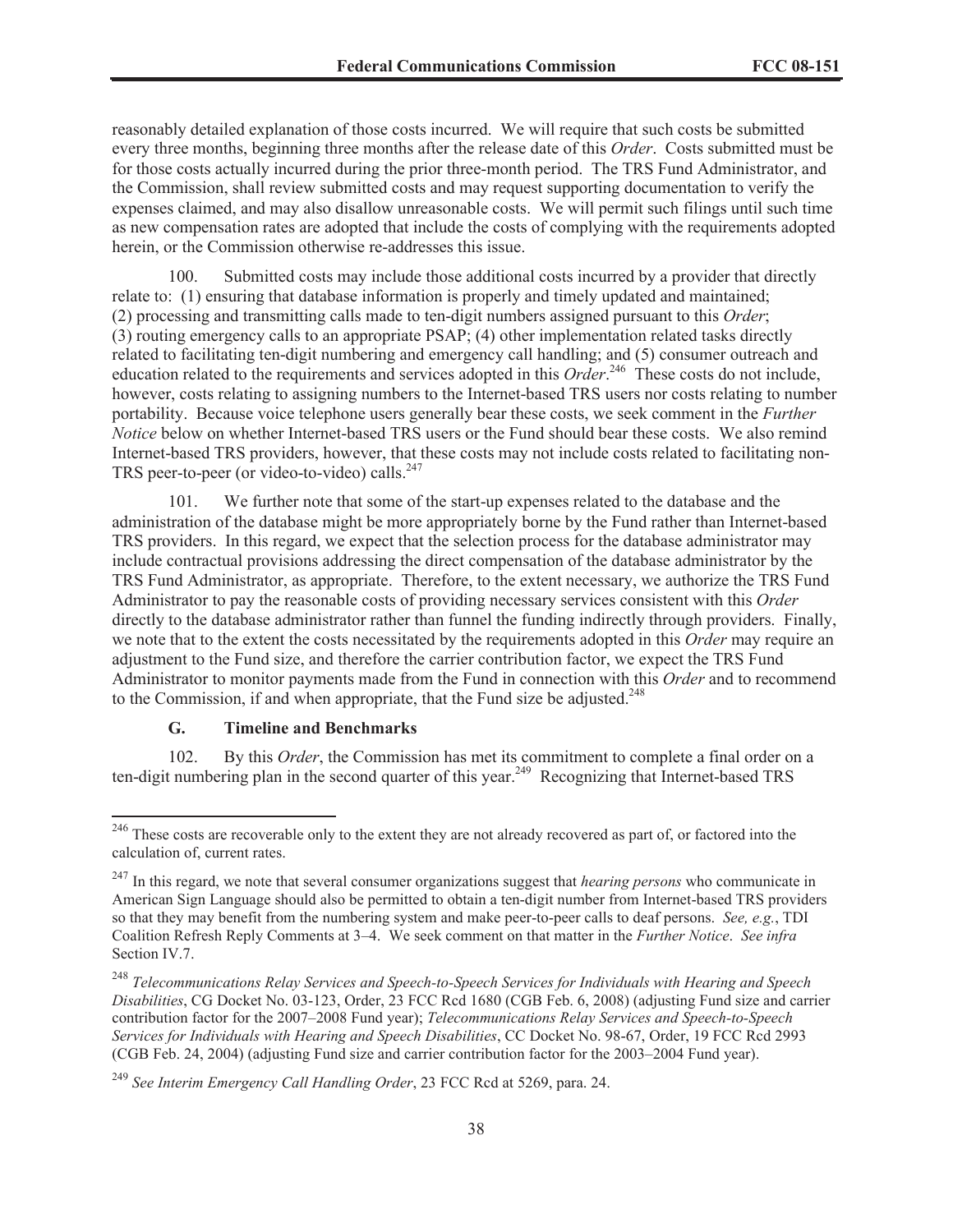providers and the neutral third-party administrator discussed above will require time to implement this *Order*, we require, consistent with the *Interim Emergency Call Handling Order*, that the ten-digit numbering plan be implemented such that ten-digit numbers are available to end users no later than December  $31$ , 2008.<sup>250</sup> In order to ensure this deadline is met, we authorize the Managing Director to include in the neutral third-party administration contract such benchmarks as are necessary to meet the implementation deadline. $^{25}$ <sup>[1]</sup>

103. As a further means of ensuring that our implementation deadline is met, and recognizing that detailed implementation issues must be finalized prior to the implementation deadline, we hereby direct the Managing Director to include in the neutral third-party administration contract the requirement to refer all implementation disputes that it is unable to resolve in a reasonable time to the Chief, Wireline Competition Bureau. We further authorize the Managing Director, if so requested by the Chief, Wireline Competition Bureau, to retain a technical advisor that will provide such assistance as the Chief, Wireline Competition Bureau, may require to resolve such disputes.

104. As noted above, the efforts of the end-user community, industry, and the Commission were not until now sufficient to reach consensus on critical implementation issues.<sup>252</sup> Our decision to provide a mechanism for the rapid resolution of implementation disputes should in no way be taken as a signal that we expect such failure of cooperation to continue. Quite the opposite; this *Order* provides industry with the guidance it needs to move forward with implementation of the numbering system, emergency call processing, and other requirements set forth herein. We emphasize that each stakeholder has the general obligation, and responsibility, to ensure that the requirements of this *Order* are fully and promptly implemented. We will take any and all actions necessary to ensure that such obligations and responsibilities are fulfilled.

# **IV. FURTHER NOTICE OF PROPOSED RULEMAKING**

105. Through this *Further Notice*, we seek comment on additional issues relating to the assignment and administration of ten-digit telephone numbers for Internet-based TRS. These issues include: (1) certain peripheral issues concerning the proper handling of 911 calls placed via Internetbased TRS; (2) registration period; (3) the eligibility of Internet-based TRS users to receive multiple telephone numbers; (4) the use of toll free numbers; (5) what steps the Commission should take, if any, to facilitate implementation of standards-based signaling between service providers; (6) the assignment of a single telephone number to multiple services; (7) multi-line telephone systems; (8) eligibility to obtain Internet-based TRS telephone numbers; (9) the regulatory treatment of IP CTS; (10) additional security measures designed to ensure the integrity of the TRS system and Internet-based TRS equipment and networks; (11) verification of registration; (12) application of the anti-slamming rules to protect relay consumers against unauthorized default provider changes; (13) the extent to which the CPNI rules should apply to Internet-based TRS providers; and (14) whether, and to what extent, in connection with the compensation of Internet-based TRS providers for their reasonable actual costs of complying with this *Order*, the costs of acquiring numbers, and porting fees, should be passed on to Internet-based TRS users.

#### **1. 911 Issues**

106. We seek comment on whether we should modify the call completion rule to allow for

<sup>250</sup> *See id.*

<sup>251</sup> *See* Workshop Webcast, http://www.fcc.gov/realaudio/mt042908.ram, at 4:53:03–4:56:08.

<sup>252</sup> *See supra* para. 47.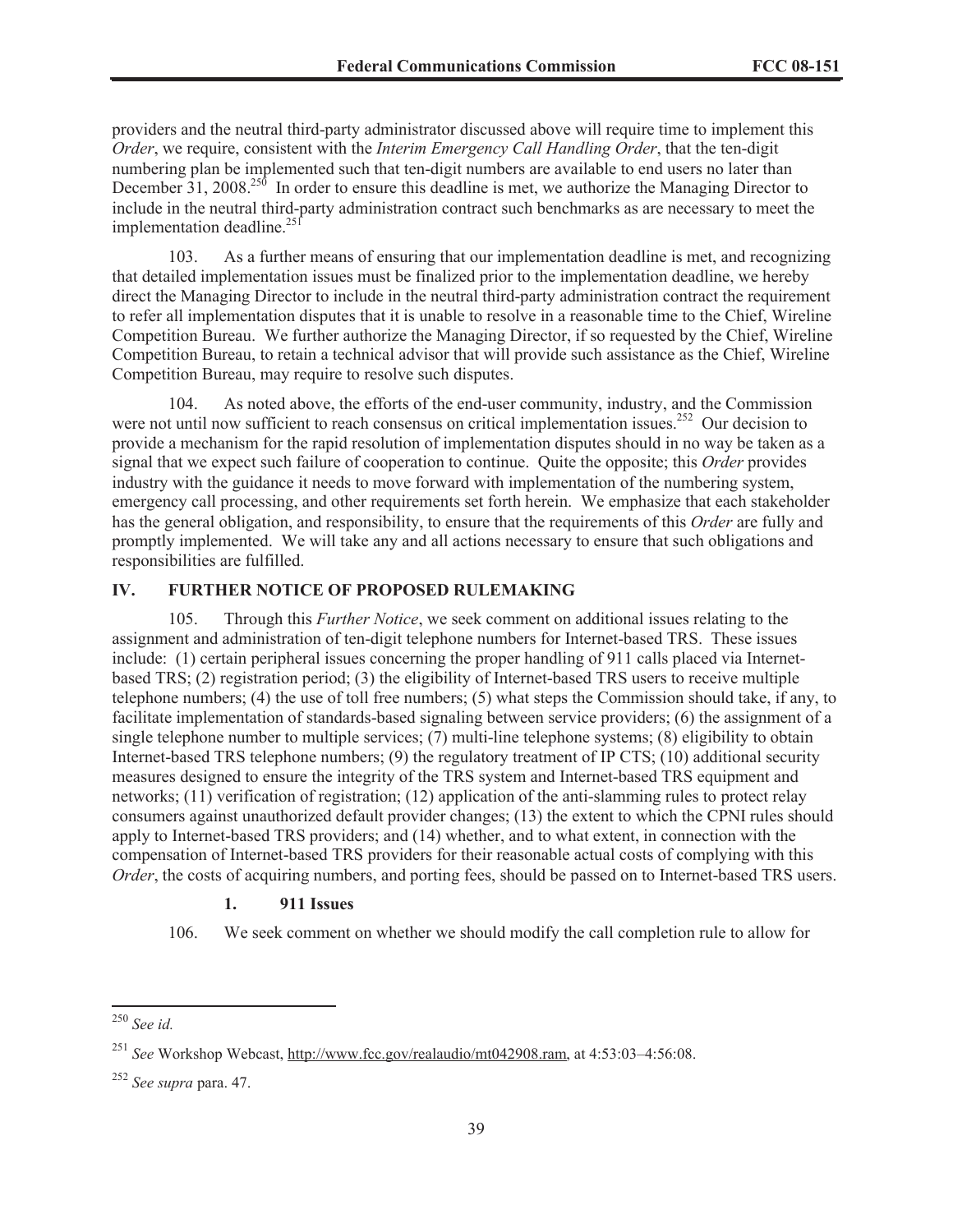immediate answer of 911 calls.<sup>253</sup> Under the current call completion rule, if a CA is conducting a relay call, that CA may not terminate the call for any reason, even if a 911 call is waiting in queue. As demonstrated in the record, immediate response to 911 calls is critical so first responders can be deployed in an emergency.<sup>254</sup> Thus, we seek comment on whether the call completion rule should be modified so that if a CA is handling a non-emergency relay call and identifies an incoming 911 call, the CA may terminate the existing call to answer the 911 call immediately. If so, how should the rule be modified? What, if any, technical considerations must be addressed?

107. In addition, as noted above, if an Internet-based TRS user places an emergency call through an Internet-based TRS provider other than the Internet-based TRS user's default provider, the default provider may not have access to the Internet-based TRS user's Registered Location information. <sup>255</sup> We seek comment on ways in which Registered Location information might be made available to alternative relay providers for the purpose of routing emergency calls.

108. NeuStar proposes to require "inter-provider signaling," a process by which an alternative relay provider would route emergency calls to the 911 service provider utilized by the caller's default Internet-based TRS provider, thus ensuring the call is routed according to the Internet-based TRS user's Registered Location data.<sup>256</sup> We seek comment on NeuStar's inter-provider signaling proposal. We also seek comment on whether other technical solutions are available to allow an alternative relay provider to obtain access to Registered Location data for the purpose of routing emergency calls.

# **2. Registration Period**

109. We recognize that there must be a registration period to allow existing Internet-based TRS users to register with a default provider, provide their Registered Location, and obtain their new tendigit NANP telephone numbers.<sup>257</sup> We also seek comment on the length of time necessary for this registration period. Should there be a cut-off date upon which any Internet-based TRS user who has not registered with a default provider will lose the ability to use Internet-based TRS until they register with a default provider? Are there technical or other means by which Internet-based TRS providers could require an Internet-based TRS user to register prior to the reinitiation of service? Are there any other issues we must consider in connection with the registration period?

# **3. Eligibility for Multiple Telephone Numbers**

110. We note that Internet-based TRS providers will incur costs to acquire telephone numbers for their Registered Internet-based TRS Users. There is some discussion in the record of how many numbers an Internet-based TRS user should be entitled to obtain from an Internet-based TRS provider, including allowing an Internet-based TRS user to obtain different numbers for use at particular locations  $(e.g., home and work)$ , allowing one telephone number per device,<sup>258</sup> and allowing one telephone number per household.<sup>259</sup> The record does not, however, reflect a consensus on this issue, and we request further comment on whether Internet-based TRS users should be entitled to obtain multiple numbers, and if so at

<sup>253</sup> *See* 47 C.F.R. § 64.604(a)(3)(i) ("Consistent with the obligations of telecommunications carrier operators, CAs are prohibited from refusing single or sequential calls or limiting the length of calls utilizing relay services.").

<sup>254</sup> *See, e.g.*, TDI Coalition Refresh Comments at 6.

<sup>255</sup> *See supra* para. 86.

<sup>256</sup> NeuStar Refresh Reply Comments at 11–12.

<sup>257</sup> *See supra* para. 45.

<sup>258</sup> *See* NeuStar Workshop Deck at 13, 16.

<sup>259</sup> *See* Sonny Reply Refresh Comments at 2.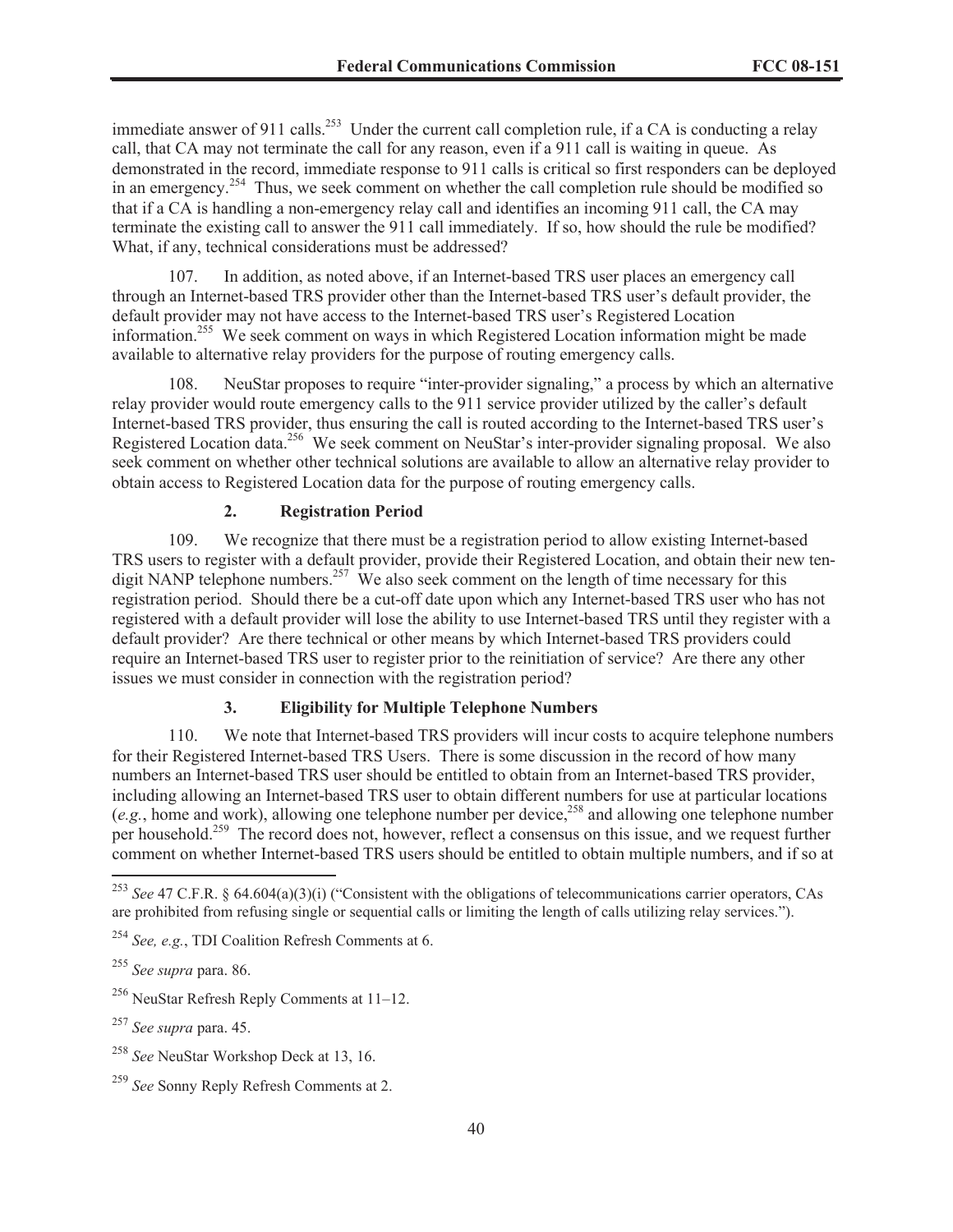what cost.

### **4. Use of Toll Free Numbers**

111. We acknowledge that certain Internet-based TRS users currently use toll free numbers issued or assigned by Internet-based TRS providers or other carriers and may continue to do so.<sup>260</sup> We seek comment on whether these Internet-based TRS users should be subject to a fee for use of a toll free number, as are hearing users.<sup>261</sup> We also seek comment on any other issues involved in using toll free numbers for Internet-based TRS, including any impact the use of such numbers may have on the provision of 911 service.

## **5. Signaling**

112. NeuStar's TRU proposes that standards-based signaling be required between service providers.<sup>262</sup> NeuStar suggests that inter-provider signaling using Session Initiation Protocol (SIP) for TRS will facilitate a transition from the current requirement that end devices implement H.323 protocols to an environment that will support H.323 standard and SIP end devices.<sup>263</sup> Because our choice of a central database provisioned with IP addresses for VRS users obviates the immediate need for interprovider signaling, we decline to adopt NeuStar's proposal at this time. However, we invite comments on NeuStar's underlying objective of transitioning to SIP-based end devices and steps the Commission could take to facilitate the process.<sup>264</sup> We also seek comment on what steps the Commission should take, if any, to facilitate implementation of standards-based signaling between service providers in other contexts, such as IP Relay.

# **6. Assignment of a Single Telephone Number to Multiple Services**

113. The TDI Coalition asserts that functional equivalency requires that deaf and hard-ofhearing users should have one NANP number for multiple devices, such as a stationary videophone and a portable wireless videophone.<sup>265</sup> We note that currently, hearing users may not have one NANP number for multiple services, such as their home telephones and their portable wireless phones. Indeed, hearing

<sup>260</sup> *See supra* note 72.

<sup>&</sup>lt;sup>261</sup> 47 C.F.R. § 52.101(f) (defining toll free numbers as numbers "for which the toll charges for completed calls are paid for by the toll free subscriber").

<sup>262</sup> *See* NeuStar Workshop Deck at 17; NeuStar TRU Supplement at 1–2.

<sup>&</sup>lt;sup>263</sup> Videophones and other devices that send video via the Internet to make VRS calls operate via specific call signaling protocols or standards that connect the two endpoints to the call. H.323 identifies one set of standards for transmitting real-time voice and video over packet-based networks. *See* International Telecommunication Union, *Packet-based Multimedia Communications Systems*, ITU-T Recommendation H.323 (July 2006). SIP identifies another, newer, set of standards. *See* Internet Engineering Task Force, *SIP: Session Initiation Protocol*, IETF RFC 3261 (June 2002).

<sup>&</sup>lt;sup>264</sup> When we previously sought comment on whether VRS devices should be required to support a particular standard, *see Interoperability Declaratory Ruling and FNPRM*, 21 FCC Rcd at 5460–62, paras. 51–57, commenters were divided on the issue, *see, e.g.*, Comments of AT&T, Inc. at 5 (July 17, 2006) ("[T]he Commission could adopt H.323 as the de facto standard, but allow VRS providers the option of using other protocols in lieu of H.323 to the extent such protocols interface with H.323."); Reply Comments of Snap Telecommunications, Inc. at 1 (asserting that opposition to mandatory standards was "near unanimous" and that such standards were "unnecessary" given the Commission's existing rules.").

<sup>265</sup> TDI Coalition Refresh Reply Comments at 4–5; *see also* Dash Refresh Comments at 10 (discussing the possibility of assigning multiple devices to a single NANP telephone number); NeuStar Refresh Reply Comments at 15–16 (same).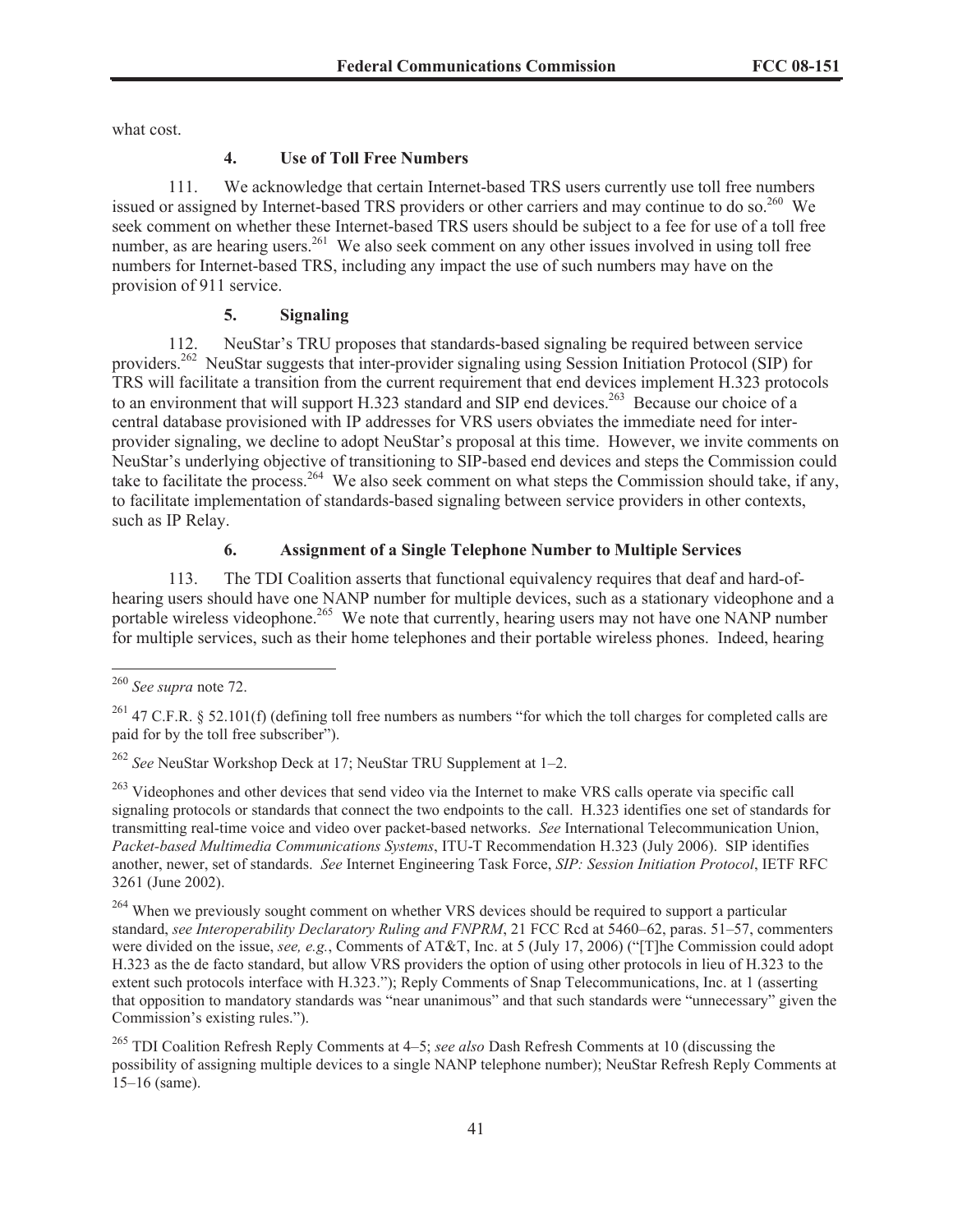users generally need to employ some type of call forwarding functionality in order to make it possible to receive calls placed to a single telephone number from multiple devices.<sup>266</sup> We seek comment on whether such a call forwarding system is sufficient for Internet-based TRS devices. Alternatively, we seek comment on whether the functional equivalency standard requires that the numbering system adopted in this *Order* allow for a single NANP number to be assigned to multiple services. Whether and to what extent should the cost of such additional functionalities be passed on to Internet-based TRS users?

# **7. Multi-Line Telephone Systems**

114. Many large enterprises, including school districts, colleges, and businesses, rely on private branch exchange, Internet-based private branch exchange, Centrex, and other multi-line telephone systems (MLTS). In doing so, they regularly assign telephone numbers to their students, residents, and employees. We seek comment on what, if anything, the Commission should do to ensure that Internetbased TRS users who work in government buildings, live on college campuses, or otherwise use multiline telephone systems have access to functionally equivalent telephone numbers and E911 services as required by this *Order*. <sup>267</sup> Can, and should, MLTS operators provide telephone numbers to Internet-based TRS users? What procedures would be required to effectuate such a system? What impact does the presence of a MLTS have on the ability of an Internet-based TRS user to select a default provider? Are any additional safeguards necessary to assure that emergency calls are properly routed and handled for Internet-based TRS users using MLTS?

## **8. Eligibility to Obtain Internet-Based TRS Telephone Numbers**

115. We seek comment on who should be eligible to obtain telephone numbers from Internetbased TRS providers.<sup>268</sup> Commenters should address any effect of their proposals on the Interstate TRS Fund. Are there number exhaust concerns we should consider? What safeguards should be put in place, such as eligibility requirements and/or verification? Are there other means by which the Commission or industry can or should facilitate the provision of "point-to-point" Internet-based communications among individuals with and without hearing or speech disabilities? Commenters should also address the scope of section 225 with regard to these questions.

# **9. Regulatory Treatment of IP CTS**

116. As noted above, IP CTS raises distinct technical and regulatory issues in the context of numbering.<sup>269</sup> There is insufficient information in the record to make a finding on this form of Internetbased TRS. Accordingly, we seek comment on whether we should extend the numbering system adopted in this *Order* to IP CTS. How are IP CTS calls routed and how does such call routing differ from VRS

<sup>266</sup> TDI Coalition Refresh Reply Comments at 5 (asking what actions deaf and hard-of-hearing users will need to take to "forward calls received on one 10-digit number to be received on another 10-digit number, when using the same or different communication modalities").

<sup>267</sup> With the exception of an *ex parte* from ACUTA, there is little in the record on this issue. *See* ACUTA *Ex Parte* at 1–2.

<sup>&</sup>lt;sup>268</sup> AG Bell Refresh Reply Comments at 1 (requesting that hearing users have access to VRS numbers as "many deaf and hard of hearing . . . consumers have family members, friends, co-workers, and other associates who are hearing and who may wish to use [Internet-based TRS]"); AAPD Refresh Reply Comments at 2 (arguing that the "Commission should not take any action that could limit communication access in any way by making it difficult for hearing users to use telephone numbers to call persons who are deaf, persons who are hard of hearing or persons with speech disabilities either directly or through relay services"); Nebraska PSC Refresh Comments at 2 (stating that Internet-based TRS must "provide equal access to all users").

<sup>269</sup> *See supra* note 5.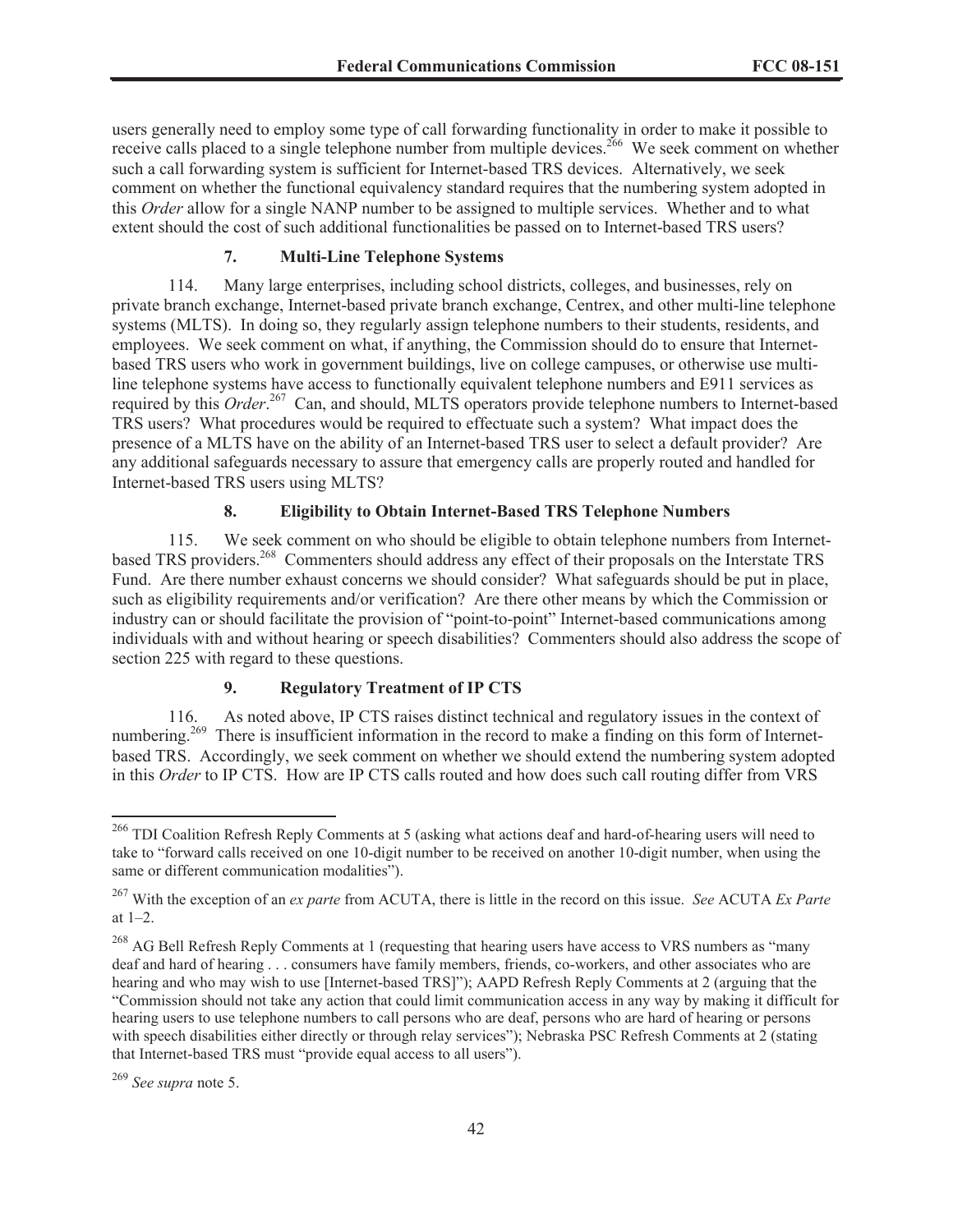and IP Relay services? Would the unique characteristics of IP CTS make it difficult or infeasible to map a NANP number to an IP address? What jurisdictional and regulatory issues must be taken into consideration should the Commission decide to extend the numbering system adopted in this *Order* to IP CTS?

#### **10. Security**

117. NeuStar raises several concerns regarding the security of the TRS numbering system and of the equipment and networks used by Internet-based TRS users. We seek comment on NeuStar's proposals to require device registration, close firewalls, and "close the network" such that default Internet-based TRS providers only accept calls from their own Registered Internet-based TRS Users, from the PSTN, or from another Internet-based TRS provider.<sup>270</sup> NeuStar notes that its "suggestions on security are independent of the choice of database."<sup>271</sup> We seek further comment on whether there are other security issues and measures that should be considered to ensure the integrity of the TRS system and the equipment and networks of Internet-based TRS users. Does an Internet-based TRS user's access ultimately need to be restricted to a single provider, as NeuStar proposes? If so, what implications, if any, are there for the ability of users to "dial around" to alternative Internet-based TRS providers? Would the Commission need to revise existing speed of answer requirements and, if so, how? Alternatively, are there standards-based technical solutions for user authentication and for securing the user firewall traversal that would permit users to continue to make or receive relay calls directly through providers other than their default provider? Could such technical solutions also enable two registered VRS users to connect directly to each other based only on information contained in a central database, without the need to rely on an intervening Internet-based TRS provider? What specific consensus-based standards would be required? We also seek comment on the Commission's authority to mandate the adoption of such security measures.

# **11. Verification of Registration**

118. As noted, we believe that requiring Internet-based TRS providers to offer their users a means of registering will help reduce the abuse of IP Relay for fraudulent purposes.<sup>272</sup> Nonetheless, we recognize that significantly reducing illegitimate IP Relay calls should benefit merchants, Internet-based TRS providers, Internet-based TRS users, and indeed all users of telecommunications services, and therefore seek comment on further rules that might curb these problematic practices. Specifically, would a closed system requiring Internet-based TRS providers to validate the registration of users before completing non-emergency calls help curb IP Relay fraud?<sup>273</sup> Would such a system be possible without imposing undue burdens on legitimate Internet-based TRS users? And how are Internet-based TRS providers to verify that registration information itself is not fraudulent? Absent such a mandatory system, should the Commission specifically encourage (or even require) Internet-based TRS providers to filter out requests for Internet-based TRS that come from suspected illegitimate users, such as known fraudsters or overseas users?<sup>274</sup>

<sup>270</sup> NeuStar Refresh Comments at 10-11, Attach. at 9-10. NeuStar's proposal would limit network access to only Registered Internet-based TRS Users and is identical to the process used by VoIP providers. *Id.*

<sup>271</sup> NeuStar Refresh Reply Comments at 10.

<sup>272</sup> *See supra* Section III.E.

<sup>273</sup> NeuStar proposes one such approach, which we discuss above. *See supra* Section IV.10.

<sup>274</sup> *See* Sorenson TRS Fraud Comments at 5–9.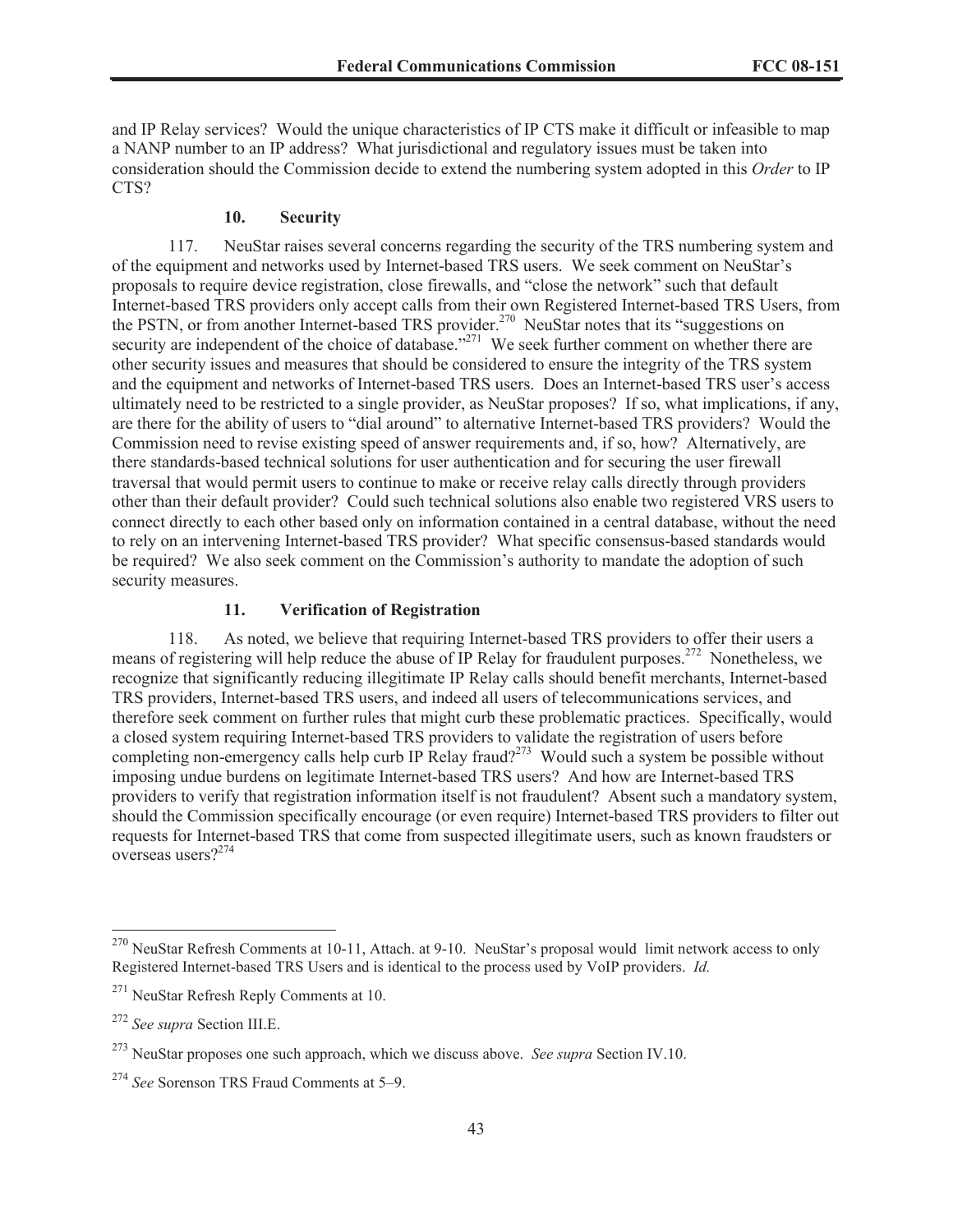# **12. Slamming Issues**

119. With our adoption of a ten-digit numbering mechanism for Internet-based TRS users, including giving users a choice of default Internet-based TRS providers to service their assigned numbers, we believe we should adopt rules to protect relay consumers against unauthorized default provider changes. We seek comment on whether such protections are necessary and, if so, whether they should be similar to our current regulations to protect against, and remedy instances of, "slamming."<sup>275</sup> Where commenters support the adoption of protections analogous to our current slamming regulations, we seek specific proposed rule language and, in that regard, solicit comment on proposed rule language already submitted into the record by Sorenson.<sup>276</sup>

120. *Background*. In the context of telecommunications services, slamming occurs when a company changes a subscriber's carrier selection without that subscriber's knowledge or explicit authorization.<sup>277</sup> Section 258 of the Act and the Commission's implementing regulations explicitly prohibit slamming by telecommunications carriers.<sup>278</sup> As the Commission previously has recognized, slamming nullifies the ability of consumers to select the telecommunications providers of their choice, and "distorts the telecommunications market because it rewards those companies who engage in deceptive and fraudulent practices by unfairly increasing their customer base at the expense of those companies that market in a fair and informative manner and do not use fraudulent practices."<sup>279</sup> Comments we received in response to the *Numbering PN* support applying slamming rules to VRS and IP Relay providers as part of a ten-digit numbering plan, particularly in view of the fact that to obtain a tendigit telephone number, a TRS consumer will have to choose one of these providers as the default provider to service that number. Commenters note that under this default provider system, there will be substantial competition among VRS or IP Relay providers for default status among relay consumers, which may lead to slamming by such providers. $280$ 

121. Current Commission rules, applicable to carriers in the provision of telecommunications service, require individual subscriber consent before a carrier change may occur.<sup>281</sup> Such consent, moreover, must be obtained in compliance with the Commission's prescribed verification procedures,

<sup>278</sup> *See* 47 U.S.C. § 258(a) ("No telecommunications carrier shall submit or execute a change in a subscriber's selection of a provider of telephone exchange service or telephone toll service except in accordance with such verification procedures as the Commission shall prescribe"); *see also, e.g.*, 47 C.F.R. § 64.1120(a) ("No telecommunications carrier shall submit or execute a change on the behalf of a subscriber in the subscriber's selection of a provider of telecommunications service except in accordance with the procedures prescribed in this subpart").

<sup>279</sup> *1998 Slamming Order*, 14 FCC Rcd at 1510–11, para. 1.

<sup>280</sup> *See* CSDVRS Refresh Comments at 15–17; Sorensen Refresh Comments at 14–15; TDI Coalition Refresh Comments at 4; CSDVRS Refresh Reply Comments at 4; GoAmerica Refresh Reply Comments at 3.

 $^{281}$  47 C.F.R. § 64.1120.

<sup>275</sup> *See* 47 U.S.C. § 258; 47 C.F.R. Part 64, Subpart K (47 C.F.R § 64.1100 *et seq.*).

<sup>276</sup> *See* Letter from Ruth Milkman, Counsel, Sorenson Communications, Inc., to Marlene H. Dortch, Secretary, FCC, at 2–3 & Attach. 3 (dated May 15, 2008) (Sorenson Rules *Ex Parte*); Letter from Ruth Milkman, Counsel, Sorenson Communications, Inc., to Marlene H. Dortch, Secretary, FCC, Attach. (dated May 19, 2008) (Sorenson Amended Rules *Ex Parte*).

<sup>277</sup> *Implementation of the Subscriber Carrier Selection Changes Provisions of the Telecommunications Act of 1996; Policies and Rules Concerning Unauthorized Changes of Consumers' Long Distance Carriers*, CC Docket No. 94- 129, Second Report and Order and Further Notice of Proposed Rulemaking, 14 FCC Rcd 1508, 1510, para. 1 (Dec. 23, 1998) (*1998 Slamming Order*).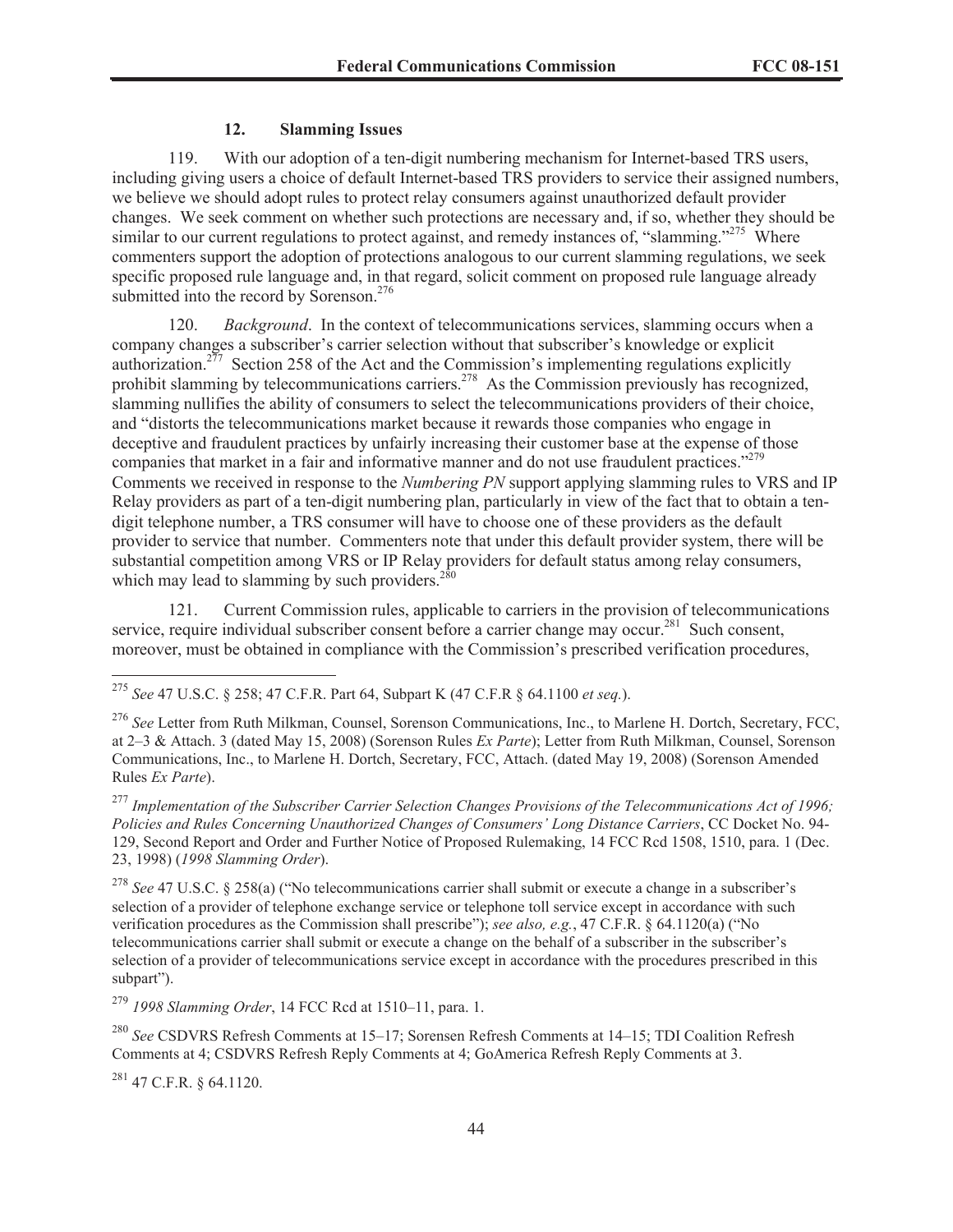which require that a carrier, prior to effecting a carrier change, either: (1) obtain the subscriber's written or electronically signed authorization; (2) obtain confirmation from the subscriber via a toll free number provided exclusively for the purpose of confirming orders electronically; or (3) utilize an independent third party to verify the subscriber's order.<sup>282</sup> Commission rules also allow a telecommunications carrier to acquire by sale or transfer either part or all of another carrier's subscriber base, provided that the acquiring carrier complies with specific procedures.<sup>283</sup> In addition, the Commission's incumbent slamming rules set forth carrier liability for slamming;<sup>284</sup> procedures for resolution of an unauthorized change in carrier;<sup>285</sup> procedures for resolving subscriber charges by an unauthorized carrier, whether the subscriber has paid the carrier or not;<sup>286</sup> and procedures by which a subscriber can "freeze" his or her preferred carrier.<sup>287</sup> Finally, the Commission's forfeiture guidelines currently establish a standard forfeiture amount of \$40,000 for a violation of the Commission's rules against slamming.<sup>288</sup>

122. *Scope of Slamming Rules*. We seek comment on whether we should adopt rules to safeguard against the unauthorized change of a relay user's default provider. In particular, we seek comment on whether such protections largely should track our current slamming regulations implementing section 258.<sup>289</sup> We note that even though some Internet-based TRS providers are telecommunications carriers in other contexts, our current slamming regulations are not applicable to these carriers or other relay providers in the context of the provision of Internet-based TRS, because the Commission's slamming regulations apply to the provision of telecommunications service. The Commission previously has concluded that TRS providers do not provide "telecommunications services" within the meaning of the Act.<sup>290</sup> Therefore, we seek comment on the adoption of a parallel set of slamming rules to apply specifically to VRS and IP Relay providers in the context of providing Internetbased TRS, regardless of whether these providers are telecommunications carriers in other contexts.<sup>291</sup> We solicit input on whether those rules should be modeled after our current slamming regulations and, if so, how to account for the unique circumstances presented by slamming as it relates to the provision of ten-digit numbers to VRS and IP Relay users. We also seek comment on whether our current slamming rules can be modified in such a way that they also may apply to VRS and IP Relay.

123. *Jurisdiction*. As a threshold matter, we seek comment generally on the Commission's authority with respect to extending slamming requirements to VRS and IP Relay providers. Section 258,

 $^{285}$  47 C.F.R. § 64.1150.

<sup>286</sup> 47 C.F.R. §§ 64.1160, 64.1170.

 $287$  47 C.F.R. § 64.1190. A preferred carrier freeze "prevents a change in a subscriber's preferred carrier selection unless the subscriber gives the carrier from whom the freeze was requested his or her express consent." 47 C.F.R. § 64.1190(a).

 $288$  47 C.F.R. § 1.80(b)(4).

<sup>289</sup> *See* 47 C.F.R. Part 64, Subpart K ("Changes in Preferred Telecommunications Service Providers").

<sup>290</sup> *See 2000 TRS Order*, 15 FCC Rcd at 5174–75, paras. 79–81.

<sup>291</sup> For instance, in lieu of applying to "carriers," *see* 47 C.F.R. § 64.1100(a)–(d), these rules could apply to "providers," defined to include Internet-based TRS providers. *See, e.g.*, Sorenson Rules *Ex Parte*, Attach. 3, at 1; Sorenson Amended Rules *Ex Parte*, Attach. at 1.

 $^{282}$  47 C.F.R. § 64.1120(c).

 $^{283}$  47 C.F.R. § 64.1120(e).

<sup>284</sup> 47 C.F.R. § 64.1140.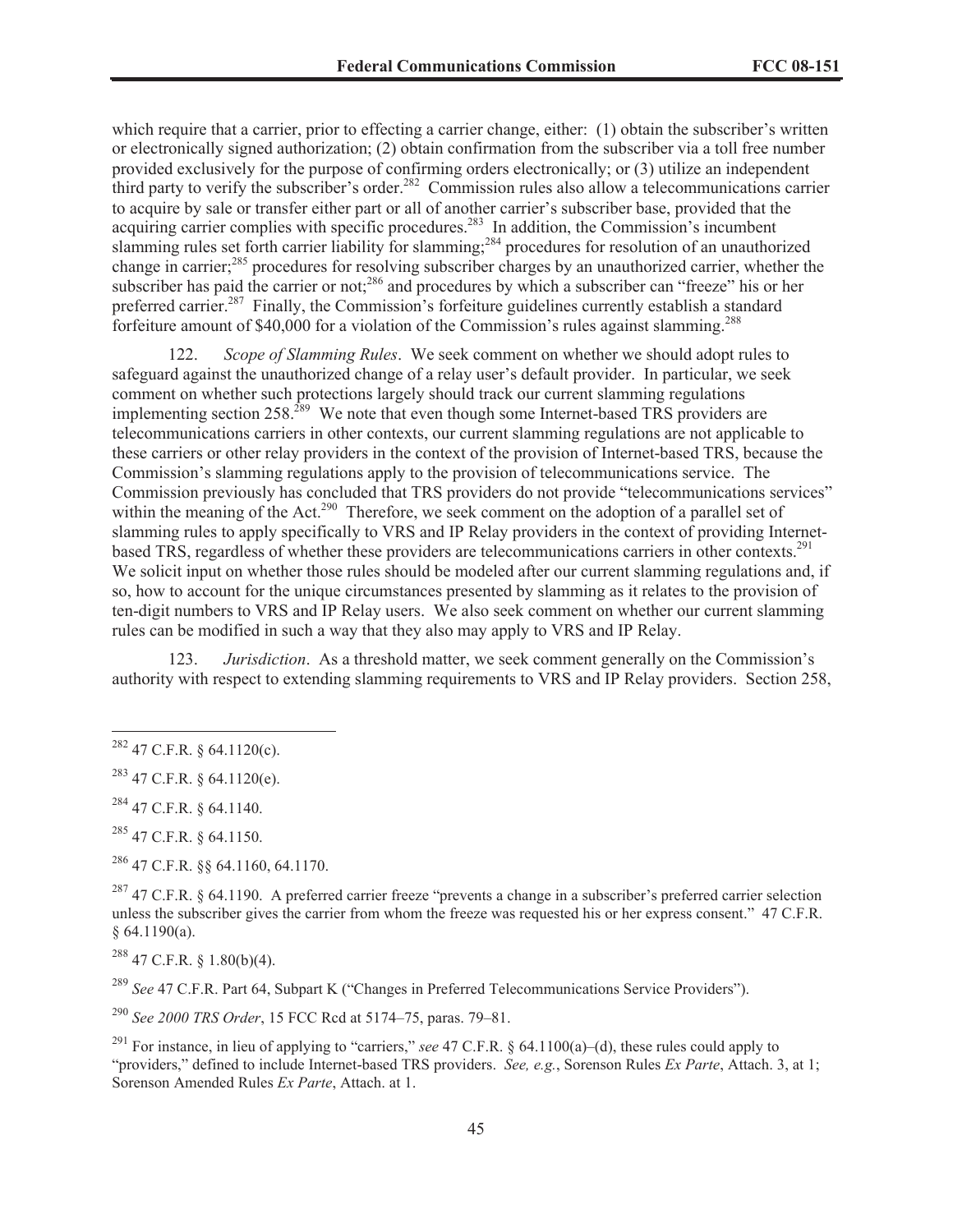by its own terms, applies only to "telecommunications carrier[s],"<sup>292</sup> which do not include carriers or other relay providers in the context of their provision of relay services.<sup>293</sup> We seek comment on whether, if we were to extend slamming rules to VRS and IP Relay providers, we can employ ancillary jurisdiction under Title I of the Act to do so. The Commission can employ ancillary jurisdiction where it has subject matter jurisdiction over the service to be regulated and the assertion of jurisdiction is "reasonably ancillary" to the effective performance of our responsibilities.<sup>294</sup> It is clear from section 225 and the Commission's implementing orders that the regulation of TRS falls within the Commission's jurisdiction.<sup>295</sup> Furthermore, we tentatively conclude that, because of the risk of slamming engendered by the adoption of a numbering system for VRS and IP Relay providers, adopting anti-slamming rules is "reasonably ancillary" to our regulation of relay services and our statutory duty to ensure that relay services are available in the most efficient manner to hearing- and speech-impaired individuals.<sup>296</sup> We seek comment on this tentative conclusion. We also seek comment on whether using our Title I ancillary jurisdiction in this manner is consistent with other instances where we have extended Title II obligations to Internet-based providers,<sup>297</sup> and extended our TRS requirements to interconnected VoIP providers pursuant to section 225(b) of the Act and our Title I ancillary jurisdiction.<sup>298</sup>

124. *Substance of Anti-Slamming Rules*. We seek comment on the specific measures we should adopt to protect against slamming that may result from the adoption of a ten-digit numbering mechanism for Internet-based TRS users.<sup>299</sup> More specifically, we seek comment on whether any rules we adopt should prohibit covered TRS providers from submitting or executing a change on behalf of a TRS user in the selection of a default provider except in accordance with prescribed procedures. We also

<sup>294</sup> *U.S. v. Southwestern Cable Co.*, 392 U.S. 157, 177–78 (1968).

<sup>295</sup> *See* 47 U.S.C. § 225(b) (granting Commission authority to administer and enforce section 225's relay services mandate); 47 U.S.C. § 225(d) (directing Commission to develop and implement regulations governing the provision of relay services); *2000 TRS Order*, 15 FCC Rcd at 5141–42, para. 1 ("Section 225 requires the Commission to ensure that interstate and intrastate relay services are available throughout the country and to establish regulations to ensure the quality of relay service.").

<sup>296</sup> *See* 47 U.S.C. § 225(b)(1).

<sup>297</sup> *See IP-Enabled Services; Implementation of Sections 255 and 251(a)(2) of The Communications Act of 1934, as Enacted by The Telecommunications Act of 1996: Access to Telecommunications Service; Telecommunications Equipment and Customer Premises Equipment by Persons with Disabilities; Telecommunications and Relay Services and Speech-to-Speech Services for Individuals with Hearing and Speech Disabilities; The Use of N11 Codes and Other Abbreviated Dialing Arrangements*, WC Docket No. 04-36, CC Docket No. 92-105, WT Docket No. 96-198, CG Docket No. 03-123, Report and Order, 22 FCC Rcd 11275, 11282–83, para. 15 (June 15, 2007) (*Sections 225/255 VoIP Order*) (describing Commission's application of E911 calling, universal service contribution, and customer proprietary network information obligations to interconnected VoIP providers).

<sup>298</sup> *See id.* at 11292–93, para. 35. We extended our TRS requirements to interconnected VoIP providers based on our finding that doing so "will serve the core objectives of section 225 and our TRS rules by making TRS widely available and by providing functionally equivalent services for the benefit of individuals with hearing or speech disabilities." *Id.* at 11293, para. 35.

 $^{299}$  As noted above, a threshold difference between the current slamming rules and the rules that we could adopt to apply to VRS and IP Relay providers is that the new rules could be addressed to TRS "providers" and "users," as opposed to telecommunications "carriers" and "subscribers."

 $^{292}$  47 U.S.C. § 258(a).

 $293$  Though some relay providers are "telecommunications carriers" in the context of providing "telecommunications" service," these same relay providers are not considered "telecommunications carriers" in the context of providing relay services. *See 2000 TRS Order*, 15 FCC Rcd at 5174–75, paras. 79–81.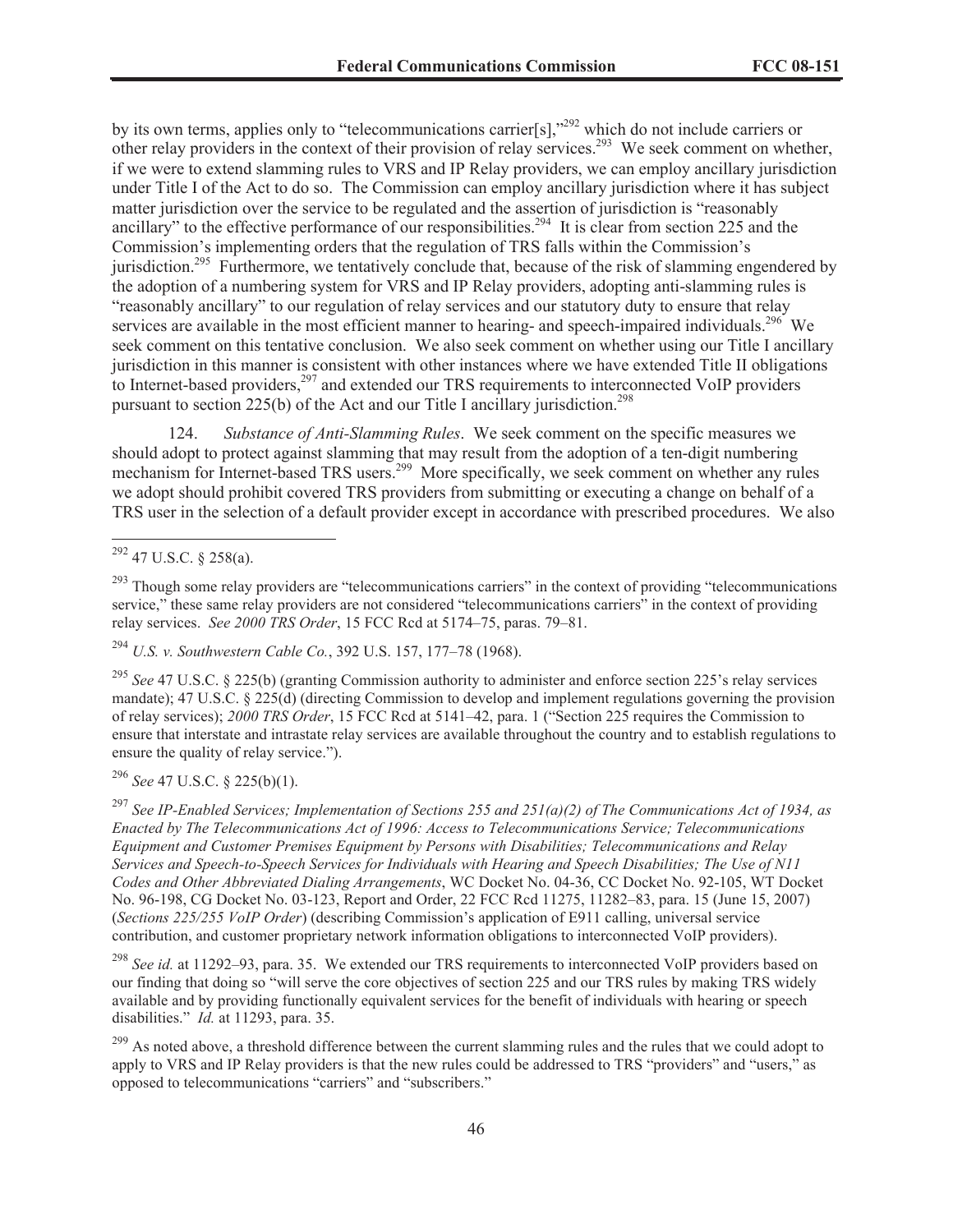seek comment on how to ensure and verify that consumer consent was obtained before a provider change is effectuated. Would it suffice to require that a provider, prior to effectuating a provider change, either: (1) obtain the TRS user's written or electronically signed authorization; or (2) obtain the TRS user's electronic authorization? We do not at this juncture propose utilization of an independent third party to verify the TRS user's order regarding the default provider change, as we do not think such a step is necessary where the relay user's written or electronically signed authorization may be obtained readily, as is the case with Internet-based relay.<sup>300</sup> We believe that if experience dictates a need for verification procedures other than the two we propose, we can revisit this issue at a later point. We seek comment on these proposed verification procedures, including the absence of a third-party verification mechanism.

125. In addition, we seek comment on how to craft liability provisions for violations of any new slamming rules that we adopt for Internet-based TRS providers. Specifically, we seek comment on whether, as with our current slamming regulations, different liability mechanisms should exist depending on whether the unauthorized provider already has been paid. We seek comment on liability provisions in circumstances where the unauthorized provider has not yet been reimbursed by the Fund for minutes incurred by a user whose default provider was impermissibly transferred. Section 64.1160 of the Commission's rules provides that, in the telecommunications service context, an unauthorized carrier must remove from a subscriber's bill all charges incurred for service provided during the first 30 days after the alleged unauthorized change occurred.<sup>301</sup> Section 64.1160 was designed to provide carriers with the incentive to verify all carrier changes properly, in order to protect themselves against any possible inappropriate consumer claims of slamming, as well as to use methods that provide convincing proof of a subscriber's authorization. Relatedly, it provides incentive for carriers to implement strictly the Commission's verification rules because failure to comply may mean that the carriers will not get paid for any services rendered after an unauthorized switch.<sup>302</sup> We seek comment on whether we should adopt a similar rule in the context of VRS and IP Relay. For instance, should the unauthorized provider be required to remove all minutes from its monthly submission to the TRS Fund Administrator for services provided to the slammed user for the first 30 days after the alleged unauthorized change in providers occurred? If so, do the Commission and the TRS Fund Administrator have sufficient safeguards in place to ensure that these minutes actually are excluded from the unauthorized provider's monthly submission? We also welcome other suggestions for liability provisions in these circumstances.

126. In circumstances where the unauthorized provider already has been compensated from the Fund, should we require that provider to forward to the authorized provider an amount equal to 100% of all payments the unauthorized provider received from the Fund for minutes attributable to the slammed user? We believe that as part and parcel of any slamming rules that we adopt for VRS and IP Relay, these liability amounts would not be recoverable from the Fund, nor could they be built into the cost data submitted to calculate the rates for subsequent Fund years.

We also seek comment on whether liability provisions, as applied to any new slamming rules we adopt for VRS and IP Relay providers, should differ from those in the existing slamming regulations in light of the fact that the costs of Internet-based TRS are not borne by TRS users, rather they are paid from the Fund. Therefore, for example, unlike in the context of telecommunications services

<sup>&</sup>lt;sup>300</sup> *Cf.* 47 C.F.R. § 64.1120(c)(3) (permitting use of an independent third party to verify an authorized switch of telecommunications carrier).

<sup>301</sup> *See* 47 C.F.R. § 64.1160.

<sup>302</sup> *See Implementation of the Subscriber Carrier Selection Changes Provisions of the Telecommunications Act of 1996; Policies and Rules Concerning Unauthorized Changes of Consumers' Long Distance Carriers*, CC Docket No. 94-129, First Order on Reconsideration, 15 FCC Rcd 8158, 8161–63, paras. 8, 10 (May 3, 2000) (citing *1998 Slamming Order*, 14 FCC Rcd at 1518–19, paras. 13–14).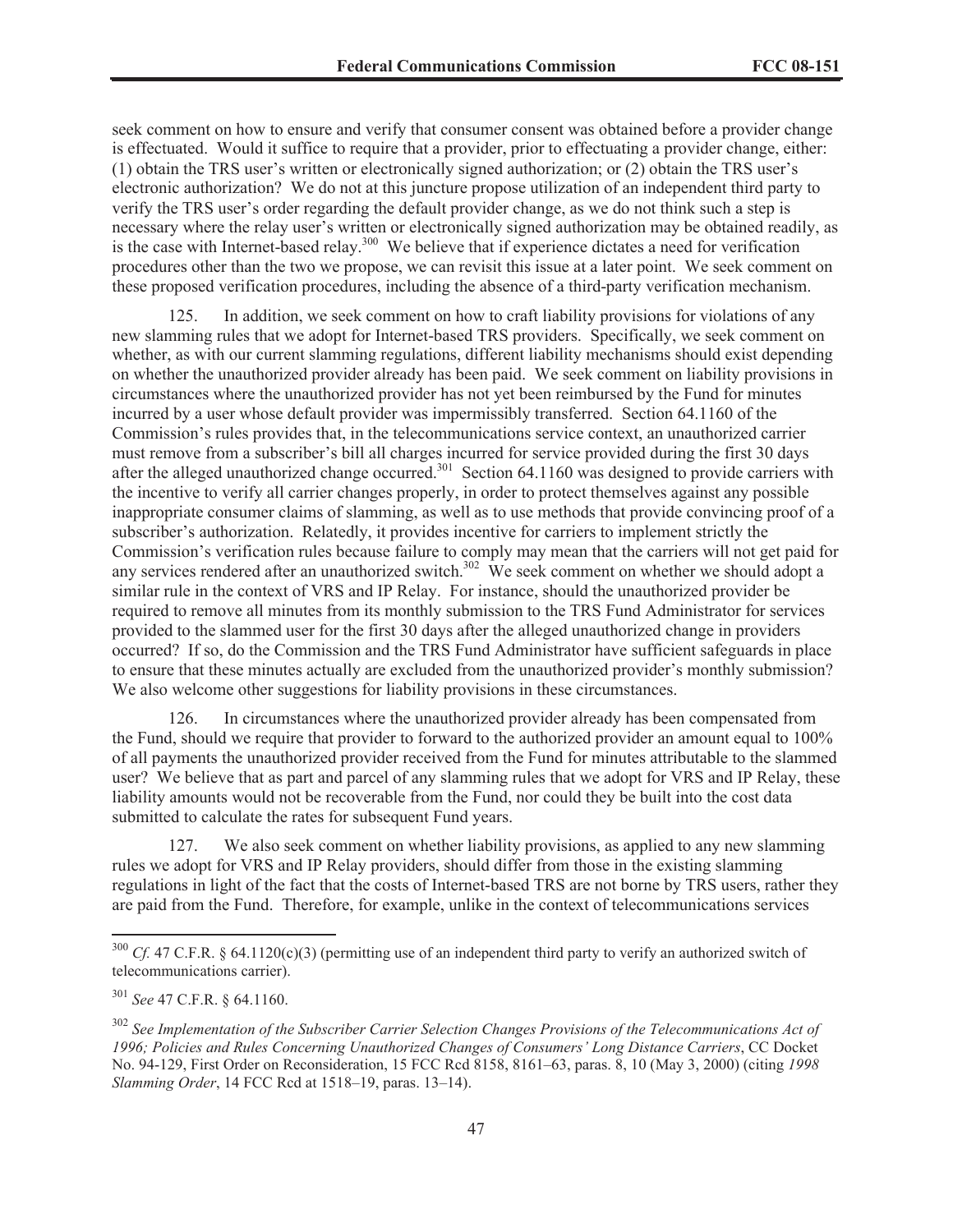billed to subscribers, there is no basis to relieve the VRS or IP Relay user of charges paid for service when a provider has been changed without authorization. In this regard, we seek comment on whether unauthorized providers should be liable to remit to the Fund an additional 50% of the amount paid to the unauthorized provider for the provision of TRS to the slammed user, regardless of whether the unauthorized provider already has been reimbursed by the Fund. This is analogous to our current slamming regulations, where the unauthorized carrier is liable to repay the authorized carrier and slammed subscriber a total of 150% of the charges incurred after the unauthorized carrier change, albeit only where the slammed subscriber already has paid the charges to the unauthorized carrier.<sup>303</sup> We seek comment on whether a provision whereby an unauthorized provider is liable to remit a total of 150% of the payments associated with the user's minutes of use after the unauthorized change is appropriate as a deterrent to slamming in the context of Internet-based TRS, or whether it is unnecessary if we adopt forfeiture provisions governing slamming by VRS and IP Relay providers.<sup>304</sup> We also solicit input on whether any liability provisions that we adopt should constitute a different percentage of payments, should be distributed in a different proportion or to different recipients, or should be measured in a different manner altogether.

128. Regarding complaint resolution, we seek comment on what procedures to adopt when a provider is informed by a user of an unauthorized change in provider, including procedures by which the allegedly unauthorized provider may rebut the allegation that an unauthorized change occurred. Does section 64.1150 of our current slamming regulations provide a good model for any such procedures that we adopt?<sup>305</sup> Section 64.1150 generally sets forth procedures for resolution of unauthorized changes in preferred carrier, such as notifying the slammed subscriber of his or her options for filing a complaint or otherwise seeking resolution of the unauthorized change, and what an allegedly unauthorized carrier should do to rebut the allegation of an unauthorized carrier change.<sup>306</sup> One element of section 64.1150 that we would propose to omit from new slamming rules applicable to VRS and IP Relay providers is the provision for state commission administration of the slamming rules.<sup>307</sup> Because states generally do not oversee the provision of VRS and IP Relay, and do not compensate VRS and IP Relay providers at this time, we propose to exclude an option for a state to resolve VRS and IP Relay slamming complaints or otherwise administer the slamming rules. We seek comment on this proposal. We also seek comment on whether there should be a deadline by which relay users must notify unauthorized providers of an alleged unauthorized provider change. Has delay in notification of alleged unauthorized carrier changes or filing of slamming complaints been an issue under our current slamming regulations?

129. Furthermore, we seek comment on whether we should adopt other rules substantially similar to their counterparts in the current slamming regulations, though modified to apply to the specific circumstances of the numbering and default provider scheme for VRS and IP Relay. For instance, should we allow a VRS or IP Relay provider to acquire, by sale or transfer, either part or all of another provider's consumer base, provided that the acquiring provider complies with specific procedures?<sup>308</sup> Should we set forth requirements for a letter of agency to serve as a valid request for a change in default VRS or IP Relay provider?<sup>309</sup> Should we adopt procedures by which a TRS user can "freeze" his or her default VRS

<sup>303</sup> *See* 47 C.F.R. §§ 64.1140(a), 64.1170.

<sup>304</sup> *See infra* para. 130.

<sup>305</sup> *See* 47 C.F.R. § 64.1150.

<sup>306</sup> *See id.*

<sup>307</sup> *Cf.* 47 C.F.R. §§ 64.1110, 64.1150(b) (permitting state commissions to administer slamming rules).

<sup>308</sup> *See* 47 C.F.R. § 64.1120(e).

<sup>309</sup> *See* 47 C.F.R. § 64.1130.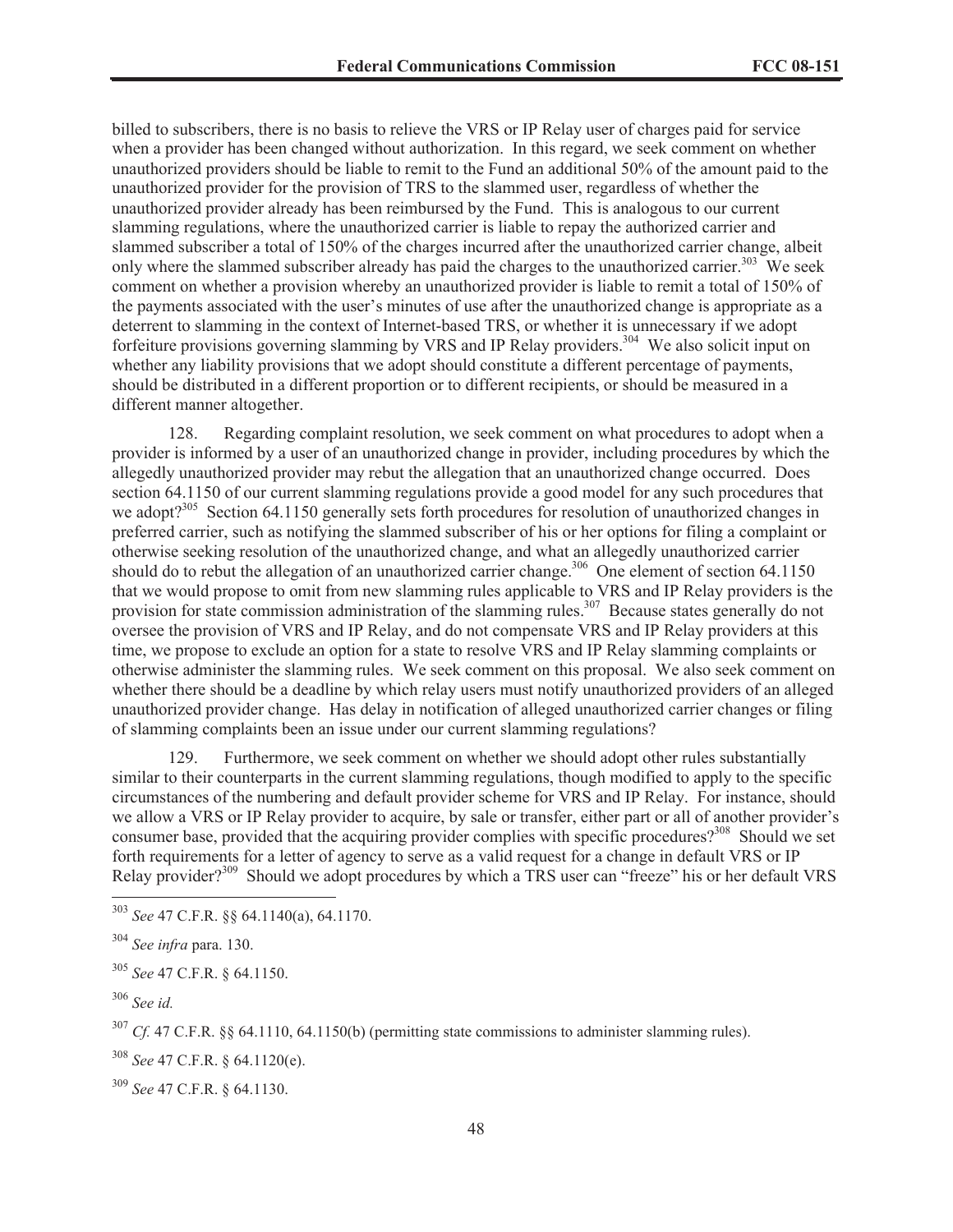or IP Relay provider, which would prevent a change in providers unless the consumer gives the provider from whom the freeze was requested his or her express consent?<sup>310</sup> The Commission adopted carrier freeze mechanisms nearly ten years ago in order to provide an extra measure of consumer protection against fraud and slamming. In doing so, however, the Commission also recognized the potential for their implementation in an unreasonable or anticompetitive manner.<sup>311</sup> Is the threat of slamming in the context of VRS and IP Relay sufficient to justify this extra protection? We request that commenters addressing default provider freezes also discuss the positives and negatives of preferred carrier freezes in the telecommunications context through the lens of nearly ten years' experience with them.

130. Finally, as noted above, the Commission's forfeiture guidelines currently establish a standard forfeiture amount of \$40,000 for a violation of the Commission's rules against slamming.<sup>312</sup> Forfeitures pursuant to section 1.80(b)(4) are in addition to the carrier liabilities set forth in sections 64.1160 and 64.1170 of the Commission's rules for unauthorized changes in preferred carrier. We seek comment on the applicability of this provision to instances of slamming by VRS or IP Relay providers. As with the slamming liability amounts discussed above,  $313$  unauthorized providers would not be permitted to recover forfeiture amounts levied under section 1.80(b)(4) of our rules from the Fund, and may not build them into cost data submitted to calculate the rates for subsequent Fund years. In addition to the foregoing issues and proposals on which we seek comment, we solicit suggestions on whether there are any other provisions, either currently in our slamming regulations or otherwise, that should be applied to VRS and IP Relay providers if we adopt new anti-slamming rules for these Internet-based relay services.

# **13. Consumer Privacy**

131. In this section, we seek comment on what, if any, specific actions the Commission should take to ensure the privacy and security of TRS consumers' call records or other personally identifiable account or usage information, including the information users provide in connection with the Registered Location requirement discussed above.<sup>314</sup>

132. *Section 222 and the Commission's CPNI Rules*. To safeguard consumer privacy interests in a newly deregulated telecommunications market, in 1996 Congress added section 222 to the Communications Act<sup>315</sup> to regulate telecommunications carriers' "use and disclosure of customer proprietary network information (CPNI) and other customer information obtained by carriers in their provision of telecommunications services."<sup>316</sup> Designed to reflect a "balance of competitive and consumer privacy interests with respect to CPNI," section 222 "embodies the principle that customers must be able to control information they view as sensitive and personal from use, disclosure, and access

<sup>310</sup> *See* 47 C.F.R. § 64.1190 (governing preferred carrier freezes).

<sup>311</sup> *See 1998 Slamming Order*, 14 FCC Rcd at 1576–79, paras. 93–99.

<sup>312</sup> 47 C.F.R. § 1.80(b)(4).

<sup>313</sup> *See supra* para. 126.

<sup>314</sup> *See supra* paras. 80–81.

<sup>315</sup> 47 U.S.C. § 222.

<sup>316</sup> *See Telecommunications Carriers' Use of Customer Proprietary Network Information and Other Customer Information; Implementation of the Non-Accounting Safeguards of Sections 271 and 272 of the Communications Act of 1934, as Amended*, Second Report and Order and Further Notice of Proposed Rulemaking, CC Docket Nos. 96- 115, 96-149, 13 FCC Rcd 8061, 8061, para. 1 (Feb. 26, 1998) (*CPNI Order*) (explaining the regulatory backdrop of the enactment of section 222).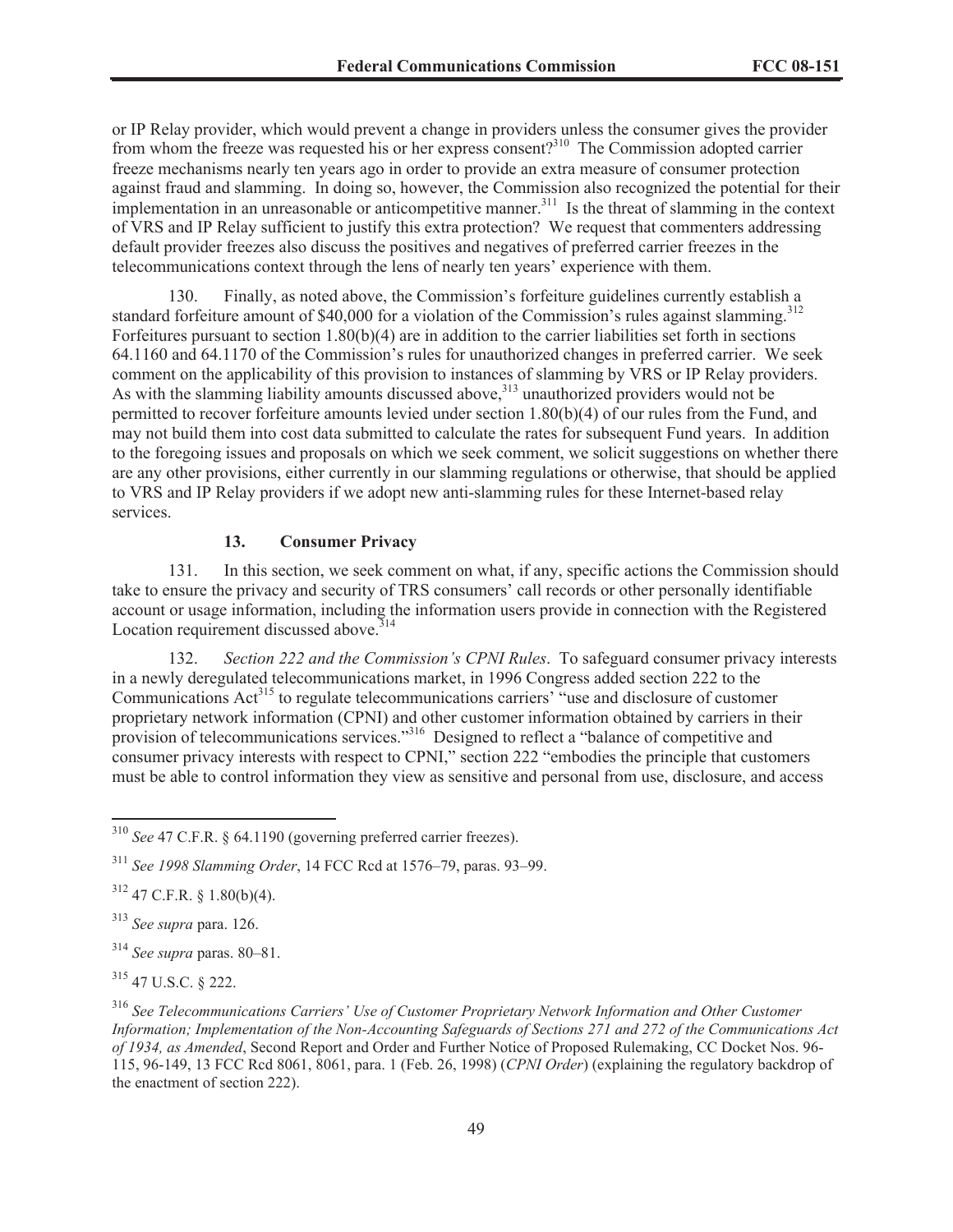by carriers."<sup>317</sup> CPNI is "information that relates to the quantity, technical configuration, type, destination, location, and amount of use of a telecommunications service" that is available to a carrier "solely by virtue of the carrier-customer relationship."<sup>318</sup> As a practical matter, CPNI may include information such as the phone numbers called by a consumer; the frequency, duration, and timing of such calls; and any services purchased by the consumer, such as call waiting. Section  $222(c)(1)$  provides that a carrier may only use, disclose, or permit access to customers' CPNI in limited circumstances: (1) as required by law; (2) with the customer's approval;<sup>319</sup> or (3) in its provision of the "telecommunications" service from which such information is derived," or in its provision of "services necessary to, or used in, the provision of such telecommunications service."<sup>320</sup>

133. In the *CPNI Order* and subsequent orders, the Commission promulgated rules implementing the statutory requirements of section 222.<sup>321</sup> In doing so, the Commission found that customer approval could be inferred from an existing carrier-customer relationship for certain uses of CPNI by the carrier itself.<sup>322</sup> The Commission thus adopted a "total service approach" under which a carrier could, without notice to the customer, use CPNI to market new services incidental to the service

<sup>318</sup> *See* 47 U.S.C. § 222(h)(1). CPNI also includes information contained in customer bills. *Id.*

<sup>319</sup> The Commission identified two possible methods of ascertaining customer approval: (1) to presume customer approval unless the customer specifies otherwise (opt-out approach); or (2) to require a customer to affirmatively indicate approval (opt-in approach). In its first order interpreting section 222, the Commission determined that optin best reflected Congress's intent to the extent that the term "approval" generally connotes "an informed and deliberate response," and "express approval [by opt-in] best insures such a knowing response." *CPNI Order*, 13 FCC Rcd at 8130, para. 91. The United States Court of Appeals for the Tenth Circuit vacated on First Amendment grounds the Commission's decision requiring carriers to obtain opt-in consent before disclosing CPNI to a third party. *U.S. West v. FCC*, 182 F.3d 1224, 1237–38 (10th Cir. 1999) (holding that "opt-in" approach did not advance FCC's asserted interest in protecting privacy of CPNI because of lack of evidence showing harm to privacy is real and because FCC failed to adequately consider less restrictive "opt-out" strategy). In light of the Tenth Circuit's objections to the opt-in approach, the Commission on remand adopted an opt-out approach for carriers' own use of CPNI for marketing purposes and for disclosures of CPNI to third parties for those purposes. *Implementation of the Telecommunications Act of 1996: Telecommunications Carriers' Use of Customer Proprietary Network Information and Other Customer Information*, Third Report and Order and Third Further Notice of Proposed Rulemaking, CC Docket No. 96-115, 17 FCC Rcd 14860, 14874, para. 30 (July 25, 2002). Last year, the Commission, in response to "new circumstances," changed its rules once again to require opt-in consent before disclosing CPNI to a third party *other than* "agents" and "affiliates that provide communications-related services." *Implementation of the Telecommunications Act of 1996: Telecommunications Carriers' Use of Customer Proprietary Network Information and Other Customer Information*, Report and Order and Further Notice of Proposed Rulemaking, CC Docket No. 96-115, 22 FCC Rcd 6927, 6947, para. 37 (Apr. 2, 2007) (*EPIC CPNI Order*) (requiring opt-in for joint venture partners and independent marketing contractors), *pet. for rev. pending*, *NCTA v. FCC*, Docket No. 07-1312 (D.C. Cir., filed Aug. 8, 2007).

<sup>320</sup> *See* 47 U.S.C. § 222(c)(1).

<sup>321</sup> *See* 47 C.F.R. § 64.2001 *et seq*.

<sup>317</sup> *Id.* at 8065, para. 3.

<sup>322</sup> *See CPNI Order*, 13 FCC Rcd at 8080, para. 23. The Commission explained, "the language of section  $222(c)(1)(A)$  and (B) reflects Congress' judgment that customer approval for carriers to use, disclose, and permit access to CPNI can be inferred in the context of an existing customer-carrier relationship. This is so because the customer is aware that its carrier has access to CPNI, and, through subscription to the carrier's service, has implicitly approved the carrier's use of CPNI within that existing relationship." *Id.*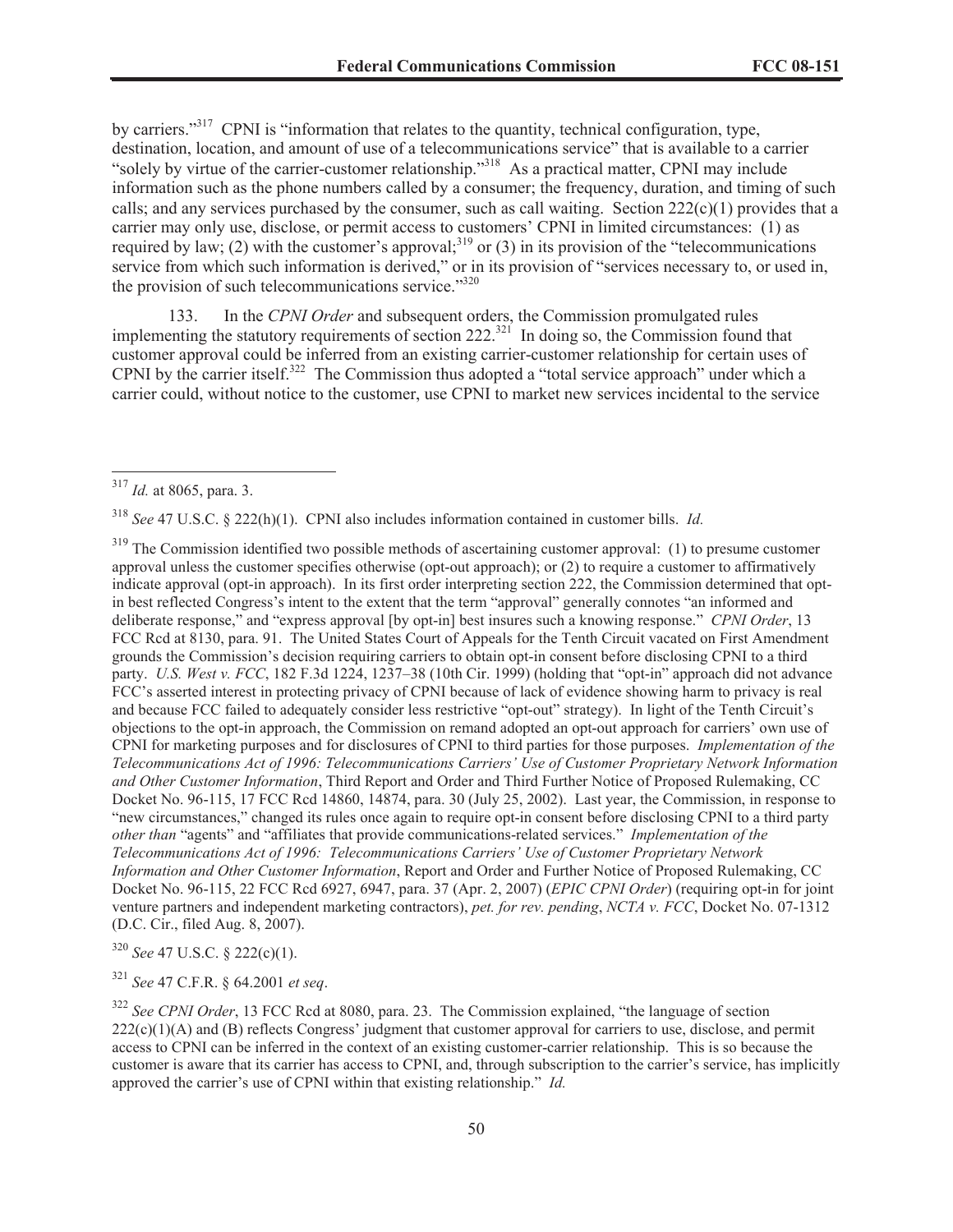already being provided (such as caller ID marketed to an existing local service customer).<sup>323</sup> The total service approach did not extend to disclosure of CPNI beyond the carrier itself to third parties.

134. The Commission also adopted rules to ensure telecommunications carriers establish effective safeguards to protect against unauthorized use or disclosure of CPNI.<sup>324</sup> Among other things, the rules require carriers to: (1) implement a system by which the status of a customer's CPNI approval can be clearly established prior to the use of CPNI;<sup>325</sup> (2) train their personnel as to when they are and are not authorized to use CPNI (and establish an express disciplinary process);<sup>326</sup> (3) maintain a record of instances in which CPNI has been disclosed or provided to third parties, or where third parties have been allowed access to CPNI, and to maintain such records for at least one year;<sup>327</sup> (4) establish a supervisory review process for "outbound" marketing campaigns under which sales personnel must obtain supervisory approval of proposed "outbound" marketing requests for customer approval; $^{328}$  and (5) certify annually regarding its compliance with the Commission's CPNI requirements and to make this certification publicly available.<sup>329</sup>

135. In last year's *EPIC CPNI Order*, the Commission adopted additional safeguards to protect customers' CPNI in response to concerns raised in the record and in a petition for rulemaking filed by the Electronic Privacy Information Center (EPIC) regarding unauthorized disclosure and the practice of "pretexting."<sup>330</sup> The Commission defined "pretexting" as "the practice of pretending to be a particular customer or other authorized person in order to obtain access to that customer's call detail or other private communications records."<sup>331</sup> Based on its review of the record, the Commission determined it "must take additional steps to protect customers from carriers that have failed to adequately protect CPNI."332 In particular, the *EPIC CPNI Order*: (1) restricted disclosure of CPNI over the telephone and required passwords to be used in customer-initiated calls seeking CPNI;<sup>333</sup> (2) required passwords for on-line passwords to be used in equivalent information;<sup>334</sup> and (3) adopted a number of notification requirements for changes in account status and unauthorized disclosures of CPNI.<sup>335</sup> The Commission also changed its rules to require an opt-in approach for carrier disclosure to any third party other than "agents" and

<sup>332</sup> *Id.* at 6933, para. 12.

<sup>&</sup>lt;sup>323</sup> *See id.* (explaining "total service approach" to defining boundaries of customer's implied consent concerning use of CPNI).

<sup>324</sup> *See id.* at 8195, para. 193.

<sup>325</sup> 47 C.F.R. § 64.2009(a); *see also CPNI Order*, 13 FCC Rcd at 8198, para. 198.

<sup>326</sup> 47 C.F.R. § 64.2009(b); *see also CPNI Order*, 13 FCC Rcd at 8198, para. 198.

<sup>327</sup> 47 C.F.R. § 64.2009(c); *see also CPNI Order*, 13 FCC Rcd at 8198–99, para. 199.

<sup>328</sup> 47 C.F.R. § 64.2009(d); *see also CPNI Order*, 13 FCC Rcd at 8199, para. 200.

<sup>329</sup> 47 C.F.R. § 64.2009(e); *see also CPNI Order*, 13 FCC Rcd at 8199, para. 201.

<sup>330</sup> *EPIC CPNI Order*, 22 FCC Rcd at 6928, para. 1 n.1.

 $331$  *Id.* "Call detail" includes "any information that pertains to the transmission of specific telephone calls including, for outbound calls, the number called, and the time, location, or duration of any call and, for inbound calls, the number from which the call was placed, and the time, location, or duration of any call." *Id.* at 6936, para. 13 n.45.

<sup>333</sup> *Id* at 6937–39, paras. 15–17.

<sup>334</sup> *Id.* at 6940–41, paras. 20–22.

<sup>335</sup> *Id.* at 6942, 6943–45, paras. 24, 26–32.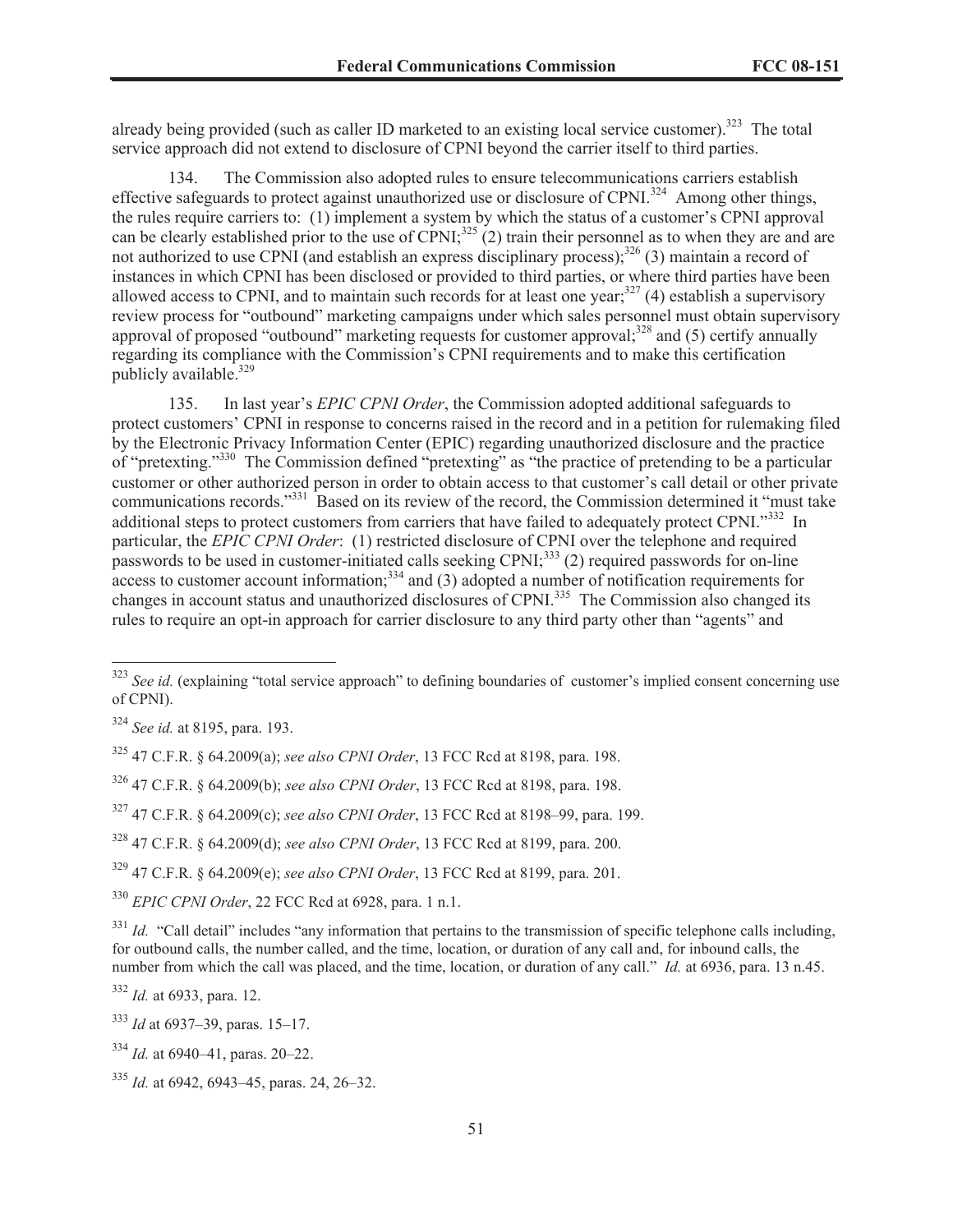"affiliates that provide communications-related services."<sup>336</sup> Finally, relying on its ancillary jurisdiction under Title I of the Communications Act, the Commission extended the application of the CPNI rules to interconnected VoIP providers.<sup>337</sup>

136. *Confidentiality of TRS Customer Information*. In the *2000 TRS Order*, the Commission considered whether the CPNI requirements of section 222 would apply to the transfer of "customer profile information" between two TTY-based TRS providers when there is a change in providers.<sup>338</sup> In concluding that section 222's requirements would not restrict an exiting TTY-based TRS provider from transferring this information to an incoming provider (the transfer of which the Commission deemed necessary to ensure a smooth transition between providers), the Commission focused on the scope of the term "telecommunications carriers" in section 222.<sup>339</sup> The Commission observed that the applicability of section 222 to TRS providers depends on whether TRS providers provide "telecommunications services" and are therefore "telecommunications carriers[,]" as defined in the Communications Act.<sup>340</sup> Concluding that TRS providers do not provide "telecommunications" within the meaning of the Act, the Commission determined that section 222 would not apply to an existing TRS provider's transfer of customer profile information to a new provider. $341$ 

137. While it did not apply its CPNI rules to TRS, the Commission nevertheless emphasized that customer profile information "may not be used for any purpose other than the provision of  $TRS$ ."<sup>342</sup>

<sup>337</sup> *EPIC CPNI Order*, 22 FCC Rcd at 6954–57, paras. 54–59. The Commission explained that it was extending the CPNI rules to interconnected VoIP providers based on consumer expectations that their telephone calls would be private, regardless of whether a call was made using the service of a wireline carrier, a wireless carrier, or an interconnected VoIP provider, given that these services are "virtually indistinguishable" from the perspective of a consumer making an "ordinary telephone call." *Id*. at 6956, para. 56. The Commission also found that extending section 222's protections to interconnected VoIP service customers is necessary to protect the privacy of wireline and wireless customers who place calls to or receive calls from interconnected VoIP customers, insofar as CPNI of interconnected VoIP customers may include call information concerning both "calling and called parties." *Id*. at 6956, para. 57. The Commission determined that both elements for ancillary jurisdiction had been satisfied. First, it reaffirmed its general subject matter jurisdiction over interconnected VoIP. Second, it demonstrated that extending CPNI obligations to interconnected VoIP providers is necessary to the fulfillment of its duties to protect subscribers' private information under section 222 and to the fulfillment of its public safety duties under section 1, and, if the order motivates consumers to purchase additional interconnected VoIP services, "could promote competition in the local telecommunications market." *Id*. at 6957, para. 59.

<sup>338</sup> *2000 TRS Order*, 15 FCC Rcd at 5173–75, paras. 79–81. "Customer profile information" refers to information gathered by a TRS provider to facilitate handling a call relating to a TRS user's preferences regarding, among other things, the customer's preferred interexchange carrier, blocking preferences, CA gender preferences, frequently dialed numbers for speed dialing, language preferences (English, American Sign Language, a foreign language), calling instructions, preferred CA typing speed, and so forth. *See id.* at 5173, para. 77.

<sup>339</sup> *Id.* at 5174, para. 79 (section 222 applies to "telecommunications carriers" only); *see also* 47 U.S.C. § 222(a).

<sup>340</sup> *2000 TRS Order*, 15 FCC Rcd at 5174, para. 79 (citing 47 U.S.C. § 153(44) (defining "telecommunications carrier"), and 47 U.S.C. § 153(46) (defining "telecommunications service")).

<sup>341</sup> *Id.*; *see also* 47 U.S.C. § 222(a) (section 222 applies to "telecommunications carriers"). In that order, the Commission did not consider whether it could assert its Title I ancillary jurisdiction to apply the CPNI requirements to TRS providers.

<sup>336</sup> 47 C.F.R. § 64.2007(b); *see also EPIC CPNI Order*, 22 FCC Rcd at 6947–53, paras. 37–49 (finding that new circumstances – including the growing illicit demand for personal information, the significant harm that can result from breaches of confidentiality, and the increasing risk of disclosure – "force us to reassess our existing regulations").

<sup>342</sup> *2000 TRS Order*, 15 FCC Rcd at 5175, para. 83.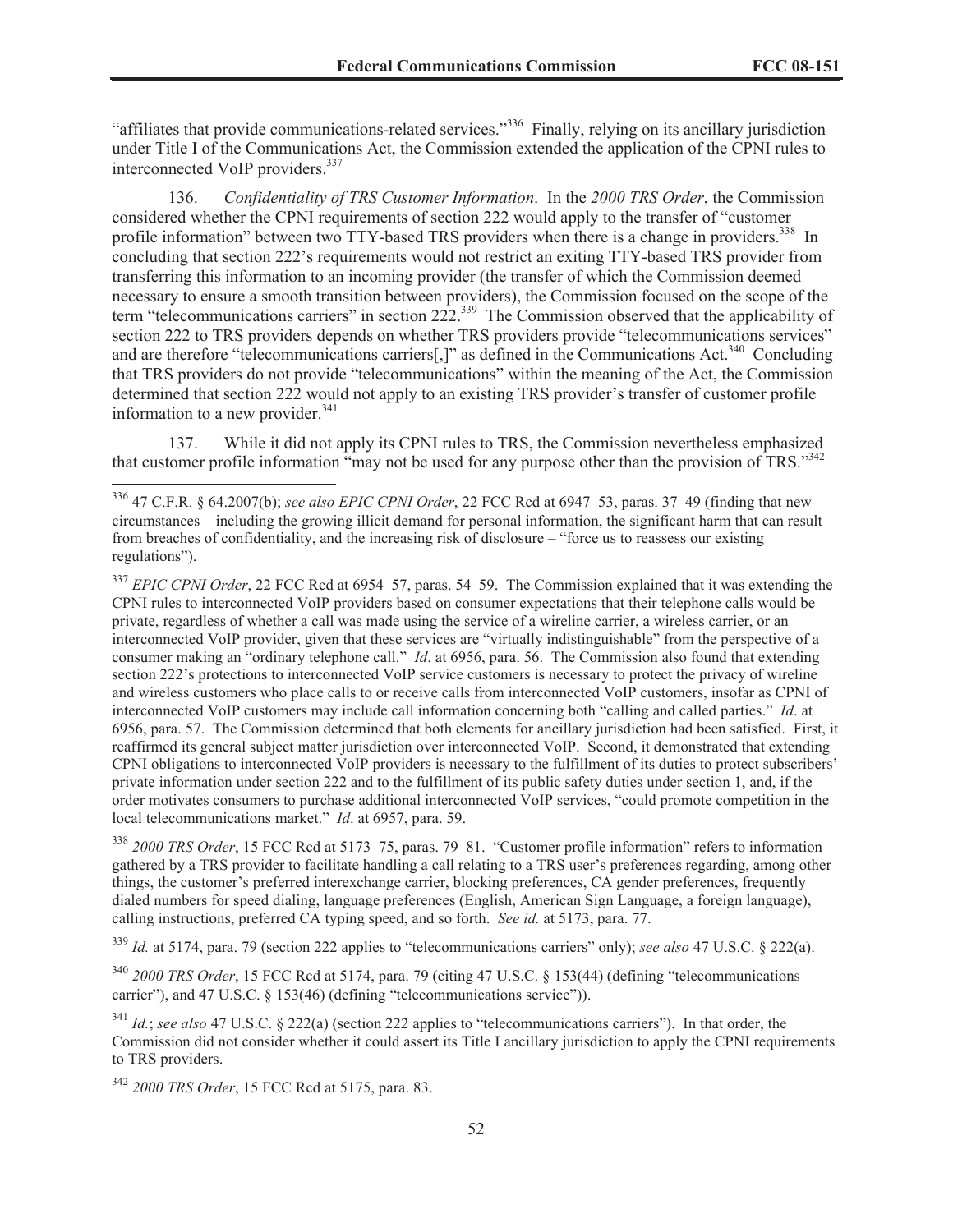Noting that the confidentiality of customer profile information is of "paramount importance" to TRS users and that unrestricted access to TRS user information would violate the "reasonable privacy expectations" of relay users, the Commission concluded that TRS customer profile information "shall not be used for any purpose other than to connect the TRS user, for whom the profile exists, with the called parties desired by that TRS user."<sup>343</sup> The Commission further concluded that profile information "shall not be sold, distributed, shared, or revealed in any way" by the TRS provider or its employees, "unless compelled to do so by lawful order or in compliance with our requirement regarding a change in vendor." 344

138. The proper handling of TRS consumer information was subsequently addressed in the 2005 TRS Marketing Practices PN,<sup>345</sup> and in the recent *Consumer Contacts Declaratory Ruling*.<sup>346</sup> In the 2005 item, the Consumer & Governmental Affairs Bureau noted that apparently "some providers use their customer database to contact prior users of their service and suggest, urge, or tell them to make more VRS calls."<sup>347</sup> The item concluded that this marketing practice constitutes an "improper use of information obtained from consumers using the service," is inconsistent with the notion of functional equivalency, and may constitute a fraud on the Interstate TRS Fund because the Fund, and not the consumer, pays for the cost of the VRS call.<sup>348</sup> Inasmuch as the purpose of TRS is to allow persons with certain disabilities to use the telephone system, the Bureau stated that entities offering TRS should not contact users of their service in order to encourage or require them to place more TRS calls; rather, the provider must be "available to handle the calls that consumers choose to make."<sup>349</sup>

139. In the recent *Consumer Contacts Declaratory Ruling*, the Commission provided examples of permissible and prohibited uses of information derived from consumer or call databases established in conjunction with section 225 and clarified that, consistent with the Commission's rules and orders, providers may use information derived from such a database to contact users solely for purposes *related to the handling of relay calls*. <sup>350</sup> Therefore, we explained that a provider reasonably could contact relay users (using TRS consumer or call database information) to inform users of a service outage, to respond to a consumer's call for emergency services, to assist in the delivery of emergency services, or to provide technical support for TRS products or services used by the consumer.<sup>351</sup> We further explained

<sup>344</sup> *Id*.

<sup>347</sup> *See 2005 TRS Marketing Practices PN*, 20 FCC Rcd at 1473.

<sup>348</sup> *Id.* (internal footnotes omitted).

<sup>351</sup> *Id.*

<sup>343</sup> *Id*.

<sup>345</sup> *See FCC Clarifies that Certain TRS Marketing and Call Handling Practices are Improper*, CC Docket No. 98- 67, CG Docket No. 03-123, Public Notice, 20 FCC Rcd 1471, 1473 (Jan. 26, 2005) (*2005 TRS Marketing Practices PN*).

<sup>346</sup> *Telecommunications Relay Services and Speech-to-Speech Services for Individuals with Hearing and Speech Disabilities*, Declaratory Ruling, CG Docket No. 03-123, FCC 08-138 (May 28, 2008) (*Consumer Contacts Declaratory Ruling*).

<sup>349</sup> *Id.* In that same year, the Commission issued the *VRS/IP Relay 911 NPRM*. In considering whether to adopt a proposed location registration requirement for VRS and IP Relay in that item, the Commission sought comment on what, if any, measures it should adopt to ensure the confidentiality of VRS and IP Relay users' location information, assuming the adoption of such a requirement by the Commission. *VRS/IP Relay 911 NPRM*, 20 FCC Rcd at 19485, para. 20.

<sup>350</sup> *Consumer Contacts Declaratory Ruling*, FCC 08-138, para. 9.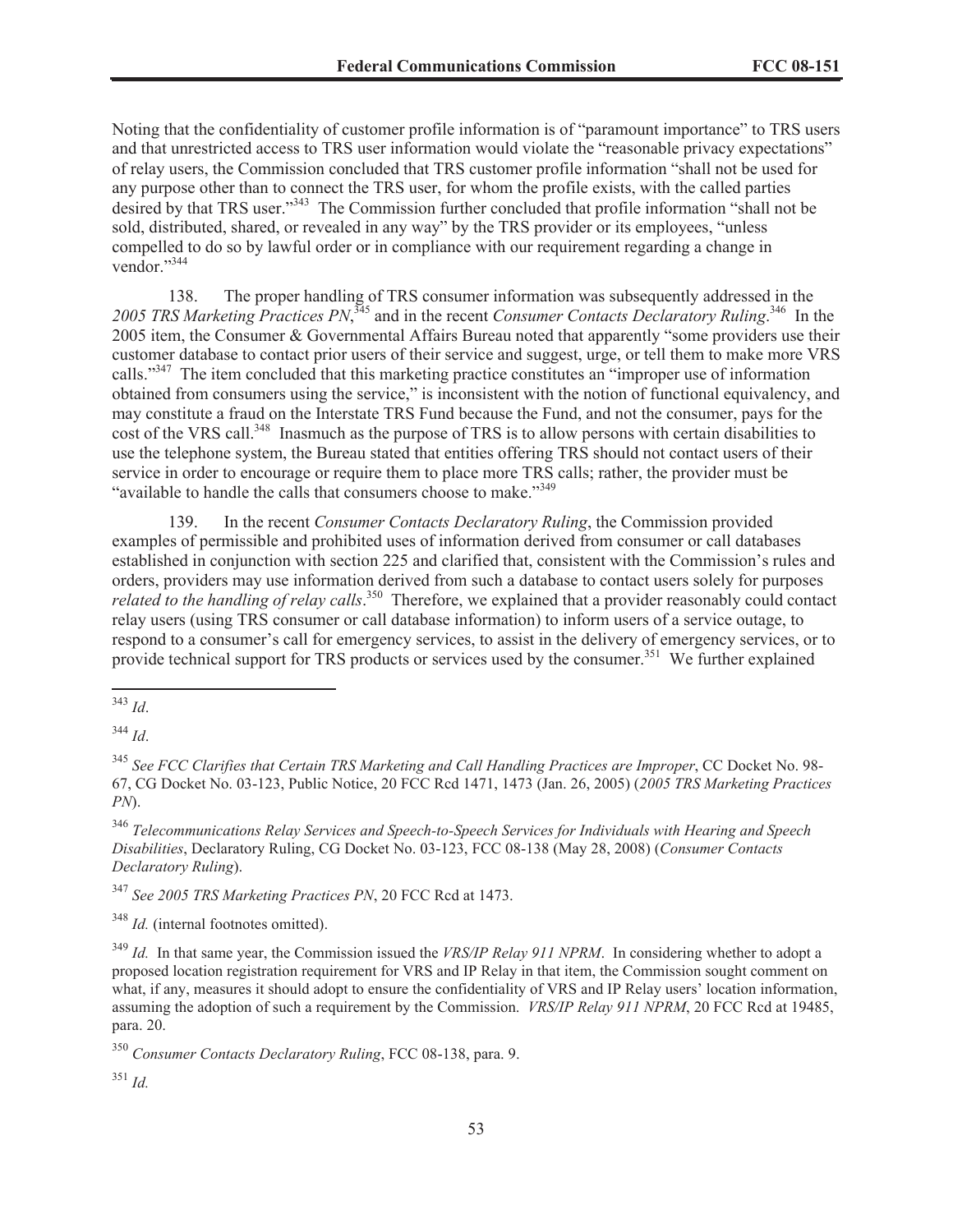that providers may use customer data developed through participation in the TRS program to comply with a federal statute, a Commission rule or order, a court order, "or other lawful authority."<sup>352</sup> By contrast, we clarified that providers may *not* use consumer or call database information (or any other source of consumer information) to contact TRS consumers to offer financial or other incentives to generate additional or longer calls that can be billed to the Fund.<sup>353</sup> Because a consumer or call database that a TRS provider develops and maintains through participation in the TRS program is "inextricably tied" to that federally funded program, we explained that the Commission may prohibit the use of a TRS consumer or call database for purposes unrelated to the handling of relay calls.<sup>354</sup>

140. Most recently, the Commission released the *Numbering PN* to refresh the record on numbering issues identified in the 2006 *Interoperability Declaratory Ruling and FNPRM*.<sup>355</sup> Among other things, the *Numbering PN* requested comment on "issues directly related to numbering," including application of the CPNI rules.<sup>356</sup>

141. *Discussion*. We seek comment on what, if any, specific actions the Commission should take to ensure the privacy and security of Internet-based TRS users' personal information, including the information users provide in connection with the Registered Location requirement described in section III.C. Comments addressing the issue of CPNI in response to the *Numbering PN* generally support extending the CPNI rules, or CPNI-like rules, to TRS providers in conjunction with the establishment of a ten-digit numbering plan.<sup>357</sup> Only one party, however, in an *ex parte* submission filed after the close of the comment cycle, addresses with specificity how such rules would apply in the TRS context.<sup>358</sup> In addition, none of the parties addresses whether or how the CPNI rules, if applied to TRS, would better serve the interests of TRS providers and TRS consumers than do the Commission's existing rules governing the use of TRS consumer or call database information, or how those provisions might interrelate. Accordingly, we seek further comment on the specific issues set forth below.

142. *Scope of Consumer Privacy Requirements*. Assuming the Commission adopts additional safeguards governing the use and disclosure of TRS customer data, we seek comment on whether the new

<sup>353</sup> *Id.*

<sup>354</sup> *Id.*, para. 11. We similarly clarified that the use of consumer or call database information acquired in the provision of federally subsidized TRS services for purposes of lobbying end users to support a service provider's position before the Commission is likewise prohibited, as this purpose is not directly related to the purpose of handling relay calls. *Id.*

<sup>355</sup> *Numbering PN*; *see also Interoperability Declaratory Ruling and FNPRM*, 21 FCC Rcd at 5459–60, paras. 44– 50 (seeking comment on the feasibility of establishing a global, uniform ten-digit telephone numbering system for VRS).

<sup>356</sup> *Id*.

<sup>357</sup> See, e.g., GoAmerica Refresh Reply Comments at 3 (stating that "[a]ll commenters . . . agree that CPNI-like . . . rules are necessary" as part of adopting a ten-digit numbering plan); CSDVRS Refresh Reply Comments at 5 (support application of the Commission's CPNI rules to "the universal numbering system"); TDI Coalition Refresh Comments at 4 ("Just as hearing users of telecommunications are entitled to the protections of the [CPNI rules], functional equivalency requires that TRS users should be entitled to the same CPNI protections . . . .").

<sup>358</sup> Sorenson Rules *Ex Parte* at 2 (noting an attached redline of the CPNI rules showing the changes "needed to extend those rules to protect users of [TRS], users who make point-to-point calls, and users who receive a ten-digit geographic NANP number from a TRS provider"); *cf.* GoAmerica Refresh Comments at 20 (urging the Commission "simply [to] amend" section 64.2003(o) of its rules to include TRS providers as "telecommunications carriers" subject to the Commission's CPNI rules for purposes of that subpart).

<sup>352</sup> *Id.*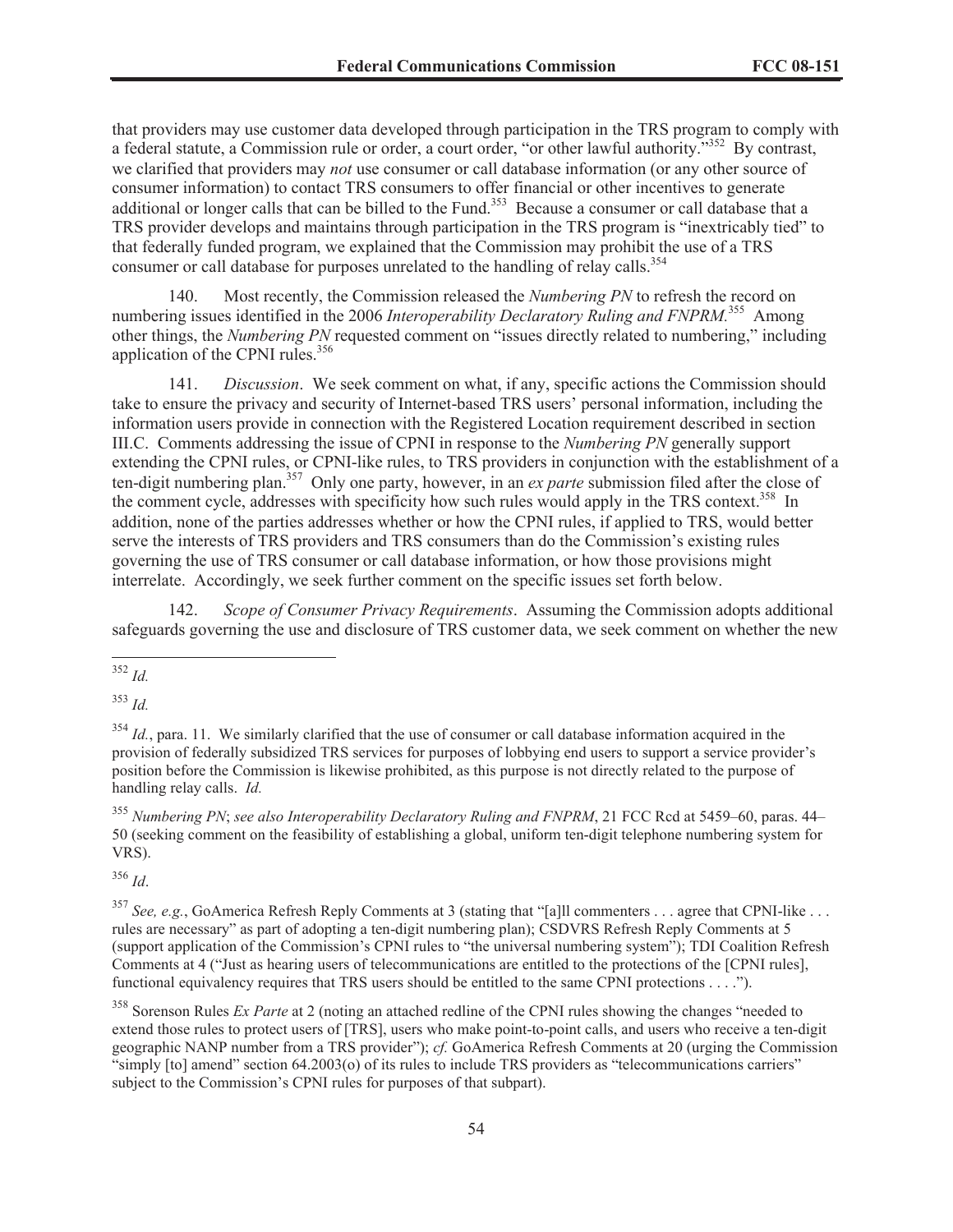rules should apply to *all* TRS providers, including traditional TTY-based providers, or only to VRS and IP Relay providers (or some other subset of TRS providers). We also seek comment on whether the new rules should vary according to service type or whether the same rules should apply uniformly to all forms of TRS.

143. *Extending the CPNI rules to TRS*. Assuming we apply the CPNI rules to TRS providers, we seek comment on whether we should modify the present CPNI rules in the TRS context and, if so, how. Parties urging us to extend the application of our CPNI rules to TRS providers are asked to identify the specific CPNI rules they believe should apply, as well as any rule revisions that would be required to accommodate the unique nature of Internet-based TRS. In addition, we ask parties to comment on Sorenson's proposed revisions to the CPNI rules in its May 15th *ex parte* submission.<sup>359</sup> For example, we seek comment on the Commission's authority under section 225 to extend the CPNI protections, as suggested by Sorenson, to customers receiving "point-to-point services," given the parameters established by section 225, under which TRS is designed to permit persons with hearing and speech disabilities to access the telephone system to call persons without such disabilities.<sup>360</sup>

In addition, if the Commission were to extend the CPNI rules to TRS, we seek comment on whether we may rely on our ancillary authority under Title I as the jurisdictional basis for doing so. As noted above, ancillary jurisdiction may be employed when Title I of the Act gives the Commission subject matter jurisdiction over the service to be regulated and the assertion of jurisdiction is "reasonably ancillary to the effective performance of [its] various responsibilities." <sup>361</sup> In the *EPIC CPNI Order*, the Commission used ancillary jurisdiction to extend the CPNI requirements of Title II to interconnected VoIP providers notwithstanding the fact that the Commission had not formally classified interconnected VoIP as a Title I "information service" or as a Title II "telecommunications service" within the meaning of the Act.<sup>362</sup> Accordingly, assuming TRS is not a telecommunications service under the Communications Act definition, we seek comment on the use of ancillary jurisdiction to extend the application of the Commission's CPNI requirements to TRS providers. $363$ 

145. *Interplay between CPNI requirements and existing restrictions on TRS customer data*. If the Commission were to apply some or all of the CPNI requirements to TRS, we seek comment on how

<sup>361</sup> *See United States v. Southwestern Cable Co.*, 392 U.S. 157, 177–78 (1968).

<sup>359</sup> Sorenson Rules *Ex Parte* at 2 & Attach. 1 (proposing revisions to the CPNI rules).

<sup>360</sup> 47 U.S.C. § 225(a)(3) (definition of TRS). In its *ex parte*, Sorenson proposes to define "point-to-point" service as "a video service that facilitates the transmission of non-relay calls in which a video end-user device (*e.g*., a videophone) connects to another such device via a ten-digit NANP number that has been assigned to the called device, allowing deaf, hard-of-hearing, speech-disabled, and other individuals to communicate directly in real-time via sign language without the assistance of an interpreter." Sorenson Rules *Ex Parte*, Attach. 1, at 2.

<sup>362</sup> *EPIC CPNI Order*, 22 FCC Rcd at 6954–57, paras. 54–59. In using ancillary jurisdiction to extend the Commission's CPNI rules to interconnected VoIP providers, the Commission found that: (1) interconnected VoIP service "is increasingly used to replace analog voice service," and that it is therefore reasonable for American consumers to expect that their calls will be private irrespective of whether they are using traditional telephone services or interconnected VoIP services; (2) because the CPNI of interconnected VoIP customers includes call histories to or from traditional phone service users, extending section 222's protection to interconnected VoIP service customers is necessary to protect the privacy of those traditional phone service users; and (3) applying the CPNI protections to interconnected VoIP providers may encourage customer migration to VoIP services and therefore spur technological development in the digital telephone realm. *Id*. at 6956–57, paras. 55–59.

<sup>&</sup>lt;sup>363</sup> Because the question of the proper classification of particular services as "telecommunications services" or "information services" under the Communications Act is beyond the scope of this proceeding, we examine our authority to extend the application of the CPNI rules to TRS only under our Title I ancillary authority.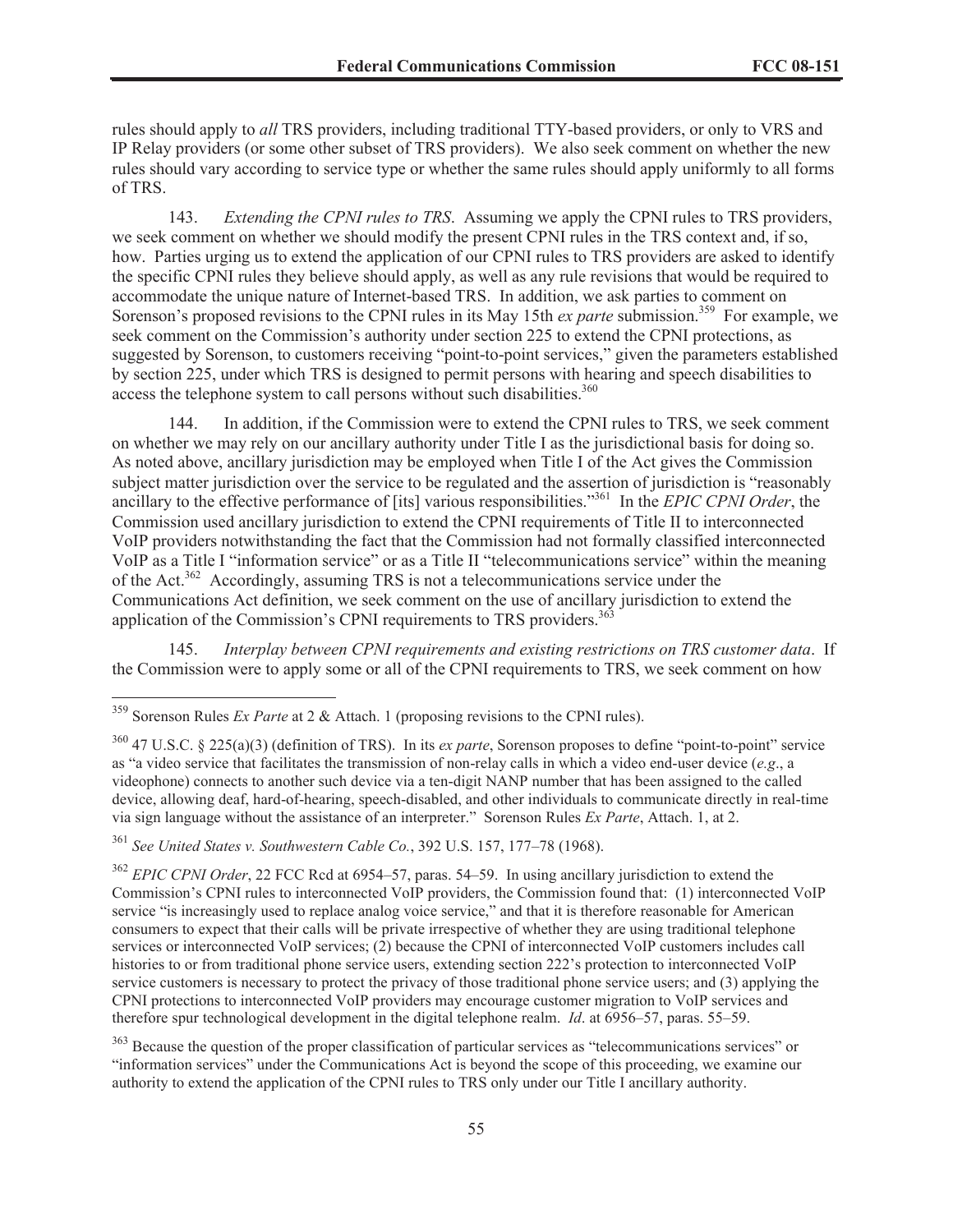best to reconcile the CPNI rules with the existing TRS restrictions on TRS providers' use of customer database information. The Commission has repeatedly stated that TRS customer data may not be used for any purpose other than the provision of TRS.<sup>364</sup> The Commission has also emphasized that, given that the obligation placed on TRS providers is to be available to handle calls consumers choose to make, when they choose to make them, *i.e.*, to be the "dial tone" for a consumer that uses relay to call to a voice telephone user, and because consumers do not pay for this service but rather providers are compensated pursuant to Title IV of the ADA, providers may not offer relay users financial and similar incentives, directly or indirectly, to use their service.<sup>365</sup> In contrast, section 64.2005(a) of the Commission's CPNI rules permits a carrier to "use, disclose, or permit access to CPNI for the purpose of providing or marketing service offerings" among the categories of service to which the customer already subscribes from the carrier,<sup>366</sup> and section  $64.2005(c)(3)$  permits the use or disclosure of CPNI "to market services formerly known as adjunct-to-basic services.<sup>367</sup> In light of these and other differences between TRS, where there traditionally has been no subscription agreement and consumers do not pay for the service, and other market-based communications services that are paid for by the consumer, we seek comment on whether, in the TRS context, we should apply CPNI requirements that permit the use or disclosure of personally identifiable consumer information for marketing purposes and, if so, whether this action is consistent with the Commission's existing TRS requirements. We also seek comment on how replacing existing protections with CPNI requirements would affect the privacy of TRS consumers with regard to customer profile information; specifically, would any data protected by the current rules not fall under the definition of CPNI? Would extending the CPNI rules to cover TRS impede the provision of TRS?

146. We also seek comment on the comparative advantages and disadvantages of applying the CPNI rules to TRS providers, as opposed to expanding the existing TRS requirements governing permissible uses of database information to encompass any additional types of customer information (*e.g.*, Registered Location information) that may be generated as a result of the numbering and registration measures we adopt today. Under either approach, we seek comment on whether our rules should require express consumer consent before a TRS provider may disclose customer records of a TRS user to third parties or to any specific type of third-party entity. Commenters are also asked to identify any additional protections or safeguards they believe are needed to ensure the privacy and security of TRS customer data in light of the numbering and Registered Location measures that we adopt above. For example, should Internet-based TRS providers be required to remove all personally identifiable consumer information for Registered Internet-based TRS Users that select a different default provider? In addition, we ask commenters to describe any systems providers have in place currently to safeguard personally identifiable information of TRS users and indicate the degree to which those systems have succeeded in protecting consumers from unauthorized disclosure of personally identifiable customer data.

## **14. Cost Recovery Issues**

147. As outlined above, we conclude that Internet-based TRS providers may seek compensation from the Fund for their actual reasonable costs of complying with the new requirements

<sup>366</sup> 47 C.F.R. § 64.2005(a).

<sup>364</sup> *See, e.g*., *2000 TRS Order*, 15 FCC Rcd at 5175, para. 83 (stating that customer profile information "shall not be used for any purpose other than to connect the TRS user, for whom the profile exists, with the called parties [identified] by that TRS user").

<sup>365</sup> *2007 TRS Rate Methodology Order*, 22 FCC Rcd at 20173–75, paras. 89–94 (internal footnotes omitted); *see also Consumer Contacts Declaratory Ruling*, FCC 08-138, para. 13.

 $367$  47 C.F.R. § 64.2005(c)(3). Such "adjunct-to-basic services" may include, among others, "speed dialing, computer-provided directory assistance, call monitoring, call tracing, call blocking, call return, repeat dialing, call tracking, call waiting, caller I.D., call forwarding, and certain centrex features." *Id.*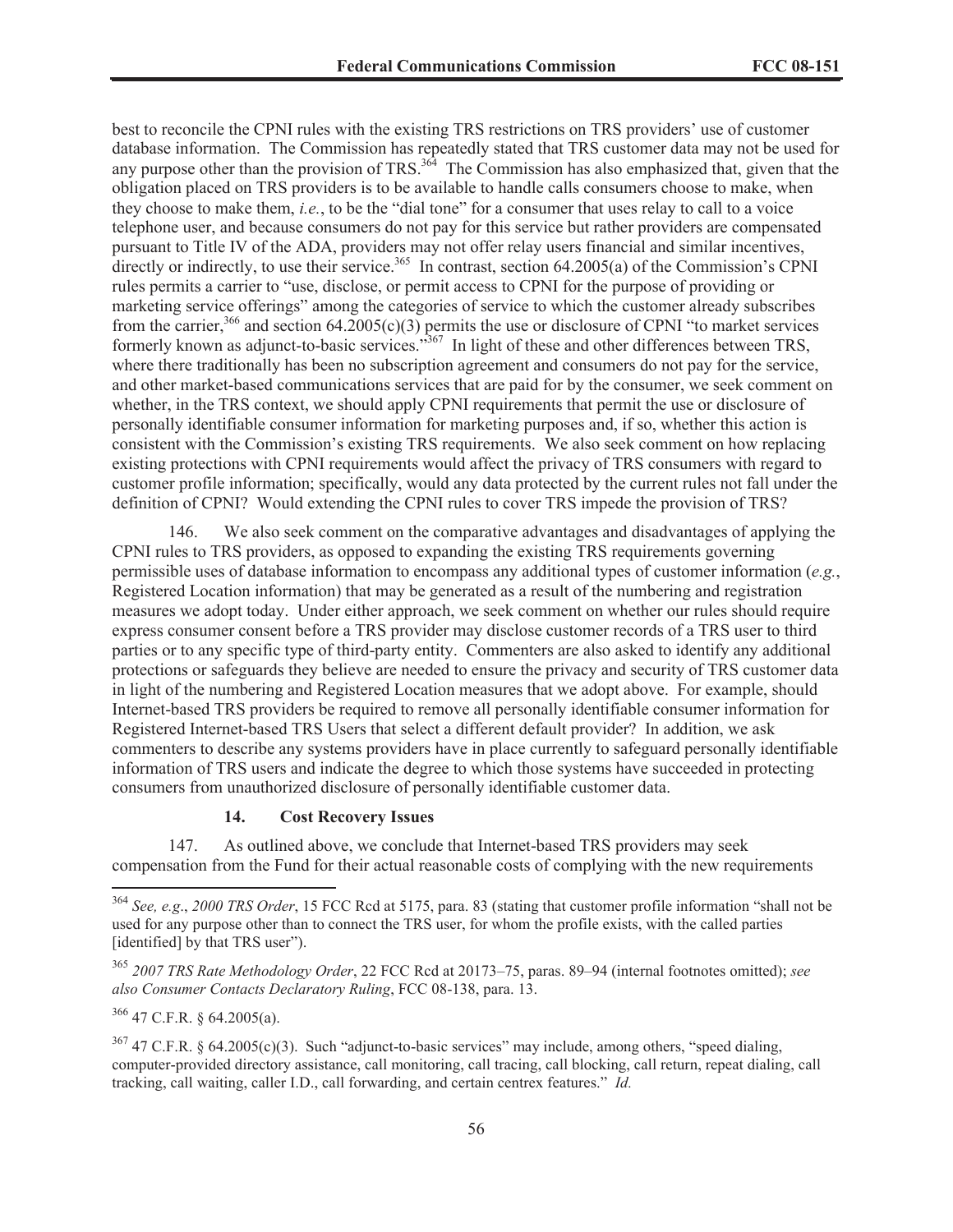adopted in the foregoing *Order*. We have not included, however, those costs directly related to consumers' acquiring a number or to the costs associated with number portability. Because these costs generally are borne by voice telephone users,<sup>368</sup> we seek comment on whether Internet-based TRS users acquiring ten-digit numbers should also bear these costs.

148. We note that although section 225 creates a cost recovery regime for the costs of providing relay, it also mandates that the Commission's regulations shall "require that users of [TRS] pay rates no greater than the rates paid for functionally equivalent voice communication services with respect to such factors as the duration of the call, the time of day, and the distance from point of origination to point of termination."<sup>369</sup> Congress therefore contemplated that TRS consumers would pay *some* costs associated with making a "telephone call," just not those additional costs attributed to the use of a relay service to facilitate the call.

149. We therefore seek comment on whether, and to what extent, the costs of acquiring numbers, including porting fees, should be passed on to the Internet-based TRS users, and not paid for by the Fund. We note that because Internet-based TRS users will now have a default provider  $-e.g.,$  the provider from which they obtained their number or a provider to which they ported their number – that provider can pass the costs of acquiring the number, or of porting the number, to the consumer. We also seek comment on whether there are other specific costs that result from the requirements adopted in the *Order* that, mirroring voice telephone consumers, should be passed on to consumers, including, for example, E911 charges.

## **V. PROCEDURAL MATTERS**

150. *Comments and Reply Comments*. Pursuant to Sections 1.415 and 1.419 of the Commission's rules, 47 C.F.R. §§ 1.415, 1.419, interested parties may file comments and reply comments on or before the dates indicated on the first page of this document. Comments may be filed using: (1) the Commission's Electronic Comment Filing System (ECFS), (2) the Federal Government's eRulemaking Portal, or (3) by filing paper copies.<sup>370</sup> For additional information on this proceeding, please contact Thomas Chandler in the Consumer & Governmental Affairs Bureau, at (202) 418-1475.

- Electronic Filers: Comments may be filed electronically using the Internet by accessing the ECFS: http://www.fcc.gov/cgb/ecfs/ or the Federal eRulemaking Portal: http://www.regulations.gov. Filers should follow the instructions provided on the website for submitting comments.
	- For ECFS filers, if multiple docket or rulemaking numbers appear in the caption of this proceeding, filers must transmit one electronic copy of the comments for each docket or rulemaking number referenced in the caption. In completing the transmittal screen, filers should include their full name, U.S. Postal Service mailing address, and the applicable docket or rulemaking number. Parties may also submit an electronic comment by Internet e-mail. To get filing instructions, filers should send an e-mail to ecfs@fcc.gov, and include the following words in the body of the message, "get form." A sample form and instructions will be sent in response.
- Paper Filers: Parties who choose to file by paper must file an original and four copies of each

<sup>368</sup> 47 C.F.R. §§ 52.17, 52.32 (requiring carrier contributions to support numbering administration and number portability); 47 C.F.R. § 52.33 (setting forth method by which carriers may recover number portability costs).

 $369$  47 U.S.C. § 225(d)(1)(D).

<sup>370</sup> *See Electronic Filing of Documents in Rulemaking Proceedings*, GC Docket No. 97-113, Report and Order, 13 FCC Rcd 11322, 11326, para. 8 (Apr. 6, 1998).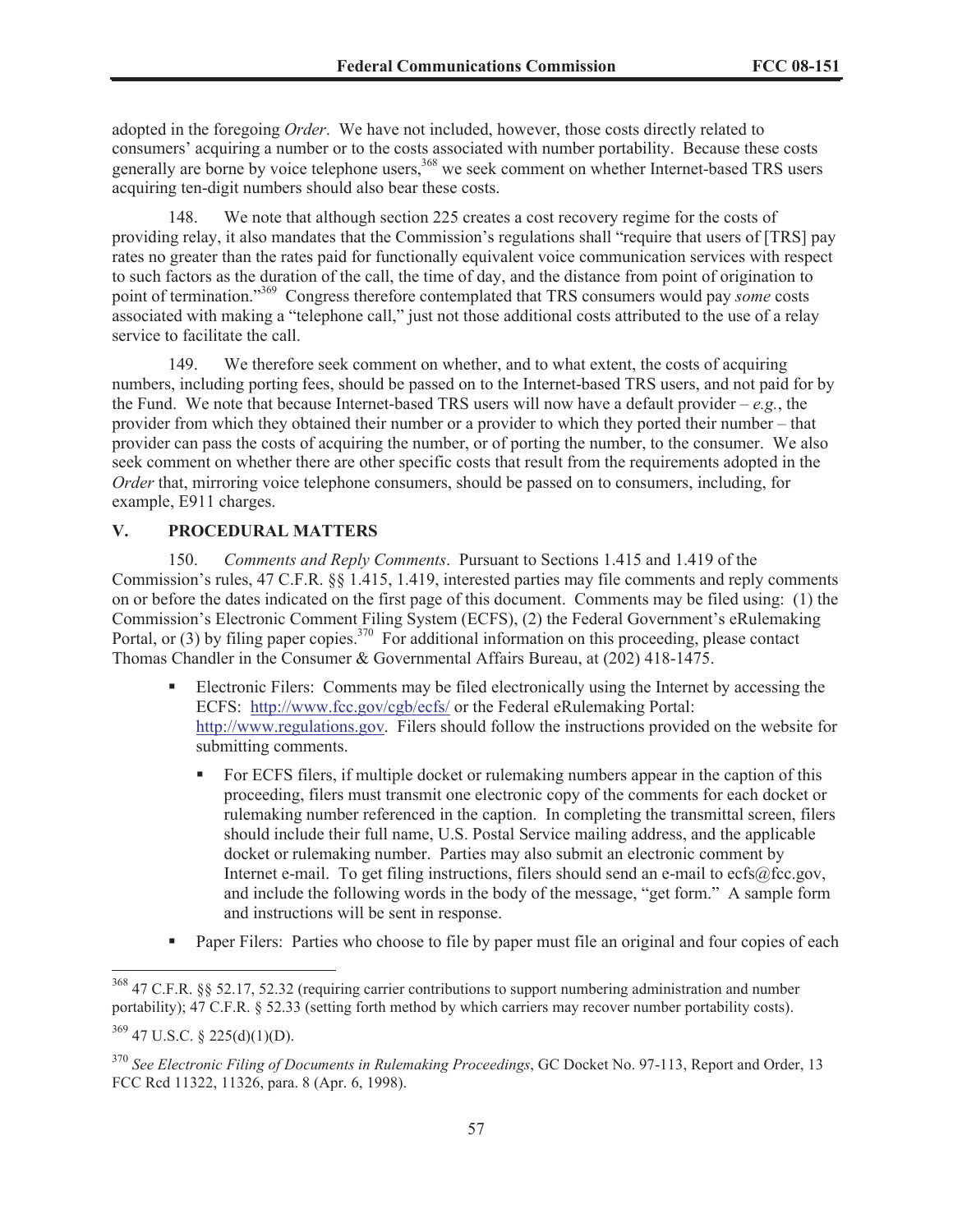filing. If more than one docket or rulemaking number appears in the caption of this proceeding, filers must submit two additional copies for each additional docket or rulemaking number.

Filings can be sent by hand or messenger delivery, by commercial overnight courier, or by first-class or overnight U.S. Postal Service mail (although we continue to experience delays in receiving U.S. Postal Service mail). All filings must be addressed to the Commission's Secretary, Office of the Secretary, Federal Communications Commission.

- The Commission's contractor will receive hand-delivered or messenger-delivered paper filings for the Commission's Secretary at 236 Massachusetts Avenue NE, Suite 110, Washington, D.C. 20002. The filing hours at this location are 8:00 a.m. to 7:00 p.m. All hand deliveries must be held together with rubber bands or fasteners. Any envelopes must be disposed of before entering the building.
- Commercial overnight mail (other than U.S. Postal Service Express Mail and Priority Mail) must be sent to 9300 East Hampton Drive, Capitol Heights, MD 20743.
- § U.S. Postal Service first-class, Express, and Priority mail must be addressed to 445 12th Street SW, Washington, D.C. 20554.

151. People with Disabilities: To request materials in accessible formats for people with disabilities (Braille, large print, electronic files, audio format), send an e-mail to fcc504@fcc.gov or call the Consumer & Governmental Affairs Bureau at 202-418-0530 (voice) or 202-418-0432 (TTY). This *Report and Order and Further Notice of Proposed Rulemaking* can also be downloaded in Word and Portable Document Formats (PDF) at http://www.fcc.gov/cgb.dro.

152. Comments and reply comments must include a short and concise summary of the substantive discussion and questions raised in the *Further Notice*. We further direct all interested parties to include the name of the filing party and the date of the filing on each page of their comments and reply comments. We strongly encourage that parties track the organization set forth in this *Further Notice* in order to facilitate our internal review process. Comments and reply comments must otherwise comply with section 1.49 and all other applicable sections of the Commission's rules. $371$ 

153. *Ex Parte Rules.* This matter shall be treated as a "permit-but-disclose" proceeding in accordance with the Commission's *ex parte* rules.<sup>372</sup> Persons making oral *ex parte* presentations are reminded that memoranda summarizing the presentations must contain summaries of the substance of the presentations and not merely a listing of the subjects discussed. More than a one or two sentence description of the views and arguments presented is generally required.<sup>373</sup> Other requirements pertaining to oral and written presentations are set forth in section 1.1206(b) of the Commission's rules.

154. *Regulatory Flexibility Certifications*. As required by the Regulatory Flexibility Act of 1980 (RFA), <sup>374</sup> the Commission has prepared a Final Regulatory Flexibility Certification in which it concludes that, under the terms of the RFA, there is no significant economic impact on small entities of the policies and rules addressed in this document. The certification is set forth in Appendix C.

<sup>371</sup> *See* 47 C.F.R. § 1.49.

<sup>372</sup> 47 C.F.R. §§ 1.200 *et seq*.

<sup>373</sup> *See* 47 C.F.R. § 1.1206(b)(2).

<sup>374</sup> *See* 5 U.S.C. § 604.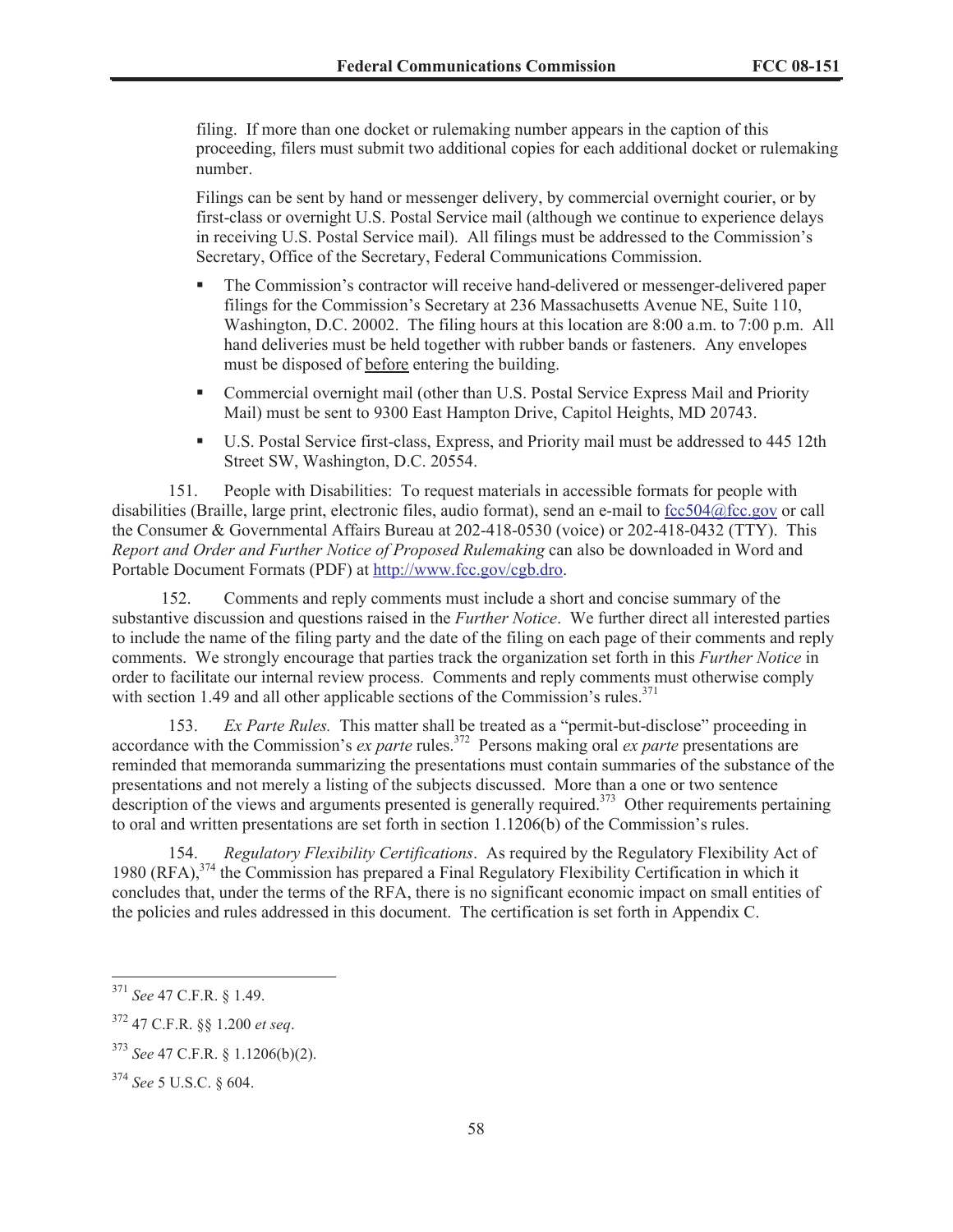155. As required by the RFA,<sup>375</sup> the Commission also has prepared an Initial Regulatory Flexibility Certification of the possible significant economic impact on small entities of the policies and rules addressed in this document. The certification is set forth in Appendix D.

156. *Paperwork Reduction Act*. The *Report and Order* contains new or modified information collection requirements. The Commission, as part of its continuing effort to reduce paperwork burdens, invites the general public and the Office of Management and Budget (OMB) to comment on the information collection requirements contained in this document, as required by the Paperwork Reduction Act of 1995 (PRA), Public Law 104-13. Public and agency comments are due 60 days after the date of publication of this document in the Federal Register. Comments should address: (a) whether the proposed collection of information is necessary for the proper performance of the functions of the Commission, including whether the information shall have practical utility; (b) the accuracy of the Commission's burden estimates; (c) ways to enhance the quality, utility, and clarity of the information collected; and (d) ways to minimize the burden of the collection of information on the respondents, including the use of automated collection techniques or other forms of information technology.

157. In addition, pursuant to the Small Business Paperwork Relief Act of 2002,<sup>376</sup> we seek specific comment on how we might "further reduce the information collection burden for small business concerns with fewer than 25 employees."

158. In this present document, we have assessed the effects of imposing a requirement that Internet-based TRS providers implement a plan for assigning ten-digit, NANP telephone numbers to Registered Internet-based TRS Users. We have taken steps to minimize the information collection burden for small business concerns, including those with fewer than 25 employees. For example, in requiring that providers obtain users' Registered Location, the *Order* allows providers to comply with this requirement directly or by utilizing the services of a third party. The Commission also requires Internetbased TRS providers to include an advisory on their websites and in any promotional materials addressing the new requirements adopted in this *Order*. The Commission believes that posting this information on provider websites and including it in any promotional materials that are directed to consumers should entail minimal burden and will prove critical to ensuring that consumers receive timely and complete information concerning the transition to a ten-digit numbering system and that consumers are aware of the need to submit accurate Registered Location information for the proper routing of emergency calls. The Commission also finds that allowing providers until December 31, 2008, to implement the Registered Location requirement and other requirements adopted herein, under which providers must obtain or have access to consumer location information, as well as current routing information for their registered users, is a reasonable timeframe for both large and small providers. Finally, the Commission concludes that all Internet-based TRS providers, including small entities, will be eligible to receive compensation from the Interstate TRS Fund for their reasonable costs of complying with the numbering and registration requirements adopted in the *Order*. These measures should substantially alleviate any burdens on businesses with fewer than 25 employees.

159. *Congressional Review Act*. The Commission will send a copy of this *Report and Order and Further Notice of Proposed Rulemaking* in a report to be sent to Congress and the Government Accountability Office pursuant to the Congressional Review Act.<sup>377</sup>

<sup>375</sup> *See* 5 U.S.C. § 603.

<sup>376</sup> Public Law 107-198, *see* 44 U.S.C. § 3506(c)(4).

<sup>377</sup> *See* 5 U.S.C. § 801(a)(1)(A).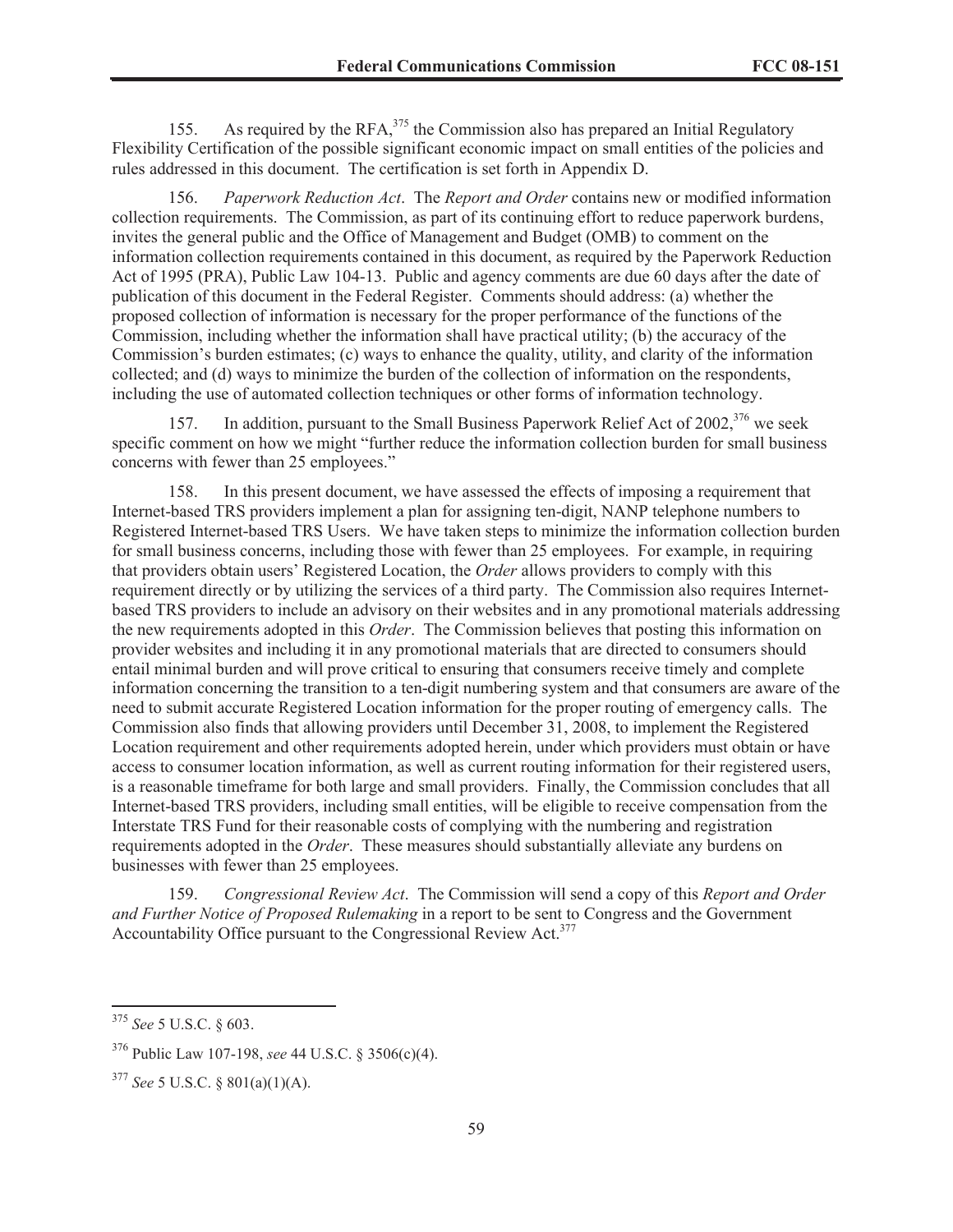# **VI. ORDERING CLAUSES**

160. Accordingly, IT IS ORDERED that, pursuant to sections 1, 2, 4(i), 4(j), 225, 251, and 303(r) of the Communications Act of 1934, as amended, 47 U.S.C. §§ 151, 152, 154(i), 154(j), 225, 251, 303(r), this *Report and Order and Further Notice of Proposed Rulemaking* IS ADOPTED.

IT IS FURTHER ORDERED that, pursuant to sections  $1, 2, 4(i), 4(i), 225, 251$ , and 303(r) of the Communications Act of 1934, as amended, 47 U.S.C. §§ 151, 152, 154(i), 154(j), 225, 251, 303(r), Parts 52 and 64 of the Commission's rules, 47 C.F.R. Parts 52, 64, ARE AMENDED, as set forth in Appendix B.

162. IT IS FURTHER ORDERED that this *Report and Order and Further Notice of Proposed Rulemaking* shall become effective 30 days after publication in the Federal Register, and all requirements set forth herein must be implemented by December 31, 2008, except for the information collections, which require approval by OMB under the PRA and which shall become effective after the Commission publishes a notice in the Federal Register announcing such approval and the relevant effective date(s).

163. IT IS FURTHER ORDERED that the Commission's Consumer & Governmental Affairs Bureau, Reference Information Center, SHALL SEND a copy of this *Report and Order*, including the Final Regulatory Flexibility Certification, to the Chief Counsel for Advocacy of the Small Business Administration.

164. IT IS FURTHER ORDERED that the Commission's Consumer & Governmental Affairs Bureau, Reference Information Center, SHALL SEND a copy of this *Further Notice of Proposed Rulemaking*, including the Initial Regulatory Flexibility Certification, to the Chief Counsel for Advocacy of the Small Business Administration.

FEDERAL COMMUNICATIONS COMMISSION

Marlene H. Dortch Secretary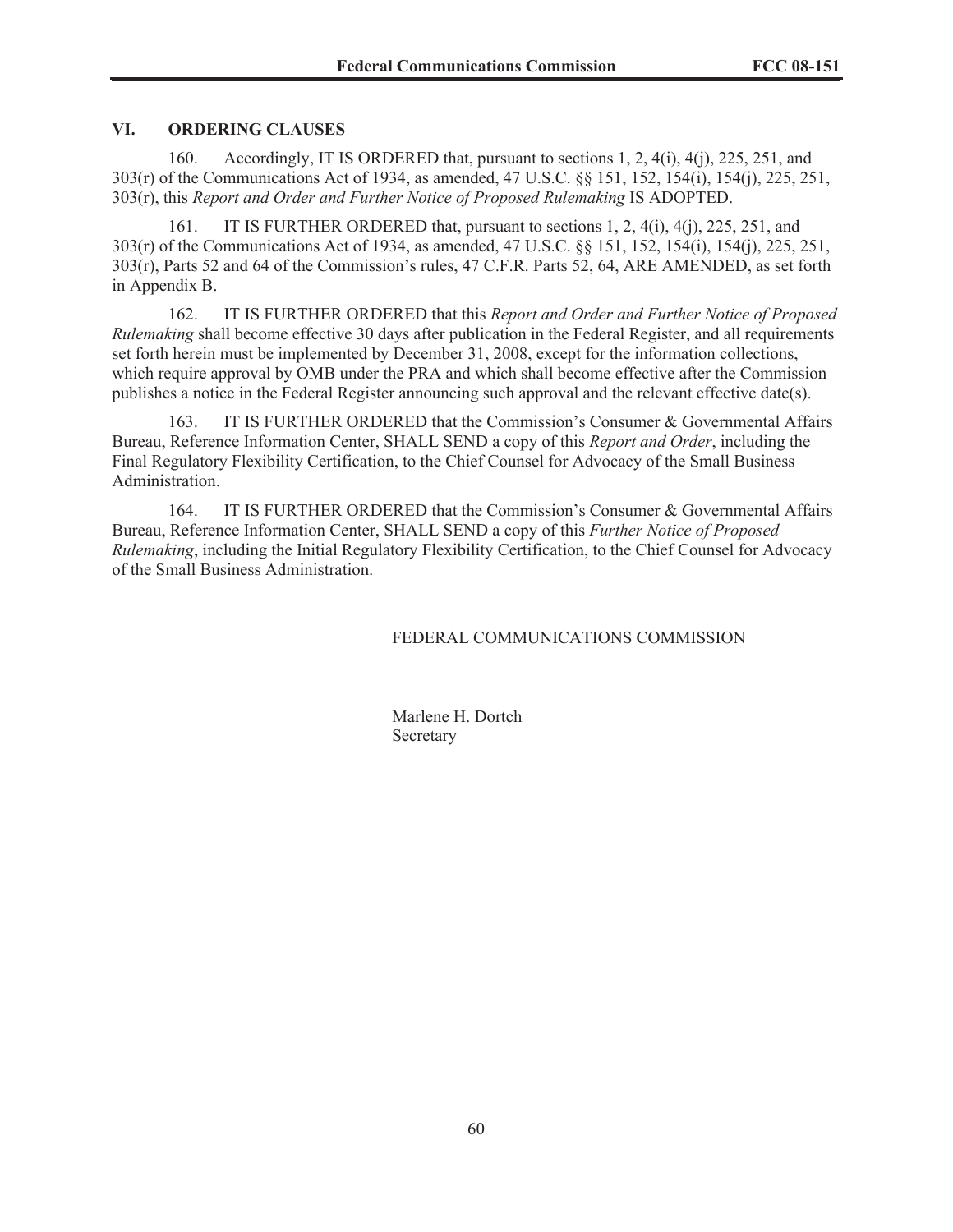# **APPENDIX A**

### **List of Commenters**

*Consumer & Governmental Affairs Bureau Seeks to Refresh Record on Assigning Internet Protocol (IP)-Based Telecommunications Relay Service (TRS) Users Ten-Digit Telephone Numbers Linked to North American Numbering Plan (NANP) and Related Issues***, CG Docket No. 03-123, Public Notice, 23 FCC Rcd 4727 (Mar. 19, 2008)**

## **Commenter/Date Filed Abbreviation**

| AT&T (Apr. 8, 2008)                                                             | AT&T                        |
|---------------------------------------------------------------------------------|-----------------------------|
| Communication Service for the Deaf/CSDVRS (Apr. 8, 2008)                        | <b>CSDVRS</b>               |
| Dash Carrier Services (Apr. 8, 2008)                                            | Dash                        |
| GoAmerica/Hands On Video Relay Services (Apr. 8, 2008)                          | GoAmerica                   |
| Interstate TRS Advisory Council (Apr. 8, 2008)                                  | <b>TRS Advisory Council</b> |
| Nebraska Public Service Commission (Apr. 8, 2008)                               | Nebraska PSC                |
| NeuStar (Apr. 8, 2008)                                                          | NeuStar                     |
| Sorenson Communications, Inc. (Apr. 8, 2008)                                    | Sorenson                    |
| Sprint Nextel Corporation (Apr. 8, 2008)                                        | <b>Sprint Nextel</b>        |
| Telecommunications for the Deaf and Hard of Hearing, Inc.,                      | <b>TDI</b> Coalition        |
| Association of Late-Deafened Adults, Inc.,                                      |                             |
| National Association of the Deaf; Deaf and Hard of Hearing                      |                             |
| Consumer Advocacy Network; California Coalition of Agencies                     |                             |
| Serving the Deaf and Hard of Hearing (Apr. 8, 2008)                             |                             |
| <b>Reply Commenter/Date Filed</b>                                               | <b>Abbreviation</b>         |
| Alexander Graham Bell Association for the Deaf                                  | AG Bell                     |
| and Hard of Hearing (Apr. 18, 2008)                                             |                             |
| American Association of People with Disabilities (Apr. 18, 2008)                | <b>AAPD</b>                 |
| AT&T (Apr. 18, 2008)                                                            | AT&T                        |
| Communication Access Center for the Deaf and Hard of Hearing<br>(Apr. 18, 2008) | CAC                         |
| Communication Service for the Deaf/CSDVRS (Apr. 18, 2008)                       | <b>CSDVRS</b>               |
| Dash Carrier Services (Apr. 18, 2008)                                           | Dash                        |
| GoAmerica/Hands On Video Relay Services (Apr. 18, 2008)                         | GoAmerica                   |
| National Emergency Number Association (Apr. 18, 2008)                           | <b>NENA</b>                 |
| NeuStar (Apr. 18, 2008)                                                         | NeuStar                     |
| Sonny Access Consulting (Apr. 18, 2008)                                         | Sonny                       |
| Sorenson Communications, Inc. (Apr. 18, 2008)                                   | Sorenson                    |
| Telecommunications for the Deaf and Hard of Hearing, Inc.,                      | <b>TDI</b> Coalition        |
| Association of Late-Deafened Adults, Inc.,                                      |                             |
| National Association of the Deaf; Deaf and Hard of Hearing                      |                             |
| Consumer Advocacy Network; California Coalition of Agencies                     |                             |

Serving the Deaf and Hard of Hearing (Apr. 18, 2008)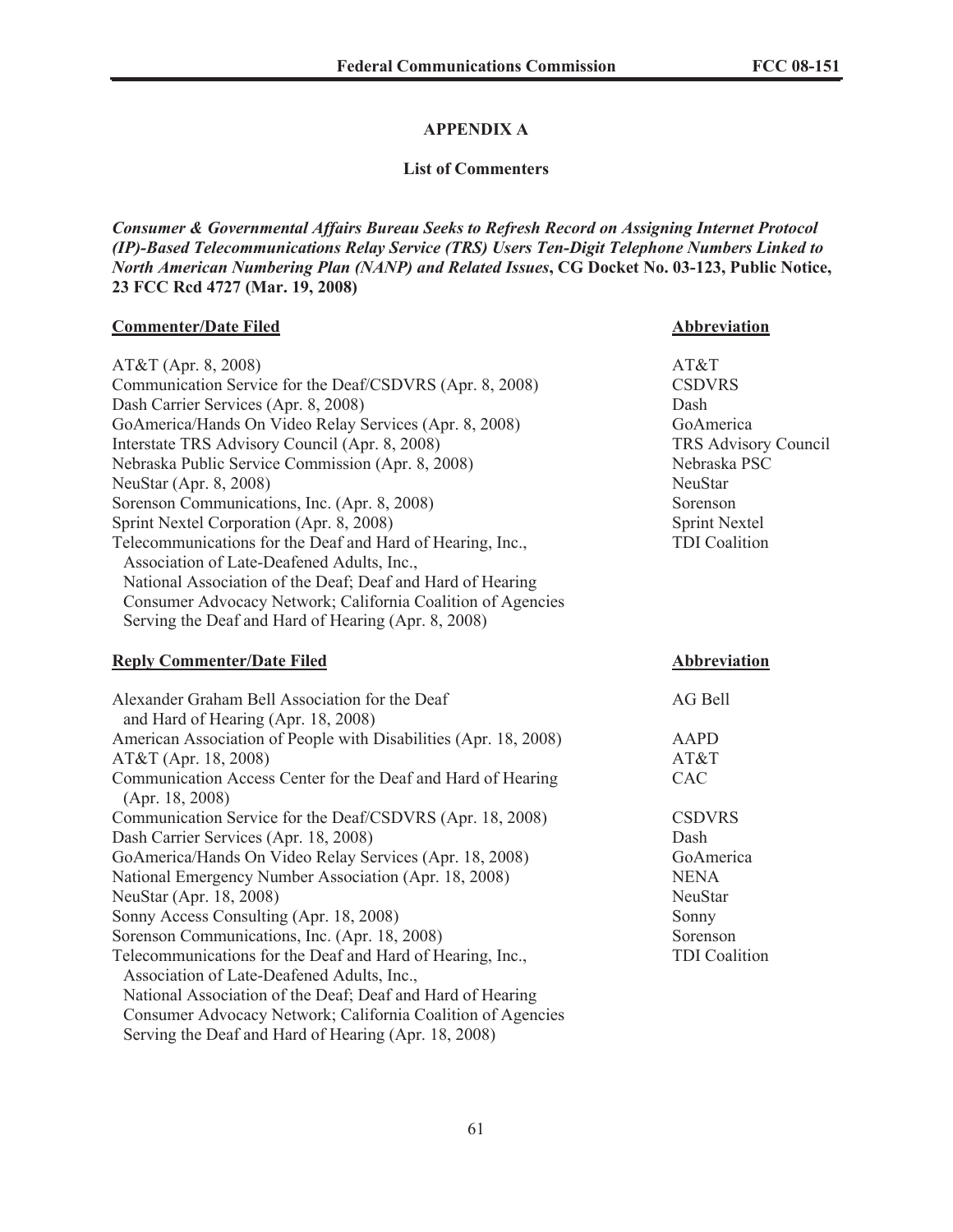*Telecommunications Relay Services and Speech-to-Speech Services for Individuals with Hearing Disabilities***, CG Docket No. 03-123, Declaratory Ruling and Further Notice of Proposed Rulemaking, 21 FCC Rcd 5442 (May 9, 2006)**

| <b>Commenter/Date Filed</b>                                                                                             | <b>Abbreviation</b>  |
|-------------------------------------------------------------------------------------------------------------------------|----------------------|
| AT&T, Inc. (July 17, 2006)                                                                                              | AT&T                 |
| Communication Service for the Deaf (July 17, 2006)                                                                      | <b>CSD</b>           |
|                                                                                                                         |                      |
| Hands On Video Relay Services, Inc. (July 17, 2006)                                                                     | Hands On             |
| Snap Telecommunications, Inc. (July 17, 2006)                                                                           | Snap                 |
| Sorenson Communications, Inc. (July 17, 2006)                                                                           | Sorenson             |
| Sprint Nextel Corporation (July 17, 2006)                                                                               | <b>Sprint Nextel</b> |
| Telecommunications for the Deaf and Hard of Hearing, Inc.;                                                              | <b>TDI</b> Coalition |
| National Association of the Deaf; Deaf and Hard of Hearing                                                              |                      |
| Consumer Advocacy Network; and California Coalition of                                                                  |                      |
| Agencies Serving the Deaf and Hard of Hearing (July 17, 2006)                                                           |                      |
| Verizon (July 17, 2006)                                                                                                 | Verizon              |
|                                                                                                                         |                      |
|                                                                                                                         |                      |
| <b>Reply Commenter/Date Filed</b>                                                                                       | Abbreviation         |
| AT&T, Inc. (July 31, 2006)                                                                                              | AT&T                 |
| Hands On Video Relay Services, Inc. (July 31, 2006)                                                                     | Hands On             |
| Neustar, Inc. (July 31, 2006)                                                                                           | Neustar              |
| Snap Telecommunications, Inc. (July 31, 2006)                                                                           | Snap                 |
| Sorenson Communications, Inc. (July 31, 2006)                                                                           | Sorenson             |
| Telecommunications for the Deaf and Hard of Hearing, Inc.;                                                              | <b>TDI</b> Coalition |
|                                                                                                                         |                      |
| National Association of the Deaf; Deaf and Hard of Hearing                                                              |                      |
| Consumer Advocacy Network; and California Coalition of<br>Agencies Serving the Deaf and Hard of Hearing (July 31, 2006) |                      |

# *Telecommunications Relay Services and Speech-to-Speech Services for Individuals with Hearing and Speech Disabilities***, CG Docket No. 03-123, Further Notice of Proposed Rulemaking, 21 FCC Rcd 5478 (May 8, 2006)**

| Abbreviation         |
|----------------------|
| <b>ATIS</b>          |
| AT&T                 |
| Country Boy Trailers |
| <b>CSD</b>           |
| Hamilton             |
| Sorenson             |
| <b>Sprint Nextel</b> |
| <b>TDI</b> Coalition |
|                      |
|                      |
|                      |
| Verizon              |
|                      |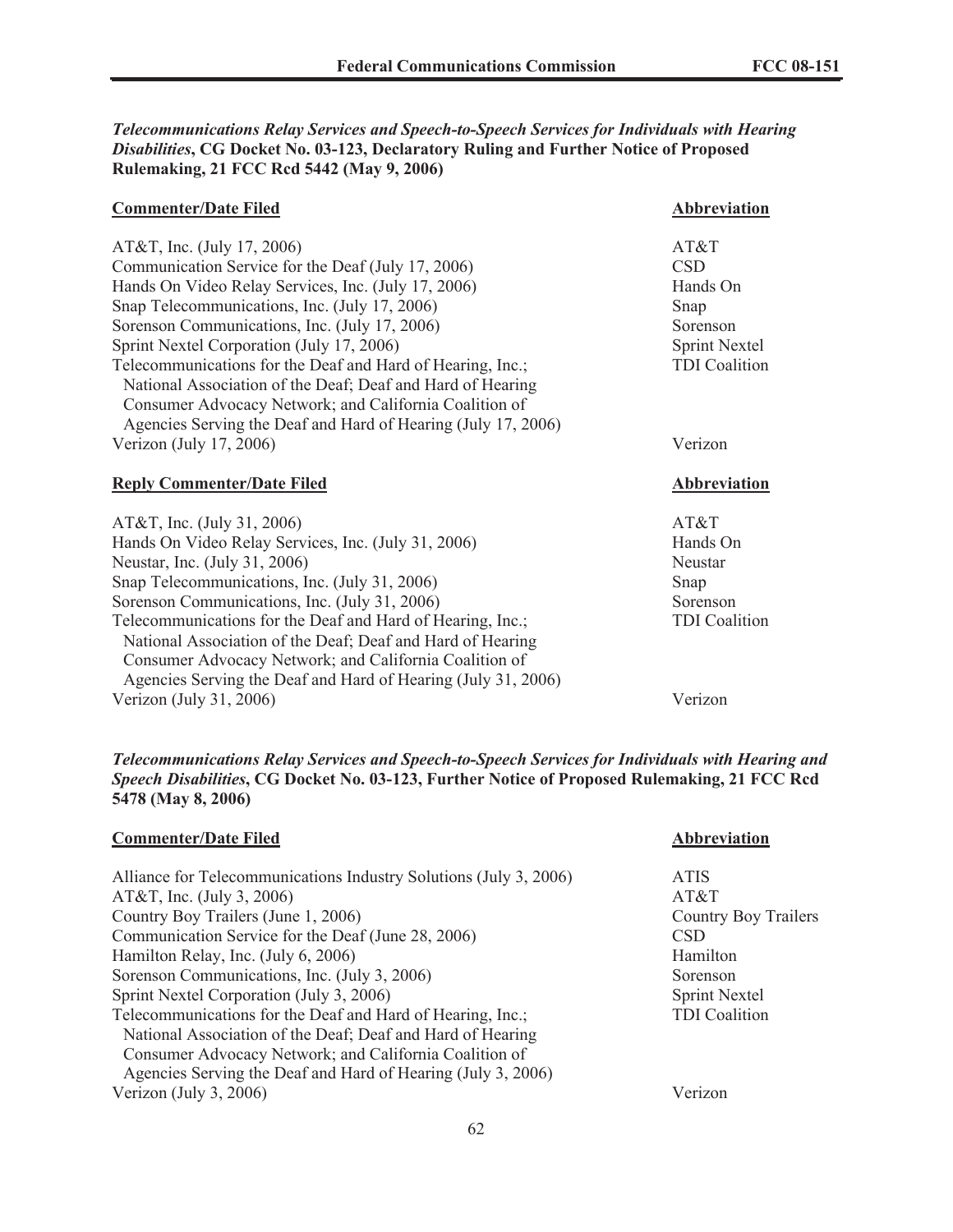# **Reply Commenter/Date Filed Abbreviation**

Hamilton Relay, Inc. (July 14, 2006) Hamilton Hamilton Sorenson Communications, Inc. (July 17, 2006) Sorenson Telecommunications for the Deaf and Hard of Hearing, Inc.; TDI Coalition National Association of the Deaf; Deaf and Hard of Hearing Consumer Advocacy Network; and California Coalition of Agencies Serving the Deaf and Hard of Hearing (July 17, 2006)

*Telecommunications Relay Services and Speech-to-Speech Services for Individuals with Hearing and Speech Disabilities***, CG Docket No. 03-123, Notice of Proposed Rulemaking, 20 FCC Rcd 19476 (Nov. 30, 2005)**

### **Commenter/Date Filed Abbreviation**

| Communication Access Center (Feb. 22, 2006)                   | <b>CAC</b>  |
|---------------------------------------------------------------|-------------|
| Communication Service for the Deaf (Feb. 22, 2006)            | <b>CSD</b>  |
| Hamilton Relay, Inc. (Feb. 22, 2006)                          | Hamilton    |
| National Association of the Deaf (Feb. 22, 2006)              | <b>NAD</b>  |
| New Jersey Division of the Ratepayer Advocate (Feb. 22, 2006) | NJ Ratep    |
| Rehabilitation Engineering Research Center                    | <b>RERC</b> |
| on Telecommunications Access (Feb. 22, 2006)                  |             |
| Sorenson Communications, Inc. (Feb. 22, 2006)                 | Sorenson    |
| Sprint Nextel Corporation (Feb. 22, 2006)                     | Sprint Ne   |
| Telecommunications for the Deaf, Inc. (Feb. 22, 2006)         | <b>TDI</b>  |
| Verizon (Feb. 22, 2006)                                       | Verizon     |

### **Reply Commenter/Date Filed Abbreviation**

Hands On Video Relay Services, Inc. (Mar. 8, 2006) Flands On Intrado (Mar. 8, 2006) Intrado National Emergency Number Association (Mar. 8, 2006) NENA New Jersey Division of the Ratepayer Advocate (Mar. 8, 2006) NJ Ratepayer Sorenson Communications, Inc. (Mar. 8, 2006) Sorenson TDI and NorCal Center on Deafness (Mar. 8, 2006) TDI & NorCal Texas 9-1-1 Alliance and Texas Commission on Texas 9-1-1 Alliance State Emergency Communications (Mar. 8, 2006) Verizon (Mar. 8, 2006) Verizon

NJ Ratepayer

Sprint Nextel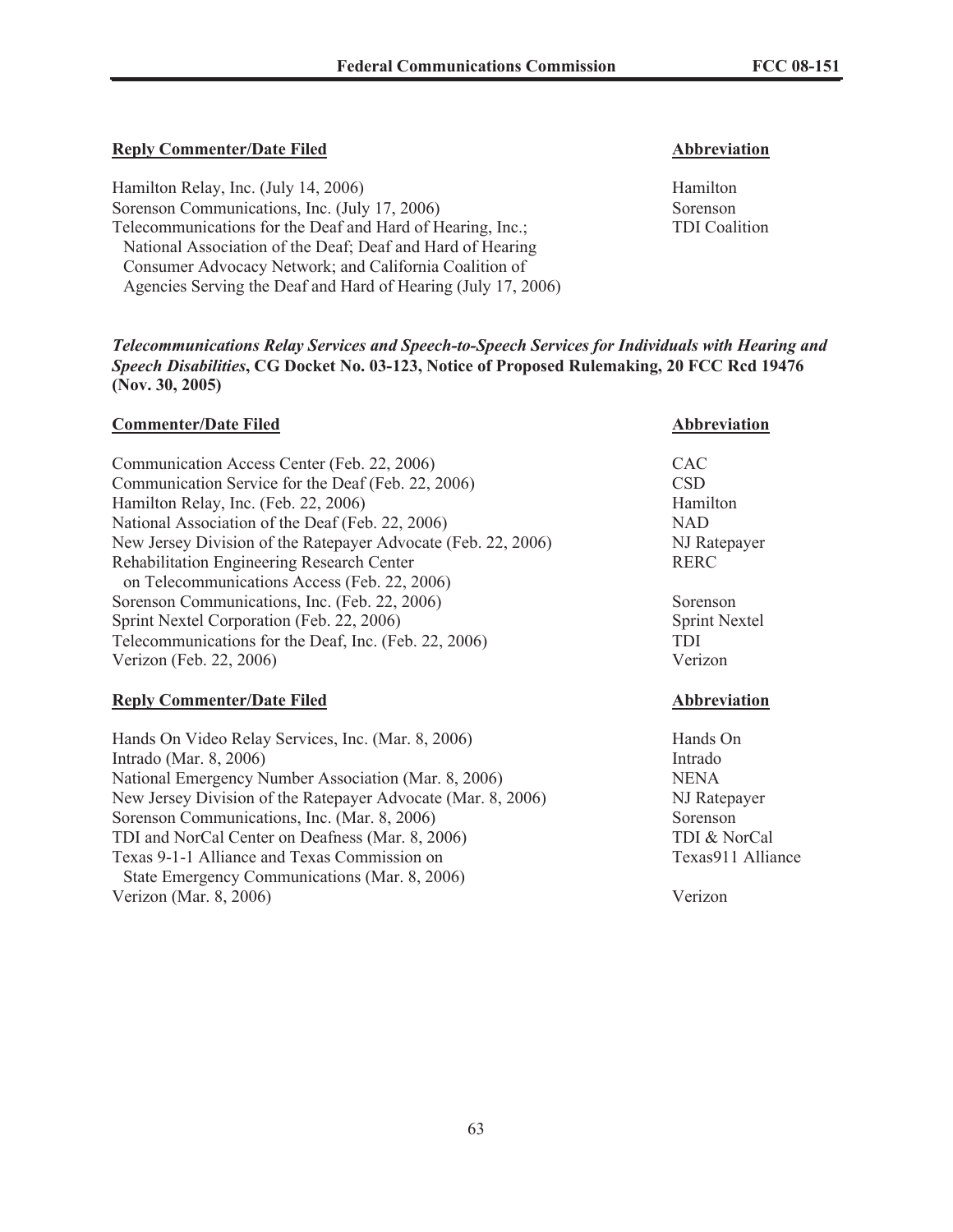# **APPENDIX B**

# **Final Rule Changes**

Part 52 of Title 47 of the Code of Federal Regulations is amended as follows:

# **PART 52 – NUMBERING**

1. The authority citation for part 52 continues to read as follows:

Authority: Secs. 1, 2, 4, 5, 48 Stat. 1066, as amended; 47 U.S.C. 151, 152, 154 and 155 unless otherwise noted. Interpret or apply secs. 3, 4, 201–05, 207–09, 218, 225–27, 251–52, 271 and 332, 48 Stat. 1070, as amended, 1077; 47 U.S.C. 153, 154, 201–05, 207–09, 218, 225–27, 251–52, 271 and 332 unless otherwise noted.

2. Section 52.21 is amended by redesignating paragraphs (i) through (n) as paragraphs (j) through (o), redesignating paragraphs (o) through (s) as paragraphs (q) through (u), and adding new paragraphs (i), (p), and (v) to read as follows:

\* \* \* \* \*

(i) The term *IP Relay provider* means an entity that provides IP Relay as defined by 47 C.F.R. § 64.601.

\* \* \* \* \*

(p) The term *Registered Internet-based TRS User* has the meaning set forth in 47 C.F.R. § 64.601.

\* \* \* \* \*

(v) The term *VRS provider* means an entity that provides VRS as defined by 47 C.F.R. § 64.601.

\* \* \* \* \*

3. Section 52.34 is amended to read as follows:

# **§ 52.34 Obligations regarding local number porting to and from interconnected VoIP or Internet-based TRS providers.**

(a) An interconnected VoIP or VRS or IP Relay provider must facilitate an end-user customer's or a Registered Internet-based TRS User's valid number portability request, as it is defined in this subpart, either to or from a telecommunications carrier or an interconnected VoIP or VRS or IP Relay provider. "Facilitate" is defined as the interconnected VoIP or VRS or IP Relay provider's affirmative legal obligation to take all steps necessary to initiate or allow a port-in or port-out itself or through the telecommunications carriers, if any, that it relies on to obtain numbering resources, subject to a valid port request, without unreasonable delay or unreasonable procedures that have the effect of delaying or denying porting of the NANP-based telephone number.

(b) An interconnected VoIP or VRS or IP Relay provider may not enter into any agreement that would prohibit an end-user customer or a Registered Internet-based TRS User from porting between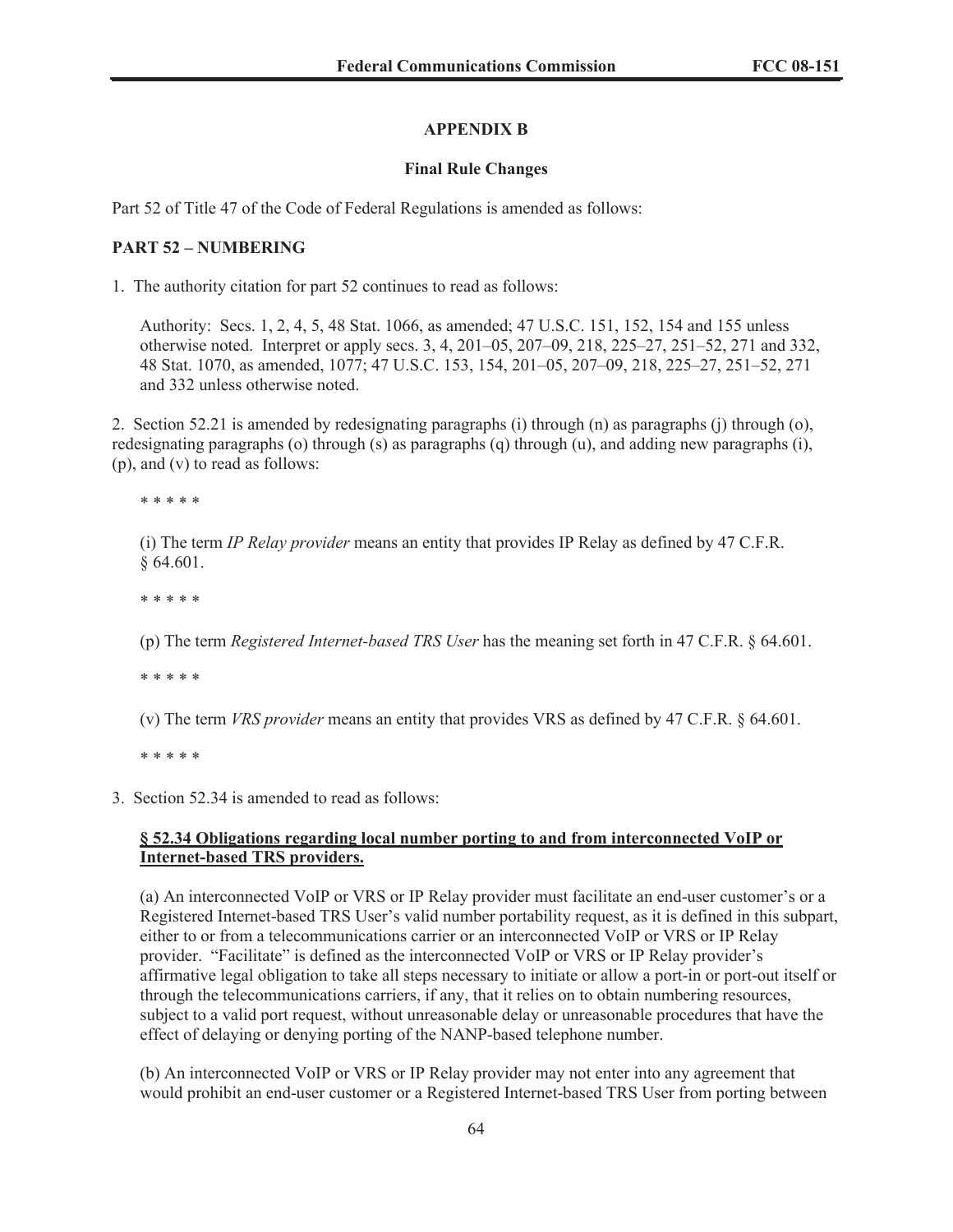interconnected VoIP or VRS or IP Relay providers, or to or from a telecommunications carrier.

Part 64 of the Code of Federal Regulations is amended as follows:

## **PART 64 – MISCELLANEOUS RULES RELATING TO COMMON CARRIERS**

1. The authority citation for part 64 continues to read as follows:

Authority: 47 U.S.C. 154, 254(k); secs. 403 (b)(2)(B), (C), Public Law 104-104, 110 Stat. 56. Interpret or apply 47 U.S.C. 201, 218, 225, 226, 228, and 254(k) unless otherwise noted.

2. Section 64.601 is amended by redesignating paragraphs (a)(3) through (a)(9) as paragraphs (a)(4) through (a)(10), redesignating paragraph (a)(10) as paragraph (a)(14), redesignating paragraph (a)(11) as paragraph (a)(16), deleting paragraph (a)(12), redesignating paragraphs (a)(13) through (a)(17) as paragraphs (a)(19) through (a)(23), redesignating paragraphs (a)(18) and (a)(19) as (a)(26) and (a)(27), and by amending subsection (a) and adding new paragraphs  $(a)(3)$ ,  $(a)(11)$  through  $(a)(13)$ ,  $(a)(15)$ ,  $(a)(17)$ ,  $(a)(18)$ ,  $(a)(24)$ , and  $(a)(25)$  to read as follows:

(a) For purposes of this subpart, the terms *Public Safety Answering Point (PSAP)*, *statewide default answering point*, and *appropriate local emergency authority* are defined in 47 C.F.R. § 64.3000; the terms *pseudo-ANI* and *Wireline E911 Network* are defined in 47 C.F.R. § 9.3; the term *affiliate* is defined in 47 C.F.R. § 52.12(a)(1)(i), and the terms *majority* and *debt* are defined in 47 C.F.R. § 52.12(a)(1)(ii). \* \* \*

\* \* \* \* \*

(3) *ANI*. For 911 systems, the Automatic Number Identification (ANI) identifies the calling party and may be used as the callback number.

\* \* \* \* \*

(11) *Internet-based TRS*. A telecommunications relay service (TRS) in which an individual with a hearing or a speech disability connects to a TRS communications assistant using an Internet Protocolenabled device via the Internet, rather than the public switched telephone network. Internet-based TRS does not include the use of a text telephone (TTY) over an interconnected voice over Internet Protocol service.

(12) *Internet Protocol Captioned Telephone Service (IP CTS)*. A telecommunications relay service that permits an individual who can speak but who has difficulty hearing over the telephone to use a telephone and an Internet Protocol-enabled device via the Internet to simultaneously listen to the other party and read captions of what the other party is saying. With IP CTS, the connection carrying the captions between the relay service provider and the relay service user is via the Internet, rather than the public switched telephone network.

(13) *Internet Protocol Relay Service (IP Relay)*. A telecommunications relay service that permits an individual with a hearing or a speech disability to communicate in text using an Internet Protocolenabled device via the Internet, rather than using a text telephone (TTY) and the public switched telephone network.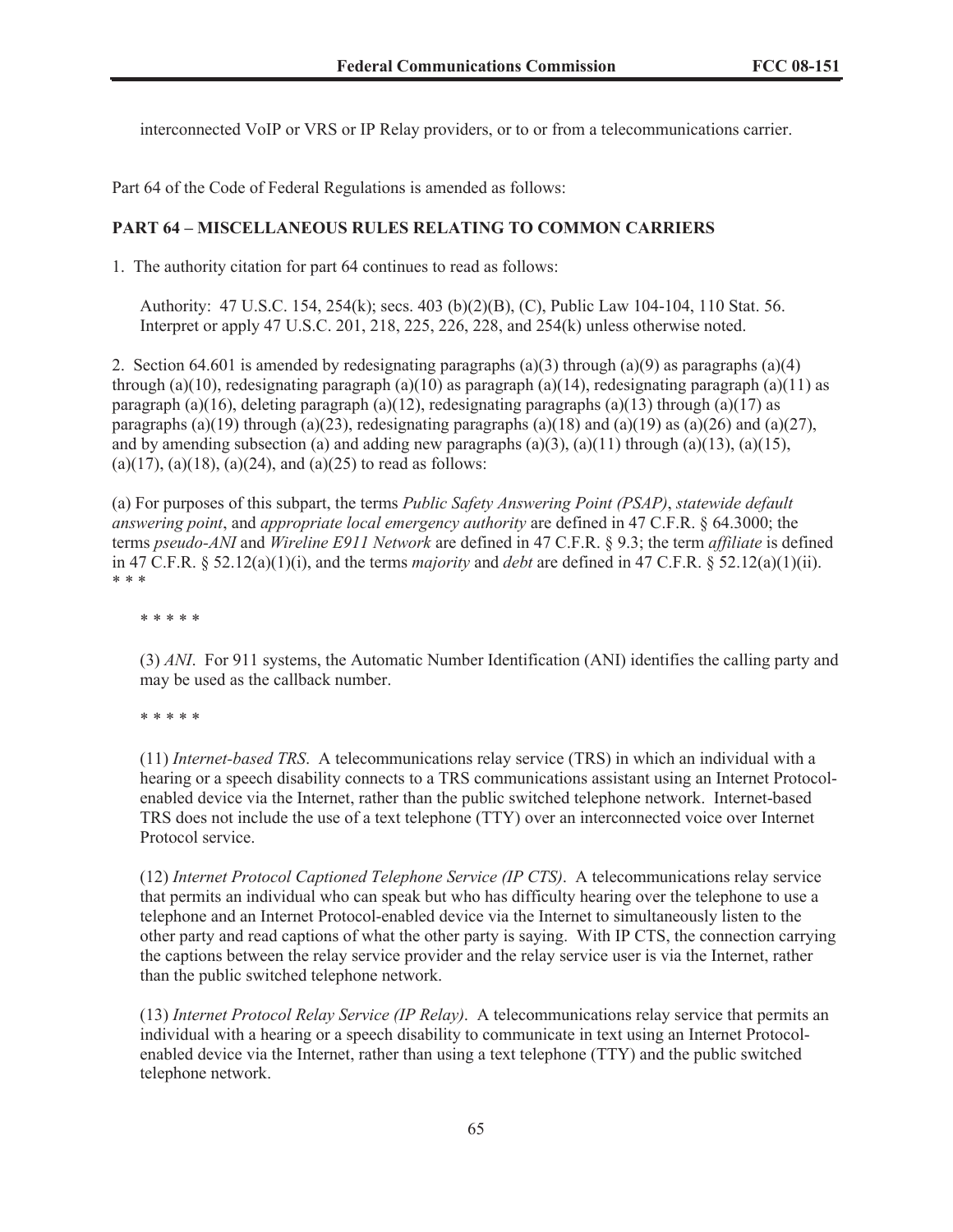\* \* \* \* \*

(15) *Numbering Partner*. Any entity with which an Internet-based TRS provider has entered into a commercial arrangement to obtain North American Numbering Plan telephone numbers.

\* \* \* \* \*

(17) *Registered Location*. The most recent information obtained by a VRS or IP Relay provider that identifies the physical location of an end user.

(18) *Registered Internet-based TRS User*. An individual that has registered with a VRS or IP Relay provider as described in section 64.611.

\* \* \* \* \*

(24) *TRS Numbering Administrator*. The neutral administrator of the TRS Numbering Directory selected based on a competitive bidding process.

(25) *TRS Numbering Directory*. The database administered by the TRS Numbering Administrator, the purpose of which is to map each Registered Internet-based TRS User's NANP telephone number to his or her end device.

\* \* \* \* \*

3. Section 64.605 is amended to read as follows:

## **§ 64.605 Emergency Calling Requirements**

(a) *Additional Emergency Calling Requirements Applicable to Internet-based TRS Providers*.

(1) As of December 31, 2008, the requirements of paragraphs (a)(2)(i) and (a)(2)(iv) of this section shall not apply to providers of VRS and IP Relay.

(2) Each provider of Internet-based TRS shall:

(i) Accept and handle emergency calls and access, either directly or via a third party, a commercially available database that will allow the provider to determine an appropriate PSAP, designated statewide default answering point, or appropriate local emergency authority that corresponds to the caller's location, and to relay the call to that entity;

(ii) Implement a system that ensures that the provider answers an incoming emergency call before other non-emergency calls (*i.e.*, prioritize emergency calls and move them to the top of the queue);

(iii) Request, at the beginning of each emergency call, the caller's name and location information, unless the Internet-based TRS provider already has, or has access to, a Registered Location for the caller;

(iv) Deliver to the PSAP, designated statewide default answering point, or appropriate local emergency authority, at the outset of the outbound leg of an emergency call, at a minimum, the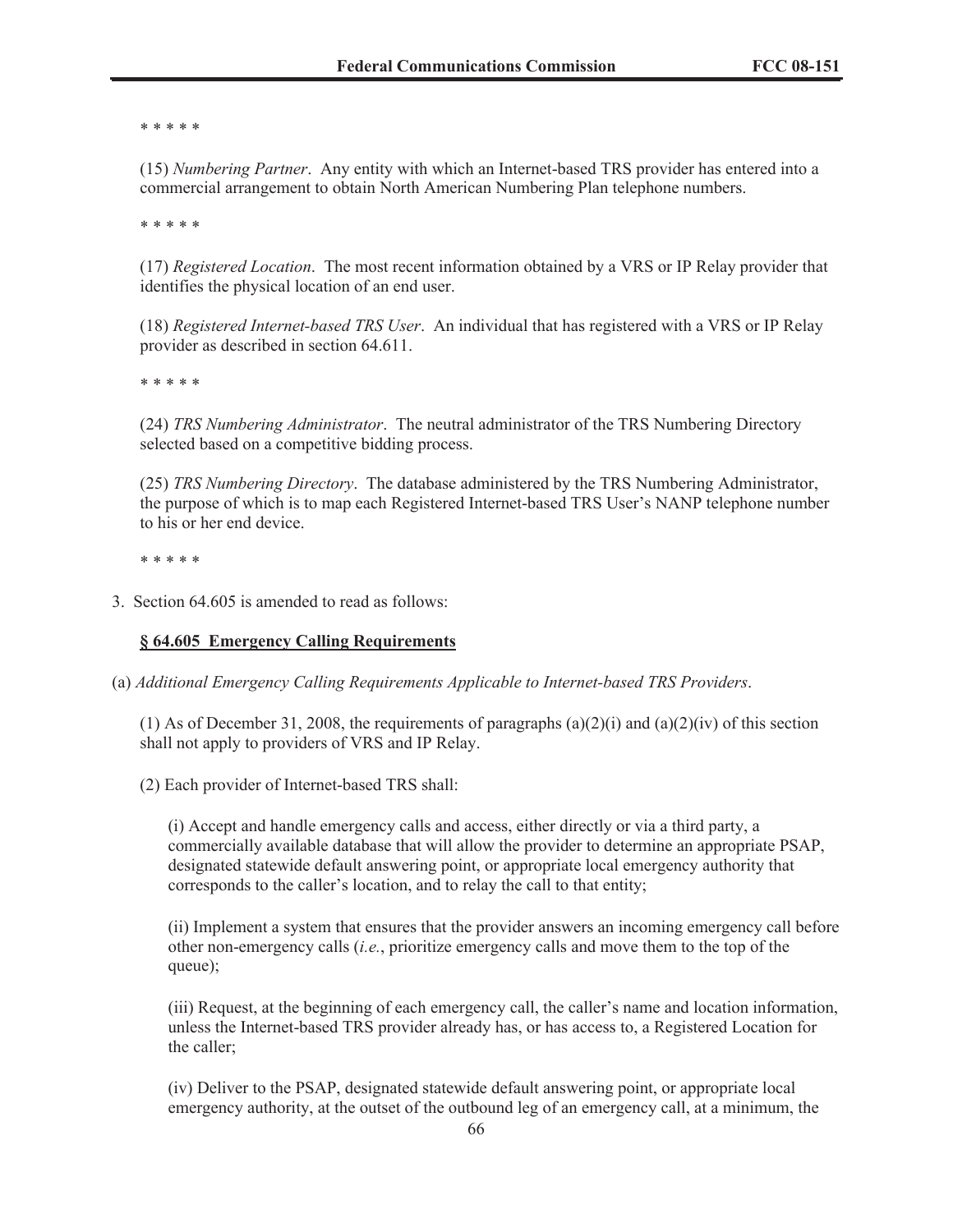name of the relay user and location of the emergency, as well as the name of the relay provider, the CA's callback number, and the CA's identification number, thereby enabling the PSAP, designated statewide default answering point, or appropriate local emergency authority to reestablish contact with the CA in the event the call is disconnected;

(v) In the event one or both legs of an emergency call are disconnected (*i.e.*, either the call between the TRS user and the CA, or the outbound voice telephone call between the CA and the PSAP, designated statewide default answering point, or appropriate local emergency authority), immediately re-establish contact with the TRS user and/or the appropriate PSAP, designated statewide default answering point, or appropriate local emergency authority and resume handling the call; and

(vi) Ensure that information obtained as a result of this section is limited to that needed to facilitate 911 services, is made available only to emergency call handlers and emergency response or law enforcement personnel, and is used for the sole purpose of ascertaining a user's location in an emergency situation or for other emergency or law enforcement purposes.

# (b) *E911 Service for VRS and IP Relay*

(1) *Scope*. The following requirements are only applicable to providers of VRS or IP Relay. Further, the following requirements apply only to 911 calls placed by users whose Registered Location is in a geographic area served by a Wireline E911 Network.

(2) *E911 Service.* As of December 31, 2008:

(i) VRS or IP Relay providers must, as a condition of providing service to a user, provide that user with E911 service as described in this section;

(ii) VRS or IP Relay providers must transmit all 911 calls, as well as ANI, the caller's Registered Location, the name of the VRS or IP Relay provider, and the CA's identification number for each call, to the PSAP, designated statewide default answering point, or appropriate local emergency authority that serves the caller's Registered Location and that has been designated for telecommunications carriers pursuant to §64.3001 of this chapter, provided that "all 911 calls" is defined as "any communication initiated by a VRS or IP Relay user dialing 911";

(iii) All 911 calls must be routed through the use of ANI and, if necessary, pseudo-ANI, via the dedicated Wireline E911 Network; and

(iv) The Registered Location, the name of the VRS or IP Relay provider, and the CA's identification number must be available to the appropriate PSAP, designated statewide default answering point, or appropriate local emergency authority from or through the appropriate automatic location information (ALI) database.

(3) *Service Level Obligation.* Notwithstanding the provisions in paragraph (b)(2) of this section, if a PSAP, designated statewide default answering point, or appropriate local emergency authority is not capable of receiving and processing either ANI or location information, a VRS or IP Relay provider need not provide such ANI or location information; however, nothing in this paragraph affects the obligation under paragraph (c) of this section of a VRS or IP Relay provider to transmit via the Wireline E911 Network all 911 calls to the PSAP, designated statewide default answering point, or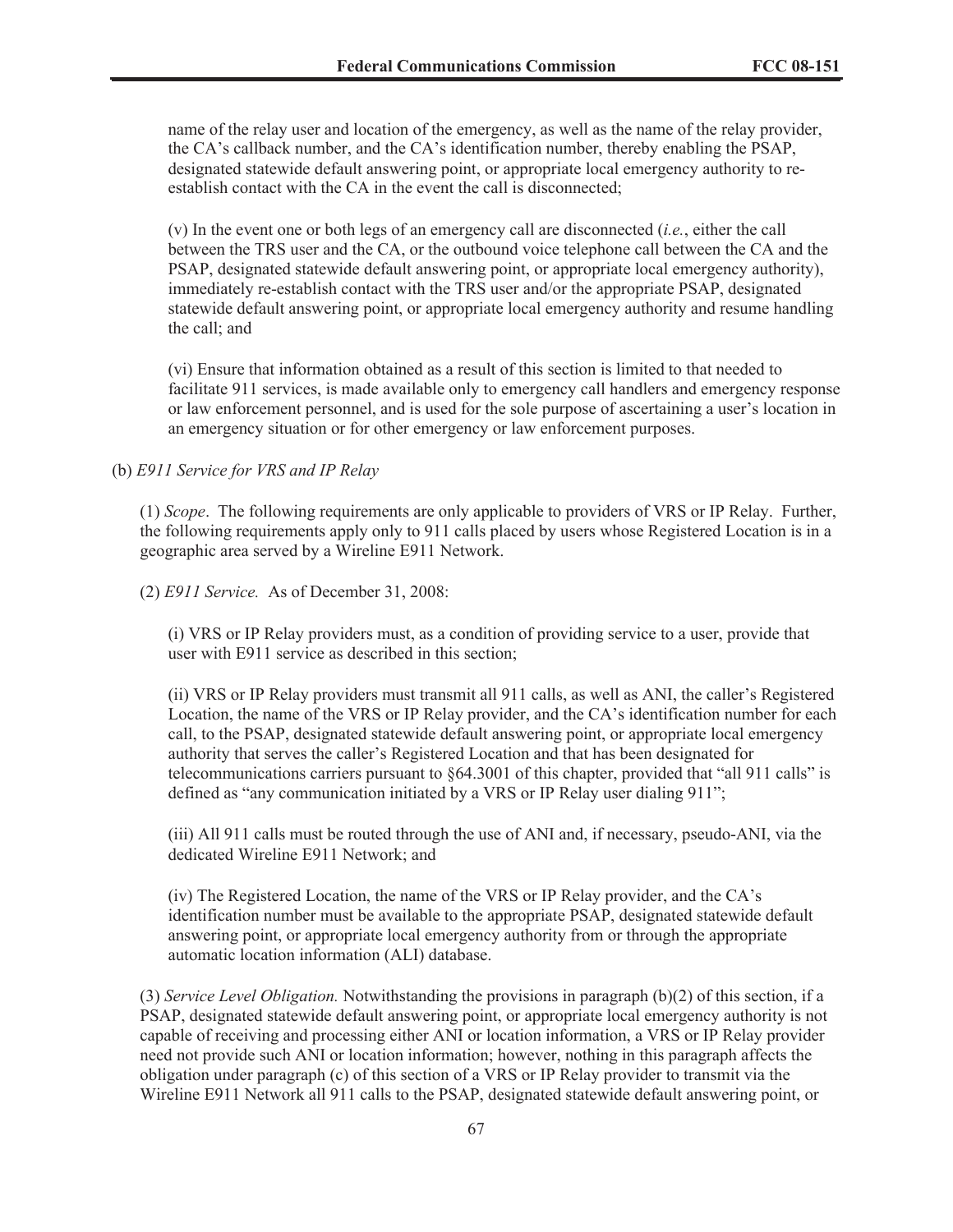appropriate local emergency authority that serves the caller's Registered Location and that has been designated for telecommunications carriers pursuant to §64.3001 of this chapter.

(4) *Registered Location Requirement.* As of December 31, 2008, VRS and IP Relay providers must:

(i) Obtain from each Registered Internet-based TRS User, prior to the initiation of service, the physical location at which the service will first be utilized; and

(ii) If the VRS or IP Relay is capable of being used from more than one location, provide their Registered Internet-based TRS Users one or more methods of updating their Registered Location, including at least one option that requires use only of the CPE necessary to access the VRS or IP Relay. Any method utilized must allow a Registered Internet-based TRS User to update the Registered Location at will and in a timely manner.

4. Section 64.611 is added to read as follows:

## **§ 64.611 Internet-Based TRS Registration**

(a) *Default Provider Registration*. Every provider of VRS or IP Relay must, no later than December 31, 2008, provide users with the capability to register with that VRS or IP Relay provider as a "default provider." Upon a user's registration, the VRS or IP Relay provider shall:

(1) Either:

(i) Facilitate the user's valid number portability request as set forth in 47 C.F.R. § 52.34; or

(ii) If the user does not wish to port a number, assign that user a geographically appropriate North American Numbering Plan telephone number; and

(2) Route and deliver all of that user's inbound and outbound calls unless the user chooses to place a call with, or receives a call from, an alternate provider.

(b) *Mandatory Registration of New Users*. As of December 31, 2008, VRS and IP Relay providers must, prior to the initiation of service for an individual that has not previously utilized VRS or IP Relay, register that new user as described in paragraph (a) of this section.

### (c) *Obligations of Default Providers and Former Default Providers*.

(1) Default providers must:

(i) Obtain current routing information, including IP addresses or domain names and user names, from their Registered Internet-based TRS Users;

(ii) Provision such information to the TRS Numbering Directory; and

(iii) Maintain such information in their internal databases and in the TRS Numbering Directory.

(2) Internet-based TRS providers (and, to the extent necessary, their Numbering Partners) must: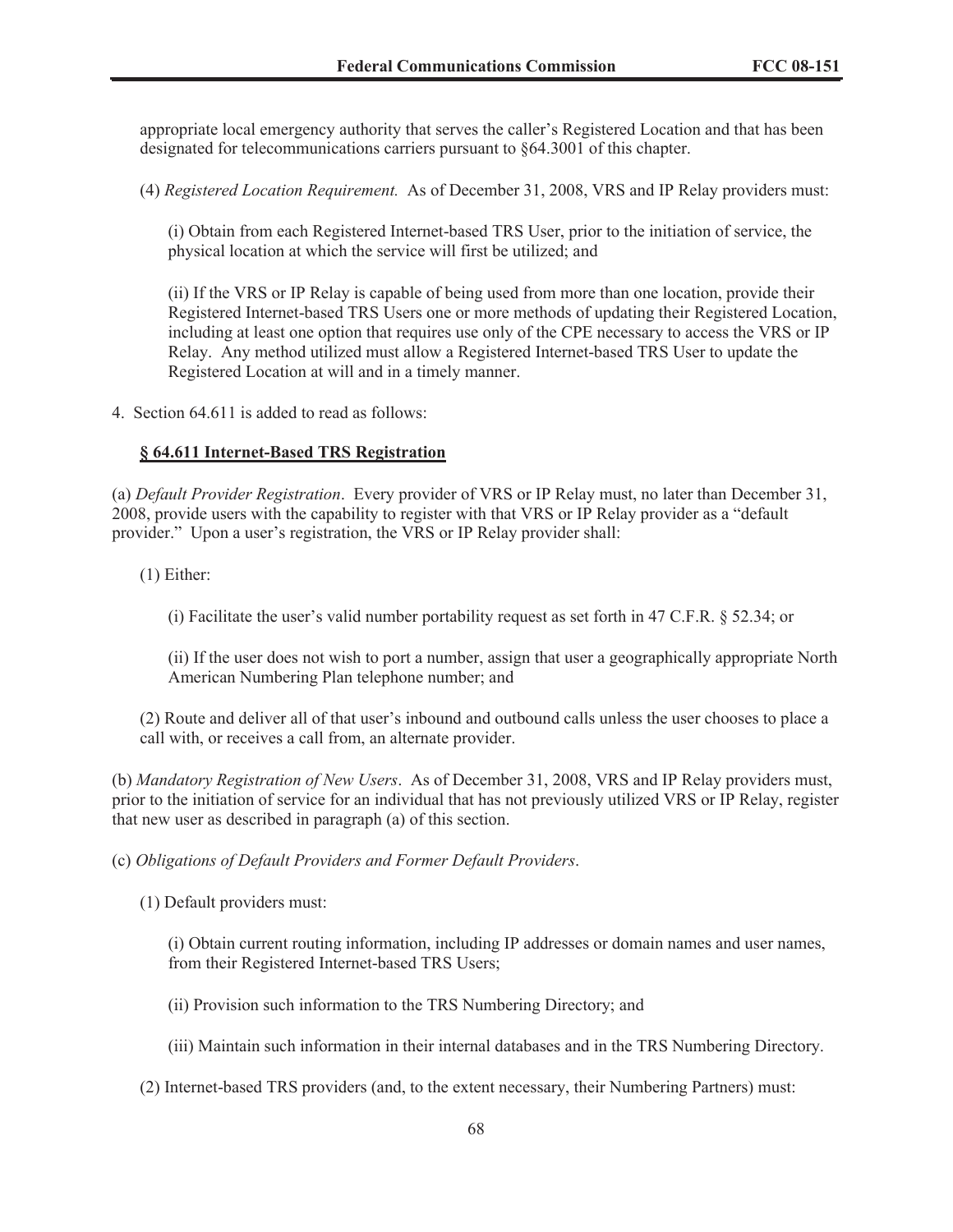(i) Take such steps as are necessary to cease acquiring routing information from any VRS or IP Relay user that ports his or her number to another VRS or IP Relay provider or otherwise selects a new default provider; and

(ii) Communicate among themselves as necessary to ensure that:

(A) Only the default provider provisions routing information to the central database; and

(B) VRS and IP Relay providers other than the default provider are aware that they must query the TRS Numbering Directory in order to obtain accurate routing information for a particular user of VRS or IP Relay.

(d) *Proxy Numbers*. After December 31, 2008, a VRS or IP Relay provider:

(1) May not assign or issue a proxy or alias for a NANP telephone number to any user; and

(2) Must cease to use any proxy or alias for a NANP telephone number assigned or issued to any Registered Internet-based TRS User.

(e) *Customer Premises Equipment (CPE)*.

(1) Every VRS or IP Relay provider must ensure that all CPE they have issued, leased, or otherwise provided to VRS or IP Relay users delivers routing information or other information only to the user's default provider, except as is necessary to complete or receive "dial around" calls on a case-bycase basis.

(2) All CPE issued, leased, or otherwise provided to VRS or IP Relay users by Internet-based TRS providers must be capable of facilitating the requirements of this section.

(f) *User Notification*. Every VRS or IP Relay provider must include an advisory on its website and in any promotional materials addressing numbering or E911 services for VRS or IP Relay.

(1) At a minimum, the advisory must address the following issues: (i) the process by which VRS or IP Relay users may obtain ten-digit telephone numbers, including a brief summary of the numbering assignment and administration processes; (ii) the portability of ten-digit telephone numbers assigned to VRS or IP Relay users; (iii) the process by which persons using VRS or IP Relay may submit, update, and confirm receipt by the provider of their Registered Location information; and (iv) an explanation emphasizing the importance of maintaining accurate, up-to-date Registered Location information with the user's default provider in the event that the individual places an emergency call via VRS or IP Relay.

(2) VRS and IP Relay providers must obtain and keep a record of affirmative acknowledgement by every Registered Internet-based TRS User of having received and understood the advisory described in this subsection.

5. Section 64.613 is added to read as follows:

# **§ 64.613 Numbering Directory for Registered Internet-based TRS Users**

(a) TRS Numbering Directory.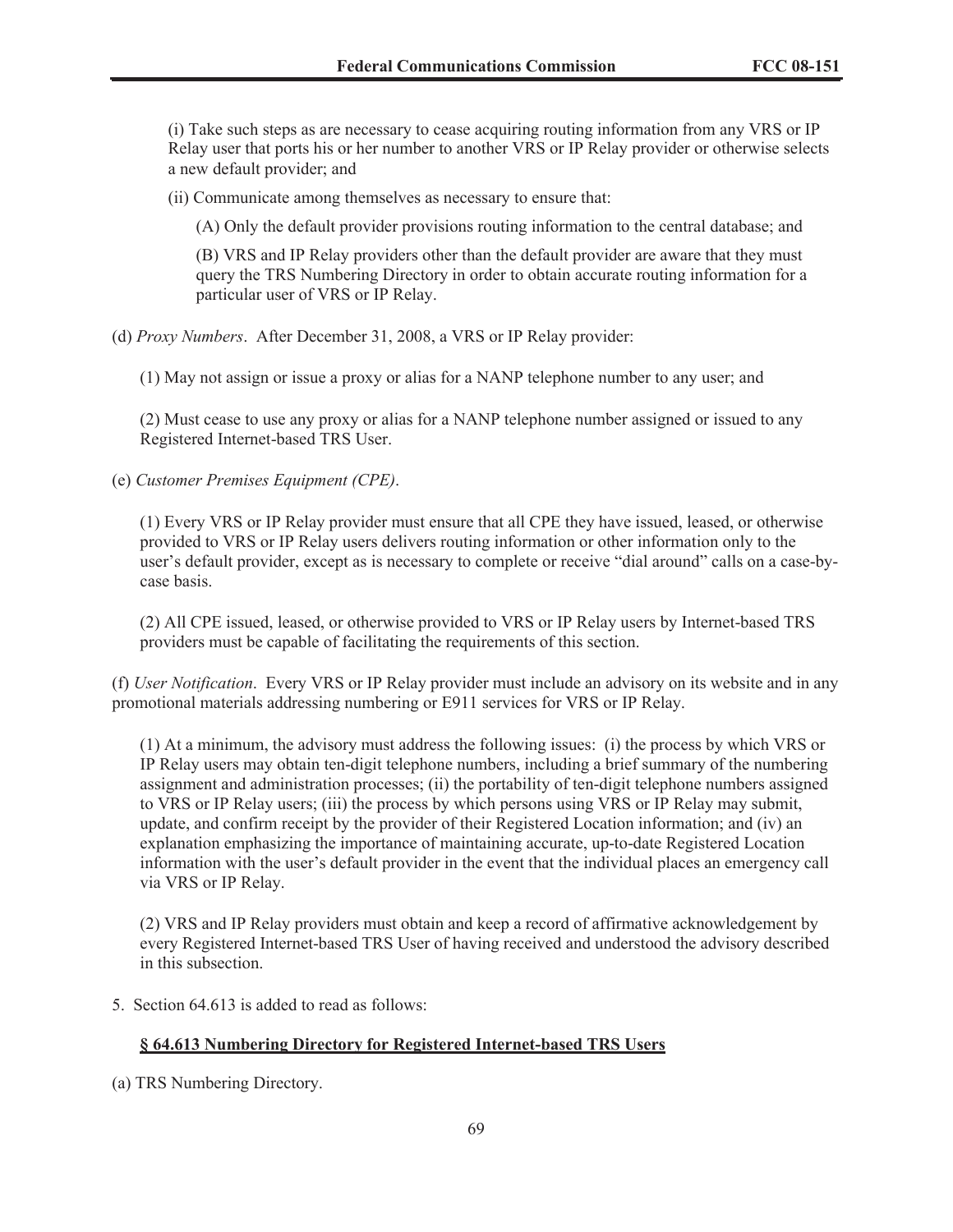(1) The TRS Numbering Directory shall contain records mapping the NANP telephone number of each Registered Internet-based TRS User to a unique Uniform Resource Identifier (URI).

(2) For each record associated with a VRS user, the URI shall contain the user's Internet Protocol (IP) address. For each record associated with an IP Relay user, the URI shall contain the user's user name and domain name that can be subsequently resolved to reach the user.

(3) Only the TRS Numbering Administrator and Internet-based TRS providers may access the TRS Numbering Directory.

(b) Administration.

(1) *Neutrality*.

(A) The TRS Numbering Administrator shall be a non-governmental entity that is impartial and not an affiliate of any Internet-based TRS provider.

(B) Neither the TRS Numbering Administrator nor any affiliate may issue a majority of its debt to, nor derive a majority of its revenues from, any Internet-based TRS provider.

(C) Nor may the TRS Numbering Administrator nor any affiliate be unduly influenced, as determined by the North American Numbering Council, by parties with a vested interest in the outcome of TRS-related numbering administration and activities.

(D) Any subcontractor that performs any function of the TRS Numbering Administrator must also meet these neutrality criteria.

(2) *Terms of Administration*. The TRS Numbering Administrator shall administer the TRS Numbering Directory pursuant to the terms of its contract.

(3) *Compensation*. The TRS Fund, as defined by 47 C.F.R. § 64.604(a)(5)(iii), may compensate the TRS Numbering Administrator for the reasonable costs of administration pursuant to the terms of its contract.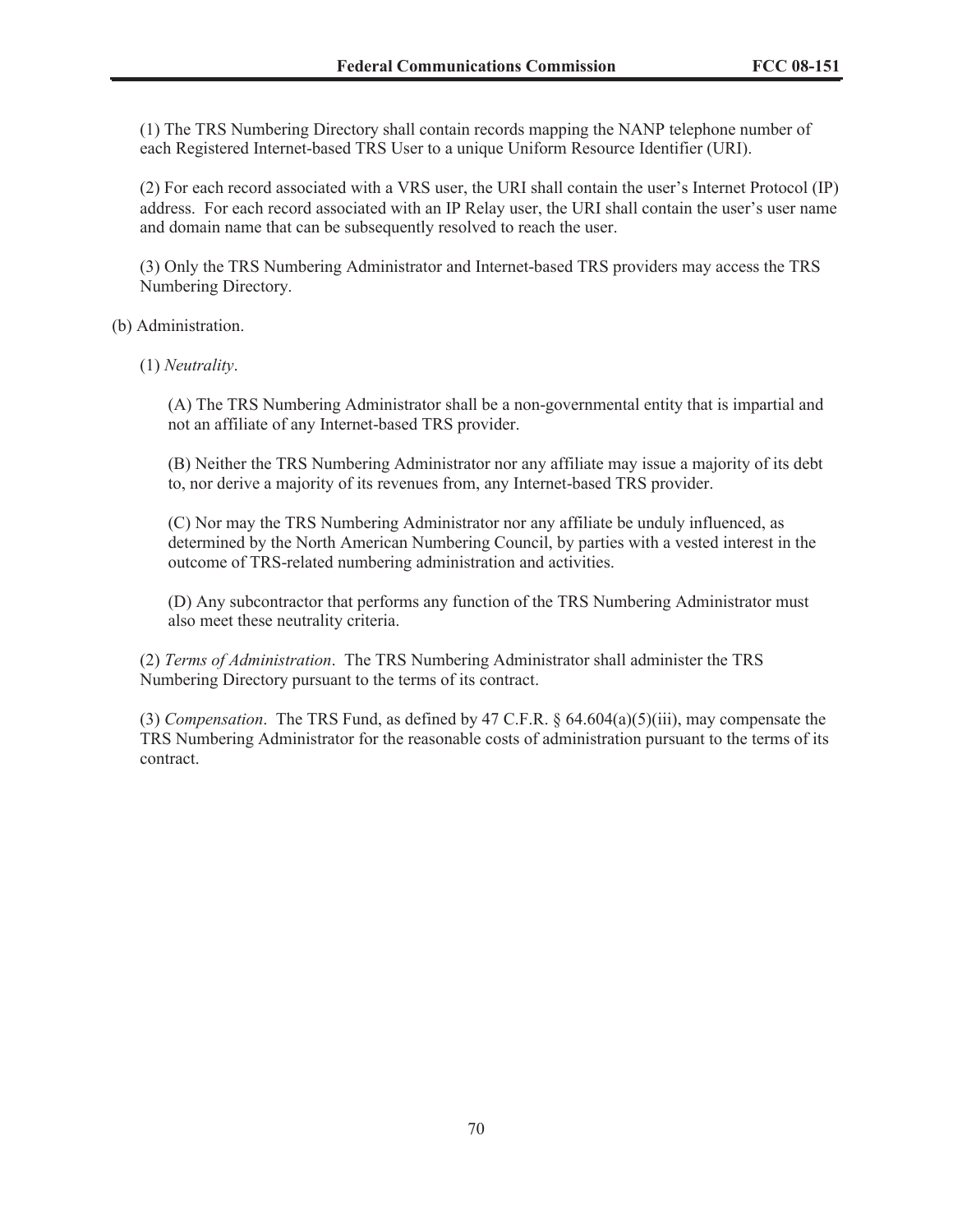# **APPENDIX C**

#### **Final Regulatory Flexibility Certification**

1. The Regulatory Flexibility Act of 1980, as amended  $(RFA)$ , requires that a regulatory flexibility analysis be prepared for rulemaking proceedings, unless the agency certifies that "the rule will not, if promulgated, have a significant economic impact on a substantial number of small entities."<sup>2</sup> The RFA generally defines "small entity" as having the same meaning as the terms "small business," "small organization," and "small governmental jurisdiction."<sup>3</sup> In addition, the term "small business" has the same meaning as the term "small business concern" under the Small Business Act. $4\text{ A}$  "small business" concern" is one which: (1) is independently owned and operated; (2) is not dominant in its field of operation; and (3) satisfies any additional criteria established by the Small Business Administration  $(SBA).$ <sup>5</sup>

2. In this *Order*, the Commission adopts a system for assigning ten-digit telephone numbers linked to the NANP to persons using Internet-based TRS. This *Order* will further the functional equivalency of TRS mandated in Title IV of the Americans with Disabilities Act. The Commission finds that utilization of NANP numbers will achieve the goal of making Internet-based TRS functionally equivalent to traditional circuit switched telephony, and will provide Internet-based TRS users a reliable and consistent means by which they may receive calls from voice telephone users in the same way that voice telephone users are called. Under this *Order*, each Internet-based TRS provider must provide Internet-based TRS users with the capability to register with that provider as a "default" provider. Upon a user's registration, each provider must either facilitate the user's valid number portability request or, if the user does not wish to port a number, assign that user a geographically appropriate NANP telephone number. Each provider also must route and deliver all of its Registered Internet-based TRS Users' inbound and outbound calls unless the user chooses to place a call with, or receives a call from, an alternate provider. Further, this *Order* requires Internet-based TRS providers to obtain from each of their Registered Internet-based TRS users, prior to the initiation of service, the physical location at which the service will first be utilized. Moreover, providers of Internet-based TRS that can be utilized from more than one physical location must provide registered users one or more methods of updating their Registered Location. As noted in the *Order*, the numbering system adopted enables individuals with hearing and speech disabilities using Internet-based TRS access to emergency services. Specifically, the *Order* is intended to ensure that emergency calls placed by Internet-based TRS users will be routed directly and automatically to the appropriate emergency services authorities by Internet-based TRS providers. The Commission also requires each Internet-based TRS provider to include an advisory on its website and in any promotional materials addressing the new requirements adopted in the *Order*. Providers must obtain and keep a record of affirmative acknowledgement by every user assigned a

 $3$  5 U.S.C. § 601(6).

<sup>&</sup>lt;sup>1</sup> See 5 U.S.C. § 603. The RFA, see 5 U.S.C. §§ 601–612, has been amended by the Small Business Regulatory Enforcement Fairness Act of 1996, (SBREFA) Pub. L. No. 104-121, Title II, 110 Stat. 857 (1996).

 $2^{2}$  5 U.S.C. § 605(b).

<sup>&</sup>lt;sup>4</sup> 5 U.S.C. § 601(3) (incorporating by reference the definition of "small business concern" in Small Business Act, 15 U.S.C.  $\S 632$ ). Pursuant to 5 U.S.C.  $\S 601(3)$ , the statutory definition of a small business applies "unless an agency, after consultation with the Office of Advocacy of the Small Business Administration and after opportunity for public comment, establishes one or more definitions of such term which are appropriate to the activities of the agency and publishes such definition(s) in the Federal Register."

 $<sup>5</sup>$  Small Business Act, 15 U.S.C. § 632.</sup>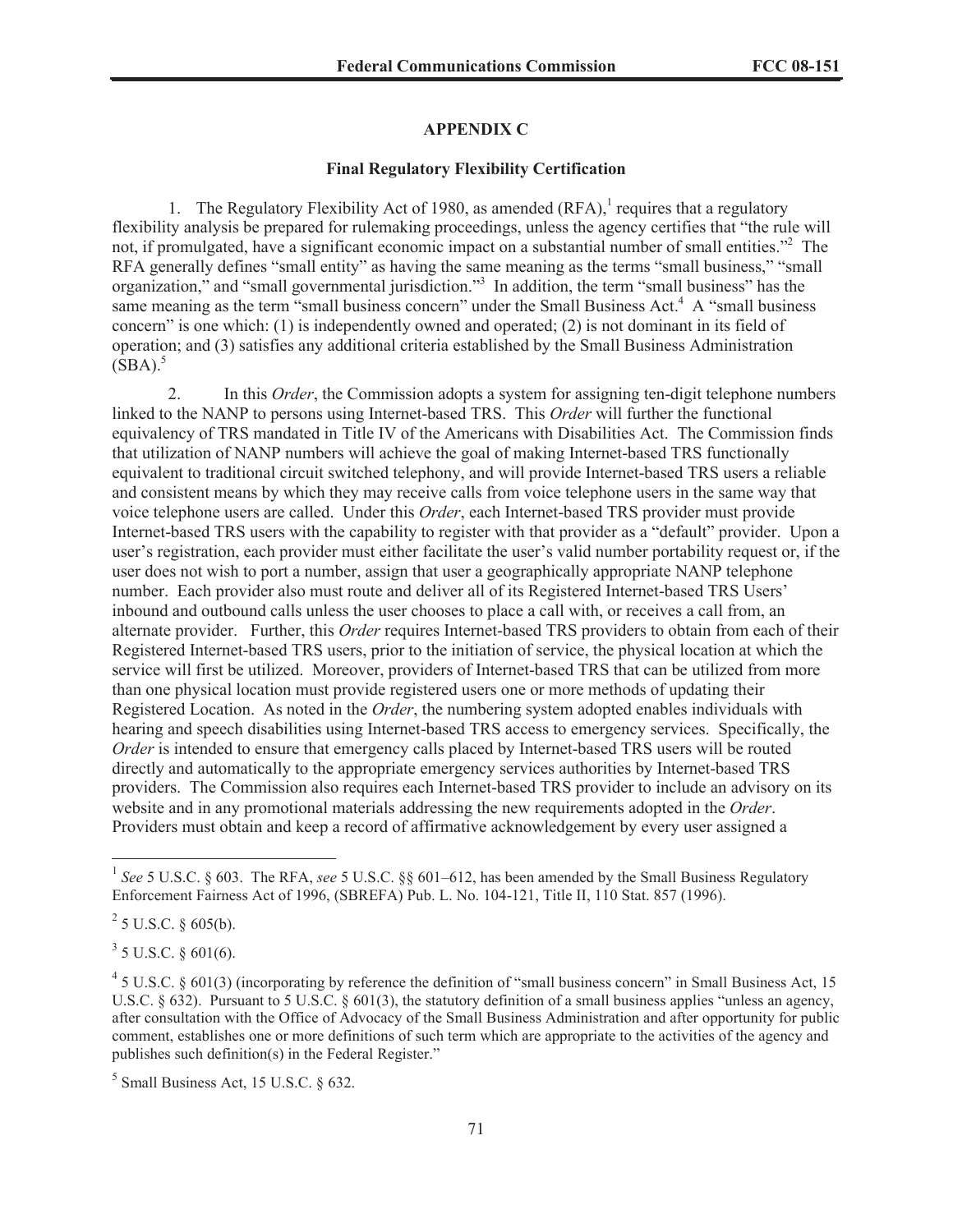number of having received and understood this advisory. The Commission also states its belief that instituting a numbering system and a Registered Location requirement, as provided in the *Order*, will reduce the misuse of IP Relay by persons seeking to use this service for fraudulent purposes. Finally, the *Order* concludes that Internet-based TRS providers will be compensated from the Interstate TRS Fund for their reasonable actual costs of complying with the new rules adopted in this item.

3. To the extent that all Internet-based TRS providers, including small entities, will be eligible to receive compensation from the Interstate TRS Fund for their reasonable costs of complying with these numbering and Registered Location requirements, the Commission finds that these requirements will not have a significant economic impact on a substantial number of small entities. Further, the Commission believes that allowing providers until December 31, 2008, to implement the tendigit numbering plan adopted in the *Order* is a reasonable timeframe for both large and small providers. The Commission also authorizes the Managing Director to include in the third-party administrator contract the requirement to refer all implementation disputes that it is unable to resolve in a reasonable time to the Chief of the Wireline Competition Bureau for resolution, which will ease burdens on providers, including small entities. For all of these reasons, the Commission concludes that these measures will not have a significant economic impact on a substantial number of small entities, in particular because each small business will receive financial compensation for reasonable costs incurred rather than absorb an uncompensated financial loss or hardship.

4. With regard to whether a *substantial number* of small entities may be affected by the requirements adopted in this *Order*, the Commission notes that, of the 11 providers affected by the *Order*, only three meet the definition of a small entity. The SBA has developed a small business size standard for Wired Telecommunications Carriers, which consists of all such firms having 1,500 or fewer employees.<sup>6</sup> Currently, eleven providers receive compensation from the Interstate TRS Fund for providing VRS, IP Relay and IP CTS: AT&T Corp.; CSDVRS; CAC; GoAmerica; Hamilton Relay, Inc.; Hands On; Healinc; Nordia Inc.; Snap Telecommunications, Inc; Sorenson; and Sprint. Because only three of the providers affected by this *Order* are deemed to be small entities under the SBA's small business size standard, the Commission concludes that the number of small entities affected by our decision in this *Order* is not substantial. Moreover, given that all affected providers, including the three that are deemed to be small entities under the SBA's standard, will be entitled to receive prompt reimbursement for their reasonable costs of compliance, the Commission concludes that the *Order* will not have a significant economic impact on these small entities.

5. Therefore, for all of the reasons stated above, the Commission certifies that the requirements of this *Order* will not have a significant economic impact on a substantial number of small entities.

6. The Commission will send a copy of the *Order*, including this Final Regulatory Flexibility Certification, in a report to Congress pursuant to the Congressional Review Act.<sup>7</sup> In addition, the *Order*, including the Final Regulatory Flexibility Certification, will be sent by the Commission's

<sup>&</sup>lt;sup>6</sup> 13 C.F.R. § 121.201, NAICS code 517110. According to Census Bureau data for 1997, there were 2,225 firms in this category which operated for the entire year. U.S. Census Bureau, 1997 Economic Census, Subject Series: Information, "Establishment and Firm Size (Including Legal Form of Organization)," Table 5, NAICS code 513310 (issued Oct. 2000). Of this total, 2,201 firms had employment of 999 or fewer employees, and an additional 24 firms had employment of 1,000 employees or more. Thus, under this size standard, the majority of firms can be considered small. (The census data do not provide a more precise estimate of the number of firms that have employment of 1,500 or fewer employees; the largest category provided is "Firms with 1,000 employees or more.")

<sup>7</sup> *See* 5 U.S.C. § 801(a)(1)(A).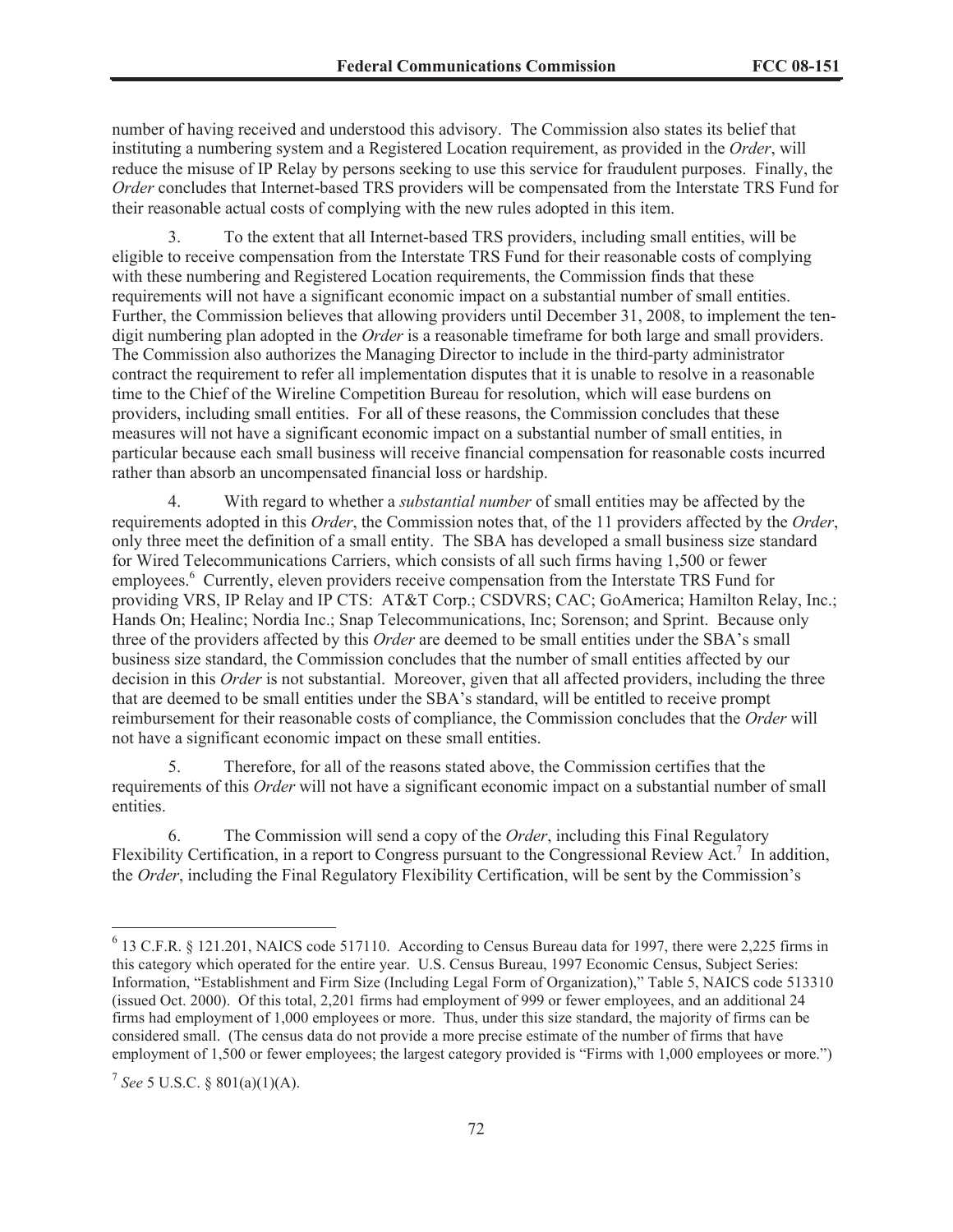Consumer & Governmental Affairs Bureau, Reference Information Center to the Chief Counsel for Advocacy of the SBA and will be published in the Federal Register.<sup>8</sup>

<sup>8</sup> *See* 5 U.S.C. § 604(b).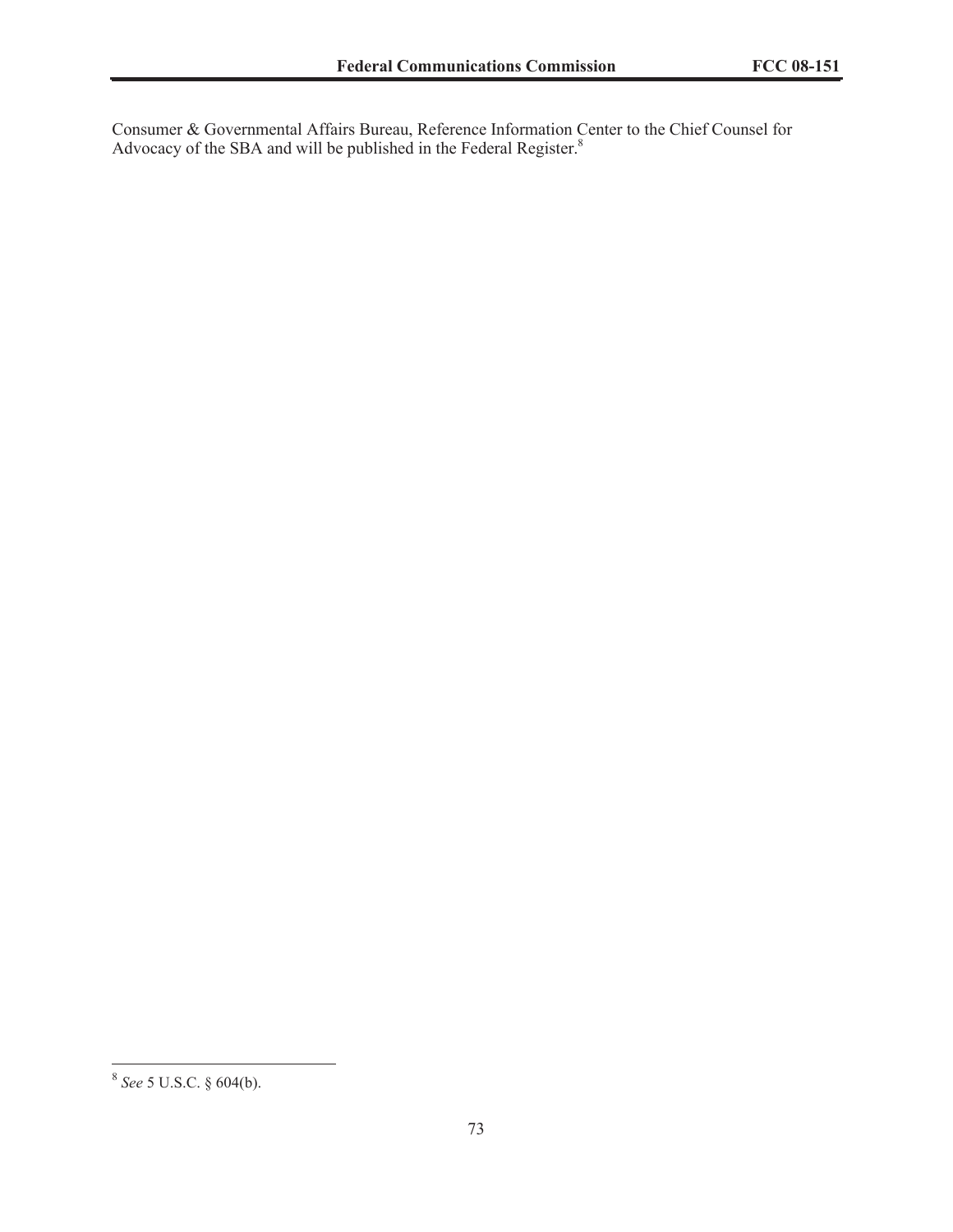# **APPENDIX D**

# **Initial Regulatory Flexibility Certification**

7. The Regulatory Flexibility Act of 1980, as amended  $(RFA)$ , requires that an initial regulatory flexibility analysis be prepared for notice-and-comment rulemaking proceedings, unless the agency certifies that "the rule will not, if promulgated, have a significant economic impact on a substantial number of small entities."<sup>2</sup> The RFA generally defines the term "small entity" as having the same meaning as the terms "small business," "small organization," and "small governmental jurisdiction."<sup>3</sup> In addition, the term "small business" has the same meaning as the term "small business" concern" under the Small Business Act.<sup>4</sup> A "small business concern" is one that: (1) is independently owned and operated; (2) is not dominant in its field of operation; and (3) satisfies any additional criteria established by the Small Business Administration (SBA).<sup>5</sup>

8. In the *Further Notice of Proposed Rulemaking*, the Commission seeks comment on additional issues relating to the assignment and administration of ten-digit telephone numbers for VRS and IP Relay users. For example, the Commission proposes a modification of the call completion requirement under the Commission's TRS rules so that if a CA is handling a non-emergency relay call and identifies an incoming 911 call, the CA may terminate the existing call to immediately answer the 911 call.<sup>6</sup> The Commission also seeks comment on ways in which Registered Location information might be made available to alternative relay providers for the purpose of routing emergency calls in the event that an Internet-based TRS user places an emergency call through an Internet-based TRS provider other than the user's default provider. The Commission seeks comment on how long a registration period Internet-based TRS providers should have to register their users. The Commission also seeks comments on the eligibility of Internet-based TRS users for multiple telephone numbers and on whether Internetbased TRS users should pay a fee for toll free numbers. Further, the Commission seeks comment on the steps it should take, if any, to facilitate standards-based signaling between service providers. The Commission seeks comment on whether functional equivalency requires that a single telephone number be assigned to multiple end-user devices and on whether multi-line telephone systems pose particular problems for the numbering and 911 requirements imposed here. The Commission seeks comment on who should be eligible to obtain a telephone number from Internet-based TRS providers. The Commission also contemplates additional security measures designed to ensure the integrity of the TRS system and the equipment and networks of Internet-based TRS users, and proposes to extend the numbering system to IP CTS. The Commission proposes the application of the Commission's antislamming rules to protect relay consumers against unauthorized default provider changes and the Commission's privacy rules to protect relay consumers against unauthorized disclosure of private information. Finally, the Commission seeks comment on whether the costs of acquiring ten-digit

 $^{2}$  5 U.S.C. § 605(b).

 $3$  5 U.S.C. § 601(6).

 $<sup>5</sup>$  15 U.S.C. § 632.</sup>

<sup>6</sup> See 47 C.F.R. § 64.604(a)(30)(i) ( "Consistent with the obligations of telecommunications carrier operators, CAs are prohibited from refusing single or sequential calls or limiting the length of calls utilizing relay services.")

<sup>&</sup>lt;sup>1</sup> See 5 U.S.C. § 603. The RFA, see 5 U.S.C. § 601–612, has been amended by the Small Business Regulatory Enforcement Fairness Act of 1996 (SBREFA), Pub. L. No. 104-121, Title II, 110 Stat. 857 (1996).

 $45$  U.S.C. § 601(3) (incorporating by reference the definition of "small-business concern" in the Small Business Act, 15 U.S.C. § 632). Pursuant to 5 U.S.C. § 601(3), the statutory definition of a small business applies "unless an agency, after consultation with the Office of Advocacy of the Small Business Administration and after opportunity for public comment, establishes one or more definitions of such term which are appropriate to the activities of the agency and publishes such definition(s) in the Federal Register."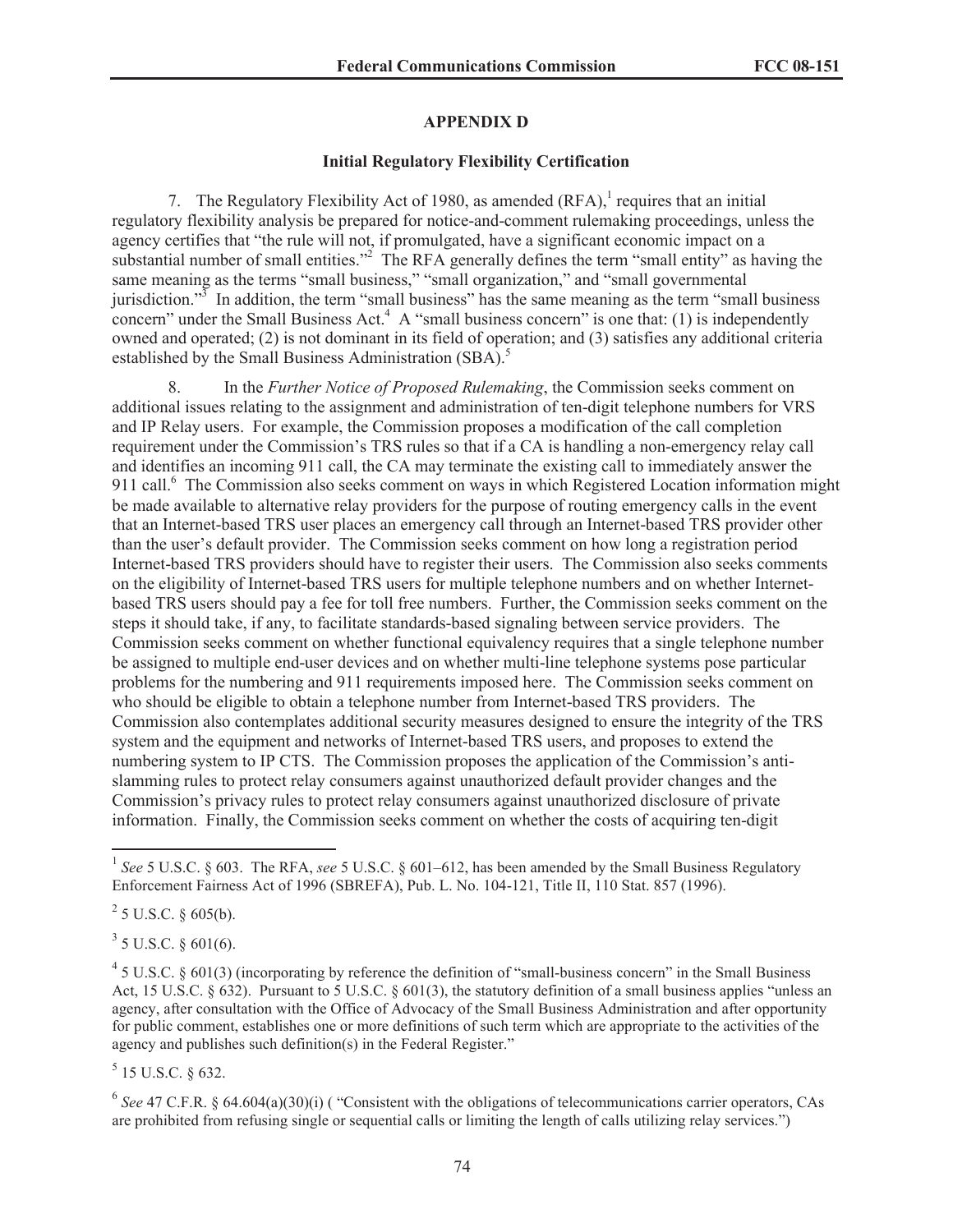telephone numbers, and porting those numbers, should be passed on to Internet-based TRS users.

9. The Commission concludes that these proposed changes may be necessary to ensure that users of Internet-based TRS receive functionally equivalent telephone service, as mandated by Title IV of the Americans with Disabilities Act. Although the proposed changes may result in additional reporting and recordkeeping requirements on the part of the affected providers, including small entities, the providers will be promptly reimbursed from the Interstate TRS Fund for the costs of complying with the proposed rules, if adopted. Entities, especially small businesses, are encouraged to quantify the costs and benefits of any reporting requirement that may be established in this proceeding. The modifications the Commission proposes consist of policies aimed at achieving a functionally equivalent telephone service for Internet-based TRS users and are not expected to have a substantial economic impact upon providers, including small businesses, because each small business will receive financial compensation for reasonable costs incurred rather than absorb an uncompensated financial loss or hardship.

10. With regard to whether a *substantial number* of small entities may be affected by the requirements proposed in this *Further Notice*, the Commission notes that, of the fourteen providers affected by the *Further Notice*, only four meet the definition of a small entity. The SBA has developed a small business size standard for Wired Telecommunications Carriers, which consists of all such firms having 1,500 or fewer employees.<sup>7</sup> Currently, fourteen providers receive compensation from the Interstate TRS Fund for providing any form of TRS: Ameritech, AT&T Corp.; CSDVRS; CAC; GoAmerica; Hamilton Relay, Inc.; Hands On; Healinc; Kansas Relay Service, Inc.; Nordia Inc.; Snap Telecommunications, Inc; Sorenson; Sprint; and State of Michigan. Because only four of the providers that would be affected by this *Further Notice*, if adopted, are deemed to be small entities under the SBA's small business size standard, the Commission concludes that the number of small entities potentially affected by our proposed rules is not substantial. Moreover, given that all providers potentially affected by the proposed rules, including the four that are deemed to be small entities under the SBA's standard, would be entitled to receive prompt reimbursement for their reasonable costs of compliance, the Commission concludes that the *Further Notice*, if adopted, will not have a significant economic impact on these small entities.

11. Therefore, we certify that the proposals in this *Further Notice*, if adopted, will not have a significant economic impact on a substantial number of small entities.

12. The Commission will send a copy of the *Further Notice*, including a copy of this Initial Regulatory Flexibility Certification, to the Chief Counsel for Advocacy of the SBA.<sup>8</sup> This initial certification will also be published in the Federal Register.<sup>9</sup>

<sup>&</sup>lt;sup>7</sup> 13 C.F.R. § 121.201, NAICS code 517110. According to Census Bureau data for 1997, there were 2,225 firms in this category which operated for the entire year. U.S. Census Bureau, 1997 Economic Census, Subject Series: Information, "Establishment and Firm Size (Including Legal Form of Organization)," Table 5, NAICS code 513310 (issued Oct. 2000). Of this total, 2,201 firms had employment of 999 or fewer employees, and an additional 24 firms had employment of 1,000 employees or more. Thus, under this size standard, the majority of firms can be considered small. (The census data do not provide a more precise estimate of the number of firms that have employment of 1,500 or fewer employees; the largest category provided is "Firms with 1,000 employees or more.")

 $8$  5 U.S.C. § 605(b).

 $9^9$  5 U.S.C. § 605(b).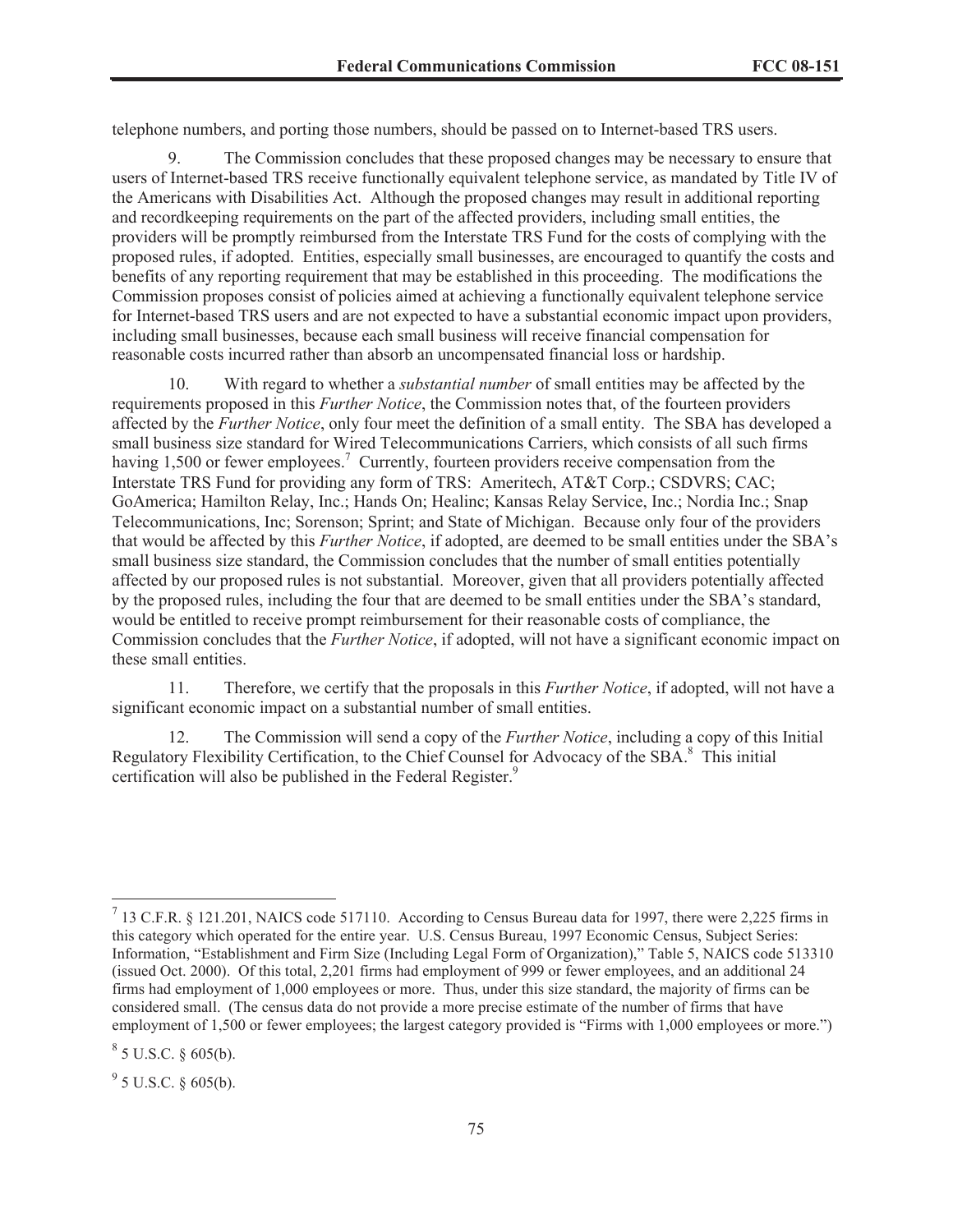# **STATEMENT OF CHAIRMAN KEVIN J. MARTIN**

*Re: Telecommunications Relay Services and Speech-to-Speech Services for Individuals with Hearing and Speech Disabilities; E911 Requirements for IP-Enabled Service Providers,* CG Docket No. 03-123 and WC Docket No. 05-196, Report and Order and Further Notice of Proposed Rulemaking.

*Re: Telecommunications Relay Services and Speech-to-Speech Services for Individuals with Hearing and Speech Disabilities; Speech-to-Speech and Internet Protocol (IP) Speech-to-Speech Telecommunications Relay Services,* CG Docket Nos. 03-123 and 08-15, Notice of Proposed Rulemaking.

Today we take additional steps to help improve the quality of life for individuals with disabilities. We adopt a ten-digit numbering system for Internet-based Telecommunications Relay Services (TRS). We also seek comment on ways to improve Speech-to-Speech service (STS) and whether IP STS should be compensated from the Interstate TRS Fund. Through these actions, we make progress in fulfilling our statutory goal of ensuring that every person has equal access to this nation's communications services.

We are well aware that there are many Americans with hearing or speech disabilities that depend on TRS services for their daily communication needs. The Commission remains committed to improving the quality of life for individuals with disabilities by ensuring that they have the same access to communication technologies as people without such disabilities.

In March, the Commission committed to adopt an order providing a ten-digit numbering system for Internet-based TRS by the end of June and to require that the ten-digit numbering system be implemented no later than December 31, 2008. I am pleased that we fulfill these commitments today. Ten-digit numbering will enable Internet-based TRS users to make and receive calls like anyone else, eradicating another barrier that stands in the way of functional equivalency. Functional equivalency means individuals with disabilities having access to the same services as everyone else. This equal access is vital to accessing jobs, education, public safety, and simple communications with family, friends, and neighbors.

I also support our inquiry into ways to improve STS and our tentative conclusion that IP STS is a form of TRS eligible for compensation from the Interstate TRS Fund. IP STS has the potential to allow a broader range of individuals to communicate. By not being constrained to a specific piece of equipment that resides in a particular location, users of this service would have tremendous flexibility in how and where they use this service. Moreover, individuals with disabilities would have access to new technologies and, specifically, be able to realize the benefits of broadband services.

I want to assure those of you with hearing or speech disabilities that we will not stop actively working to fulfill your need for functional equivalence. We could not have taken today's actions without your valuable input. We thank you for your participation in our proceedings and look forward to working with you and the service providers to implement the ten-digit numbering system and to improve speech to speech service. It is by working together that we can best ensure that the tremendous advances in communications are enjoyed by *all* Americans.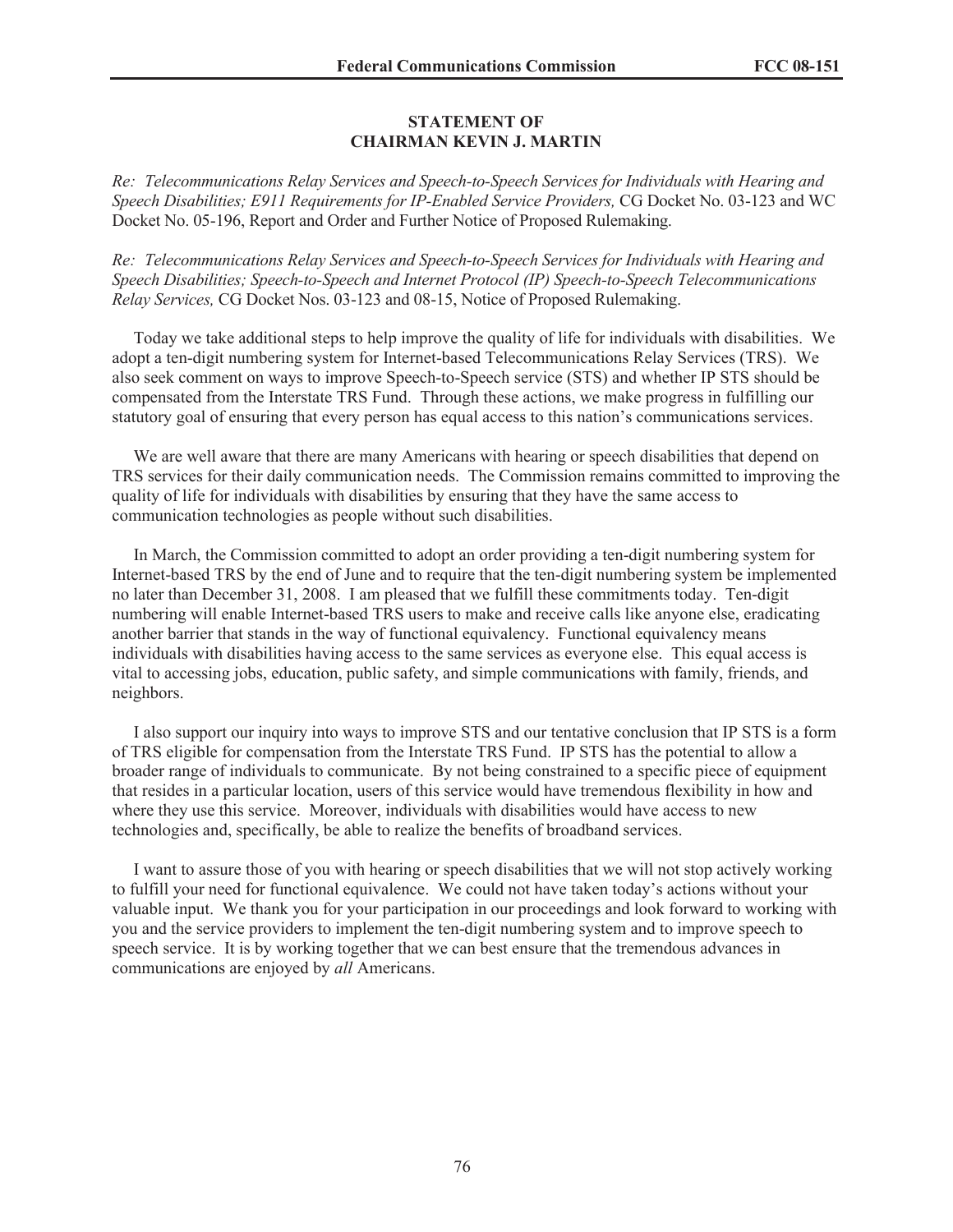## **STATEMENT OF COMMISSIONER MICHAEL J. COPPS**

*Re: Telecommunications Relay Services and Speech-to-Speech Services for Individuals with Hearing and Speech Disabilities; E911 Requirements for IP-Enabled Service Providers,* CG Docket No. 03-123 and WC Docket No. 05-196, Report and Order and Further Notice of Proposed Rulemaking.

Today the Commission takes another essential step towards making sure that come December 31, 2008 the deaf and hard of hearing community will be able to obtain 10-digit phone numbers – something that most of us with a cell phone or home phone too often take for granted. In doing so, users of Internetbased Telecommunications Relay Services such as Video Relay Service and IP-Relay will be able to give their friends, family, doctors, and employers a phone number to reach them just like voice telephone users. The Order requires that these phone numbers be portable and the consumer devices be interoperable. The Order also requires that emergency calls placed by these users be automatically and correctly connected with local emergency services. I am pleased to support this Order and the Commission's decision to require that all of this be completed no later than December 31, 2008. Deaf and hard of hearing consumers have waited too long for this service already and it is certainly consistent with the Americans with Disabilities Act's mandate of "functional equivalency."

Getting to this juncture has not been an easy road and there is still much work to do. For this reason, I also support the Commission's Further Notice of Proposed Rulemaking seeking comment on certain implementation issues involving emergency calling, Customer Proprietary Network Information, and antislamming rules. Comment is also sought on other important issues such as the appropriate timeline for existing users to sign-up for a number, the assignment of multiple phone numbers to a user or a single phone number to multiple services, how costs for this new system should be covered, and ways to prevent fraud. These and other issues teed up in the Further Notice are all critical questions, many of them novel, and I would urge all stakeholders to provide the Commission with the benefit of their insights, knowledge and experience.

The Order also emphasizes the critical need for consumer outreach. The availability of phone numbers is a very big step in the advancement of functionally equivalent telephone service for the deaf and hard hearing community. With that will come many questions, probably some concerns, and inevitably I fear some confusion as we move to the system adopted today. For these reasons, it's incumbent upon the FCC, providers, and consumer advocacy organizations to engage in a coordinated campaign to inform the disability community.

As with most systemic and promising changes, it is essential that all stakeholders, particularly the disability community, provide the Commission with its ongoing input and ideas. The FCC must do a good job of monitoring the process and be ready to respond to any unintended consequences. In addition, the Commission must remain diligent in its efforts to oversee the integrity of these programs. The move to a numbering system should afford the Commission, providers, and businesses additional tools in their efforts to combat fraud, particularly when it comes to IP-Relay.

I want to thank Chairman Martin and all my colleagues for their support for this Order and their efforts in making it come to fruition. I also appreciate the hard work and guidance provided by the deaf and hard of hearing community on these important issues. Finally, I want to pay tribute to Cathy Seidel and Nicole McGinnis of the Consumer and Government Affairs Bureau, Tom Chandler of the Disabilities Rights Office, Dana Shaffer and Nick Alexander of the Wireline Competition Bureau, and their teams who in less than three months organized a stakeholder workshop, analyzed a refreshed record, and labored long hours on this technical, complicated and important Order. While we're not home yet, their ongoing efforts are worthy of recognition.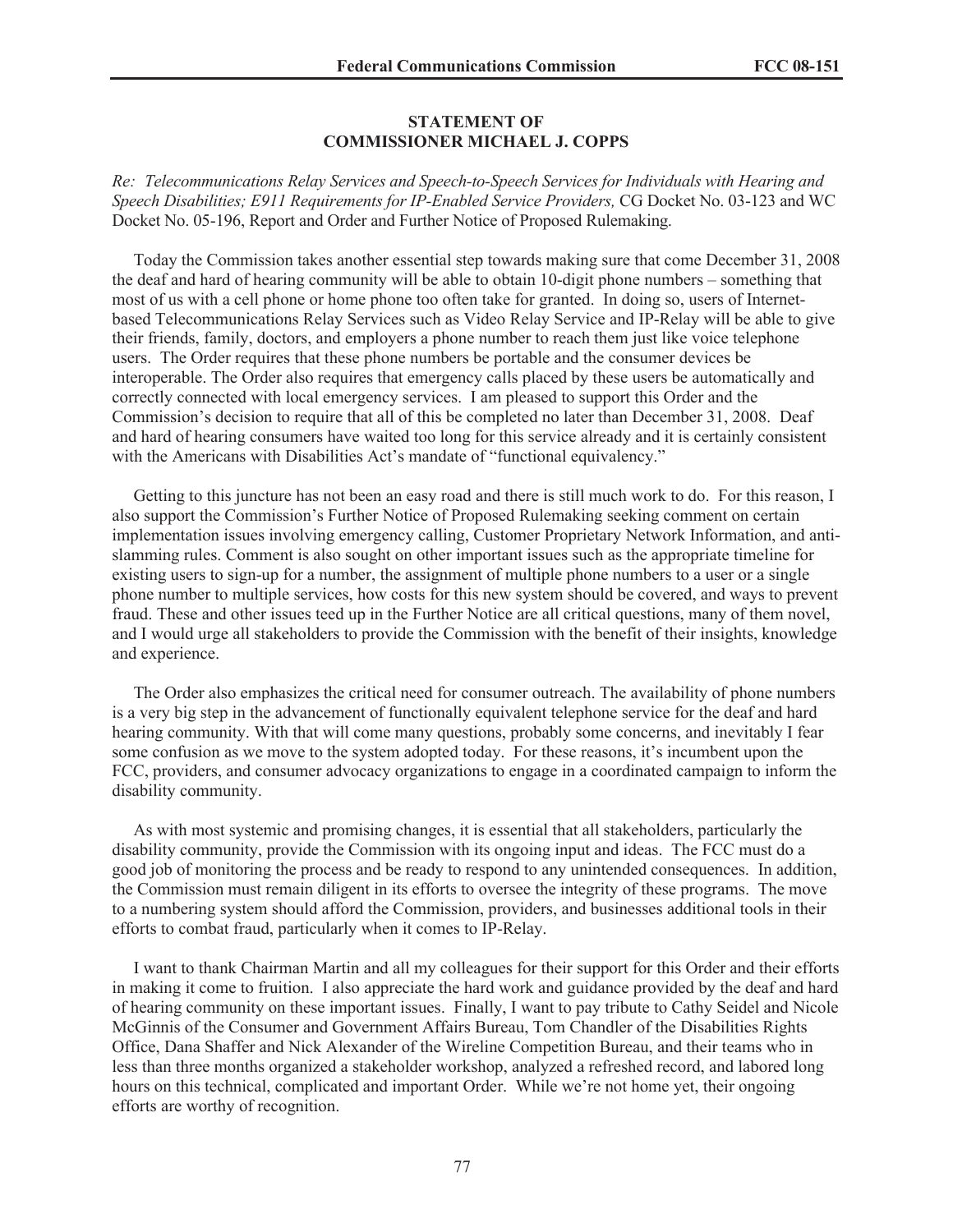# **STATEMENT OF COMMISSIONER JONATHAN S. ADELSTEIN**

*Re: Telecommunications Relay Services and Speech-to-Speech Services for Individuals with Hearing and Speech Disabilities; E911 Requirements for IP-Enabled Service Providers,* CG Docket No. 03-123 and WC Docket No. 05-196, Report and Order and Further Notice of Proposed Rulemaking.

Earlier this year, the Commission made a commitment to establish a permanent and automated emergency access solution and a ten-digit dialing plan for Internet-based relay services. So, I am pleased that we honor that commitment today by adopting this Order, which sets us on a course to complete those tasks by December 31, 2008 and marks significant progress toward ensuring "functionally equivalent" service for consumers with hearing and speech disabilities.

With this Order, we adopt a permanent emergency access solution and a system of traditional ten-digit numbers for Internet-based relay services. A permanent emergency access solution will enable Internetbased relay service customers to automatically reach the appropriate emergency services, just as hearing users of interconnected VoIP services do. It is telling that users of Internet relay services described emergency access as "unequivocally the most important aspect of VRS and IP Relay functional equivalency."<sup>1</sup> Similarly, the decision to adopt a true ten-digit dialing system will greatly improve the value of Internet-based relay services for consumers. We establish a comprehensive system, for the first time, that will allow VRS and IP Relay Service users to call and be called by other relay service customers and by hearing customers. It will also permit relay service users to port their numbers when they switch providers. I am also pleased that the accompanying Further Notice seeks comment on consumer protection issues, like slamming and customer privacy. Establishing appropriate consumer safeguards is another important element of ensuring "functional equivalence."

The progress we make today would not be possible were it not for the tireless efforts of the many consumer representatives who have championed these issues, participated in our stakeholder workshops, and provided critical input to my office and Commission staff. We have also benefited from the numerous providers who have shared their technical expertise and experience as we develop solutions to these long recognized problems, and we will need their continued cooperation as we implement the decisions reached here. I am also grateful for the attention and input of leading members of Congress who on a bipartisan basis have recognized the importance of these issues and asked us to move quickly.<sup>2</sup>

Finally, the talented staff from our Consumer and Governmental Affairs Bureau and Wireline Competition Bureau deserve particular praise for bringing their expertise and dedication to this task. They have done yeoman's work sorting through complicated numbering proposals, comparing advantages and disadvantages, and crafting the best elements of each into the current approach. We will need to rely on their continued efforts in order to meet the December 31<sup>st</sup> deadline for implementation, so I thank them for their contributions to this item and look forward to continuing the effort.

<sup>&</sup>lt;sup>1</sup> See Partial Opposition of Telecommunications For The Deaf And Hard Of Hearing, Inc.; Association Of Late-Deafened Adults, Inc.; National Association Of The Deaf; Deaf And Hard Of Hearing Consumer Advocacy Network; And California Coalition Of Agencies Serving The Deaf And Hard Of Hearing (Dec. 20, 2007).

<sup>2</sup> *See* Letter from Chairman John D. Dingell, Ranking Member Joe Barton, Chairman Edward J. Markey, Ranking Member Fred Upton (Nov. 26, 2007).